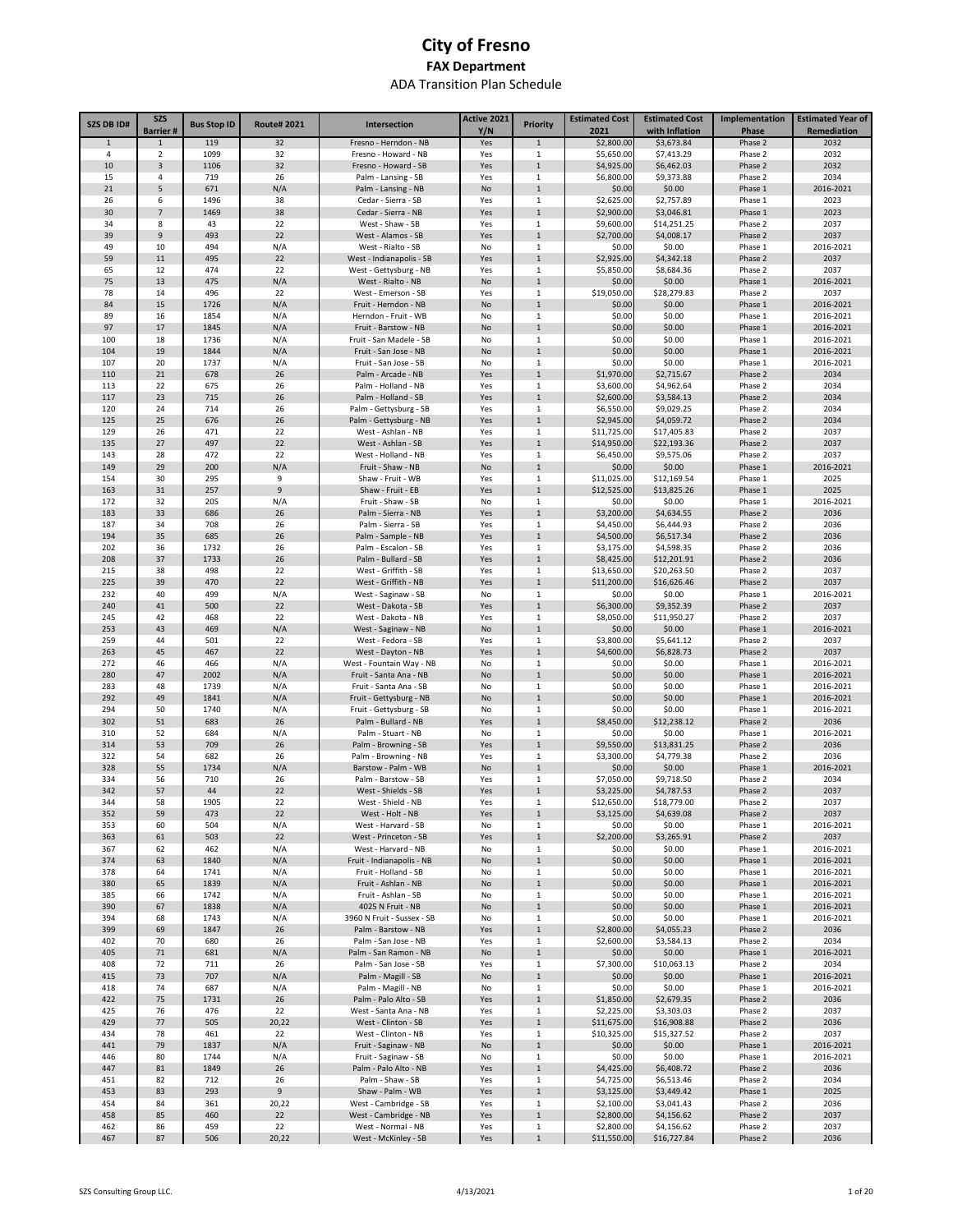| SZS DB ID# | <b>SZS</b><br><b>Barrier#</b> | <b>Bus Stop ID</b> | <b>Route# 2021</b> | Intersection                                     | Active 2021<br>Y/N | <b>Priority</b>              | <b>Estimated Cost</b><br>2021 | <b>Estimated Cost</b><br>with Inflation | Implementation<br>Phase | <b>Estimated Year of</b><br>Remediation |
|------------|-------------------------------|--------------------|--------------------|--------------------------------------------------|--------------------|------------------------------|-------------------------------|-----------------------------------------|-------------------------|-----------------------------------------|
| 474        | 88                            | 458                | 22                 | West - McKinley - NB                             | Yes                | 1                            | \$4,800.00                    | \$7,125.63                              | Phase 2                 | 2037                                    |
| 479        | 89                            | 1393               | 35                 | Olive - West - WB                                | Yes                | $\mathbf 1$                  | \$6,300.00                    | \$10,071.50                             | Phase 3                 | 2040                                    |
| 486        | 90                            | 490                | 22                 | West - Barstow - SB                              | Yes                | $1\,$                        | \$2,100.00                    | \$3,117.46                              | Phase 2                 | 2037                                    |
| 490<br>494 | 91<br>92                      | 478<br>491         | 22<br>22           | West - San Bruno - NB<br>West - San Bruno - SB   | Yes<br>Yes         | $\mathbf 1$<br>$\mathbf{1}$  | \$2,575.00<br>\$3,425.00      | \$3,822.60<br>\$5,084.43                | Phase 2<br>Phase 2      | 2037<br>2037                            |
| 500        | 93                            | 1836               | N/A                | Fruit - Dakota - NB                              | No                 | $\mathbf{1}$                 | \$0.00                        | \$0.00                                  | Phase 1                 | 2016-2021                               |
| 508        | 94                            | 1745               | N/A                | Fruit - Dakota - SB                              | No                 | 1                            | \$0.00                        | \$0.00                                  | Phase 1                 | 2016-2021                               |
| 515        | 95                            | 1855               | 3                  | Herndon - West - WB                              | Yes                | $\mathbf{1}$                 | \$7,975.00                    | \$14,424.59                             | Phase 3                 | 2045                                    |
| 520        | 96                            | 1725               | 3                  | Herndon - West - EB                              | Yes                | 1                            | \$8,700.00                    | \$15,735.92                             | Phase 3                 | 2045                                    |
| 527<br>531 | 97<br>98                      | 42<br>489          | 22<br>22           | West - Bullard - SB<br>West - Browning - SB      | Yes                | $\mathbf 1$<br>1             | \$7,200.00<br>\$3,400.00      | \$10,688.44<br>\$5,047.32               | Phase 2<br>Phase 2      | 2037<br>2037                            |
| 537        | 99                            | 479                | 22                 | Barstow - West - WB                              | Yes<br>Yes         | $\mathbf 1$                  | \$2,800.00                    | \$4,156.62                              | Phase 2                 | 2037                                    |
| 542        | 100                           | 16                 | 9                  | Shaw - West - WB                                 | Yes                | 1                            | \$4,125.00                    | \$4,553.23                              | Phase 1                 | 2025                                    |
| 545        | 101                           | 1906               | 22                 | West - Shaw - NB                                 | Yes                | $\mathbf 1$                  | \$9,475.00                    | \$14,065.69                             | Phase 2                 | 2037                                    |
| 550        | 102                           | 2009               | 22                 | West - Shaw - SB                                 | Yes                | 1                            | \$1,600.00                    | \$2,375.21                              | Phase 2                 | 2037                                    |
| 551        | 103                           | $\overline{7}$     | $\mathsf g$        | Shaw - West - EB                                 | Yes                | $\mathbf{1}$                 | \$11,075.00                   | \$12,224.73                             | Phase 1                 | 2025                                    |
| 557<br>563 | 104<br>105                    | 1835<br>1834       | N/A<br>N/A         | Fruit - Garland - NB<br>Fruit - Dayton - NB      | No<br>No           | $\mathbf{1}$<br>$\mathbf{1}$ | \$0.00<br>\$0.00              | \$0.00<br>\$0.00                        | Phase 1<br>Phase 1      | 2016-2021<br>2016-2021                  |
| 568        | 106                           | 1746               | N/A                | Fruit - Dayton - SB                              | No                 | 1                            | \$0.00                        | \$0.00                                  | Phase 1                 | 2016-2021                               |
| 574        | 107                           | 1833               | N/A                | Fruit - Fountain Way - SB                        | No                 | $\mathbf{1}$                 | \$0.00                        | \$0.00                                  | Phase 1                 | 2016-2021                               |
| 580        | 108                           | 1747               | N/A                | Fruit - Fountain Way - NB                        | No                 | 1                            | \$0.00                        | \$0.00                                  | Phase 1                 | 2016-2021                               |
| 584        | 109                           | 1749               | N/A                | Fruit - Cornell - SB                             | No                 | $\mathbf 1$                  | \$0.00                        | \$0.00                                  | Phase 1                 | 2016-2021                               |
| 591<br>596 | 110<br>111                    | 1831<br>677        | N/A<br>26          | Fruit - Cornell - NB<br>Palm - Rialto - NB       | No<br>Yes          | 1<br>$\mathbf{1}$            | \$0.00<br>\$2,095.00          | \$0.00<br>\$2,887.98                    | Phase 1<br>Phase 2      | 2016-2021<br>2034                       |
| 601        | 112                           | 716                | N/A                | Palm - Swift - SB                                | No                 | 1                            | \$0.00                        | \$0.00                                  | Phase 1                 | 2016-2021                               |
| 608        | 113                           | 674                | 26                 | Palm - Swift - NB                                | Yes                | $\mathbf{1}$                 | \$3,100.00                    | \$4,273.38                              | Phase 2                 | 2034                                    |
| 612        | 114                           | 1750               | N/A                | Fruit - Princeton - SB                           | No                 | 1                            | \$0.00                        | \$0.00                                  | Phase 1                 | 2016-2021                               |
| 618        | 115                           | 1830               | N/A                | Fruit - Princeton - NB                           | No                 | $\mathbf{1}$                 | \$0.00                        | \$0.00                                  | Phase 1                 | 2016-2021                               |
| 622<br>628 | 116<br>117                    | 1751<br>1829       | N/A<br>N/A         | Fruit - Harvard - SB<br>Fruit - Harvard - NB     | No<br>No           | 1<br>$\mathbf{1}$            | \$0.00<br>\$0.00              | \$0.00<br>\$0.00                        | Phase 1<br>Phase 1      | 2016-2021<br>2016-2021                  |
| 632        | 118                           | 1828               | N/A                | Fruit - Clinton - NB                             | No                 | 1                            | \$0.00                        | \$0.00                                  | Phase 1                 | 2016-2021                               |
| 639        | 119                           | 802                | 39                 | Clinton - Fruit - WB                             | Yes                | $\mathbf{1}$                 | \$2,200.00                    | \$3,431.25                              | Phase 3                 | 2039                                    |
| 641        | 120                           | 718                | 26                 | Palm - Griffith - SB                             | Yes                | 1                            | \$2,125.00                    | \$2,929.34                              | Phase 2                 | 2034                                    |
| 644        | 121                           | 672                | 26                 | Palm - Pontiac - NB                              | Yes                | $\mathbf{1}$                 | \$2,095.00                    | \$2,887.98                              | Phase 2                 | 2034                                    |
| 649        | 122                           | 721                | N/A                | Palm - Garland - SB                              | No                 | $\mathbf{1}$                 | \$0.00                        | \$0.00                                  | Phase 1                 | 2016-2021                               |
| 656<br>660 | 123<br>124                    | 669<br>670         | N/A<br>26          | Palm - Garland - NB<br>Palm - Dakota - NB        | No<br>Yes          | $\mathbf{1}$<br>1            | \$0.00<br>\$5,050.00          | \$0.00<br>\$6,961.48                    | Phase 1<br>Phase 2      | 2016-2021<br>2034                       |
| 666        | 125                           | 717                | 26                 | Palm - Ashlan - SB                               | Yes                | $\mathbf{1}$                 | \$2,125.00                    | \$2,929.34                              | Phase 2                 | 2034                                    |
| 669        | 126                           | 193                | 41                 | Shields - West - WB                              | Yes                | 1                            | \$7,775.00                    | \$9,709.91                              | Phase 2                 | 2030                                    |
| 676        | 127                           | 182                | 41                 | Shields - West - EB                              | Yes                | $\mathbf{1}$                 | \$7,825.00                    | \$9,772.35                              | Phase 2                 | 2030                                    |
| 680        | 128                           | 1752               | N/A                | Fruit - Clinton - SB                             | No                 | $\mathbf 1$                  | \$0.00                        | \$0.00                                  | Phase 1                 | 2016-2021                               |
| 685<br>689 | 129<br>130                    | 1827<br>1753       | N/A<br>N/A         | Fruit - Yale - NB<br>Fruit - Yale - SB           | No<br>No           | $\mathbf{1}$<br>1            | \$0.00<br>\$0.00              | \$0.00<br>\$0.00                        | Phase 1<br>Phase 1      | 2016-2021<br>2016-2021                  |
| 694        | 131                           | 1826               | N/A                | Fruit - University - NB                          | No                 | $\mathbf{1}$                 | \$0.00                        | \$0.00                                  | Phase 1                 | 2016-2021                               |
| 700        | 132                           | 1754               | N/A                | Fruit - University - SB                          | No                 | $1\,$                        | \$0.00                        | \$0.00                                  | Phase 1                 | 2016-2021                               |
| 706        | 133                           | 456                | 22                 | Fruit - Home - NB                                | Yes                | $\mathbf{1}$                 | \$1,600.00                    | \$2,375.21                              | Phase 2                 | 2037                                    |
| 707        | 134                           | 508                | 22                 | Fruit - Home - SB                                | Yes                | 1                            | \$13,925.00                   | \$20,671.74                             | Phase 2                 | 2037                                    |
| 716<br>721 | 135<br>136                    | 673<br>722         | 26<br>26           | Palm - Sussex Way - NB<br>Palm - Dayton - SB     | Yes<br>Yes         | $\mathbf{1}$<br>$\mathbf{1}$ | \$3,445.00<br>\$3,925.00      | \$4,748.97<br>\$5,410.66                | Phase 2<br>Phase 2      | 2034<br>2034                            |
| 730        | 137                           | 668                | 26                 | Palm - Dayton - NB                               | Yes                | $\mathbf{1}$                 | \$4,900.00                    | \$6,754.70                              | Phase 2                 | 2034                                    |
| 735        | 138                           | 667                | N/A                | Palm - Fountain Way - NB                         | No                 | $\mathbf{1}$                 | \$0.00                        | \$0.00                                  | Phase 1                 | 2016-2021                               |
| 739        | 139                           | 713                | 26                 | Palm - Sunset - SB                               | Yes                | $\mathbf{1}$                 | \$3,725.00                    | \$5,134.95                              | Phase 2                 | 2034                                    |
| 743        | 140                           | 70                 | 39                 | Clinton - West - EB                              | Yes                | $\mathbf{1}$                 | \$9,425.00                    | \$14,699.78                             | Phase 3                 | 2039                                    |
| 750<br>758 | 141<br>142                    | 67<br>2003         | 39<br>N/A          | Clinton - West - WB<br>Fruit - Fairmont - NB     | Yes<br>No          | $\mathbf{1}$<br>$\mathbf{1}$ | \$14,400.00<br>\$0.00         | \$22,459.09<br>\$0.00                   | Phase 3<br>Phase 1      | 2039<br>2016-2021                       |
| 765        | 143                           | 1825               | N/A                | Fruit - McKinley - NB                            | No                 | $\mathbf{1}$                 | \$0.00                        | \$0.00                                  | Phase 1                 | 2016-2021                               |
| 771        | 144                           | 364                | 20                 | McKinley - Fruit - EB                            | Yes                | 1                            | \$12,550.00                   | \$21,605.72                             | Phase 3                 | 2043                                    |
| 779        | 145                           | 723                | N/A                | Palm - Fountain Way - SB                         | No                 | $\mathbf{1}$                 | \$0.00                        | \$0.00                                  | Phase 1                 | 2016-2021                               |
| 786        | 146                           | 665                | 26                 | Palm - Cornell - NB                              | Yes                | 1                            | \$2,100.00                    | \$2,894.87                              | Phase 2                 | 2034                                    |
| 789<br>793 | 147<br>148                    | 725<br>664         | 26<br>26           | Palm - Cornell - SB<br>Palm - Princeton - NB     | Yes<br>Yes         | $\mathbf 1$<br>1             | \$2,445.00<br>\$3,300.00      | \$3,370.46<br>\$4,549.09                | Phase 2<br>Phase 2      | 2034<br>2034                            |
| 799        | 149                           | 726                | 26                 | Palm - Harvard - SB                              | Yes                | $\mathbf 1$                  | \$3,645.00                    | \$5,024.67                              | Phase 2                 | 2034                                    |
| 806        | 150                           | 663                | 26                 | Palm - Harvard - NB                              | Yes                | 1                            | \$2,100.00                    | \$2,894.87                              | Phase 2                 | 2034                                    |
| 809        | 151                           | 480                | 22                 | Barstow - Forkner - WB                           | Yes                | $\mathbf 1$                  | \$3,900.00                    | \$5,789.57                              | Phase 2                 | 2037                                    |
| 816        | 152                           | 481                | 22                 | Barstow - Van Ness - WB                          | Yes                | 1                            | \$3,900.00                    | \$5,789.57                              | Phase 2                 | 2037                                    |
| 824<br>827 | 153<br>154                    | 482<br>483         | 22<br>22           | Marks - Barstow - NB<br>Marks - Browning - NB    | Yes<br>Yes         | $\mathbf 1$<br>1             | \$2,125.00<br>\$2,800.00      | \$3,154.57<br>\$4,156.62                | Phase 2<br>Phase 2      | 2037<br>2037                            |
| 831        | 155                           | 484                | 22                 | Bullard - Marks - EB                             | Yes                | $\mathbf 1$                  | \$4,925.00                    | \$7,311.19                              | Phase 2                 | 2037                                    |
| 835        | 156                           | 485                | 22                 | Bullard - Pleasant - EB                          | Yes                | $\mathbf{1}$                 | \$4,300.00                    | \$6,383.37                              | Phase 2                 | 2037                                    |
| 842        | 157                           | 486                | 22                 | Bullard - Van Ness - EB                          | Yes                | $\mathbf 1$                  | \$4,500.00                    | \$6,680.28                              | Phase 2                 | 2037                                    |
| 850        | 158                           | 487                | 22                 | Bullard - Forkner - EB                           | Yes                | $\mathbf{1}$                 | \$4,270.00                    | \$6,338.84                              | Phase 2                 | 2037                                    |
| 857        | 159                           | 944                | 28                 | Kearney - West - EB                              | Yes                | $\mathbf 1$                  | \$2,350.00                    | \$2,725.28                              | Phase 1                 | 2027                                    |
| 859<br>865 | 160<br>161                    | 1048<br>1049       | 28<br>28           | Eden - West - WB<br>Eden - Sunset - WB           | Yes<br>Yes         | $\mathbf{1}$<br>$\mathbf 1$  | \$11,050.00<br>\$9,675.00     | \$12,814.61<br>\$11,220.03              | Phase 1<br>Phase 1      | 2027<br>2027                            |
| 871        | 162                           | 463                | 22                 | West - Michigan - NB                             | Yes                | 1                            | \$4,300.00                    | \$6,383.37                              | Phase 2                 | 2037                                    |
| 878        | 163                           | 1390               | 35                 | Olive - Fruit - WB                               | Yes                | $\mathbf 1$                  | \$9,800.00                    | \$15,666.77                             | Phase 3                 | 2040                                    |
| 885        | 164                           | 454                | 22                 | Fruit - Olive - NB                               | Yes                | $\mathbf{1}$                 | \$2,800.00                    | \$4,156.62                              | Phase 2                 | 2037                                    |
| 888        | 165                           | 510                | N/A                | Fruit - Hedges - SB                              | No                 | $\mathbf 1$                  | \$0.00                        | \$0.00                                  | Phase 1                 | 2016-2021                               |
| 893<br>897 | 166<br>167                    | 455<br>509         | 22<br>22           | Fruit - Floradora - NB<br>Fruit - Floradora - SB | Yes<br>Yes         | $\mathbf{1}$<br>$\mathbf 1$  | \$3,550.00<br>\$10,050.00     | \$5,269.99<br>\$14,919.28               | Phase 2<br>Phase 2      | 2037<br>2037                            |
| 904        | 168                           | 457                | 20,22              | McKinley - Fruit - WB                            | Yes                | 1                            | \$11,425.00                   | \$16,546.81                             | Phase 2                 | 2036                                    |
| 913        | 169                           | 76                 | 26                 | Palm - Shields - NB                              | Yes                | $\mathbf{1}$                 | \$8,425.00                    | \$11,613.96                             | Phase 2                 | 2034                                    |
| 921        | 170                           | 63                 | 26                 | Palm - Shields - SB                              | Yes                | $\mathbf{1}$                 | \$11,925.00                   | \$16,438.74                             | Phase 2                 | 2034                                    |
| 929        | 171                           | 1591               | 41                 | Shields - Palm - EB                              | Yes                | $\mathbf{1}$                 | \$7,950.00                    | \$9,928.46                              | Phase 2                 | 2030                                    |
| 935<br>944 | 172<br>173                    | 1697<br>662        | 41<br>26           | Shields - Palm - WB<br>Palm - Clinton - NB       | Yes<br>Yes         | 1<br>$\mathbf{1}$            | \$14,700.00<br>\$2,800.00     | \$18,358.29<br>\$3,859.83               | Phase 2<br>Phase 2      | 2030<br>2034                            |
| 948        | 174                           | 385                | 20                 | McKinley - West - WB                             | Yes                | $\mathbf 1$                  | \$15,075.00                   | \$25,319.70                             | Phase 3                 | 2042                                    |
|            |                               |                    |                    |                                                  |                    |                              |                               |                                         |                         |                                         |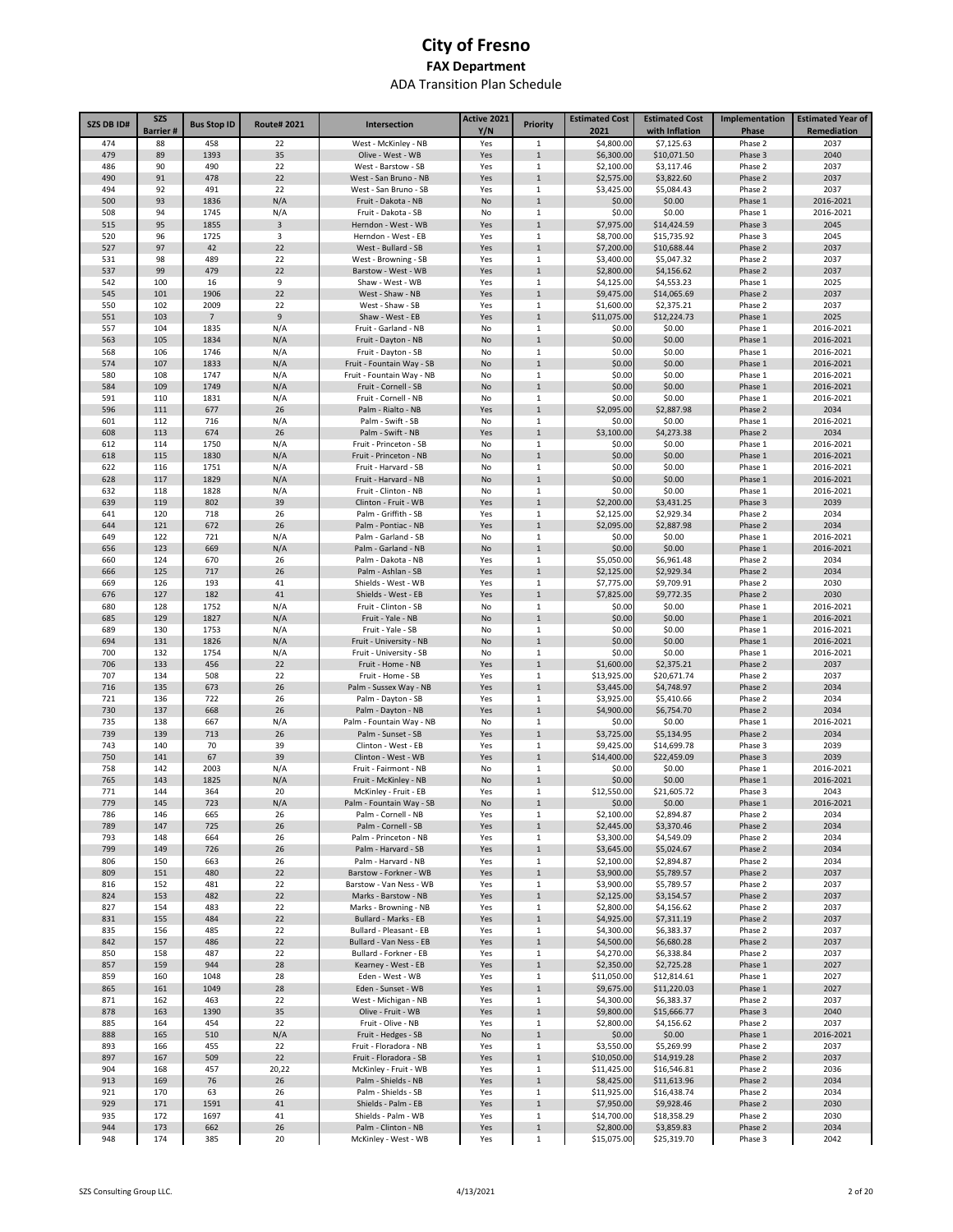| SZS DB ID#   | <b>SZS</b><br><b>Barrier#</b> | <b>Bus Stop ID</b> | <b>Route#2021</b>                        | Intersection                                                | Active 2021<br>Y/N | <b>Priority</b>             | <b>Estimated Cost</b><br>2021 | <b>Estimated Cost</b><br>with Inflation | Implementation<br>Phase | <b>Estimated Year of</b><br>Remediation |
|--------------|-------------------------------|--------------------|------------------------------------------|-------------------------------------------------------------|--------------------|-----------------------------|-------------------------------|-----------------------------------------|-------------------------|-----------------------------------------|
| 957          | 175                           | 453                | 22,35                                    | Olive - Adoline - WB                                        | Yes                | $1\,$                       | \$2,800.00                    | \$4,055.23                              | Phase 2                 | 2036                                    |
| 961          | 176                           | 511                | 22,35                                    | Olive - Adoline - EB                                        | Yes                | 1                           | \$2,200.00                    | \$3,186.26                              | Phase 2                 | 2036                                    |
| 964          | 177                           | 1388               | N/A                                      | Olive - Harrison - WB                                       | No                 | $\mathbf{1}$                | \$0.00                        | \$0.00                                  | Phase 1                 | 2016-2021                               |
| 969<br>973   | 178<br>179                    | 1337<br>513        | N/A<br>22,35                             | Olive - Harrison - EB<br>Olive - Wilson - EB                | No<br>Yes          | 1<br>$\mathbf{1}$           | \$0.00<br>\$6,550.00          | \$0.00<br>\$9,486.35                    | Phase 1<br>Phase 2      | 2016-2021<br>2036                       |
| 980          | 180                           | 451                | 22,35                                    | Olive - Wilson - WB                                         | Yes                | 1                           | \$11,800.00                   | \$17,089.92                             | Phase 2                 | 2036                                    |
| 986          | 181                           | 450                | 22,35                                    | Olive - Echo - WB                                           | Yes                | $\mathbf{1}$                | \$7,300.00                    | \$10,572.58                             | Phase 2                 | 2036                                    |
| 993          | 182                           | 1339               | 22,35                                    | Olive - Broadway - EB                                       | Yes                | $\mathbf{1}$                | \$4,800.00                    | \$7,125.63                              | Phase 2                 | 2037                                    |
| 998          | 183                           | 1340               | 22,35                                    | Olive - Yosemite - EB<br>Olive - Fulton - WB                | Yes                | $\mathbf{1}$                | \$7,775.00                    | \$11,260.52                             | Phase 2                 | 2036                                    |
| 1005<br>1012 | 184<br>185                    | 2010<br>45         | 22,35<br>22,35                           | Olive - Van Ness - EB                                       | Yes<br>Yes         | 1<br>$\mathbf{1}$           | \$13,050.00<br>\$16,300.00    | \$18,900.29<br>\$23,607.26              | Phase 2<br>Phase 2      | 2036<br>2036                            |
| 1019         | 186                           | 209                | 45                                       | Ashlan - Clovis - EB                                        | Yes                | 1                           | \$6,675.00                    | \$11,491.49                             | Phase 3                 | 2043                                    |
| 1026         | 187                           | 196                | 45                                       | Ashlan - Clovis - WB                                        | Yes                | $\mathbf 1$                 | \$5,075.00                    | \$8,736.97                              | Phase 3                 | 2043                                    |
| 1031         | 188                           | 1799               | 45                                       | Ashlan - Ralph - WB                                         | Yes                | 1                           | \$3,225.00                    | \$5,552.07                              | Phase 3                 | 2043                                    |
| 1036<br>1041 | 189<br>190                    | 1800<br>1781       | 45<br>45                                 | Ashlan - Buckingham - WB<br>Ashlan - Buckingham - EB        | Yes                | $\mathbf 1$<br>1            | \$3,225.00                    | \$5,552.07<br>\$5,552.07                | Phase 3<br>Phase 3      | 2043<br>2043                            |
| 1046         | 191                           | 799                | 39                                       | Clinton - Palm - WB                                         | Yes<br>Yes         | $\mathbf 1$                 | \$3,225.00<br>\$6,975.00      | \$10,878.62                             | Phase 3                 | 2039                                    |
| 1055         | 192                           | 582                | 39                                       | Clinton - Palm - EB                                         | Yes                | $1\,$                       | \$5,100.00                    | \$7,954.26                              | Phase 3                 | 2039                                    |
| 1060         | 193                           | 727                | 26                                       | Palm - Clinton - SB                                         | Yes                | $\mathbf 1$                 | \$8,350.00                    | \$11,510.57                             | Phase 2                 | 2034                                    |
| 1065         | 194                           | 728                | N/A                                      | Palm - Yale - SB                                            | No                 | $1\,$                       | \$0.00                        | \$0.00                                  | Phase 1                 | 2016-2021                               |
| 1070<br>1074 | 195<br>196                    | 661<br>448         | N/A<br>22,35                             | Palm - Yale - NB<br>Olive - Del Mar - WB                    | No                 | $\mathbf 1$<br>1            | \$0.00<br>\$6,675.00          | \$0.00<br>\$9,909.08                    | Phase 1<br>Phase 2      | 2016-2021<br>2037                       |
| 1080         | 197                           | 1342               | 35                                       | Olive - San Pablo - EB                                      | Yes<br>Yes         | $\mathbf 1$                 | \$3,300.00                    | \$5,275.55                              | Phase 3                 | 2040                                    |
| 1086         | 198                           | 1957               | 22                                       | San Pablo - Olive - SB                                      | Yes                | $1\,$                       | \$2,800.00                    | \$4,156.62                              | Phase 2                 | 2037                                    |
| 1090         | 199                           | 515                | N/A                                      | San Pablo - Elizabeth - SB                                  | No                 | $\mathbf{1}$                | \$0.00                        | \$0.00                                  | Phase 1                 | 2016-2021                               |
| 1096         | 200                           | 447                | 22                                       | San Pablo - Patterson - NB                                  | Yes                | 1                           | \$9,375.00                    | \$13,917.24                             | Phase 2                 | 2037                                    |
| 1105         | 201                           | 446                | N/A                                      | San Pablo - Englewood - NB<br>San Pablo - Ted C. Wills - NB | No                 | $\mathbf{1}$                | \$0.00<br>\$10,800.00         | \$0.00                                  | Phase 1                 | 2016-2021                               |
| 1117<br>1127 | 202<br>203                    | 445<br>516         | 22<br>22                                 | San Pablo - Bremer - SB                                     | Yes<br>Yes         | 1<br>$\mathbf{1}$           | \$7,675.00                    | \$16,032.66<br>\$11,393.58              | Phase 2<br>Phase 2      | 2037<br>2037                            |
| 1134         | 204                           | 1779               | 45                                       | Ashlan - Villa - EB                                         | Yes                | 1                           | \$2,800.00                    | \$4,820.40                              | Phase 3                 | 2043                                    |
| 1137         | 205                           | 1802               | 45                                       | Ashlan - Villa - WB                                         | Yes                | $\mathbf{1}$                | \$2,200.00                    | \$3,787.46                              | Phase 3                 | 2043                                    |
| 1140         | 206                           | 1778               | 45                                       | Ashlan - Peach - EB                                         | Yes                | 1                           | \$3,225.00                    | \$5,552.07                              | Phase 3                 | 2043                                    |
| 1145         | 207                           | 1803               | 45                                       | Ashlan - Peach - WB                                         | Yes                | $\mathbf{1}$                | \$5,175.00                    | \$8,909.13                              | Phase 3                 | 2043                                    |
| 1150<br>1154 | 208<br>209                    | 1777<br>660        | 45<br>26                                 | Ashlan - Helm - EB<br>Palm - Weldon - NB                    | Yes<br>Yes         | 1<br>$\mathbf{1}$           | \$2,100.00<br>\$13,200.00     | \$3,615.30<br>\$18,196.35               | Phase 3<br>Phase 2      | 2043<br>2034                            |
| 1161         | 210                           | 729                | 26                                       | Palm - Weldon - SB                                          | Yes                | $\mathbf 1$                 | \$2,950.00                    | \$4,066.61                              | Phase 2                 | 2034                                    |
| 1166         | 211                           | 730                | 26                                       | Palm - McKinley - SB                                        | Yes                | $\mathbf{1}$                | \$8,300.00                    | \$11,441.64                             | Phase 2                 | 2034                                    |
| 1174         | 212                           | 731                | N/A                                      | Palm - Pine - SB                                            | No                 | $\,1\,$                     | \$0.00                        | \$0.00                                  | Phase 1                 | 2016-2021                               |
| 1182         | 213                           | 658                | N/A                                      | Palm - Pine - NB                                            | No                 | $\mathbf{1}$                | \$0.00                        | \$0.00                                  | Phase 1                 | 2016-2021                               |
| 1190<br>1196 | 214<br>215                    | 517<br>444         | 22<br>22                                 | San Pablo - Belmont - SB<br>San Pablo - Belmont - NB        | Yes<br>Yes         | $\,1\,$<br>$\mathbf{1}$     | \$8,050.00<br>\$2,975.00      | \$12,249.03<br>\$4,416.40               | Phase 2<br>Phase 2      | 2038<br>2037                            |
| 1199         | 216                           | 443                | 22                                       | San Pablo - McKenzie - NB                                   | Yes                | 1                           | \$10,050.00                   | \$15,292.26                             | Phase 2                 | 2038                                    |
| 1205         | 217                           | 518                | 22                                       | San Pablo - McKenzie - SB                                   | Yes                | $\mathbf{1}$                | \$4,675.00                    | \$7,113.57                              | Phase 2                 | 2038                                    |
| 1210         | 218                           | 519                | N/A                                      | San Pablo - Divisadero - SB                                 | No                 | $\mathbf{1}$                | \$0.00                        | \$0.00                                  | Phase 1                 | 2016-2021                               |
| 1212         | 219                           | 442                | 22                                       | San Pablo - Voorman - NB                                    | Yes                | $\mathbf{1}$                | \$2,700.00                    | \$4,108.37                              | Phase 2                 | 2038                                    |
| 1215<br>1222 | 220<br>221                    | 441<br>440         | 22<br>22                                 | M St - Calaveras - NB<br>Calaveras - L St - EB              | Yes<br>Yes         | $1\,$<br>$\mathbf 1$        | \$3,275.00<br>\$10,175.00     | \$4,983.30<br>\$15,482.47               | Phase 2<br>Phase 2      | 2038<br>2038                            |
| 1228         | 222                           | 520                | 22                                       | M St - San Joaquin - SB                                     | Yes                | $1\,$                       | \$12,175.00                   | \$18,525.70                             | Phase 2                 | 2038                                    |
| 1235         | 223                           | 372                | 22                                       | M St - Stanislaus - SB                                      | Yes                | $\mathbf{1}$                | \$2,800.00                    | \$4,367.04                              | Phase 3                 | 2039                                    |
| 1238         | 224                           | 814                | 22,28                                    | Van Ness - Stanislaus - NB                                  | Yes                | 1                           | \$6,300.00                    | \$7,127.87                              | Phase 1                 | 2026                                    |
| 1244         | 225                           | 1801               | 45                                       | Ashlan - Minnewawa - WB                                     | Yes                | $\mathbf{1}$                | \$0.00                        | \$0.00                                  | Phase 1                 | 2016-2021                               |
| 1245<br>1248 | 226<br>227                    | 1780<br>1804       | 45<br>45                                 | Ashlan - Minnewawa - EB<br>Ashlan - Helm - WB               | Yes<br>Yes         | 1<br>$\mathbf{1}$           | \$1,975.00<br>\$5,550.00      | \$3,400.10<br>\$9,554.72                | Phase 3<br>Phase 3      | 2043<br>2043                            |
| 1255         | 228                           | 1775               | 45                                       | Ashlan - Winery - EB                                        | Yes                | 1                           | \$3,425.00                    | \$5,896.38                              | Phase 3                 | 2043                                    |
| 1260         | 229                           | 1806               | 45                                       | Ashlan - Winery - WB                                        | Yes                | $\mathbf{1}$                | \$1,600.00                    | \$2,754.51                              | Phase 3                 | 2043                                    |
| 1261         | 230                           | 439                | 22,26,28                                 | Van Ness - Tuolumne - NB                                    | Yes                | 1                           | \$12,175.00                   | \$13,774.89                             | Phase 1                 | 2026                                    |
| 1268         | 231                           | 644                | 22,26,28                                 | Van Ness - Merced - NB                                      | Yes                | $\mathbf{1}$                | \$6,700.00                    | \$7,580.44                              | Phase 1                 | 2026                                    |
| 1273<br>1282 | 232<br>233                    | 1030<br>1140       | 22, 26, 28, 32, 34, 38<br>22, 28, 32, 38 | M St - Mariposa - SB<br>Tulare - M St - WB                  | Yes<br>Yes         | $\mathbf{1}$<br>$\mathbf 1$ | \$20,050.00<br>\$1,600.00     | \$20.551.25<br>\$1,640.00               | Phase 1<br>Phase 1      | 2022<br>2022                            |
| 1283         | 234                           | 523                | 22                                       | Tulare - M St - EB                                          | Yes                | $\mathbf{1}$                | \$3,500.00                    | \$5,325.66                              | Phase 2                 | 2038                                    |
| 1289         | 235                           | 525                | 22                                       | Tulare - P St - EB                                          | Yes                | $\mathbf 1$                 | \$7,925.00                    | \$12,058.82                             | Phase 2                 | 2038                                    |
| 1296         | 236                           | 438                | 22                                       | Tulare - O St - WB                                          | Yes                | $\mathbf 1$                 | \$3,125.00                    | \$4,755.06                              | Phase 2                 | 2038                                    |
| 1297         | 237                           | 526                | 22                                       | Tulare - S St - EB                                          | Yes                | $\mathbf 1$                 | \$9,300.00                    | \$14,151.05                             | Phase 2                 | 2038                                    |
| 1305<br>1314 | 238<br>239                    | 436<br>437         | 22<br>22                                 | Tulare - S St - WB<br>Tulare - Q St - WB                    | Yes<br>Yes         | $\,1\,$<br>$\mathbf 1$      | \$13,425.00<br>\$8,675.00     | \$20,427.73<br>\$13,200.04              | Phase 2<br>Phase 2      | 2038<br>2038                            |
| 1320         | 240                           | 435                | 22                                       | Tulare - U St - WB                                          | Yes                | $\,1\,$                     | \$9,525.00                    | \$14,493.41                             | Phase 2                 | 2038                                    |
| 1326         | 241                           | 527                | 22                                       | Tulare - U St - EB                                          | Yes                | $\mathbf 1$                 | \$3,425.00                    | \$5,211.54                              | Phase 2                 | 2038                                    |
| 1330         | 242                           | 528                | 22                                       | Tulare - Orchard - EB                                       | Yes                | $1\,$                       | \$7,925.00                    | \$12,058.82                             | Phase 2                 | 2038                                    |
| 1338         | 243                           | 434                | 22                                       | Tulare - First - WB<br>Tulare - First - EB                  | Yes                | $\mathbf 1$                 | \$7,950.00                    | \$12,096.87                             | Phase 2                 | 2038                                    |
| 1343<br>1350 | 244<br>245                    | 529<br>530         | 22<br>N/A                                | Tulare - Third - EB                                         | Yes<br>No          | $\,1\,$<br>$\mathbf 1$      | \$16,300.00<br>\$0.00         | \$24,802.38<br>\$0.00                   | Phase 2<br>Phase 1      | 2038<br>2016-2021                       |
| 1357         | 246                           | 433                | 22                                       | Tulare - Third - WB                                         | Yes                | $\,1\,$                     | \$5,325.00                    | \$8,102.62                              | Phase 2                 | 2038                                    |
| 1360         | 247                           | 531                | 22                                       | Tulare - Sixth - EB                                         | Yes                | $\mathbf 1$                 | \$1,625.00                    | \$2,472.63                              | Phase 2                 | 2038                                    |
| 1362         | 248                           | 432                | 22                                       | Tulare - Sixth - WB                                         | Yes                | $\,1\,$                     | \$6,425.00                    | \$9,776.40                              | Phase 2                 | 2038                                    |
| 1368         | 249                           | 259                | 9                                        | Shaw - Palm - EB                                            | Yes                | $1\,$                       | \$4,950.00                    | \$5,463.87                              | Phase 1                 | 2025                                    |
| 1373<br>1381 | 250<br>251                    | 679<br>1757        | 26<br>20                                 | Palm - Shaw - NB<br>McKinley - Palm - EB                    | Yes<br>Yes         | 1<br>$\mathbf 1$            | \$9,025.00<br>\$7,950.00      | \$12,441.06<br>\$13,352.68              | Phase 2<br>Phase 3      | 2034<br>2042                            |
| 1386         | 252                           | 38                 | 20                                       | McKinley - Palm - WB                                        | Yes                | 1                           | \$7,800.00                    | \$13,100.74                             | Phase 3                 | 2042                                    |
| 1392         | 253                           | 659                | 26                                       | Palm - McKinley - NB                                        | Yes                | $1\,$                       | \$8,725.00                    | \$12,328.20                             | Phase 2                 | 2035                                    |
| 1397         | 254                           | 532                | 22                                       | Tulare - Ninth - EB                                         | Yes                | 1                           | \$2,600.00                    | \$3,956.21                              | Phase 2                 | 2038                                    |
| 1400         | 255                           | 430                | 22                                       | Tulare - Tenth - WB                                         | Yes                | $1\,$                       | \$2,800.00                    | \$4,260.53                              | Phase 2                 | 2038                                    |
| 1404<br>1409 | 256<br>257                    | 48<br>429          | 22<br>22                                 | Tulare - Cedar - EB<br>Tulare - Cedar - WB                  | Yes<br>Yes         | $\,1\,$<br>$1\,$            | \$8,575.00<br>\$10,425.00     | \$13,047.88<br>\$15,862.87              | Phase 2<br>Phase 2      | 2038<br>2038                            |
| 1416         | 258                           | 534                | 22                                       | Tulare - Barton - EB                                        | Yes                | $\overline{\mathbf{2}}$     | \$9,175.00                    | \$13,960.85                             | Phase 2                 | 2038                                    |
| 1424         | 259                           | 428                | 22                                       | Tulare - Barton - WB                                        | Yes                | $\overline{2}$              | \$9,175.00                    | \$13,960.85                             | Phase 2                 | 2038                                    |
| 1433         | 260                           | 535                | 22                                       | Tulare - Maple - EB                                         | Yes                | $\overline{\mathbf{2}}$     | \$5,550.00                    | \$8,444.98                              | Phase 2                 | 2038                                    |
| 1439         | 261                           | 427                | 22                                       | Tulare - Maple - WB                                         | Yes                | $\overline{\mathbf{c}}$     | \$14,150.00                   | \$21,530.90                             | Phase 2                 | 2038                                    |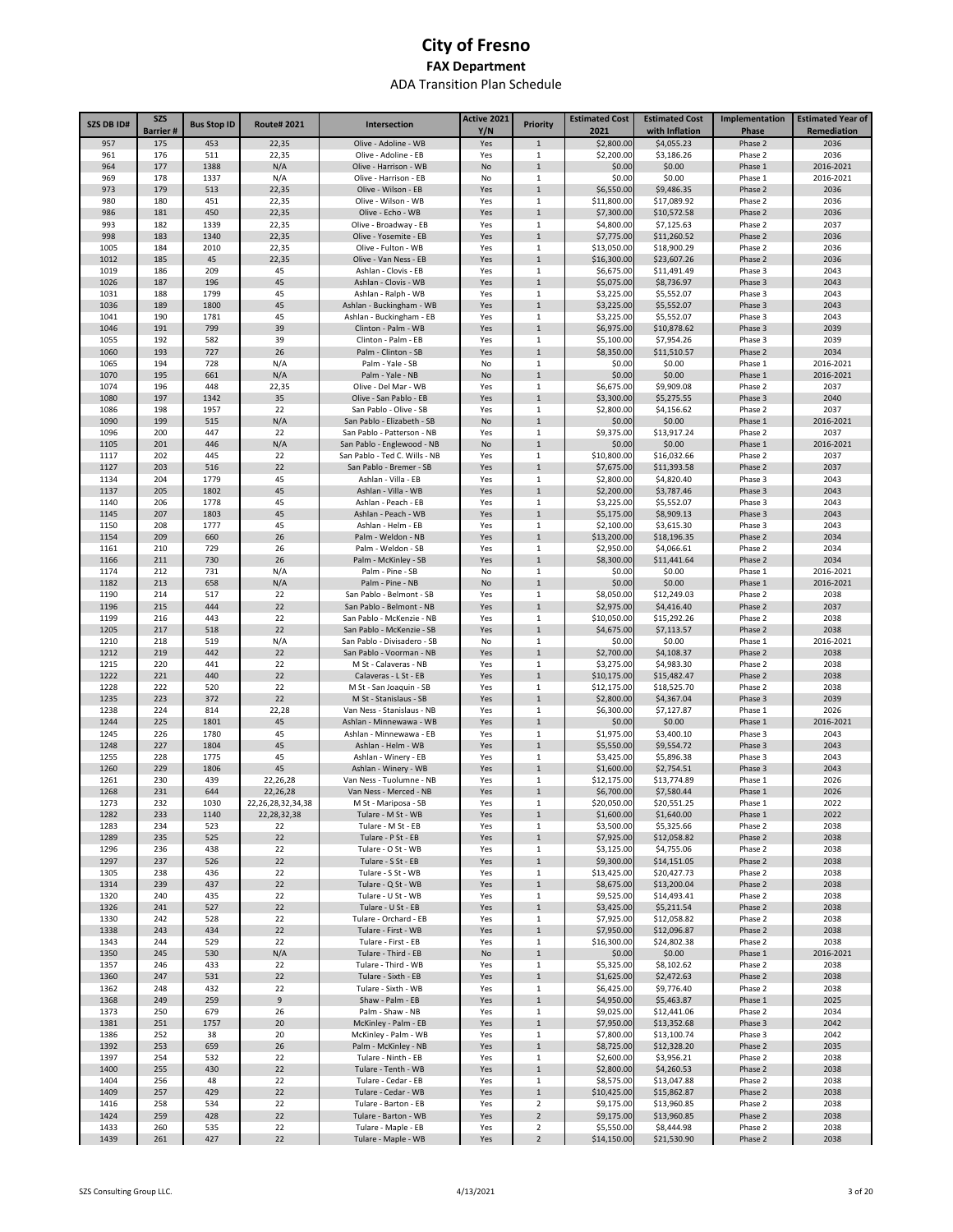| SZS DB ID#   | <b>SZS</b>      | <b>Bus Stop ID</b> | <b>Route#2021</b> | Intersection                                     | Active 2021 | <b>Priority</b>                           | <b>Estimated Cost</b>     | <b>Estimated Cost</b>      | Implementation     | <b>Estimated Year of</b> |
|--------------|-----------------|--------------------|-------------------|--------------------------------------------------|-------------|-------------------------------------------|---------------------------|----------------------------|--------------------|--------------------------|
| 1447         | <b>Barrier#</b> |                    |                   |                                                  | Y/N         |                                           | 2021                      | with Inflation             | Phase              | Remediation              |
| 1452         | 262<br>263      | 536<br>426         | N/A<br>N/A        | Tulare - Backer - EB<br>Tulare - Backer - WB     | No<br>No    | 2<br>$\overline{2}$                       | \$0.00<br>\$0.00          | \$0.00<br>\$0.00           | Phase 1<br>Phase 1 | 2016-2021<br>2016-2021   |
| 1456         | 264             | 425                | 22                | Tulare - Sierra Vista - WB                       | Yes         | $\overline{\mathbf{2}}$                   | \$12,525.00               | \$19,058.27                | Phase 2            | 2038                     |
| 1463         | 265             | 537                | 22                | Tulare - Sierra Vista - EB                       | Yes         | $\overline{2}$                            | \$7,675.00                | \$11,678.42                | Phase 2            | 2038                     |
| 1470         | 266             | 732                | 26                | Palm - Floradora - SB                            | Yes         | $\overline{\mathbf{2}}$                   | \$3,245.00                | \$4,473.27                 | Phase 2            | 2034                     |
| 1476         | 267             | 657                | 26                | Palm - Floradora - NB                            | Yes         | $\overline{2}$                            | \$4,400.00                | \$6,217.08                 | Phase 2            | 2035                     |
| 1480         | 268             | 735                | 26                | Palm - Dennett - SB                              | Yes         | $\overline{2}$                            | \$6,175.00                | \$8,725.11                 | Phase 2            | 2035                     |
| 1486<br>1490 | 269<br>270      | 654<br>1219        | 26<br>33          | Palm - Dennett - NB<br>Belmont - Palm - WB       | Yes<br>Yes  | $\overline{2}$<br>$\overline{\mathbf{2}}$ | \$2,800.00<br>\$3,325.00  | \$3,956.33<br>\$5,867.33   | Phase 2<br>Phase 3 | 2035<br>2044             |
| 1494         | 271             | 737                | 26                | Palm - Belmont - SB                              | Yes         | $\overline{2}$                            | \$9,925.00                | \$14,023.77                | Phase 2            | 2035                     |
| 1501         | 272             | 655                | 26                | Palm - Olive - NB                                | Yes         | $\overline{2}$                            | \$12,675.00               | \$17,909.44                | Phase 2            | 2035                     |
| 1510         | 273             | 736                | N/A               | Palm - Dudley - SB                               | No          | $\overline{2}$                            | \$0.00                    | \$0.00                     | Phase 1            | 2016-2021                |
| 1516         | 274             | 653                | N/A               | Palm - Dudley - NB                               | No          | $\overline{2}$                            | \$0.00                    | \$0.00                     | Phase 1            | 2016-2021                |
| 1520         | 275             | 431                | N/A               | Tulare - Eighth - WB                             | No          | $\overline{2}$                            | \$0.00                    | \$0.00                     | Phase 1            | 2016-2021                |
| 1529         | 276             | 424                | 22                | Tulare - Dearing - WB                            | Yes         | $\overline{2}$                            | \$10,450.00               | \$15,900.91                | Phase 2            | 2038                     |
| 1536<br>1543 | 277<br>278      | 538<br>539         | 22<br>22          | 4830 E Tulare - EB<br>Tulare - Winery - EB       | Yes<br>Yes  | $\overline{2}$<br>$\overline{2}$          | \$7,425.00<br>\$2,800.00  | \$11,298.02<br>\$4,260.53  | Phase 2<br>Phase 2 | 2038<br>2038             |
| 1548         | 279             | 423                | N/A               | Tulare - Garden - WB                             | No          | $\overline{2}$                            | \$0.00                    | \$0.00                     | Phase 1            | 2016-2021                |
| 1550         | 280             | 422                | 22                | Tulare - Winery - WB                             | Yes         | $\overline{2}$                            | \$5,425.00                | \$8,254.78                 | Phase 2            | 2038                     |
| 1556         | 281             | 540                | 22                | 4974 Tulare - EB                                 | Yes         | $\overline{2}$                            | \$2,800.00                | \$4,260.53                 | Phase 2            | 2038                     |
| 1560         | 282             | 421                | 22                | Tulare - Willow - WB                             | Yes         | 2                                         | \$12,900.00               | \$19,628.88                | Phase 2            | 2038                     |
| 1570         | 283             | 541                | 22                | Tulare - Willow - EB                             | Yes         | $\overline{2}$                            | \$2,200.00                | \$3,347.56                 | Phase 2            | 2038                     |
| 1572         | 284             | 542                | 22                | Tulare - Helm - EB                               | Yes         | $\overline{2}$                            | \$2,200.00                | \$3,347.56                 | Phase 2            | 2038                     |
| 1574<br>1578 | 285<br>286      | 420<br>49          | 22<br>22          | Tulare - Helm - WB<br>Tulare - Peach - EB        | Yes<br>Yes  | $\overline{2}$<br>2                       | \$2,800.00<br>\$6,175.00  | \$4,260.53<br>\$9,395.99   | Phase 2<br>Phase 2 | 2038<br>2038             |
| 1585         | 287             | 1044               | 28                | California - Fruit - WB                          | Yes         | 3                                         | \$3,125.00                | \$3,624.04                 | Phase 1            | 2027                     |
| 1586         | 288             | 946                | 28                | Kearney - Fruit - EB                             | Yes         | 3                                         | \$4,725.00                | \$5,479.55                 | Phase 1            | 2027                     |
| 1588         | 289             | 1164               | 33                | Belmont - Fruit - EB                             | Yes         | $\overline{2}$                            | \$2,800.00                | \$4,940.91                 | Phase 3            | 2044                     |
| 1592         | 290             | 651                | 26                | Palm - Franklin - NB                             | Yes         | 2                                         | \$2,800.00                | \$3,956.33                 | Phase 2            | 2035                     |
| 1596         | 291             | 652                | 26                | Palm - Belmont - NB                              | Yes         | $\overline{2}$                            | \$4,725.00                | \$6,676.30                 | Phase 2            | 2035                     |
| 1599         | 292             | 149                | 22,35             | Olive - Palm - WB                                | Yes         | $\overline{\mathbf{2}}$                   | \$12,425.00               | \$17,995.10<br>\$19,001.67 | Phase 2            | 2036                     |
| 1607<br>1616 | 293<br>294      | 162<br>733         | 22,35<br>N/A      | Olive - Palm - EB<br>Palm - Hedges - SB          | Yes<br>No   | $\overline{2}$<br>$\overline{\mathbf{2}}$ | \$12,800.00<br>\$0.00     | \$0.00                     | Phase 2<br>Phase 1 | 2037<br>2016-2021        |
| 1622         | 295             | 1904               | 22                | Tulare - Peach - WB                              | Yes         | $\overline{2}$                            | \$14,050.00               | \$21,378.74                | Phase 2            | 2038                     |
| 1630         | 296             | 544                | 22                | Tulare - Villa - EB                              | Yes         | $\overline{\mathbf{2}}$                   | \$3,100.00                | \$4,717.02                 | Phase 2            | 2038                     |
| 1634         | 297             | 418                | 22                | Tulare - Villa - WB                              | Yes         | $\overline{2}$                            | \$2,225.00                | \$3,385.60                 | Phase 2            | 2038                     |
| 1638         | 298             | 545                | N/A               | Tulare - Lind - EB                               | No          | $\overline{2}$                            | \$0.00                    | \$0.00                     | Phase 1            | 2016-2021                |
| 1643         | 299             | 546                | 22                | Tulare - Minnewawa - EB                          | Yes         | $\overline{2}$                            | \$4,745.00                | \$7,220.08                 | Phase 2            | 2038                     |
| 1649         | 300             | 547                | 22                | Tulare - DeWitt - EB                             | Yes         | $\overline{\mathbf{2}}$                   | \$2,800.00                | \$4,260.53                 | Phase 2            | 2038                     |
| 1654<br>1660 | 301<br>302      | 416<br>548         | 22<br>N/A         | Tulare - DeWitt - WB<br>5546 Tulare - EB         | Yes<br>No   | $\overline{2}$<br>$\overline{\mathbf{2}}$ | \$2,900.00<br>\$0.00      | \$4,523.01<br>\$0.00       | Phase 3<br>Phase 1 | 2039<br>2016-2021        |
| 1664         | 303             | 414                | 22                | Tulare - Clovis - WB                             | Yes         | $\overline{2}$                            | \$13,675.00               | \$21,328.33                | Phase 3            | 2039                     |
| 1672         | 304             | 550                | 22                | Clovis - Tulare - SB                             | Yes         | 3                                         | \$10,300.00               | \$16,064.48                | Phase 3            | 2039                     |
| 1678         | 305             | 413                | 22                | Clovis - Huntington - NB                         | Yes         | $\overline{2}$                            | \$2,100.00                | \$3,275.28                 | Phase 3            | 2039                     |
| 1682         | 306             | 551                | 22                | 250 S Clovis - Village Apartments - SB           | Yes         | $\overline{\mathbf{2}}$                   | \$3,300.00                | \$5,146.87                 | Phase 3            | 2039                     |
| 1688         | 307             | 51                 | 22                | Kings Canyon - Clovis - WB                       | Yes         | $\overline{2}$                            | \$4,225.00                | \$6,589.56                 | Phase 3            | 2039                     |
| 1691         | 308             | 412                | 22                | Clovis - Inyo - NB                               | Yes         | 2                                         | \$8,800.00                | \$13,725.00                | Phase 3            | 2039                     |
| 1699<br>1704 | 309<br>310      | 554<br>553         | N/A<br>22         | Phillip - Mono - SB<br>Balch - Waverly - EB      | No<br>Yes   | $\overline{2}$<br>2                       | \$0.00<br>\$7,425.00      | \$0.00<br>\$11,298.02      | Phase 1<br>Phase 2 | 2016-2021<br>2038        |
| 1712         | 311             | 552                | 22                | Balch - Clovis - EB                              | Yes         | $\mathbf{1}$                              | \$12,300.00               | \$19,183.80                | Phase 3            | 2039                     |
| 1719         | 312             | 777                | 39                | Clinton - Fine - WB                              | Yes         | $\overline{\mathbf{2}}$                   | \$8,300.00                | \$12,945.17                | Phase 3            | 2039                     |
| 1725         | 313             | 611                | 39                | Clinton - Fine - EB                              | Yes         | $\overline{2}$                            | \$6,070.00                | \$9,467.13                 | Phase 3            | 2039                     |
| 1730         | 314             | 734                | 26                | Palm - Olive - SB                                | Yes         | $\overline{\mathbf{2}}$                   | \$7,225.00                | \$10,208.74                | Phase 2            | 2035                     |
| 1738         | 315             | 292                | 9                 | Shaw - Palm - WB                                 | Yes         | $\overline{2}$                            | \$5,425.00                | \$5,988.18                 | Phase 1            | 2025                     |
| 1745<br>1748 | 316<br>317      | 1851               | N/A               | Locust - Palm - WB<br>Palm - Locust - SB         | No          | 2                                         | \$0.00                    | \$0.00                     | Phase 1            | 2016-2021                |
| 1752         | 318             | 1729<br>62         | 26<br>26          | Palm - Herndon - SB                              | Yes<br>Yes  | $\overline{2}$<br>$\overline{\mathbf{2}}$ | \$5,300.00<br>\$12,050.00 | \$7,675.98<br>\$17,026.33  | Phase 2<br>Phase 2 | 2036<br>2035             |
| 1759         | 319             | 77                 | 3                 | Herndon - Palm - EB                              | Yes         | $\overline{2}$                            | \$2,200.00                | \$3,979.20                 | Phase 3            | 2045                     |
| 1761         | 320             | 201                | 26                | Palm - Herndon - NB                              | Yes         | $\overline{2}$                            | \$8,050.00                | \$11,374.44                | Phase 2            | 2035                     |
| 1767         | 321             | 5                  | 12,35             | Brawley - Shields - NB                           | Yes         | $\overline{2}$                            | \$12,400.00               | \$19,823.26                | Phase 3            | 2040                     |
| 1775         | 322             | 321                | N/A               | Clinton - Brawley - WB                           | No          | $1\,$                                     | \$0.00                    | \$0.00                     | Phase 1            | 2016-2021                |
| 1783         | 323             | 320                | 35,39             | Brawley - Princeton - SB                         | Yes         | 3                                         | \$3,300.00                | \$5,146.87                 | Phase 3            | 2039                     |
| 1789         | 324             | 322                | N/A               | Clinton - Bruinswick - WB                        | No          | $1\,$                                     | \$0.00                    | \$0.00                     | Phase 1            | 2016-2021                |
| 1794<br>1801 | 325<br>326      | 323<br>324         | N/A<br>N/A        | Blythe - Clinton - NB<br>Blythe - Princeton - NB | No<br>No    | $\mathbf 1$<br>$1\,$                      | \$0.00<br>\$0.00          | \$0.00<br>\$0.00           | Phase 1<br>Phase 1 | 2016-2021<br>2016-2021   |
| 1807         | 327             | 319                | 12                | Brawley - Dayton - SB                            | Yes         | $\overline{2}$                            | \$2,900.00                | \$5,376.44                 | Phase 3            | 2046                     |
| 1813         | 328             | 231                | 12                | Brawley - Fedora - NB                            | Yes         | $\overline{2}$                            | \$4,500.00                | \$8,342.75                 | Phase 3            | 2046                     |
| 1821         | 329             | 232                | 12                | Brawley - Dakota - NB                            | Yes         | $\overline{2}$                            | \$2,825.00                | \$5,237.39                 | Phase 3            | 2046                     |
| 1827         | 330             | 318                | 12                | Brawley - Dakota - SB                            | Yes         | $\overline{2}$                            | \$3,525.00                | \$6,535.15                 | Phase 3            | 2046                     |
| 1831         | 331             | 1903               | 12                | Brawley - Griffith - NB                          | Yes         | 3                                         | \$9,125.00                | \$16,917.24                | Phase 3            | 2046                     |
| 1835         | 332             | 317                | 12                | Brawley - Griffith - SB                          | Yes         | 3                                         | \$2,100.00                | \$3,893.28                 | Phase 3            | 2046                     |
| 1838<br>1844 | 333<br>334      | 316<br>929         | 12<br>9           | Parkway - Ashlan - SB<br>Shaw - Willow - EB      | Yes<br>Yes  | $\overline{2}$<br>$\overline{2}$          | \$8,175.00<br>\$600.00    | \$15,155.99<br>\$662.29    | Phase 3<br>Phase 1 | 2046<br>2025             |
| 1845         | 335             | 930                | 9                 | Shaw - Helm - EB                                 | Yes         | $\overline{2}$                            | \$0.00                    | \$0.00                     | Phase 1            | 2025                     |
| 1846         | 336             | 931                | 9                 | Shaw - Peach - EB                                | Yes         | 2                                         | \$2,800.00                | \$3,090.68                 | Phase 1            | 2025                     |
| 1850         | 337             | 933                | 9                 | Shaw - Villa - EB                                | Yes         | $\overline{2}$                            | \$1,600.00                | \$1,766.10                 | Phase 1            | 2025                     |
| 1851         | 338             | 935                | 9                 | 270 E Shaw - EB                                  | Yes         | 1                                         | \$2,800.00                | \$3,090.68                 | Phase 1            | 2025                     |
| 1854         | 339             | 936                | 9                 | Shaw - Pollasky - EB                             | Yes         | $\overline{2}$                            | \$2,450.00                | \$2,704.34                 | Phase 1            | 2025                     |
| 1857         | 340             | 937                | 9                 | Shaw - Clovis - EB                               | Yes         | $\overline{2}$                            | \$2,575.00                | \$2,842.32                 | Phase 1            | 2025                     |
| 1862<br>1865 | 341<br>342      | 938<br>939         | 9<br>9            | Shaw - Cole - EB<br>Sunnyside - Shaw - NB        | Yes<br>Yes  | $\mathbf 2$<br>$\overline{2}$             | \$3,975.00<br>\$2,800.00  | \$4,387.66<br>\$3,090.68   | Phase 1<br>Phase 1 | 2025<br>2025             |
| 1868         | 343             | 1807               | 45                | Ashlan - Chestnut - WB                           | Yes         | $\mathbf 1$                               | \$4,875.00                | \$8,392.66                 | Phase 3            | 2043                     |
| 1875         | 344             | 1774               | 45                | Ashlan - Chestnut - EB                           | Yes         | $\mathbf 1$                               | \$1,600.00                | \$2,754.51                 | Phase 3            | 2043                     |
| 1876         | 345             | 1808               | 45                | Ashlan - Barton - WB                             | Yes         | $\mathbf 1$                               | \$2,800.00                | \$4,820.40                 | Phase 3            | 2043                     |
| 1879         | 346             | 1773               | 45                | Ashlan - Barton - EB                             | Yes         | $\,1\,$                                   | \$600.00                  | \$1,032.94                 | Phase 3            | 2043                     |
| 1880         | 347             | 1811               | 45                | Ashlan - Millbrook - WB                          | Yes         | $\mathbf 1$                               | \$4,700.00                | \$8,091.39                 | Phase 3            | 2043                     |
| 1885         | 348             | 234                | 12,45             | Ashlan - Parkway - WB                            | Yes         | $\mathbf 1$                               | \$10,550.00               | \$18,162.58                | Phase 3            | 2043                     |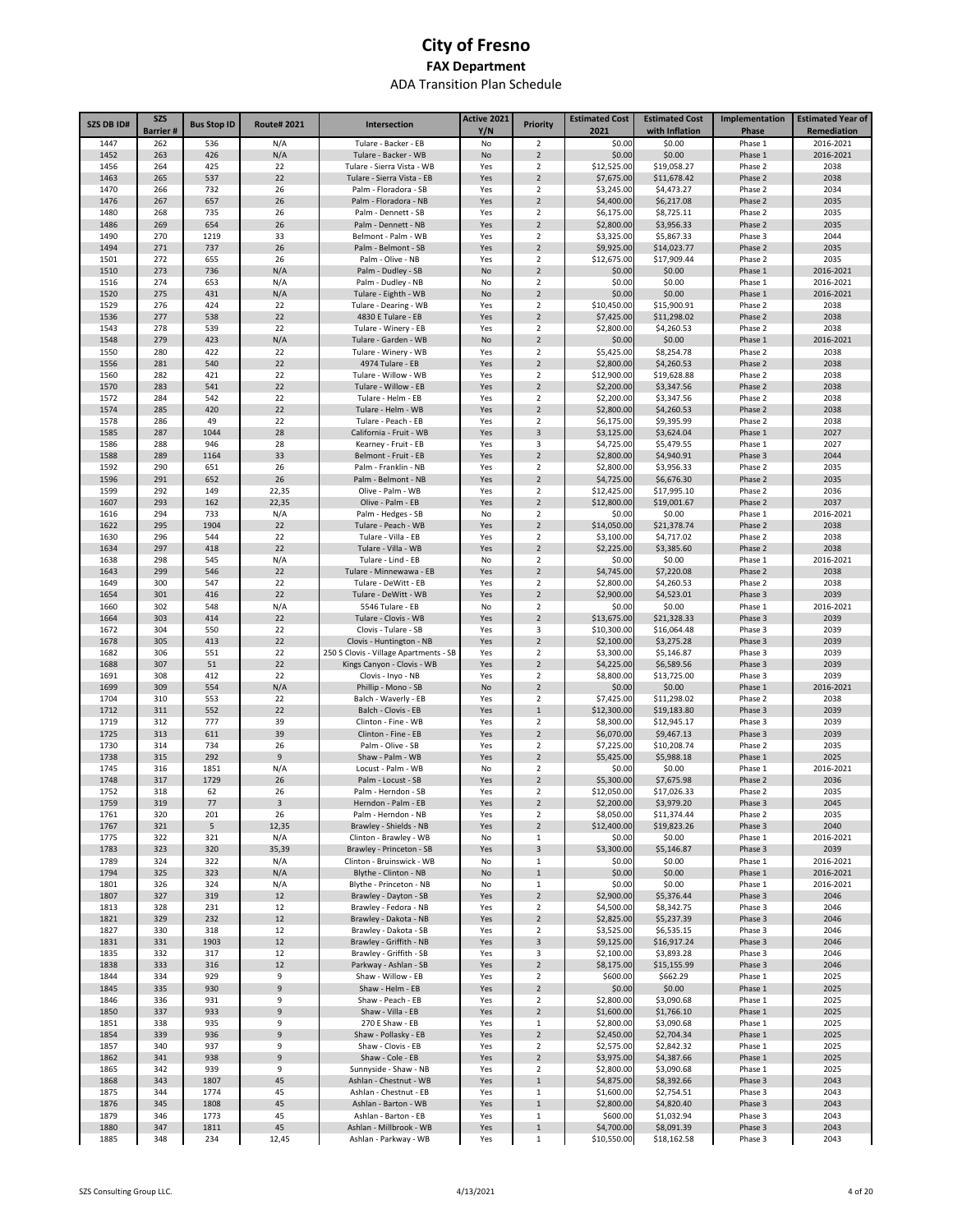|                   | <b>SZS</b>      |                    |                     |                                                 | Active 2021 |                                  | <b>Estimated Cost</b>     | <b>Estimated Cost</b>     | Implementation     | <b>Estimated Year of</b> |
|-------------------|-----------------|--------------------|---------------------|-------------------------------------------------|-------------|----------------------------------|---------------------------|---------------------------|--------------------|--------------------------|
| <b>SZS DB ID#</b> | <b>Barrier#</b> | <b>Bus Stop ID</b> | <b>Route#2021</b>   | Intersection                                    | Y/N         | <b>Priority</b>                  | 2021                      | with Inflation            | Phase              | Remediation              |
| 1892              | 349             | 315                | 12,45               | Ashlan - Blythe - EB                            | Yes         | $\mathbf{1}$                     | \$7,925.00                | \$13,643.45               | Phase 3            | 2043                     |
| 1898              | 350             | 235                | 12,45               | Ashlan - Blythe - WB                            | Yes         | 1                                | \$3,700.00                | \$6,369.81                | Phase 3            | 2043                     |
| 1903<br>1906      | 351<br>352      | 236<br>237         | 12,45<br>12         | Ashlan - Milburn - WB<br>Cornelia - Ashlan - NB | Yes<br>Yes  | $\overline{2}$<br>1              | \$3,225.00<br>\$2,625.00  | \$5,552.07<br>\$4,866.60  | Phase 3<br>Phase 3 | 2043<br>2046             |
| 1909              | 353             | 238                | 12                  | Cornelia - Swift - NB                           | Yes         | $\overline{2}$                   | \$4,900.00                | \$9,084.33                | Phase 3            | 2046                     |
| 1915              | 354             | 313                | 12                  | Cornelia - Swift - SB                           | Yes         | $\overline{2}$                   | \$8,250.00                | \$15,295.04               | Phase 3            | 2046                     |
| 1924              | 355             | 314                | 12,45               | Ashlan - Cornelia - EB                          | Yes         | $\mathbf{1}$                     | \$4,750.00                | \$8,177.46                | Phase 3            | 2043                     |
| 1927              | 356             | 1768               | 45                  | Ashlan - First - EB                             | Yes         | $\mathbf{1}$                     | \$5,325.00                | \$9,167.37                | Phase 3            | 2043                     |
| 1930              | 357             | 1813               | 45                  | Ashlan - First - WB                             | Yes         | $\,1\,$                          | \$10,825.00               | \$18,636.01               | Phase 3            | 2043                     |
| 1938              | 358             | 1812               | 45<br>45            | Ashlan - Bond - WB                              | Yes         | $\mathbf{1}$                     | \$2,200.00                | \$3,787.46                | Phase 3            | 2043                     |
| 1942<br>1948      | 359<br>360      | 1769<br>1770       | 45                  | Ashlan - Bond - EB<br>Ashlan - Millbrook - EB   | Yes<br>Yes  | $1\,$<br>1                       | \$11,925.00<br>\$2,800.00 | \$20,529.74<br>\$4,820.40 | Phase 3<br>Phase 3 | 2043<br>2043             |
| 1952              | 361             | 2215               | 12,45               | Ashlan - Milburn - EB                           | Yes         | $\overline{2}$                   | \$10,225.00               | \$17,603.07               | Phase 3            | 2043                     |
| 1955              | 362             | 312                | 12                  | Cornelia - Donner - SB                          | Yes         | 2                                | \$2,200.00                | \$4,078.68                | Phase 3            | 2046                     |
| 1959              | 363             | 239                | 12                  | 4488 Cornelia - Donner - NB                     | Yes         | $\overline{2}$                   | \$2,950.00                | \$5,469.14                | Phase 3            | 2046                     |
| 1962              | 364             | 240                | 12                  | 4734 Cornelia - Mobil Park - NB                 | Yes         | $\overline{2}$                   | \$13,675.00               | \$25,352.69               | Phase 3            | 2046                     |
| 1970              | 365             | 1954               | 12                  | Cornelia - Mobil Home Pk - SB                   | Yes         | $\overline{2}$                   | \$9,125.00                | \$16,917.24               | Phase 3            | 2046                     |
| 1974              | 366<br>367      | 243                | 12<br>9             | Shaw - Dale - EB                                | Yes         | $\overline{2}$<br>$\overline{2}$ | \$12,275.00               | \$22,757.16               | Phase 3            | 2046                     |
| 1983<br>1990      | 368             | 300<br>252         | 9                   | Shaw - Sequoia - WB<br>Shaw - Sequoia - EB      | Yes<br>Yes  | $\overline{2}$                   | \$5,425.00<br>\$14,675.00 | \$5,988.18<br>\$16,198.45 | Phase 1<br>Phase 1 | 2025<br>2025             |
| 1998              | 369             | 1771               | 45                  | Ashlan - Ninth - EB                             | Yes         | $\mathbf{1}$                     | \$7,625.00                | \$13,126.98               | Phase 3            | 2043                     |
| 2000              | 370             | 1810               | 45                  | Ashlan - Ninth - WB                             | Yes         | 1                                | \$12,575.00               | \$21,648.76               | Phase 3            | 2043                     |
| 2007              | 371             | 208                | 45                  | Ashlan - Cedar - EB                             | Yes         | $1\,$                            | \$11,450.00               | \$19,711.99               | Phase 3            | 2043                     |
| 2015              | 372             | 197                | 45                  | Ashlan - Cedar - WB                             | Yes         | 1                                | \$8,675.00                | \$14,934.63               | Phase 3            | 2043                     |
| 2021              | 373             | 1914               | 45                  | Ashlan - Angus - EB                             | Yes         | $\mathbf{1}$                     | \$2,600.00                | \$4,476.09                | Phase 3            | 2043                     |
| 2024              | 374             | 1814               | 45                  | Ashlan - Angus - WB                             | Yes         | 1                                | \$2,445.00                | \$4,209.24                | Phase 3            | 2043                     |
| 2027<br>2035      | 375<br>376      | 417<br>1936        | 22<br>9             | Tulare - Minnewawa - WB<br>Cole - Hoblett - SB  | Yes<br>Yes  | $\overline{2}$<br>3              | \$9,175.00<br>\$2,200.00  | \$14,309.87<br>\$2,428.39 | Phase 3<br>Phase 1 | 2039<br>2025             |
| 2037              | 377             | 940                | 9                   | Hoblett - Sunnyside - WB                        | Yes         | $\overline{2}$                   | \$2,800.00                | \$3,090.68                | Phase 1            | 2025                     |
| 2041              | 378             | 941                | 9                   | Cole - Scott - SB                               | Yes         | 3                                | \$1,700.00                | \$1,876.48                | Phase 1            | 2025                     |
| 2043              | 379             | 79                 | 9                   | Shaw - Cole - WB                                | Yes         | $\overline{2}$                   | \$12,450.00               | \$13,742.47               | Phase 1            | 2025                     |
| 2051              | 380             | 818                | 9                   | Shaw - Pollasky - WB                            | Yes         | $\overline{2}$                   | \$5,600.00                | \$6,181.35                | Phase 1            | 2025                     |
| 2054              | 381             | 819                | 9                   | Shaw - Harvard - WB                             | Yes         | $\overline{2}$                   | \$0.00                    | \$0.00                    | Phase 1            | 2025                     |
| 2055              | 382             | 820                | 9                   | Shaw - Minnewawa - WB                           | Yes         | $\overline{2}$                   | \$3,725.00                | \$4,111.70                | Phase 1            | 2025                     |
| 2057<br>2064      | 383<br>384      | 821<br>822         | $\overline{9}$<br>9 | Shaw - Villa - WB<br>Shaw - Peach - WB          | Yes         | $\overline{2}$<br>$\overline{2}$ | \$10,050.00<br>\$3,125.00 | \$11,093.32<br>\$3,449.42 | Phase 1            | 2025<br>2025             |
| 2065              | 385             | 823                | 9                   | Shaw - Helm - WB                                | Yes<br>Yes  | $\overline{2}$                   | \$0.00                    | \$0.00                    | Phase 1<br>Phase 3 | 2044                     |
| 2066              | 386             | 1767               | 45                  | Ashlan - Augusta - EB                           | Yes         | $\mathbf{1}$                     | \$5,075.00                | \$8,955.40                | Phase 3            | 2044                     |
| 2070              | 387             | 2001               | 45                  | Ashlan - Augusta - WB                           | Yes         | $\mathbf{1}$                     | \$2,800.00                | \$4,940.91                | Phase 3            | 2044                     |
| 2074              | 388             | 1766               | 45                  | Ashlan - Fresno - EB                            | Yes         | $\mathbf{1}$                     | \$2,800.00                | \$4,940.91                | Phase 3            | 2044                     |
| 2078              | 389             | 1815               | 45                  | Ashlan - Fresno - WB                            | Yes         | $\mathbf{1}$                     | \$4,000.00                | \$7,058.44                | Phase 3            | 2044                     |
| 2085              | 390             | 1816               | 45                  | Ashlan - Clark - WB                             | Yes         | $\mathbf{1}$                     | \$2,800.00                | \$4,940.91                | Phase 3            | 2044                     |
| 2088<br>2091      | 391<br>392      | 1817<br>308        | 45<br>12            | Ashlan - Effie - WB<br>Shaw - Dale - WB         | Yes<br>Yes  | $\mathbf{1}$<br>$\overline{2}$   | \$2,800.00<br>\$6,475.00  | \$4,940.91<br>\$12,004.29 | Phase 3<br>Phase 3 | 2044<br>2046             |
| 2096              | 393             | 311                | 12                  | 5347 W Fairmont - EB                            | Yes         | 3                                | \$4,000.00                | \$7,415.78                | Phase 3            | 2046                     |
| 2102              | 394             | 241                | 12                  | Fairmont - State - WB                           | Yes         | 2                                | \$9,125.00                | \$16,917.24               | Phase 3            | 2046                     |
| 2106              | 395             | 310                | N/A                 | 4953 N Polk - SB                                | No          | $\overline{2}$                   | \$0.00                    | \$0.00                    | Phase 1            | 2016-2021                |
| 2110              | 396             | 309                | N/A                 | Shaw - Polk - WB                                | No          | $\overline{2}$                   | \$0.00                    | \$0.00                    | Phase 1            | 2016-2021                |
| 2112              | 397             | 1937               | 12                  | Shaw - Highway 99 - EB                          | Yes         | $\overline{2}$                   | \$15,025.00               | \$27,855.51               | Phase 3            | 2046                     |
| 2122              | 398             | 244                | 12                  | Shaw - Cornelia - EB                            | Yes         | 2                                | \$14,425.00               | \$26,743.14               | Phase 3            | 2046                     |
| 2130              | 399             | 307                | 12                  | Shaw - Cornelia - WB                            | Yes         | $\overline{2}$<br>$\overline{2}$ | \$2,700.00                | \$5,005.65<br>\$16,082.97 | Phase 3            | 2046                     |
| 2134<br>2141      | 400<br>401      | 306<br>305         | 12<br>12            | Shaw - Jennifer - WB<br>Shaw - Blythe - WB      | Yes<br>Yes  | $\overline{2}$                   | \$8,675.00<br>\$13,925.00 | \$25,816.17               | Phase 3<br>Phase 3 | 2046<br>2046             |
| 2148              | 402             | 245                | 12                  | Shaw - Blythe - EB                              | Yes         | $\overline{2}$                   | \$12,450.00               | \$23,081.60               | Phase 3            | 2046                     |
| 2155              | 403             | 304                | 12                  | Shaw - El Capitan - WB                          | Yes         | $\overline{2}$                   | \$12,075.00               | \$22,386.37               | Phase 3            | 2046                     |
| 2161              | 404             | 246                | 12                  | Shaw - El Capitan - EB                          | Yes         | $\overline{2}$                   | \$2,125.00                | \$3,939.63                | Phase 3            | 2046                     |
| 2164              | 405             | 1858               | 3                   | Herndon - Valentine - WB                        | Yes         | $\overline{2}$                   | \$2,725.00                | \$4,928.78                | Phase 3            | 2045                     |
| 2168              | 406             | 1720               | 3                   | Herndon - Blythe - EB                           | Yes         | 3                                | \$4,475.00                | \$8,094.05                | Phase 3            | 2045                     |
| 2171              | 407             | 1861               | N/A                 | Blythe - Herndon - NB                           | No          | $\,1\,$                          | \$0.00                    | \$0.00                    | Phase 1            | 2016-2021                |
| 2172<br>2180      | 408<br>409      | 17<br>6            | 12<br>20            | Shaw - Brawley - WB<br>Shaw - Brawley - EB      | Yes         | $\overline{2}$<br>$\overline{2}$ | \$12,800.00<br>\$2,800.00 | \$23,730.48<br>\$4,820.40 | Phase 3<br>Phase 3 | 2046<br>2043             |
| 2190              | 410             | 408                | 9,12,20             | Shaw - Marty - WB                               | Yes<br>Yes  | $\overline{2}$                   | \$13,175.00               | \$14,542.73               | Phase 1            | 2025                     |
| 2198              | 411             | 248                | 20                  | Shaw - Marty - EB                               | Yes         | $\overline{2}$                   | \$0.00                    | \$0.00                    | Phase 1            | 2016-2021                |
| 2203              | 412             | 407                | 9,20                | Shaw - Valentine - WB                           | Yes         | $\overline{2}$                   | \$13,550.00               | \$14,956.66               | Phase 1            | 2025                     |
| 2211              | 413             | 345                | 9,20,41             | Shaw - Valentine - EB                           | Yes         | $\overline{2}$                   | \$13,300.00               | \$14,680.71               | Phase 1            | 2025                     |
| 2219              | 414             | 346                | 9,20,41             | Shaw - Feland - EB                              | Yes         | $\overline{2}$                   | \$12,925.00               | \$14,266.78               | Phase 1            | 2025                     |
| 2227              | 415             | 406                | 9,20                | Shaw - Feland - WB                              | Yes         | $\overline{2}$                   | \$6,675.00                | \$7,367.95                | Phase 1            | 2025                     |
| 2233<br>2239      | 416<br>417      | 249<br>260         | 9,20,41<br>9        | 3077 W Shaw - EB<br>Shaw - Wishon - EB          | Yes<br>Yes  | 1<br>$\overline{2}$              | \$3,550.00<br>\$2,800.00  | \$3,918.54<br>\$3,090.68  | Phase 1<br>Phase 1 | 2025<br>2025             |
| 2243              | 418             | 291                | 9                   | Shaw - Wishon - WB                              | Yes         | $\overline{2}$                   | \$2,300.00                | \$2,538.77                | Phase 1            | 2025                     |
| 2246              | 419             | 1721               | 3                   | Herndon - Brawley - EB                          | Yes         | 3                                | \$0.00                    | \$0.00                    | Phase 1            | 2016-2021                |
| 2247              | 420             | 1859               | 3                   | Herndon - Brawley - WB                          | Yes         | 3                                | \$6,575.00                | \$11,892.37               | Phase 3            | 2045                     |
| 2252              | 421             | 1722               | $\mathbf{3}$        | Herndon - Valentine - EB                        | Yes         | $\overline{2}$                   | \$0.00                    | \$0.00                    | Phase 1            | 2016-2021                |
| 2253              | 422             | 1723               | 3                   | Herndon - Marks - EB                            | Yes         | $\overline{2}$                   | \$5,075.00                | \$9,179.28                | Phase 3            | 2045                     |
| 2257              | 423             | 40                 | 20                  | Shaw - Marks - WB                               | Yes         | 2                                | \$15,175.00               | \$25,487.65               | Phase 3            | 2042                     |
| 2264              | 424             | 250                | 9<br>$\mathsf g$    | Shaw - Holt - EB                                | Yes         | $\overline{2}$<br>$\overline{2}$ | \$15,800.00               | \$17,440.24               | Phase 1            | 2025                     |
| 2272<br>2277      | 425<br>426      | 301<br>302         | 9                   | Shaw - Hughes - WB<br>Shaw - Shaw Lane - WB     | Yes<br>Yes  | $\mathbf 2$                      | \$2,800.00<br>\$2,800.00  | \$3,090.68<br>\$3,090.68  | Phase 1<br>Phase 1 | 2025<br>2025             |
| 2281              | 427             | 251                | 9                   | Shaw - Hughes - EB                              | Yes         | $\overline{2}$                   | \$9,300.00                | \$10,265.46               | Phase 1            | 2025                     |
| 2288              | 428             | 297                | 9                   | Shaw - Channing - WB                            | Yes         | 1                                | \$2,200.00                | \$2,428.39                | Phase 1            | 2025                     |
| 2291              | 429             | 299                | 9                   | Shaw - Forkner - WB                             | Yes         | $\overline{2}$                   | \$7,175.00                | \$7,919.86                | Phase 1            | 2025                     |
| 2297              | 430             | 255                | 9                   | Shaw - Channing - EB                            | Yes         | $\mathbf 1$                      | \$10,300.00               | \$11,369.27               | Phase 1            | 2025                     |
| 2305              | 431             | 296                | 9                   | Shaw - Teilman - WB                             | Yes         | $\overline{2}$                   | \$1,600.00                | \$1,766.10                | Phase 1            | 2025                     |
| 2306              | 432             | 256                | 9                   | Shaw - Delno - EB                               | Yes         | $\overline{2}$                   | \$9,025.00                | \$10,210.96               | Phase 1            | 2026                     |
| 2314              | 433             | 258                | $\mathsf 9$         | Shaw - Thorne - EB                              | Yes         | $\overline{2}$                   | \$5,925.00                | \$6,703.59                | Phase 1            | 2026                     |
| 2320<br>2328      | 434<br>435      | 294<br>290         | 9<br>9              | Shaw - Thorne - WB<br>Shaw - Maroa - WB         | Yes<br>Yes  | $\overline{2}$<br>$\overline{2}$ | \$7,650.00<br>\$2,200.00  | \$8,655.27<br>\$2,489.10  | Phase 1<br>Phase 1 | 2026<br>2026             |
|                   |                 |                    |                     |                                                 |             |                                  |                           |                           |                    |                          |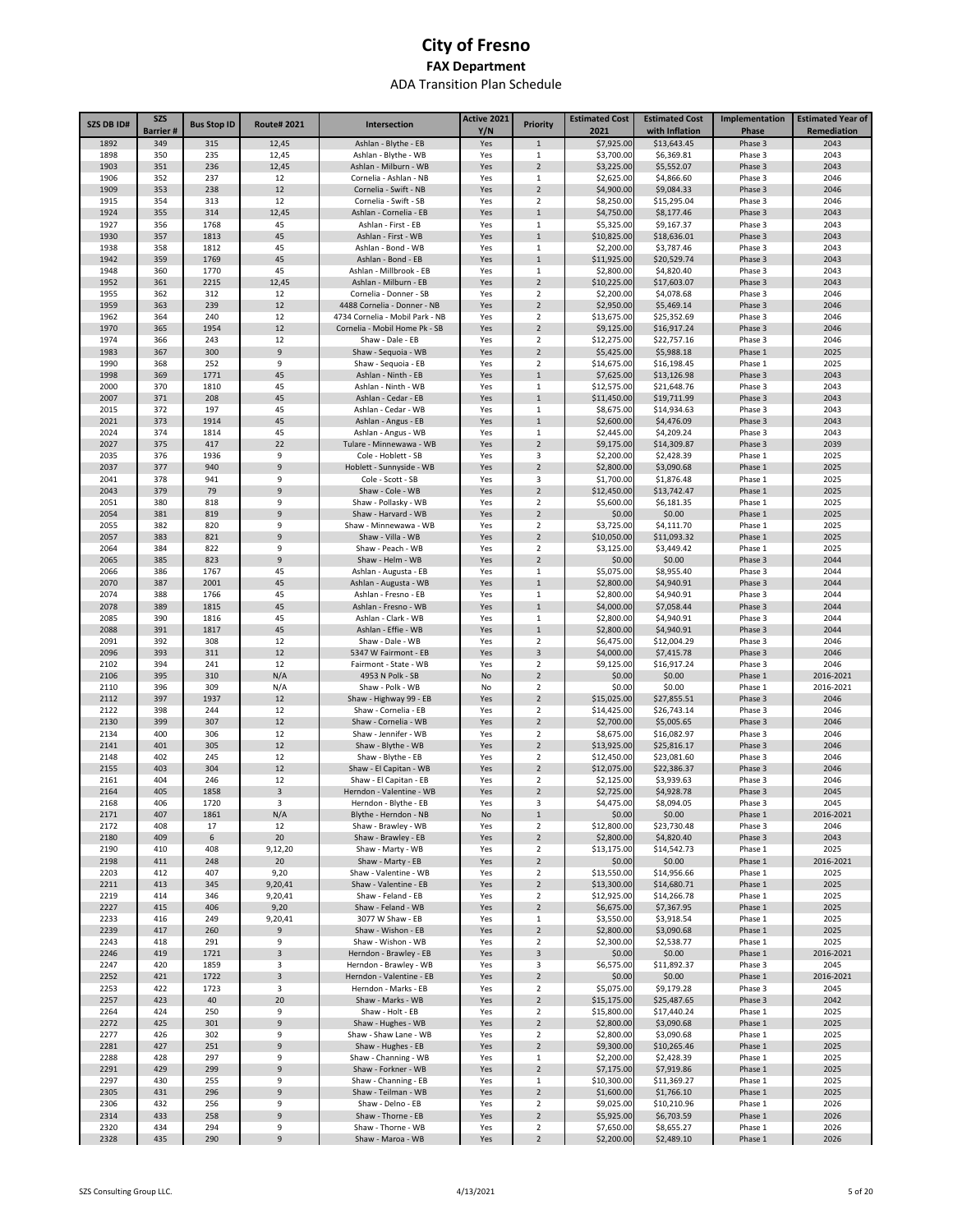| SZS DB ID#   | <b>SZS</b><br><b>Barrier#</b> | <b>Bus Stop ID</b> | <b>Route#2021</b>   | Intersection                                          | Active 2021<br>Y/N | <b>Priority</b>                           | <b>Estimated Cost</b><br>2021 | <b>Estimated Cost</b><br>with Inflation | Implementation<br><b>Phase</b> | <b>Estimated Year of</b><br>Remediation |
|--------------|-------------------------------|--------------------|---------------------|-------------------------------------------------------|--------------------|-------------------------------------------|-------------------------------|-----------------------------------------|--------------------------------|-----------------------------------------|
| 2330         | 436                           | 1857               | 3                   | Herndon - Marks - WB                                  | Yes                | $\overline{2}$                            | \$0.00                        | \$0.00                                  | Phase 1                        | 2016-2021                               |
| 2331         | 437                           | 1724               | 3                   | Herndon - Van Ness - EB                               | Yes                | $\overline{2}$                            | \$4,000.00                    | \$7,234.90                              | Phase 3                        | 2045                                    |
| 2335         | 438                           | 1856               | 3                   | Herndon - Van Ness - WB                               | Yes                | 2                                         | \$0.00                        | \$0.00                                  | Phase 1                        | 2016-2021                               |
| 2336         | 439                           | 262                | 9                   | Shaw - Del Mar - EB                                   | Yes                | $\overline{2}$                            | \$5,050.00                    | \$5,713.61                              | Phase 1                        | 2026                                    |
| 2340<br>2347 | 440<br>441                    | 261<br>263         | 9<br>9              | Shaw - Maroa - EB<br>Shaw - Glenn - EB                | Yes<br>Yes         | 2<br>$\overline{2}$                       | \$8,800.00<br>\$2,800.00      | \$9,956.39<br>\$3,167.94                | Phase 1<br>Phase 1             | 2026<br>2026                            |
| 2350         | 442                           | 8                  | 9                   | Shaw - Blackstone - EB                                | Yes                | $\overline{\mathbf{2}}$                   | \$15,300.00                   | \$17,310.55                             | Phase 1                        | 2026                                    |
| 2358         | 443                           | 265                | 9                   | Shaw - Fresno - EB                                    | Yes                | $\overline{2}$                            | \$15,300.00                   | \$17,310.55                             | Phase 1                        | 2026                                    |
| 2367         | 444                           | 266                | 9                   | Shaw - Angus - EB                                     | Yes                | $\overline{\mathbf{2}}$                   | \$8,925.00                    | \$10,097.82                             | Phase 1                        | 2026                                    |
| 2374         | 445                           | 9                  | 9                   | Shaw - First - EB                                     | Yes                | $\overline{2}$                            | \$9,975.00                    | \$11,285.80                             | Phase 1                        | 2026                                    |
| 2381         | 446                           | 1959               | N/A                 | Shaw - First - EB                                     | No                 | $\overline{\mathbf{2}}$                   | \$0.00                        | \$0.00                                  | Phase 1                        | 2016-2021                               |
| 2391<br>2397 | 447<br>448                    | 846<br>268         | 9<br>9              | Shaw - Fisher - EB<br>Shaw - Fourth - EB              | Yes<br>Yes         | $\overline{2}$<br>$\overline{\mathbf{2}}$ | \$1,600.00<br>\$11,100.00     | \$1,810.25<br>\$12,558.63               | Phase 1<br>Phase 1             | 2026<br>2026                            |
| 2401         | 449                           | 269                | 9                   | Shaw - Sixth - EB                                     | Yes                | $\overline{2}$                            | \$7,675.00                    | \$8,683.56                              | Phase 1                        | 2026                                    |
| 2409         | 450                           | 847                | 9                   | Shaw - Millbrook - EB                                 | Yes                | $\,1\,$                                   | \$2,750.00                    | \$3,111.37                              | Phase 1                        | 2026                                    |
| 2415         | 451                           | 848                | 9                   | Shaw - Ninth - EB                                     | Yes                | $\overline{2}$                            | \$2,700.00                    | \$3,054.80                              | Phase 1                        | 2026                                    |
| 2419         | 452                           | 865                | 9                   | Shaw - Barton - EB                                    | Yes                | $\overline{\mathbf{2}}$                   | \$11,300.00                   | \$12,784.91                             | Phase 1                        | 2026                                    |
| 2428         | 453                           | 827                | 9                   | Shaw - Barton - WB                                    | Yes                | $\overline{2}$                            | \$5,250.00                    | \$5,939.89                              | Phase 1                        | 2026                                    |
| 2432<br>2439 | 454<br>455                    | 926<br>826         | 9<br>9              | Shaw - Woodrow - EB<br>Shaw - Woodrow - WB            | Yes<br>Yes         | $\overline{2}$<br>$\overline{2}$          | \$8,550.00<br>\$8,575.00      | \$9,673.54<br>\$9,701.83                | Phase 1<br>Phase 1             | 2026<br>2026                            |
| 2443         | 456                           | 927                | 9                   | Shaw - Chestnut - EB                                  | Yes                | $\mathbf 1$                               | \$8,300.00                    | \$9,390.69                              | Phase 1                        | 2026                                    |
| 2448         | 457                           | 825                | 9                   | Shaw - Chestnut - WB                                  | Yes                | $\mathbf 1$                               | \$11,800.00                   | \$13,350.62                             | Phase 1                        | 2026                                    |
| 2454         | 458                           | 824                | 9                   | Shaw - Willow - WB                                    | Yes                | $\overline{2}$                            | \$15,100.00                   | \$17,084.26                             | Phase 1                        | 2026                                    |
| 2465         | 459                           | 289                | 9                   | Shaw - Del Mar - WB                                   | Yes                | $\overline{2}$                            | \$3,300.00                    | \$3,733.65                              | Phase 1                        | 2026                                    |
| 2470         | 460                           | 281                | 9,38                | Shaw - Maple - WB                                     | Yes                | 2                                         | \$4,625.00                    | \$4,740.63                              | Phase 1                        | 2022                                    |
| 2472         | 461                           | 925                | 9                   | Shaw - Maple - EB                                     | Yes                | $\overline{2}$                            | \$11,800.00                   | \$13,350.62                             | Phase 1                        | 2026                                    |
| 2479<br>2482 | 462<br>463                    | 167<br>10          | 38<br>9             | Cedar - Shaw - SB<br>Shaw - Cedar - EB                | Yes<br>Yes         | 1<br>$\mathbf{1}$                         | \$5,725.00<br>\$14,825.00     | \$6,014.83<br>\$16,773.13               | Phase 1<br>Phase 1             | 2023<br>2026                            |
| 2490         | 464                           | 13                 | 9                   | Shaw - Cedar - WB                                     | Yes                | 1                                         | \$14,675.00                   | \$16,603.42                             | Phase 1                        | 2026                                    |
| 2500         | 465                           | 177                | 38                  | Cedar - Shaw - NB                                     | Yes                | $\mathbf 1$                               | \$10,300.00                   | \$10,821.44                             | Phase 1                        | 2023                                    |
| 2506         | 466                           | 282                | 9                   | Shaw - Ninth - WB                                     | Yes                | $\overline{\mathbf{2}}$                   | \$2,200.00                    | \$2,489.10                              | Phase 1                        | 2026                                    |
| 2510         | 467                           | 283                | 9                   | Shaw - Millbrook - WB                                 | Yes                | $\mathbf{1}$                              | \$9,050.00                    | \$10,239.24                             | Phase 1                        | 2026                                    |
| 2517         | 468                           | 284                | 9                   | Shaw - Sixth - WB                                     | Yes                | 2                                         | \$13,150.00                   | \$14,878.02                             | Phase 1                        | 2026                                    |
| 2526         | 469                           | 15                 | 9<br>45             | Shaw - Blackstone - WB                                | Yes                | $\overline{2}$<br>$\overline{\mathbf{2}}$ | \$13,925.00                   | \$15,754.86                             | Phase 1                        | 2026<br>2044                            |
| 2534<br>2537 | 470<br>471                    | 1786<br>1795       | 45                  | Shields - Clovis - EB<br>Shields - Saber - WB         | Yes<br>Yes         | $\overline{2}$                            | \$1,750.00<br>\$0.00          | \$3,088.07<br>\$0.00                    | Phase 3<br>Phase 1             | 2016-2021                               |
| 2538         | 472                           | 1787               | 45                  | Shields - Argyle - EB                                 | Yes                | $\overline{\mathbf{2}}$                   | \$2,200.00                    | \$3,882.14                              | Phase 3                        | 2044                                    |
| 2540         | 473                           | 1794               | 45                  | Shields - Sunnyside - WB                              | Yes                | $\overline{2}$                            | \$4,475.00                    | \$7,896.63                              | Phase 3                        | 2044                                    |
| 2544         | 474                           | 1788               | 45                  | Shields - Claremont - EB                              | Yes                | $\overline{\mathbf{2}}$                   | \$0.00                        | \$0.00                                  | Phase 1                        | 2016-2021                               |
| 2545         | 475                           | 885                | 9                   | 1234 E Shaw - Fish & Game - WB                        | Yes                | $\overline{2}$                            | \$2,800.00                    | \$3,167.94                              | Phase 1                        | 2026                                    |
| 2549         | 476                           | 14                 | 9                   | Shaw - First - WB                                     | Yes                | $\overline{\mathbf{2}}$                   | \$8,175.00                    | \$9,249.26                              | Phase 1                        | 2026                                    |
| 2557<br>2562 | 477<br>478                    | 286<br>287         | 9<br>9              | Shaw - Angus - WB<br>Shaw - Fresno - WB               | Yes<br>Yes         | $\overline{2}$<br>$\overline{2}$          | \$8,450.00                    | \$9,560.40<br>\$4,214.50                | Phase 1<br>Phase 1             | 2026<br>2026                            |
| 2564         | 479                           | 1066               | 32                  | Fresno - N St - NB                                    | Yes                | 3                                         | \$3,725.00<br>\$11,925.00     | \$16,438.74                             | Phase 2                        | 2034                                    |
| 2569         | 480                           | 959                | N/A                 | O St - Fresno - WB                                    | No                 | $\mathbf 1$                               | \$0.00                        | \$0.00                                  | Phase 1                        | 2016-2021                               |
| 2583         | 481                           | 374                | $\mathbf{1}$        | Divisadero Station - NB                               | Yes                | $\mathbf 1$                               | \$5,650.00                    | \$5,791.25                              | Phase 1                        | 2022                                    |
| 2588         | 482                           | 522                | 22                  | Merced - M St - WB                                    | Yes                | $\overline{\mathbf{2}}$                   | \$2,725.00                    | \$4,250.07                              | Phase 3                        | 2039                                    |
| 2591         | 483                           | 521                | 22,28               | M St - Tuolumne - SB                                  | Yes                | $\overline{2}$                            | \$2,800.00                    | \$3,167.94                              | Phase 1                        | 2026                                    |
| 2594         | 484                           | 33                 | N/A                 | Cesar Chavez - WB                                     | No                 | $\overline{2}$                            | \$0.00                        | \$0.00                                  | Phase 1                        | 2016-2021                               |
| 2603<br>2615 | 485<br>486                    | 36<br>1862         | N/A<br>N/A          | Cesar Chavez - EB<br>Spruce - Chennault - WB          | No<br>No           | $\overline{2}$<br>2                       | \$0.00<br>\$0.00              | \$0.00<br>\$0.00                        | Phase 1<br>Phase 1             | 2016-2021<br>2016-2021                  |
| 2616         | 487                           | 1727               | N/A                 | Herndon - Thorne - EB                                 | No                 | $\overline{2}$                            | \$0.00                        | \$0.00                                  | Phase 1                        | 2016-2021                               |
| 2619         | 488                           | 1853               | N/A                 | Herndon - Thorne - WB                                 | No                 | 2                                         | \$0.00                        | \$0.00                                  | Phase 1                        | 2016-2021                               |
| 2626         | 489                           | 1735               | N/A                 | Barstow - Thorne - EB                                 | No                 | $\overline{2}$                            | \$0.00                        | \$0.00                                  | Phase 1                        | 2016-2021                               |
| 2629         | 490                           | 1846               | N/A                 | Barstow - Thorne - WB                                 | No                 | 2                                         | \$0.00                        | \$0.00                                  | Phase 1                        | 2016-2021                               |
| 2630         | 491                           | 375                | N/A                 | Abby - Illinois - NB                                  | No                 | $\mathbf{1}$                              | \$0.00                        | \$0.00                                  | Phase 1                        | 2016-2021                               |
| 2637         | 492                           | 961                | N/A                 | Abby - McKenzie - NB                                  | No                 | $\mathbf{1}$                              | \$0.00                        | \$0.00                                  | Phase 1                        | 2016-2021                               |
| 2650<br>2653 | 493<br>494                    | 376<br>962         | $\mathbf{1}$<br>N/A | <b>Belmont Station - NB</b><br>Abby - Lewis - NB      | Yes<br>No          | $\mathbf{1}$<br>$\mathbf{1}$              | \$4,350.00<br>\$0.00          | \$4,458.75<br>\$0.00                    | Phase 1<br>Phase 1             | 2022<br>2016-2021                       |
| 2666         | 495                           | 377                | $\mathbf{1}$        | Olive Station - NB                                    | Yes                | $\mathbf 1$                               | \$5,650.00                    | \$5,791.25                              | Phase 1                        | 2022                                    |
| 2671         | 496                           | 378                | N/A                 | Blackstone - Floradora - NB                           | No                 | $\mathbf 1$                               | \$0.00                        | \$0.00                                  | Phase 1                        | 2016-2021                               |
| 2679         | 497                           | 1956               | N/A                 | Blackstone - Home - NB                                | No                 | $\mathbf 1$                               | \$0.00                        | \$0.00                                  | Phase 1                        | 2016-2021                               |
| 2682         | 498                           | 380                | 20                  | McKinley - Poplar - WB                                | Yes                | $\overline{2}$                            | \$13,800.00                   | \$23,178.23                             | Phase 3                        | 2042                                    |
| 2687         | 499                           | 366                | 20                  | McKinley - San Pablo - EB                             | Yes                | $\overline{2}$                            | \$11,425.00                   | \$19,189.22                             | Phase 3                        | 2042                                    |
| 2695<br>2702 | 500<br>501                    | 365<br>381         | 20<br>20            | McKinley - Van Ness - EB<br>McKinley - Wishon - WB    | Yes<br>Yes         | $\overline{2}$<br>$\overline{2}$          | \$12,925.00<br>\$2,800.00     | \$21,708.60<br>\$4,702.83               | Phase 3<br>Phase 3             | 2042<br>2042                            |
| 2707         | 502                           | 1789               | 45                  | Shields - Stanford - EB                               | Yes                | $\overline{2}$                            | \$2,800.00                    | \$4,940.91                              | Phase 3                        | 2044                                    |
| 2710         | 503                           | 195                | 45                  | Shields - Stanford - WB                               | Yes                | $\overline{2}$                            | \$2,100.00                    | \$3,705.68                              | Phase 3                        | 2044                                    |
| 2714         | 504                           | 2013               | 45                  | Melody Park - WB                                      | Yes                | $\overline{2}$                            | \$4,800.00                    | \$8,470.13                              | Phase 3                        | 2044                                    |
| 2718         | 505                           | 2012               | 45                  | Princeton - Fowler - EB                               | Yes                | $\overline{2}$                            | \$2,800.00                    | \$4,940.91                              | Phase 3                        | 2044                                    |
| 2722         | 506                           | 1785               | 45                  | Clovis - Dakota - SB                                  | Yes                | $\overline{2}$                            | \$1,600.00                    | \$2,823.38                              | Phase 3                        | 2044                                    |
| 2728         | 507                           | 1026               | N/A                 | Blackstone - Floradora - SB                           | No                 | $\mathbf 1$                               | \$0.00                        | \$0.00                                  | Phase 1                        | 2016-2021                               |
| 2735<br>2741 | 508<br>509                    | 368<br>369         | N/A<br>N/A          | Blackstone - Hedges - SB<br>Blackstone - Webster - SB | No<br>No           | $\mathbf{1}$<br>$\mathbf 1$               | \$0.00<br>\$0.00              | \$0.00<br>\$0.00                        | Phase 1<br>Phase 1             | 2016-2021<br>2016-2021                  |
| 2758         | 510                           | 1028               | $\mathbf{1}$        | <b>Belmont Station - SB</b>                           | Yes                | 1                                         | \$6,250.00                    | \$6,406.25                              | Phase 1                        | 2022                                    |
| 2764         | 511                           | 1027               | N/A                 | Blackstone - Englewood - SB                           | No                 | $\mathbf 1$                               | \$0.00                        | \$0.00                                  | Phase 1                        | 2016-2021                               |
| 2767         | 512                           | 370                | N/A                 | Blackstone - McKenzie - SB                            | No                 | $\mathbf{1}$                              | \$0.00                        | \$0.00                                  | Phase 1                        | 2016-2021                               |
| 2773         | 513                           | 1029               | N/A                 | Blackstone - Illinois - SB                            | No                 | $\mathbf 1$                               | \$0.00                        | \$0.00                                  | Phase 1                        | 2016-2021                               |
| 2779         | 514                           | 1758               | 20                  | McKinley - Wishon - EB                                | Yes                | $\overline{2}$                            | \$7,300.00                    | \$12,567.47                             | Phase 3                        | 2043                                    |
| 2785         | 515                           | 1823               | 20                  | McKinley - Echo - WB                                  | Yes                | $\overline{2}$                            | \$12,550.00                   | \$21,605.72                             | Phase 3                        | 2043                                    |
| 2792<br>2796 | 516<br>517                    | 382<br>1756        | 20<br>20            | McKinley - Harrison - WB<br>McKinley - Harrison - EB  | Yes<br>Yes         | 2<br>$\overline{2}$                       | \$2,800.00<br>\$5,325.00      | \$4,820.40<br>\$9,167.37                | Phase 3<br>Phase 3             | 2043<br>2043                            |
| 2801         | 518                           | 1755               | 20                  | McKinley - Thorne - EB                                | Yes                | $\overline{2}$                            | \$2,700.00                    | \$4,648.24                              | Phase 3                        | 2043                                    |
| 2804         | 519                           | 383                | 20                  | McKinley - Thorne - WB                                | Yes                | $\overline{2}$                            | \$2,825.00                    | \$4,863.44                              | Phase 3                        | 2043                                    |
| 2808         | 520                           | 1589               | 41                  | Shields - Fruit - EB                                  | Yes                | $\overline{2}$                            | \$2,475.00                    | \$3,090.94                              | Phase 2                        | 2030                                    |
| 2813         | 521                           | 1699               | 41                  | Shields - Fruit - WB                                  | Yes                | $\overline{2}$                            | \$3,625.00                    | \$4,527.13                              | Phase 2                        | 2030                                    |
| 2816         | 522                           | 199                | N/A                 | Fruit - Shields - NB                                  | No                 | $\overline{2}$                            | \$0.00                        | \$0.00                                  | Phase 1                        | 2016-2021                               |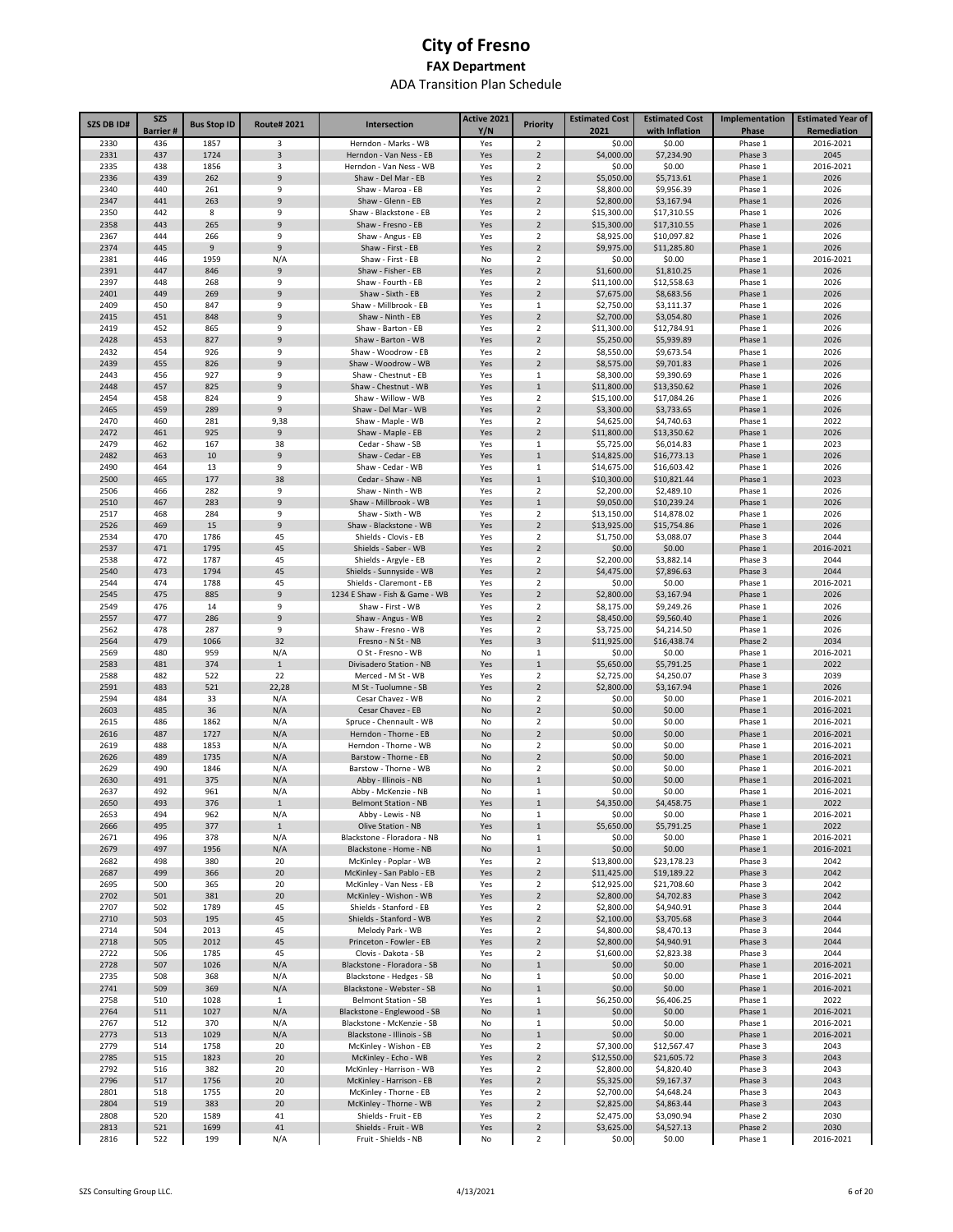| <b>SZS DB ID#</b> | <b>SZS</b>      | <b>Bus Stop ID</b> | <b>Route#2021</b> | Intersection                                       | Active 2021 | <b>Priority</b>                  | <b>Estimated Cost</b>     | <b>Estimated Cost</b>      | Implementation     | <b>Estimated Year of</b> |
|-------------------|-----------------|--------------------|-------------------|----------------------------------------------------|-------------|----------------------------------|---------------------------|----------------------------|--------------------|--------------------------|
|                   | <b>Barrier#</b> |                    |                   |                                                    | Y/N         |                                  | 2021                      | with Inflation             | Phase              | Remediation              |
| 2819<br>2823      | 523<br>524      | 206<br>1852        | N/A<br>N/A        | Fruit - Shields - SB<br>Herndon - Farris - WB      | No<br>No    | $\overline{2}$<br>$\overline{2}$ | \$0.00<br>\$0.00          | \$0.00<br>\$0.00           | Phase 1<br>Phase 1 | 2016-2021<br>2016-2021   |
| 2826              | 525             | 2004               | 20                | McKinley - Blackstone - WB                         | Yes         | $\overline{2}$                   | \$3,600.00                | \$6,046.49                 | Phase 3            | 2042                     |
| 2831              | 526             | 2005               | N/A               | Blackstone - McKinley - SB                         | No          | 1                                | \$0.00                    | \$0.00                     | Phase 1            | 2016-2021                |
| 2836              | 527             | 964                | 20                | Blackstone - McKinley - NB                         | Yes         | $\mathbf{1}$                     | \$1,600.00                | \$2,754.51                 | Phase 3            | 2043                     |
| 2838              | 528<br>529      | 1824               | 20<br>N/A         | McKinley - Arthur - WB                             | Yes         | $\overline{2}$<br>$\overline{2}$ | \$2,200.00                | \$3,787.46                 | Phase 3            | 2043<br>2016-2021        |
| 2842<br>2846      | 530             | 363<br>384         | 20,22             | McKinley - Delno - EB<br>McKinley - Teilman - WB   | No<br>Yes   | $\overline{2}$                   | \$0.00<br>\$2,300.00      | \$0.00<br>\$3,331.09       | Phase 1<br>Phase 2 | 2036                     |
| 2850              | 531             | 362                | 20,22             | McKinley - Teilman - EB                            | Yes         | $\overline{2}$                   | \$4,100.00                | \$5,938.02                 | Phase 2            | 2036                     |
| 2858              | 532             | 507                | 20,22             | McKinley - Brooks - EB                             | Yes         | $\overline{2}$                   | \$4,000.00                | \$5,793.19                 | Phase 2            | 2036                     |
| 2864              | 533             | 387                | 20                | 2020 N Weber - NB                                  | Yes         | $\overline{2}$                   | \$10,550.00               | \$17,719.59                | Phase 3            | 2042                     |
| 2871<br>2878      | 534<br>535      | 388<br>389         | 20<br>20          | Weber - Clinton - NB<br>Hughes - Brown - NB        | Yes<br>Yes  | $\overline{2}$<br>$\overline{2}$ | \$12,175.00<br>\$1,600.00 | \$20,448.91<br>\$2,687.33  | Phase 3<br>Phase 3 | 2042<br>2042             |
| 2884              | 536             | 360                | 20                | Hughes - Brown - SB                                | Yes         | $\overline{2}$                   | \$11,175.00               | \$18,769.33                | Phase 3            | 2042                     |
| 2890              | 537             | 390                | 20                | Hughes - Cornell - NB                              | Yes         | $\overline{2}$                   | \$2,100.00                | \$3,527.12                 | Phase 3            | 2042                     |
| 2895              | 538             | 359                | 20                | Hughes - Michigan - SB                             | Yes         | $\overline{2}$                   | \$1,600.00                | \$2,687.33                 | Phase 3            | 2042                     |
| 2899              | 539             | 39                 | 20                | Hughes - Shields - NB                              | Yes         | $\overline{2}$                   | \$3,800.00                | \$6,382.41                 | Phase 3            | 2042                     |
| 2905<br>2914      | 540<br>541      | 30<br>202          | 20<br>3           | Hughes - Shields - SB<br>Herndon - Milburn - EB    | Yes<br>Yes  | 2<br>3                           | \$1,000.00<br>\$3,125.00  | \$1,679.58<br>\$5,652.27   | Phase 3<br>Phase 3 | 2042<br>2045             |
| 2915              | 542             | 1863               | N/A               | Milburn - Antioch - SB                             | No          | $\overline{2}$                   | \$0.00                    | \$0.00                     | Phase 1            | 2016-2021                |
| 2916              | 543             | 972                | N/A               | 4150 N Blackstone - Mervyns - NB                   | No          | $\mathbf{1}$                     | \$0.00                    | \$0.00                     | Phase 1            | 2016-2021                |
| 2917              | 544             | 1765               | 45                | Ashlan - Blackstone - EB                           | Yes         | 1                                | \$17,175.00               | \$30,307.19                | Phase 3            | 2044                     |
| 2926              | 545             | 1784               | 45                | Clovis - Saginaw - SB                              | Yes         | $\overline{2}$                   | \$1,600.00                | \$2,823.38                 | Phase 3            | 2044                     |
| 2929<br>2930      | 546<br>547      | 1797<br>2011       | 45<br>45          | Clovis - Saginaw - NB<br>2923 N Business Park - SB | Yes<br>Yes  | 2<br>$\overline{2}$              | \$500.00<br>\$3,100.00    | \$882.31<br>\$5,470.29     | Phase 3<br>Phase 3 | 2044<br>2044             |
| 2934              | 548             | 576                | 20,39             | Clinton - Warren - EB                              | Yes         | $\overline{2}$                   | \$3,300.00                | \$5,146.87                 | Phase 3            | 2039                     |
| 2940              | 549             | 806                | 39                | Clinton - Warren - WB                              | Yes         | $\overline{2}$                   | \$3,550.00                | \$5,536.79                 | Phase 3            | 2039                     |
| 2946              | 550             | 575                | 20,39             | Clinton - Crystal - EB                             | Yes         | 1                                | \$9,675.00                | \$15,089.70                | Phase 3            | 2039                     |
| 2955              | 551             | 1703               | 41                | Hughes - Shields - NB                              | Yes         | $\overline{2}$                   | \$2,800.00                | \$3,496.82                 | Phase 2            | 2030                     |
| 2959              | 552<br>553      | 1704               | 20,41             | Hughes - Cortland - NB                             | Yes         | $\overline{2}$<br>$\overline{2}$ | \$3,650.00                | \$4,558.35                 | Phase 2            | 2030<br>2030             |
| 2966<br>2971      | 554             | 357<br>1584        | 20,41<br>20,41    | Hughes - Lorna - SB<br>Hughes - Garland - SB       | Yes<br>Yes  | $\overline{2}$                   | \$4,700.00<br>\$15,675.00 | \$5,869.66<br>\$19,575.93  | Phase 2<br>Phase 2 | 2030                     |
| 2980              | 555             | 356                | 20                | Hughes - Dakota - SB                               | Yes         | $\overline{2}$                   | \$6,050.00                | \$10,161.47                | Phase 3            | 2042                     |
| 2986              | 556             | 394                | 20                | Hughes - Dakota - NB                               | Yes         | $\overline{2}$                   | \$6,875.00                | \$11,547.13                | Phase 3            | 2042                     |
| 2994              | 557             | 395                | 20                | Hughes - Saginaw - NB                              | Yes         | $\overline{2}$                   | \$2,800.00                | \$4,702.83                 | Phase 3            | 2042                     |
| 2998              | 558             | 396                | 20                | Hughes - Griffith - NB                             | Yes         | $\overline{2}$<br>$\overline{2}$ | \$2,200.00                | \$3,695.08                 | Phase 3            | 2042                     |
| 3001<br>3007      | 559<br>560      | 354<br>353         | 20<br>20          | Hughes - Griffith - SB<br>Hughes - Bellaire - SB   | Yes<br>Yes  | $\overline{2}$                   | \$5,675.00<br>\$2,800.00  | \$9,531.63<br>\$4,702.83   | Phase 3<br>Phase 3 | 2042<br>2042             |
| 3011              | 561             | 397                | 20                | Hughes - Hampton - NB                              | Yes         | $\overline{2}$                   | \$2,800.00                | \$4,702.83                 | Phase 3            | 2042                     |
| 3015              | 562             | 398                | 20                | Hughes - Ashlan - NB                               | Yes         | $\overline{2}$                   | \$2,575.00                | \$4,324.92                 | Phase 3            | 2042                     |
| 3018              | 563             | 351                | 20                | 4323 N Hughes - SB                                 | Yes         | $\overline{2}$                   | \$7,300.00                | \$12,260.95                | Phase 3            | 2042                     |
| 3025              | 564             | 352                | 20                | Hughes - Ashlan - SB                               | Yes         | $\overline{2}$                   | \$2,800.00                | \$4,702.83                 | Phase 3            | 2042                     |
| 3029<br>3033      | 565<br>566      | 399<br>1776        | 20<br>45          | Hughes - Emerson - NB<br>Ashlan - Willow - EB      | Yes<br>Yes  | $\overline{2}$<br>1              | \$4,350.00<br>\$2,960.00  | \$7,306.18<br>\$5,223.25   | Phase 3<br>Phase 3 | 2042<br>2044             |
| 3038              | 567             | 1805               | 45                | Ashlan - Willow - WB                               | Yes         | $\mathbf{1}$                     | \$7,300.00                | \$12,881.66                | Phase 3            | 2044                     |
| 3045              | 568             | 798                | 39                | Clinton - Van Ness - WB                            | Yes         | $\overline{2}$                   | \$6,670.00                | \$10,402.92                | Phase 3            | 2039                     |
| 3052              | 569             | 584                | 39                | Clinton - Wishon - EB                              | Yes         | $\overline{2}$                   | \$2,800.00                | \$4,367.04                 | Phase 3            | 2039                     |
| 3056              | 570             | 797                | 39                | Clinton - Wishon - WB                              | Yes         | $\overline{2}$                   | \$2,800.00                | \$4,367.04                 | Phase 3            | 2039                     |
| 3060<br>3071      | 571<br>572      | 349<br>401         | 20<br>20          | Emerson - Pleasant - EB<br>Emerson - Pleasant - WB | Yes<br>Yes  | $\overline{2}$<br>2              | \$9,650.00<br>\$2,800.00  | \$16,207.96<br>\$4,702.83  | Phase 3<br>Phase 3 | 2042<br>2042             |
| 3074              | 573             | 350                | 20                | Emerson - Kavanaugh - EB                           | Yes         | $\overline{2}$                   | \$4,225.00                | \$7,096.23                 | Phase 3            | 2042                     |
| 3083              | 574             | 400                | 20                | Emerson - Kavanaugh - WB                           | Yes         | $\overline{2}$                   | \$4,500.00                | \$7,558.12                 | Phase 3            | 2042                     |
| 3091              | 575             | 402                | 20,41             | Marks - Emerson - NB                               | Yes         | 3                                | \$7,300.00                | \$9,116.70                 | Phase 2            | 2030                     |
| 3098              | 576             | 1575               | 41                | Marks - Gettysburg - SB                            | Yes         | 3<br>$\overline{2}$              | \$6,425.00                | \$8,023.94                 | Phase 2            | 2030                     |
| 3102<br>3110      | 577<br>578      | 403<br>409         | 20<br>9,12,20     | Marks - Santa Ana - NB<br>Brawley - Shaw - NB      | Yes<br>Yes  | 1                                | \$4,500.00<br>\$2,800.00  | \$7,558.12<br>\$3,090.68   | Phase 3<br>Phase 1 | 2042<br>2025             |
| 3113              | 579             | 28                 | 9,12,20           | Brawley - Walmart - NB                             | Yes         | $\overline{2}$                   | \$16,050.00               | \$17,716.20                | Phase 1            | 2025                     |
| 3121              | 580             | 342                | 9,12,20           | Brawley - San Jose - NB                            | Yes         | 2                                | \$3,425.00                | \$3,780.56                 | Phase 1            | 2025                     |
| 3126              | 581             | 343                | 9,12              | San Jose - Marty - EB                              | Yes         | $\overline{2}$                   | \$13,275.00               | \$14,653.12                | Phase 1            | 2025                     |
| 3134              | 582             | 344                | 9                 | San Jose - Valentine - EB                          | Yes         | $\overline{2}$                   | \$2,700.00                | \$3,054.80                 | Phase 1            | 2026                     |
| 3139<br>3144      | 583<br>584      | 404<br>347         | 20<br>20,41       | Marks - Fairmont - NB<br>Marks - San Gabriel - SB  | Yes<br>Yes  | $\mathsf 3$<br>$\overline{2}$    | \$2,800.00<br>\$2,800.00  | \$4,702.83<br>\$3,496.82   | Phase 3<br>Phase 2 | 2042<br>2030             |
| 3148              | 585             | 796                | 39                | Clinton - Maroa - WB                               | Yes         | $\overline{2}$                   | \$1,600.00                | \$2,495.45                 | Phase 3            | 2039                     |
| 3149              | 586             | 585                | 39                | Clinton - Maroa - EB                               | Yes         | $\overline{2}$                   | \$7,370.00                | \$11,494.68                | Phase 3            | 2039                     |
| 3158              | 587             | 795                | 39                | Clinton - College - WB                             | Yes         | $1\,$                            | \$2,700.00                | \$4,211.08                 | Phase 3            | 2039                     |
| 3161<br>3163      | 588<br>589      | 1907<br>1908       | 39<br>39          | Clinton - San Pablo - EB<br>Clinton - Glenn - EB   | Yes<br>Yes  | $\overline{2}$<br>$\overline{2}$ | \$2,200.00<br>\$3,400.00  | \$3,431.25<br>\$5,302.84   | Phase 3<br>Phase 3 | 2039<br>2039             |
| 3168              | 590             | 181                | 20, 41            | Marks - Shaw - SB                                  | Yes         | $\overline{2}$                   | \$10,500.00               | \$13,113.06                | Phase 2            | 2030                     |
| 3178              | 591             | 1254               | 34                | First - Gettysburg - NB                            | Yes         | $\overline{2}$                   | \$13,550.00               | \$16,509.36                | Phase 1            | 2029                     |
| 3185              | 592             | 831                | 34                | First - Gettysburg - SB                            | Yes         | $\overline{2}$                   | \$10,450.00               | \$12,732.31                | Phase 1            | 2029                     |
| 3191              | 593             | 1255               | 34                | First - Rialto - NB                                | Yes         | $\overline{2}$                   | \$3,450.00                | \$4,203.49                 | Phase 1            | 2029                     |
| 3196<br>3199      | 594<br>595      | 830                | 34<br>34          | First - Santa Ana - SB<br>First - Shaw - NB        | Yes<br>Yes  | 2<br>$\mathbf{1}$                | \$2,800.00<br>\$13,675.00 | \$3,496.82                 | Phase 2<br>Phase 1 | 2030<br>2028             |
| 3207              | 596             | 90<br>829          | 34                | First - Shaw - SB                                  | Yes         | 1                                | \$19,175.00               | \$16,255.28<br>\$23,946.95 | Phase 2            | 2030                     |
| 3215              | 597             | 1287               | 34                | First - Holland - SB                               | Yes         | 2                                | \$3,100.00                | \$3,871.48                 | Phase 2            | 2030                     |
| 3219              | 598             | 1253               | 34                | First - Ashcroft - NB                              | Yes         | $\overline{2}$                   | \$1,700.00                | \$2,123.07                 | Phase 2            | 2030                     |
| 3222              | 599             | 833                | 34                | First - Ashlan - SB                                | Yes         | $\overline{2}$                   | \$8,825.00                | \$11,021.22                | Phase 2            | 2030                     |
| 3227<br>3230      | 600<br>601      | 844<br>834         | 34<br>34          | First - Ashlan - NB<br>First - Sussex - SB         | Yes         | $\mathbf 2$<br>$\overline{2}$    | \$4,225.00<br>\$2,100.00  | \$5,276.45                 | Phase 2<br>Phase 2 | 2030<br>2030             |
| 3234              | 602             | 843                | 34                | First - Sussex - NB                                | Yes<br>Yes  | $\overline{2}$                   | \$2,100.00                | \$2,622.61<br>\$2,622.61   | Phase 2            | 2030                     |
| 3238              | 603             | 574                | 39                | Clinton - Marks - EB                               | Yes         | $\overline{2}$                   | \$11,300.00               | \$17,624.14                | Phase 3            | 2039                     |
| 3244              | 604             | 807                | 39                | 1814 W Clinton - WB                                | Yes         | $\overline{2}$                   | \$6,300.00                | \$9,825.85                 | Phase 3            | 2039                     |
| 3250              | 605             | 578                | 39                | Clinton - Teilman - EB                             | Yes         | $\overline{2}$                   | \$1,600.00                | \$2,495.45                 | Phase 3            | 2039                     |
| 3252<br>3254      | 606<br>607      | 1992<br>$11\,$     | 39<br>$\mathsf g$ | Clinton - Arthur - EB<br>Willow - Shaw - SB        | Yes<br>Yes  | $1\,$<br>$\overline{2}$          | \$1,600.00<br>\$8,175.00  | \$2,495.45<br>\$9,249.26   | Phase 3<br>Phase 1 | 2039<br>2026             |
| 3261              | 608             | 272                | 9                 | Willow - Rialto - SB                               | Yes         | $1\,$                            | \$2,800.00                | \$3,167.94                 | Phase 1            | 2026                     |
| 3272              | 609             | 1910               | $\,1\,$           | Willow Station - WB                                | Yes         | $\sqrt{2}$                       | \$4,750.00                | \$4,868.75                 | Phase 1            | 2022                     |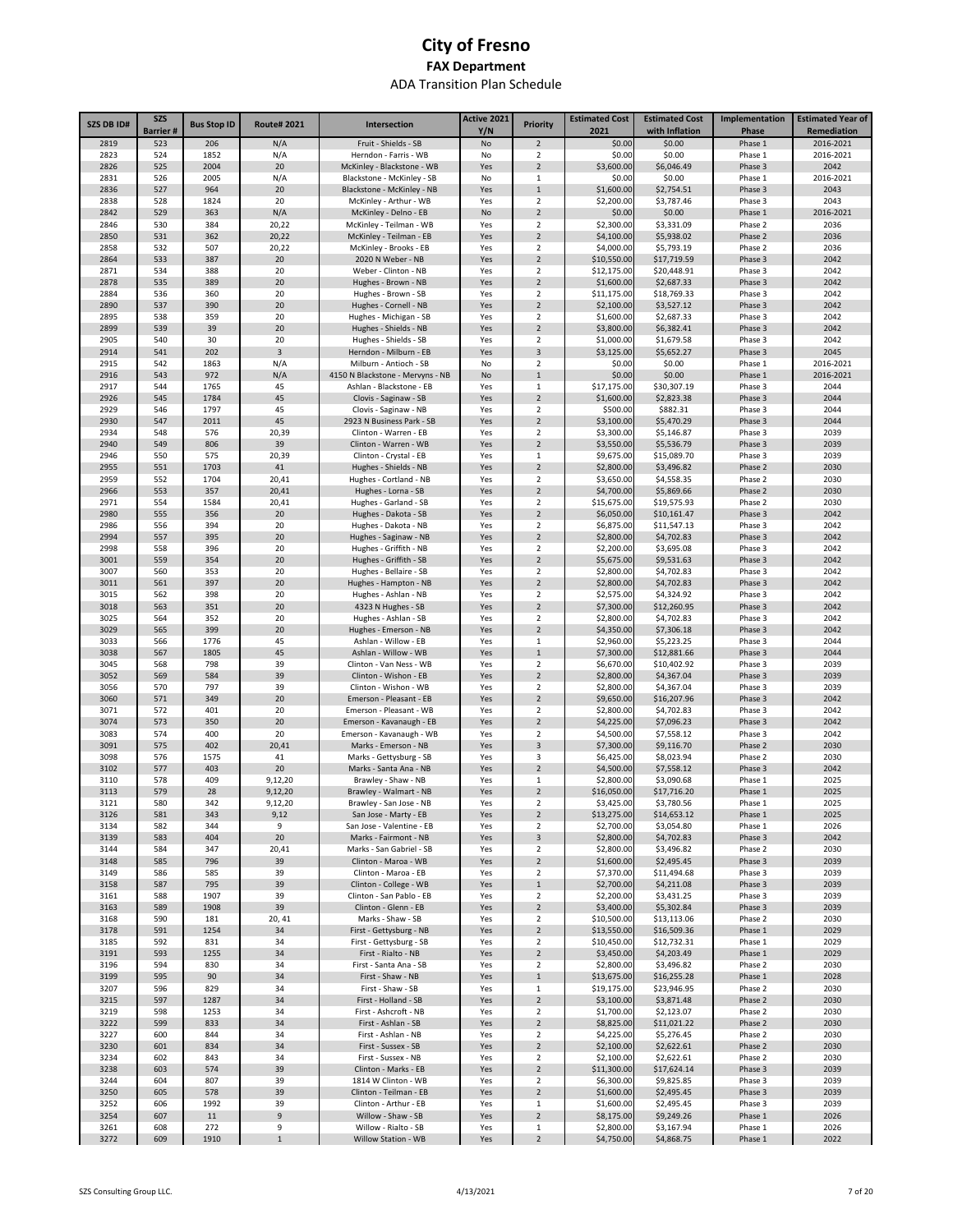| SZS DB ID#   | <b>SZS</b><br><b>Barrier#</b> | <b>Bus Stop ID</b> | <b>Route#2021</b> | Intersection                                            | Active 2021<br>Y/N | <b>Priority</b>                  | <b>Estimated Cost</b><br>2021 | <b>Estimated Cost</b><br>with Inflation | Implementation<br>Phase | <b>Estimated Year of</b><br>Remediation |
|--------------|-------------------------------|--------------------|-------------------|---------------------------------------------------------|--------------------|----------------------------------|-------------------------------|-----------------------------------------|-------------------------|-----------------------------------------|
| 3275         | 610                           | 923                | N/A               | Peach - Lane - NB                                       | No                 | $\overline{2}$                   | \$0.00                        | \$0.00                                  | Phase 1                 | 2016-2021                               |
| 3280         | 611                           | 922                | N/A               | Peach - Lyell - NB                                      | No                 | $\overline{2}$                   | \$0.00                        | \$0.00                                  | Phase 1                 | 2016-2021                               |
| 3283         | 612                           | 1991               | N/A               | Butler - Helm - EB                                      | No                 | 1                                | \$0.00                        | \$0.00                                  | Phase 1                 | 2016-2021                               |
| 3288         | 613                           | 921                | N/A               | Butler - Willow - EB                                    | No                 | $\overline{2}$                   | \$0.00                        | \$0.00                                  | Phase 1                 | 2016-2021                               |
| 3295<br>3298 | 614<br>615                    | 920<br>801         | N/A<br>39         | Winery - Butler - NB<br>Clinton - Adoline - WB          | No<br>Yes          | 2<br>$\mathbf{1}$                | \$0.00<br>\$3,425.00          | \$0.00<br>\$5,341.83                    | Phase 1<br>Phase 3      | 2016-2021<br>2039                       |
| 3304         | 616                           | 581                | 39                | Clinton - Thorne - EB                                   | Yes                | $\mathbf 2$                      | \$4,925.00                    | \$7,681.32                              | Phase 3                 | 2039                                    |
| 3308         | 617                           | 800                | 39                | Clinton - Farris - WB                                   | Yes                | $1\,$                            | \$3,145.00                    | \$4,905.13                              | Phase 3                 | 2039                                    |
| 3313         | 618                           | 595                | 20,39             | Clinton - Effie - EB                                    | Yes                | 1                                | \$3,300.00                    | \$5,146.87                              | Phase 3                 | 2039                                    |
| 3319         | 619                           | 792                | 39                | Clinton - Effie - WB                                    | Yes                | $1\,$                            | \$3,045.00                    | \$4,749.16                              | Phase 3                 | 2039                                    |
| 3324         | 620                           | 273                | 9                 | Gettysburg - Willow - WB                                | Yes                | $\overline{2}$                   | \$6,650.00                    | \$7,523.86                              | Phase 1                 | 2026                                    |
| 3333         | 621                           | 274                | 9                 | Gettysburg - Winery - WB                                | Yes                | $\overline{2}$                   | \$2,900.00                    | \$3,281.08                              | Phase 1                 | 2026                                    |
| 3338<br>3344 | 622                           | 275<br>276         | 9<br>9            | 4857 E Gettysburg - WB                                  | Yes                | $\overline{2}$<br>$\overline{2}$ | \$3,275.00<br>\$13,800.00     | \$3,705.36<br>\$15,613.43               | Phase 1<br>Phase 1      | 2026<br>2026                            |
| 3353         | 623<br>624                    | 277                | 9                 | Gettysburg - Chestnut - WB<br>Gettysburg - Woodrow - WB | Yes<br>Yes         | $\overline{2}$                   | \$6,550.00                    | \$7,410.72                              | Phase 1                 | 2026                                    |
| 3359         | 625                           | 278                | $\mathsf g$       | Gettysburg - Maple - WB                                 | Yes                | $\overline{2}$                   | \$2,800.00                    | \$3,167.94                              | Phase 1                 | 2026                                    |
| 3363         | 626                           | 279                | 9,38              | Maple - Rialto - NB                                     | Yes                | $\overline{2}$                   | \$13,675.00                   | \$14,016.88                             | Phase 1                 | 2022                                    |
| 3372         | 627                           | 280                | 9,38              | Maple - Sierra Madre - NB                               | Yes                | $\overline{2}$                   | \$11,925.00                   | \$12,223.13                             | Phase 1                 | 2022                                    |
| 3378         | 628                           | 1288               | 34                | First - Dakota - SB                                     | Yes                | $\overline{2}$                   | \$1,600.00                    | \$1,998.18                              | Phase 2                 | 2030                                    |
| 3384         | 629                           | 835                | 28                | Dakota - Mariposa - WB                                  | Yes                | $\overline{2}$                   | \$2,725.00                    | \$3,160.16                              | Phase 1                 | 2027                                    |
| 3387         | 630                           | 841                | 28                | Dakota - Angus - EB                                     | Yes                | $\overline{2}$                   | \$2,800.00                    | \$3,167.94                              | Phase 1                 | 2026                                    |
| 3391         | 631                           | 1252               | 34                | First - Lansing - NB                                    | Yes                | $\overline{2}$                   | \$14,325.00                   | \$17,889.96                             | Phase 2                 | 2030                                    |
| 3398<br>3402 | 632<br>633                    | 840<br>1121        | 28<br>28          | Dakota - Fresno - EB<br>Dakota - Fresno - WB            | Yes<br>Yes         | $\overline{2}$<br>$\overline{2}$ | \$2,800.00<br>\$13,150.00     | \$3,247.14<br>\$15,249.97               | Phase 1<br>Phase 1      | 2027<br>2027                            |
| 3410         | 634                           | 64                 | N/A               | Butler - Chestnut - EB                                  | No                 | 1                                | \$0.00                        | \$0.00                                  | Phase 1                 | 2016-2021                               |
| 3414         | 635                           | 629                | N/A               | Butler - Sierra Vista - WB                              | No                 | $\overline{2}$                   | \$0.00                        | \$0.00                                  | Phase 1                 | 2016-2021                               |
| 3423         | 636                           | 630                | 26,33             | Butler - Mosqueda Center - WB                           | Yes                | 1                                | \$7,800.00                    | \$10,752.39                             | Phase 2                 | 2034                                    |
| 3429         | 637                           | 761                | N/A               | Butler - Sierra Vista - EB                              | No                 | $\overline{2}$                   | \$0.00                        | \$0.00                                  | Phase 1                 | 2016-2021                               |
| 3433         | 638                           | 760                | 26                | Butler - Mosqueda Center - EB                           | Yes                | 1                                | \$3,325.00                    | \$4,698.14                              | Phase 2                 | 2035                                    |
| 3445         | 639                           | 1122               | 28                | Dakota - Diana - WB                                     | Yes                | $\overline{2}$                   | \$11,675.00                   | \$13,539.42                             | Phase 1                 | 2027                                    |
| 3452<br>3458 | 640<br>641                    | 839<br>838         | 28<br>28          | Dakota - Effie - EB<br>Dakota - Blackstone - EB         | Yes<br>Yes         | $\overline{2}$<br>$\overline{2}$ | \$4,050.00<br>\$12,675.00     | \$4,696.76<br>\$14,699.11               | Phase 1<br>Phase 1      | 2027<br>2027                            |
| 3465         | 642                           | 1692               | 28,41             | Shields - Glenn - WB                                    | Yes                | $\overline{2}$                   | \$4,800.00                    | \$5,430.76                              | Phase 1                 | 2026                                    |
| 3472         | 643                           | 1819               | 28,41             | Shields - Del Mar - WB                                  | Yes                | $\overline{2}$                   | \$3,800.00                    | \$4,299.35                              | Phase 1                 | 2026                                    |
| 3478         | 644                           | 884                | 28,41             | Shields - Del Mar - EB                                  | Yes                | $\overline{2}$                   | \$3,550.00                    | \$4,016.50                              | Phase 1                 | 2026                                    |
| 3484         | 645                           | 1693               | 28,41             | Shields - College - WB                                  | Yes                | $\overline{2}$                   | \$12,675.00                   | \$14,340.60                             | Phase 1                 | 2026                                    |
| 3492         | 646                           | 1594               | 28,41             | Shields - College - EB                                  | Yes                | $\overline{\mathbf{2}}$          | \$6,625.00                    | \$7,495.58                              | Phase 1                 | 2026                                    |
| 3501         | 647                           | 883                | 28,41             | Shields - Maroa - EB                                    | Yes                | $\sqrt{2}$                       | \$6,300.00                    | \$7,127.87                              | Phase 1                 | 2026                                    |
| 3506         | 648                           | 1820               | 28                | Wishon - Princeton - SB                                 | Yes                | $\overline{2}$                   | \$2,800.00                    | \$3,328.32                              | Phase 1                 | 2028                                    |
| 3509         | 649                           | 1821               | 28                | Wishon - Harvard - SB                                   | Yes                | $\overline{2}$<br>$\overline{2}$ | \$9,050.00                    | \$10,757.61                             | Phase 1                 | 2028                                    |
| 3518<br>3525 | 650<br>651                    | 1822<br>897        | 28<br>28          | Wishon - Clinton - SB<br>Wishon - Weldon - SB           | Yes<br>Yes         | $\sqrt{2}$                       | \$7,925.00<br>\$9,675.00      | \$9,420.33<br>\$11,500.53               | Phase 1<br>Phase 1      | 2028<br>2028                            |
| 3532         | 652                           | 898                | 28                | Wishon - McKinley - SB                                  | Yes                | $\overline{2}$                   | \$9,550.00                    | \$11,075.07                             | Phase 1                 | 2027                                    |
| 3539         | 653                           | 759                | 26                | Butler - Maple - EB                                     | Yes                | $\mathbf{1}$                     | \$2,200.00                    | \$3,108.54                              | Phase 2                 | 2035                                    |
| 3542         | 654                           | 631                | 26                | Butler - Maple - WB                                     | Yes                | 1                                | \$13,175.00                   | \$18,615.93                             | Phase 2                 | 2035                                    |
| 3549         | 655                           | 632                | 26                | Butler - Chance - WB                                    | Yes                | $\mathbf{1}$                     | \$8,425.00                    | \$11,904.30                             | Phase 2                 | 2035                                    |
| 3557         | 656                           | 758                | 26                | Butler - Chance - EB                                    | Yes                | 1                                | \$6,895.00                    | \$9,742.45                              | Phase 2                 | 2035                                    |
| 3565         | 657                           | 633                | 26                | Butler - Cedar - WB                                     | Yes                | $\mathbf{1}$                     | \$2,600.00                    | \$3,673.73                              | Phase 2                 | 2035                                    |
| 3568<br>3574 | 658<br>659                    | 899<br>900         | 28<br>28          | Wishon - Pine - SB<br>Wishon - Fern - SB                | Yes<br>Yes         | $\overline{2}$<br>$\overline{2}$ | \$7,275.00<br>\$8,175.00      | \$8,436.77<br>\$9,480.49                | Phase 1<br>Phase 1      | 2027<br>2027                            |
| 3580         | 660                           | 901                | 28                | Wishon - Olive - SB                                     | Yes                | $\overline{2}$                   | \$5,575.00                    | \$6,465.29                              | Phase 1                 | 2027                                    |
| 3585         | 661                           | 902                | 28                | Fulton - Dennett - SB                                   | Yes                | $\overline{2}$                   | \$8,325.00                    | \$9,654.45                              | Phase 1                 | 2027                                    |
| 3592         | 662                           | 903                | 28                | Fulton - Dudley - SB                                    | Yes                | 2                                | \$3,400.00                    | \$3,942.96                              | Phase 1                 | 2027                                    |
| 3598         | 663                           | 904                | 28                | Fulton - Thomas - SB                                    | Yes                | 3                                | \$6,900.00                    | \$8,001.88                              | Phase 1                 | 2027                                    |
| 3604         | 664                           | 905                | 28                | Fulton - Belmont - SB                                   | Yes                | 2                                | \$13,925.00                   | \$16,148.73                             | Phase 1                 | 2027                                    |
| 3612         | 665                           | 906                | 28                | Fulton - Nevada - SB                                    | Yes                | 3                                | \$11,425.00                   | \$13,249.50                             | Phase 1                 | 2027                                    |
| 3621<br>3628 | 666<br>667                    | 907<br>909         | 28<br>28          | Fulton - Sacramento - SB<br>Fulton - San Joaquin - SB   | Yes<br>Yes         | 3<br>3                           | \$11,675.00<br>\$7,175.00     | \$13,539.42<br>\$8,320.80               | Phase 1<br>Phase 1      | 2027<br>2027                            |
| 3635         | 668                           | 910                | 28                | Fulton - Stanislaus - SB                                | Yes                | 3                                | \$7,150.00                    | \$8,291.81                              | Phase 1                 | 2027                                    |
| 3642         | 669                           | 757                | 26                | Butler - Cedar - EB                                     | Yes                | $\mathbf{1}$                     | \$375.00                      | \$529.87                                | Phase 2                 | 2035                                    |
| 3643         | 670                           | 634                | 26                | Butler - Tenth - WB                                     | Yes                | $\mathbf 2$                      | \$7,925.00                    | \$11,197.82                             | Phase 2                 | 2035                                    |
| 3652         | 671                           | 755                | 26                | Butler - Ninth - EB                                     | Yes                | $\overline{2}$                   | \$3,400.00                    | \$4,804.11                              | Phase 2                 | 2035                                    |
| 3657         | 672                           | 637                | N/A               | Butler - Fourth - WB                                    | No                 | 1                                | \$0.00                        | \$0.00                                  | Phase 1                 | 2016-2021                               |
| 3659         | 673                           | 749                | 26                | Los Angeles - N St - EB                                 | Yes                | $\overline{2}$                   | \$4,050.00                    | \$5,722.54                              | Phase 2                 | 2035                                    |
| 3663<br>3667 | 674                           | 887<br>1978        | 34<br>34          | Ventura - N St - EB<br>Ventura - P St - EB              | Yes                | $\mathbf 2$<br>$\overline{2}$    | \$2,800.00<br>\$6,800.00      | \$3,328.32                              | Phase 1<br>Phase 1      | 2028<br>2028                            |
| 3672         | 675<br>676                    | 889                | 34                | Ventura - R St - EB                                     | Yes<br>Yes         | $\mathbf 2$                      | \$2,800.00                    | \$8,083.06<br>\$3,328.32                | Phase 1                 | 2028                                    |
| 3676         | 677                           | 890                | 34                | Ventura - Hazelwood - EB                                | Yes                | $\overline{2}$                   | \$3,245.00                    | \$3,857.29                              | Phase 1                 | 2028                                    |
| 3690         | 678                           | 891                | $\mathbf{1}$      | First St Station - EB                                   | Yes                | $\overline{2}$                   | \$5,650.00                    | \$5,791.25                              | Phase 1                 | 2022                                    |
| 3695         | 679                           | 892                | N/A               | Ventura - Third - EB                                    | No                 | $\overline{2}$                   | \$0.00                        | \$0.00                                  | Phase 1                 | 2016-2021                               |
| 3709         | 680                           | 2236               | $\mathbf{1}$      | 6th St Station - EB                                     | Yes                | $\mathbf{1}$                     | \$7,800.00                    | \$7,995.00                              | Phase 1                 | 2022                                    |
| 3718         | 681                           | 895                | N/A               | Ventura - Tenth - EB                                    | No                 | $\overline{2}$                   | \$0.00                        | \$0.00                                  | Phase 1                 | 2016-2021                               |
| 3733         | 682                           | 84                 | $\mathbf{1}$      | Cedar Station - EB                                      | Yes                | $\mathbf{1}$                     | \$5,650.00                    | \$5,791.25                              | Phase 1                 | 2022                                    |
| 3745<br>3749 | 683<br>684                    | 88<br>1762         | $\mathbf 1$<br>28 | Cedar Station - WB<br>Maroa - Michigan - NB             | Yes<br>Yes         | $\mathbf{1}$<br>$\overline{2}$   | \$4,250.00<br>\$3,645.00      | \$4,356.25<br>\$4,332.76                | Phase 1<br>Phase 1      | 2022<br>2028                            |
| 3755         | 685                           | 879                | 28                | Maroa - Clinton - NB                                    | Yes                | $\overline{2}$                   | \$5,800.00                    | \$6,894.38                              | Phase 1                 | 2028                                    |
| 3760         | 686                           | 880                | 28                | Maroa - Harvard - NB                                    | Yes                | $\overline{2}$                   | \$3,450.00                    | \$4,100.97                              | Phase 1                 | 2028                                    |
| 3764         | 687                           | 881                | 28                | Maroa - Santa Fe RXR - NB                               | Yes                | $\overline{2}$                   | \$2,600.00                    | \$3,090.58                              | Phase 1                 | 2028                                    |
| 3767         | 688                           | 596                | 20,39             | Clinton - Thesta - EB                                   | Yes                | $\overline{2}$                   | \$8,025.00                    | \$12,516.26                             | Phase 3                 | 2039                                    |
| 3773         | 689                           | 791                | 39                | Clinton - Thesta - WB                                   | Yes                | $\overline{2}$                   | \$1,600.00                    | \$2,557.84                              | Phase 3                 | 2040                                    |
| 3774         | 690                           | 789                | 39                | Clinton - Angus - WB                                    | Yes                | 1                                | \$3,125.00                    | \$4,995.78                              | Phase 3                 | 2040                                    |
| 3775         | 691                           | 598                | 39                | Clinton - Angus - EB                                    | Yes                | $\,1\,$                          | \$1,600.00                    | \$2,557.84                              | Phase 3                 | 2040                                    |
| 3776<br>3782 | 692<br>693                    | 599<br>348         | 39<br>20          | Clinton - Orchard - EB<br>Emerson - Marks - EB          | Yes<br>Yes         | 1<br>$\sqrt{2}$                  | \$6,300.00<br>\$9,175.00      | \$10,071.50<br>\$15,410.16              | Phase 3<br>Phase 3      | 2040<br>2042                            |
| 3790         | 694                           | 86                 | N/A               | Kings Canyon - Winery - WB                              | No                 | $\overline{2}$                   | \$0.00                        | \$0.00                                  | Phase 1                 | 2016-2021                               |
| 3800         | 695                           | 851                | $\mathbf{1}$      | Chestnut Station - WB                                   | Yes                | $\overline{2}$                   | \$3,750.00                    | \$3,843.75                              | Phase 1                 | 2022                                    |
| 3802         | 696                           | 852                | N/A               | Kings Canyon - Recreation - WB                          | No                 | $\overline{2}$                   | \$0.00                        | \$0.00                                  | Phase 1                 | 2016-2021                               |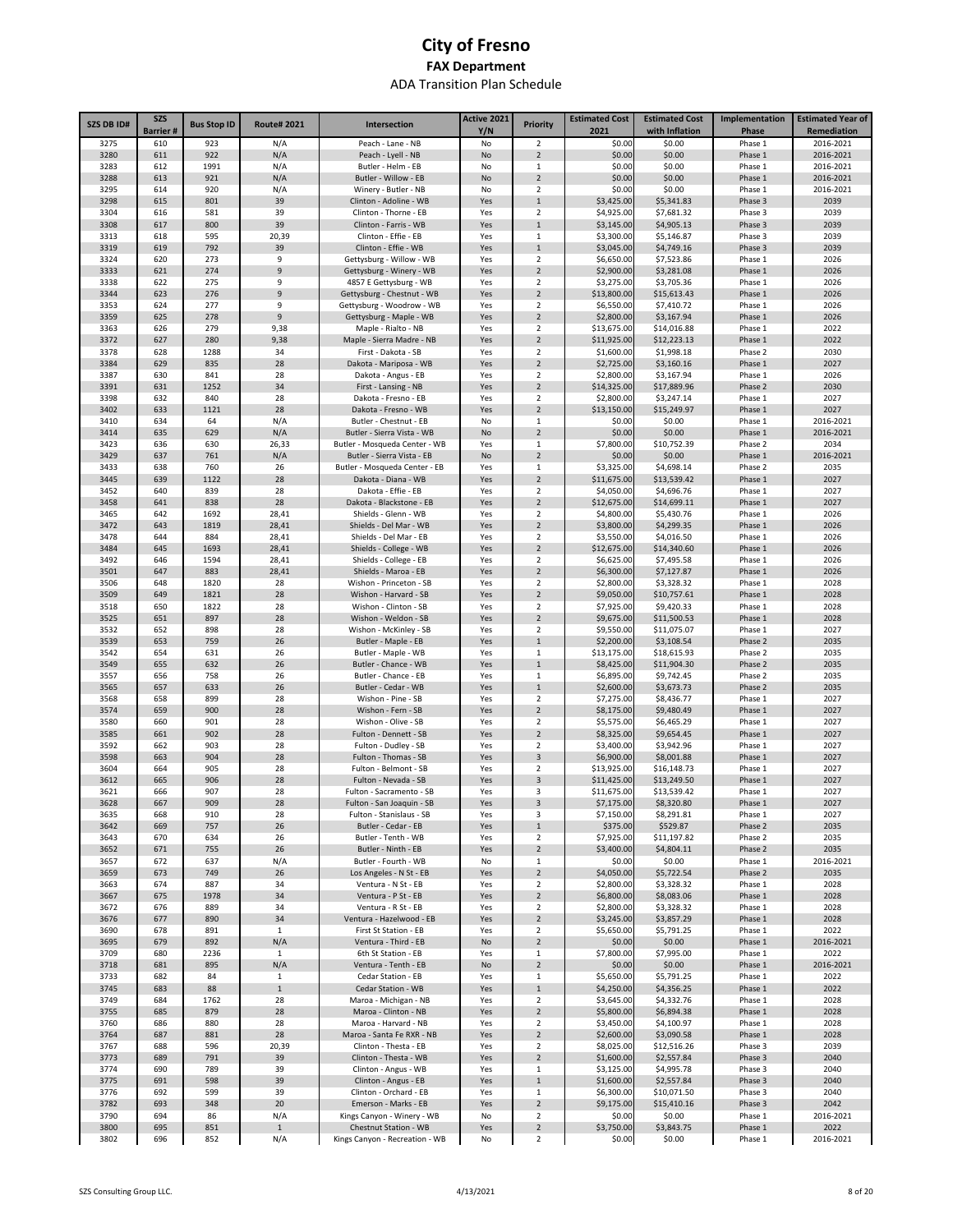| SZS DB ID#   | <b>SZS</b>       | <b>Bus Stop ID</b> | <b>Route#2021</b> | Intersection                                      | Active 2021 | <b>Priority</b>                           | <b>Estimated Cost</b><br>2021 | <b>Estimated Cost</b>     | Implementation     | <b>Estimated Year of</b> |
|--------------|------------------|--------------------|-------------------|---------------------------------------------------|-------------|-------------------------------------------|-------------------------------|---------------------------|--------------------|--------------------------|
| 3806         | Barrier #<br>697 | 853                | N/A               | Kings Canyon - Sierra Vista - WB                  | Y/N<br>No   | $\overline{2}$                            | \$0.00                        | with Inflation<br>\$0.00  | Phase<br>Phase 1   | Remediation<br>2016-2021 |
| 3821         | 698              | 854                | $\mathbf{1}$      | Maple Station - WB                                | Yes         | $\overline{\mathbf{2}}$                   | \$4,250.00                    | \$4,356.25                | Phase 1            | 2022                     |
| 3825         | 699              | 855                | N/A               | Kings Canyon - Jackson - WB                       | No          | $\overline{2}$                            | \$0.00                        | \$0.00                    | Phase 1            | 2016-2021                |
| 3830         | 700              | 856                | N/A               | Kings Canyon - Chance - WB                        | No          | $\overline{2}$                            | \$0.00                        | \$0.00                    | Phase 1            | 2016-2021                |
| 3839         | 701              | 858                | N/A               | Ventura - Tenth - WB                              | No          | $\overline{2}$                            | \$0.00                        | \$0.00                    | Phase 1            | 2016-2021                |
| 3843         | 702              | 788                | 39                | Clinton - Orchard - WB                            | Yes         | 1                                         | \$2,800.00                    | \$4,476.22                | Phase 3            | 2040                     |
| 3847         | 703              | 787                | 39                | Clinton - First - WB                              | Yes         | $\mathbf{1}$                              | \$7,300.00                    | \$11,670.15               | Phase 3            | 2040                     |
| 3856         | 704              | 600                | 39                | Clinton - First - EB                              | Yes         | 1                                         | \$10,450.00                   | \$16,705.89               | Phase 3            | 2040                     |
| 3868         | 705              | 601                | 39                | Clinton - Bond - EB                               | Yes         | $\mathbf{1}$                              | \$8,425.00                    | \$13,468.63               | Phase 3            | 2040                     |
| 3875         | 706              | 786                | 39                | Clinton - Bond - WB                               | Yes         | 1                                         | \$6,775.00                    | \$10,830.86               | Phase 3            | 2040                     |
| 3883<br>3903 | 707<br>708       | 911<br>912         | N/A<br>1          | Kings Canyon - Barton - EB<br>Maple Station - EB  | No<br>Yes   | $\overline{2}$<br>2                       | \$0.00<br>\$3,750.00          | \$0.00<br>\$3,843.75      | Phase 1<br>Phase 1 | 2016-2021<br>2022        |
| 3905         | 709              | 913                | N/A               | Kings Canyon - Sierra Vista - EB                  | No          | $\overline{2}$                            | \$0.00                        | \$0.00                    | Phase 1            | 2016-2021                |
| 3914         | 710              | 2233               | 1                 | Chestnut Station - EB                             | Yes         | 2                                         | \$10,150.00                   | \$10,403.75               | Phase 1            | 2022                     |
| 3921         | 711              | 915                | 41                | Chestnut - El Monte - SB                          | Yes         | $\mathbf{1}$                              | \$13,200.00                   | \$17,319.54               | Phase 2            | 2032                     |
| 3929         | 712              | 1620               | 41                | Chestnut - Lane - SB                              | Yes         | $\mathbf{1}$                              | \$2,725.00                    | \$3,403.15                | Phase 2            | 2030                     |
| 3932         | 713              | 185                | 26, 41            | Chestnut - Butler - SB                            | Yes         | $\mathbf{1}$                              | \$4,900.00                    | \$6,119.43                | Phase 2            | 2030                     |
| 3938         | 714              | 1621               | 41                | Chestnut - Hamilton - SB                          | Yes         | 1                                         | \$1,600.00                    | \$1,998.18                | Phase 2            | 2030                     |
| 3942         | 715              | 916                | 26                | Hamilton - Chestnut - EB                          | Yes         | $\overline{2}$                            | \$12,925.00                   | \$18,262.69               | Phase 2            | 2035                     |
| 3951         | 716              | 917                | 26                | Hamilton - Unit 71 - EB                           | Yes         | 3                                         | \$7,525.00                    | \$10,632.63               | Phase 2            | 2035                     |
| 3962         | 717              | 918                | 26                | Hamilton - Winery - EB                            | Yes         | 3                                         | \$9,050.00                    | \$12,787.41               | Phase 2            | 2035                     |
| 3970         | 718              | 919                | 26                | 1717 S Winery - NB                                | Yes         | $\overline{\mathbf{2}}$                   | \$4,450.00                    | \$6,287.73                | Phase 2            | 2035                     |
| 3974<br>3978 | 719<br>720       | 1935               | N/A               | Ventura - Ninth - WB                              | No          | $\overline{2}$                            | \$0.00                        | \$0.00                    | Phase 1            | 2016-2021<br>2016-2021   |
| 3986         | 721              | 860<br>861         | N/A<br>N/A        | Ventura - Fifth - WB<br>Ventura - Third - WB      | No<br>No    | $\overline{\mathbf{2}}$<br>$\overline{2}$ | \$0.00<br>\$0.00              | \$0.00<br>\$0.00          | Phase 1<br>Phase 1 | 2016-2021                |
| 3995         | 722              | 138                | 34                | Ventura - First - WB                              | Yes         | $\overline{\mathbf{2}}$                   | \$6,800.00                    | \$8,083.06                | Phase 1            | 2028                     |
| 4002         | 723              | 1305               | 34                | Ventura - Hazelwood - WB                          | Yes         | $\overline{2}$                            | \$9,175.00                    | \$10,906.19               | Phase 1            | 2028                     |
| 4009         | 724              | 863                | 34                | Ventura - R St - WB                               | Yes         | $\overline{\mathbf{2}}$                   | \$5,550.00                    | \$6,597.21                | Phase 1            | 2028                     |
| 4014         | 725              | 1306               | 34                | Ventura - P St - WB                               | Yes         | $\overline{2}$                            | \$5,425.00                    | \$6,448.62                | Phase 1            | 2028                     |
| 4027         | 726              | 864                | $\mathbf{1}$      | M St Station - WB                                 | Yes         | $\overline{\mathbf{2}}$                   | \$5,650.00                    | \$5,791.25                | Phase 1            | 2022                     |
| 4032         | 727              | 870                | 28                | Van Ness - Amador - NB                            | Yes         | $\overline{2}$                            | \$15,700.00                   | \$18,207.19               | Phase 1            | 2027                     |
| 4039         | 728              | 871                | 28                | Van Ness - Nevada - NB                            | Yes         | 2                                         | \$2,800.00                    | \$3,247.14                | Phase 1            | 2027                     |
| 4042         | 729              | 872                | 28                | Van Ness - Mildreda - NB                          | Yes         | $\overline{2}$                            | \$12,925.00                   | \$14,989.04               | Phase 1            | 2027                     |
| 4049         | 730              | 873                | 28                | Van Ness - Belmont - NB                           | Yes         | 2                                         | \$2,900.00                    | \$3,363.11                | Phase 1            | 2027                     |
| 4055         | 731              | 874                | 28                | 950 N Van Ness - NB                               | Yes         | $\overline{2}$                            | \$3,500.00<br>\$12,925.00     | \$4,058.93                | Phase 1            | 2027                     |
| 4061<br>4071 | 732<br>733       | 875<br>876         | 28<br>28          | Van Ness - Olive - NB<br>Van Ness - Hedges - NB   | Yes<br>Yes  | 2<br>$\overline{2}$                       | \$7,175.00                    | \$14,989.04<br>\$8,320.80 | Phase 1<br>Phase 1 | 2027<br>2027             |
| 4078         | 734              | 877                | 28                | Van Ness - Floradora - NB                         | Yes         | $\overline{\mathbf{2}}$                   | \$5,425.00                    | \$6,291.34                | Phase 1            | 2027                     |
| 4083         | 735              | 878                | 28                | Van Ness - Home - NB                              | Yes         | $\overline{2}$                            | \$4,825.00                    | \$5,595.52                | Phase 1            | 2027                     |
| 4088         | 736              | 1760               | 28                | Maroa - Weldon - NB                               | Yes         | $\overline{\mathbf{2}}$                   | \$2,900.00                    | \$3,447.19                | Phase 1            | 2028                     |
| 4094         | 737              | 602                | 39                | Clinton - Sixth - EB                              | Yes         | $\overline{2}$                            | \$2,800.00                    | \$4,476.22                | Phase 3            | 2040                     |
| 4098         | 738              | 785                | 39                | Clinton - Sixth - WB                              | Yes         | $\overline{\mathbf{2}}$                   | \$7,050.00                    | \$11,270.48               | Phase 3            | 2040                     |
| 4106         | 739              | 604                | 39                | Clinton - Ninth - EB                              | Yes         | $\mathbf{1}$                              | \$5,200.00                    | \$8,312.98                | Phase 3            | 2040                     |
| 4112         | 740              | 784                | 39                | Clinton - Ninth - WB                              | Yes         | $1\,$                                     | \$7,300.00                    | \$11,670.15               | Phase 3            | 2040                     |
| 4119         | 741              | 1759               | 28                | Van Ness - University - NB                        | Yes         | $\mathbf{1}$                              | \$19,200.00                   | \$22,822.77               | Phase 1            | 2028                     |
| 4127         | 742              | 1761               | 28                | Maroa - Yale - NB                                 | Yes         | $\overline{2}$                            | \$2,545.00                    | \$3,025.21                | Phase 1            | 2028                     |
| 4131         | 743              | 943                | 28                | Crystal - Kearney - NB                            | Yes         | $\overline{2}$<br>$\overline{2}$          | \$13,925.00                   | \$16,148.73               | Phase 1            | 2027                     |
| 4138<br>4145 | 744<br>745       | 945<br>947         | 28<br>28          | Kearney - Teilman - EB<br>Kearney - Arthur - EB   | Yes<br>Yes  | 3                                         | \$3,575.00<br>\$4,150.00      | \$4,145.90<br>\$4,812.73  | Phase 1<br>Phase 1 | 2027<br>2027             |
| 4152         | 746              | 948                | 28                | Kearney - Thorne - EB                             | Yes         | $\overline{\mathbf{2}}$                   | \$9,925.00                    | \$11,509.96               | Phase 1            | 2027                     |
| 4158         | 747              | 949                | 28                | Kearney - Plumas - EB                             | Yes         | $\overline{2}$                            | \$7,325.00                    | \$8,494.75                | Phase 1            | 2027                     |
| 4166         | 748              | 950                | 28                | Trinity - Kearney - NB                            | Yes         | $\overline{2}$                            | \$14,050.00                   | \$16,293.69               | Phase 1            | 2027                     |
| 4173         | 749              | 1955               | 28                | Trinity - Oleander - SB                           | Yes         | $\mathbf 1$                               | \$2,200.00                    | \$2,551.33                | Phase 1            | 2027                     |
| 4175         | 750              | 1040               | 28                | Trinity - Strother - SB                           | Yes         | $\overline{\mathbf{2}}$                   | \$2,825.00                    | \$3,276.13                | Phase 1            | 2027                     |
| 4180         | 751              | 1041               | 28                | Eden - Modoc - WB                                 | Yes         | $\overline{2}$                            | \$4,675.00                    | \$5,421.57                | Phase 1            | 2027                     |
| 4187         | 752              | 1042               | 28                | Thorne - Eden - SB                                | Yes         | 2                                         | \$9,025.00                    | \$10,466.23               | Phase 1            | 2027                     |
| 4198         | 753              | 1043               | 28                | Thorne - California - SB                          | Yes         | $\overline{2}$                            | \$4,000.00                    | \$4,638.77                | Phase 1            | 2027                     |
| 4205         | 754              | 1045               | 28                | California - Court - WB                           | Yes         | $\mathcal{P}$                             | \$1,600.00                    | \$1,855.51                | Phase 1            | 2027                     |
| 4206         | 755              | 1046               | 28                | Teilman - Woodward - NB                           | Yes         | $\overline{2}$                            | \$2,450.00                    | \$2,841.25                | Phase 1            | 2027                     |
| 4210<br>4215 | 756<br>757       | 1047<br>1051       | 28<br>28          | Eden - Teilman - WB<br>Crystal - Strother - NB    | Yes<br>Yes  | $\overline{2}$<br>$\overline{2}$          | \$5,925.00<br>\$5,150.00      | \$6,871.18<br>\$5,972.42  | Phase 1<br>Phase 1 | 2027<br>2027             |
| 4222         | 758              | 608                | 39                | Clinton - Sierra Vista - EB                       | Yes         | 2                                         | \$3,800.00                    | \$6,074.87                | Phase 3            | 2040                     |
| 4227         | 759              | 780                | 39                | Clinton - Sierra Vista - WB                       | Yes         | $\overline{2}$                            | \$2,800.00                    | \$4,476.22                | Phase 3            | 2040                     |
| 4232         | 760              | 607                | 39                | Clinton - Maple - EB                              | Yes         | 1                                         | \$4,050.00                    | \$6,474.53                | Phase 3            | 2040                     |
| 4238         | 761              | 781                | 39                | Clinton - Maple - WB                              | Yes         | $\mathbf 1$                               | \$6,475.00                    | \$10,351.26               | Phase 3            | 2040                     |
| 4245         | 762              | 1993               | 39                | Clinton - Barton - EB                             | Yes         | 1                                         | \$2,800.00                    | \$4,476.22                | Phase 3            | 2040                     |
| 4249         | 763              | 1050               | 28                | Eden - Crystal - WB                               | Yes         | 3                                         | \$4,425.00                    | \$5,131.64                | Phase 1            | 2027                     |
| 4255         | 764              | 951                | 28                | Trinity - Stanislaus - NB                         | Yes         | $\overline{\mathbf{2}}$                   | \$12,675.00                   | \$14,699.11               | Phase 1            | 2027                     |
| 4262         | 765              | 1038               | 28                | Trinity - Stanislaus - SB                         | Yes         | $\overline{2}$                            | \$3,650.00                    | \$4,232.88                | Phase 1            | 2027                     |
| 4269         | 766              | 1036               | 28                | Trinity - B St - SB                               | Yes         | $\overline{\mathbf{2}}$                   | \$3,050.00                    | \$3,537.06                | Phase 1            | 2027                     |
| 4273<br>4288 | 767<br>768       | 952<br>953         | N/A<br>28         | Modoc - Lemon - NB<br>Trinity - B St - NB         | No          | $\overline{2}$                            | \$0.00<br>\$100.00            | \$0.00<br>\$115.97        | Phase 1<br>Phase 1 | 2016-2021<br>2027        |
| 4289         | 769              | 954                | 28                | Trinity - Playground - NB                         | Yes<br>Yes  | $\mathbf{1}$<br>$\mathbf 1$               | \$12,450.00                   | \$14,438.18               | Phase 1            | 2027                     |
| 4295         | 770              | 700                | 26                | Ingram - Nees - SB                                | Yes         | $\overline{\mathbf{2}}$                   | \$7,675.00                    | \$10,844.57               | Phase 2            | 2035                     |
| 4301         | 771              | 701                | 26                | Ingram - Fallbrook - SB                           | Yes         | 3                                         | \$0.00                        | \$0.00                    | Phase 2            | 2035                     |
| 4302         | 772              | 702                | 26                | Ingram - Bedford - SB                             | Yes         | $\overline{\mathbf{2}}$                   | \$2,800.00                    | \$3,956.33                | Phase 2            | 2035                     |
| 4308         | 773              | 703                | 26                | Ingram - Minarets - SB                            | Yes         | $\mathbf 1$                               | \$100.00                      | \$141.30                  | Phase 2            | 2035                     |
| 4309         | 774              | 690                | N/A               | Ingram - Spruce - NB                              | No          | $\overline{2}$                            | \$0.00                        | \$0.00                    | Phase 1            | 2016-2021                |
| 4314         | 775              | 1035               | 28                | Trinity - El Dorado -SB                           | Yes         | $\overline{2}$                            | \$3,400.00                    | \$3,942.96                | Phase 1            | 2027                     |
| 4321         | 776              | 955                | 28                | E St - El Dorado - SB                             | Yes         | 3                                         | \$14,050.00                   | \$16,293.69               | Phase 1            | 2027                     |
| 4329         | 777              | 1034               | 28                | El Dorado - E St - SB                             | Yes         | 3                                         | \$6,150.00                    | \$7,132.11                | Phase 1            | 2027                     |
| 4336         | 778              | 689                | N/A               | Ingram - Herndon - NB                             | No          | 3                                         | \$0.00                        | \$0.00                    | Phase 1            | 2016-2021                |
| 4338<br>4345 | 779<br>780       | 2025<br>691        | N/A               | Ingram - Beechwood - SB<br>Minarets - Ingram - EB | No<br>Yes   | $\overline{2}$<br>2                       | \$0.00                        | \$0.00<br>\$28,365.45     | Phase 1<br>Phase 2 | 2016-2021<br>2035        |
| 4352         | 781              | 692                | 26<br>26          | Minarets - College - EB                           | Yes         | $\overline{2}$                            | \$20,075.00<br>\$0.00         | \$0.00                    | Phase 1            | 2016-2021                |
| 4353         | 782              | 693                | N/A               | Minarets - San Pablo - EB                         | No          | 2                                         | \$0.00                        | \$0.00                    | Phase 1            | 2016-2021                |
| 4356         | 783              | 956                | 28                | 1833 E St - SB                                    | Yes         | $\mathbf 1$                               | \$16,550.00                   | \$19,192.93               | Phase 1            | 2027                     |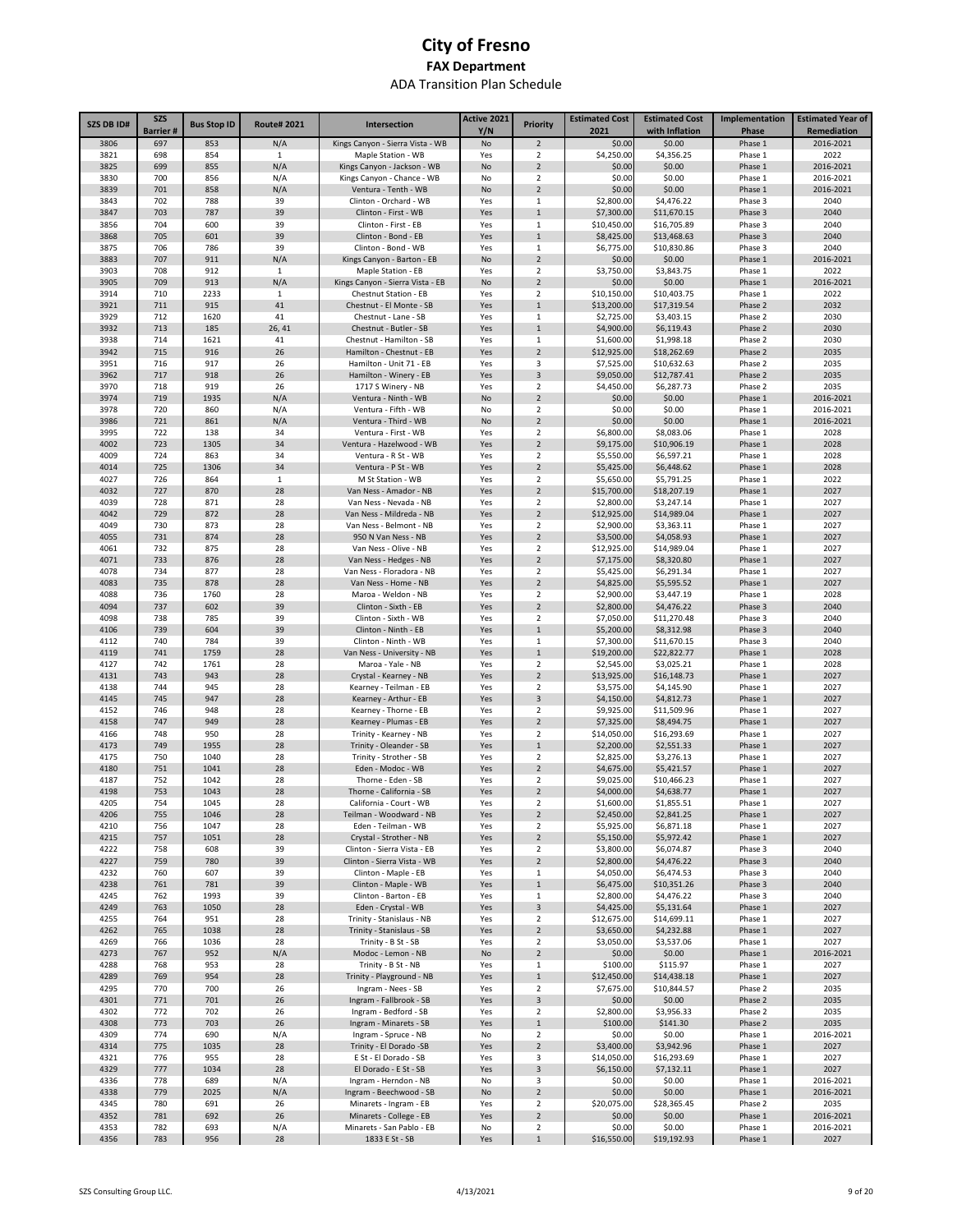| SZS DB ID#   | <b>SZS</b><br><b>Barrier#</b> | <b>Bus Stop ID</b> | <b>Route#2021</b>   | Intersection                                          | Active 2021<br>Y/N | <b>Priority</b>                  | <b>Estimated Cost</b><br>2021 | <b>Estimated Cost</b><br>with Inflation | Implementation<br>Phase | <b>Estimated Year of</b><br>Remediation |
|--------------|-------------------------------|--------------------|---------------------|-------------------------------------------------------|--------------------|----------------------------------|-------------------------------|-----------------------------------------|-------------------------|-----------------------------------------|
| 4368         | 784                           | 1033               | 28                  | 1755 E St - NB                                        | Yes                | 1                                | \$2,800.00                    | \$3,247.14                              | Phase 1                 | 2027                                    |
| 4372         | 785                           | 957                | 28                  | E St - WW Grainger - SB                               | Yes                | $\overline{2}$                   | \$8,425.00                    | \$9,770.42                              | Phase 1                 | 2027                                    |
| 4380         | 786                           | 1032               | 28                  | E St - Stanislaus - NB                                | Yes                | 2                                | \$2,800.00                    | \$3,247.14                              | Phase 1                 | 2027                                    |
| 4384<br>4389 | 787<br>788                    | 1031<br>958        | 28<br>28            | E St - Tuolumne - NB<br>E St - Fresno - SB            | Yes<br>Yes         | $\overline{2}$<br>2              | \$4,200.00<br>\$14,050.00     | \$4,992.48<br>\$16,701.03               | Phase 1<br>Phase 1      | 2028<br>2028                            |
| 4397         | 789                           | 1397               | 28,32,38            | Fresno - E St - WB                                    | Yes                | 3                                | \$16,800.00                   | \$17,220.00                             | Phase 1                 | 2022                                    |
| 4406         | 790                           | 1568               | 28,32,34,38         | Fresno - F St - EB                                    | Yes                | 3                                | \$12,675.00                   | \$12,991.88                             | Phase 1                 | 2022                                    |
| 4414         | 791                           | 694                | 26                  | Minarets - Sugar Pine - EB                            | Yes                | $\overline{2}$                   | \$4,125.00                    | \$5,828.52                              | Phase 2                 | 2035                                    |
| 4419<br>4422 | 792                           | 695                | 26,34<br>34         | Blackstone - Pinedale - NB<br>El Paso - Fresno - EB   | Yes                | 1                                | \$2,800.00                    | \$3,328.32                              | Phase 1                 | 2028<br>2028                            |
| 4429         | 793<br>794                    | 1104<br>1102       | N/A                 | Nees - Fresno - WB                                    | Yes<br>No          | 3<br>$\overline{2}$              | \$7,425.00<br>\$0.00          | \$8,825.99<br>\$0.00                    | Phase 1<br>Phase 1      | 2016-2021                               |
| 4435         | 795                           | 698                | 26                  | Nees - Poplar - WB                                    | Yes                | $\overline{2}$                   | \$2,575.00                    | \$3,638.41                              | Phase 2                 | 2035                                    |
| 4439         | 796                           | 699                | N/A                 | Nees - Maroa - WB                                     | No                 | $\overline{\mathbf{2}}$          | \$0.00                        | \$0.00                                  | Phase 1                 | 2016-2021                               |
| 4445         | 797                           | 1065               | 32,34,38            | Fresno - Fulton Mall - EB                             | Yes                | $\overline{2}$                   | \$16,425.00                   | \$16,835.63                             | Phase 1                 | 2022                                    |
| 4452<br>4468 | 798<br>799                    | 1141<br>966        | 28,32,34,38         | Fresno - Broadway - WB<br>Weldon Station - NB         | Yes                | 3<br>$\mathbf{1}$                | \$21,175.00<br>\$5,650.00     | \$21,704.38<br>\$5,791.25               | Phase 1<br>Phase 1      | 2022<br>2022                            |
| 4477         | 800                           | 1023               | $\mathbf{1}$<br>1   | Weldon Station - SB                                   | Yes<br>Yes         | 1                                | \$5,650.00                    | \$5,791.25                              | Phase 1                 | 2022                                    |
| 4482         | 801                           | 1022               | N/A                 | Blackstone - Terrace - SB                             | No                 | $\mathbf{1}$                     | \$0.00                        | \$0.00                                  | Phase 1                 | 2016-2021                               |
| 4490         | 802                           | 613                | 26                  | Clinton - Helm - SB                                   | Yes                | $\mathbf{1}$                     | \$5,550.00                    | \$7,842.00                              | Phase 2                 | 2035                                    |
| 4495         | 803                           | 614                | N/A                 | Peach - McKinley - SB                                 | No                 | $\overline{2}$                   | \$0.00                        | \$0.00                                  | Phase 1                 | 2016-2021                               |
| 4503<br>4510 | 804<br>805                    | 615<br>774         | 26<br>26            | Peach - Home - SB<br>Peach - McKinley - NB            | Yes                | $\overline{2}$<br>$\overline{2}$ | \$10,800.00<br>\$9,450.00     | \$15,260.12<br>\$13,352.60              | Phase 2<br>Phase 2      | 2035<br>2035                            |
| 4519         | 806                           | 772                | 26                  | Peach - Pine - NB                                     | Yes<br>Yes         | $\overline{2}$                   | \$7,925.00                    | \$11,197.82                             | Phase 2                 | 2035                                    |
| 4527         | 807                           | 970                | N/A                 | Blackstone - Lansing - NB                             | No                 | $\mathbf{1}$                     | \$0.00                        | \$0.00                                  | Phase 1                 | 2016-2021                               |
| 4537         | 808                           | 1020               | N/A                 | Blackstone - Lansing - SB                             | No                 | 1                                | \$0.00                        | \$0.00                                  | Phase 1                 | 2016-2021                               |
| 4544         | 809                           | 1019               | N/A                 | Blackstone - Saginaw - SB                             | No                 | $\mathbf{1}$                     | \$0.00                        | \$0.00                                  | Phase 1                 | 2016-2021                               |
| 4550         | 810                           | 1764               | N/A                 | Blackstone - Saginaw - NB                             | No                 | 1                                | \$0.00                        | \$0.00                                  | Phase 1                 | 2016-2021                               |
| 4560<br>4575 | 811<br>812                    | 1018<br>971        | $\mathbf{1}$<br>1   | Griffith Station - SB<br>Griffith Station - NB        | Yes<br>Yes         | $\mathbf{1}$<br>1                | \$5,750.00<br>\$3,750.00      | \$5,893.75<br>\$3,843.75                | Phase 1<br>Phase 1      | 2022<br>2022                            |
| 4578         | 813                           | 1017               | $1\,$               | Ashlan Station - SB                                   | Yes                | $\mathbf{1}$                     | \$3,750.00                    | \$3,843.75                              | Phase 1                 | 2022                                    |
| 4585         | 814                           | 973                | 1                   | Ashlan Station - NB                                   | Yes                | 1                                | \$3,750.00                    | \$3,843.75                              | Phase 1                 | 2022                                    |
| 4587         | 815                           | 605                | 39                  | Clinton - Cedar - EB                                  | Yes                | $\mathbf{1}$                     | \$12,675.00                   | \$20,262.89                             | Phase 3                 | 2040                                    |
| 4593         | 816                           | 1994               | 39                  | Clinton - Rowell - WB                                 | Yes                | 2                                | \$2,800.00                    | \$4,476.22                              | Phase 3                 | 2040                                    |
| 4597<br>4603 | 817<br>818                    | 609<br>779         | 39<br>39            | Clinton - Chestnut - EB<br>Clinton - Chestnut - WB    | Yes<br>Yes         | $\mathbf{1}$<br>1                | \$6,925.00<br>\$9,700.00      | \$11,070.65<br>\$15,506.91              | Phase 3<br>Phase 3      | 2040<br>2040                            |
| 4612         | 819                           | 610                | 39                  | Clinton - Winery - EB                                 | Yes                | $\overline{2}$                   | \$0.00                        | \$0.00                                  | Phase 1                 | 2016-2021                               |
| 4613         | 820                           | 1911               | N/A                 | Blackstone - Holland - NB                             | No                 | 1                                | \$0.00                        | \$0.00                                  | Phase 1                 | 2016-2021                               |
| 4619         | 821                           | 1015               | N/A                 | Blackstone - Holland - SB                             | No                 | $\mathbf 1$                      | \$0.00                        | \$0.00                                  | Phase 1                 | 2016-2021                               |
| 4636         | 822                           | 975                | 1                   | Gettysburg Station - NB                               | Yes                | 1                                | \$3,750.00                    | \$3,843.75                              | Phase 1                 | 2022                                    |
| 4638<br>4643 | 823<br>824                    | 1016<br>778        | N/A<br>39           | Blackstone - Swift - SB<br>Clinton - Winery - WB      | No<br>Yes          | $\mathbf{1}$<br>2                | \$0.00<br>\$4,725.00          | \$0.00<br>\$7,553.62                    | Phase 1<br>Phase 3      | 2016-2021<br>2040                       |
| 4645         | 825                           | 616                | 26                  | Peach - Lamona - SB                                   | Yes                | $\overline{2}$                   | \$1,600.00                    | \$2,260.76                              | Phase 2                 | 2035                                    |
| 4654         | 826                           | 768                | 26                  | Peach - Tulare - NB                                   | Yes                | 2                                | \$8,325.00                    | \$11,763.01                             | Phase 2                 | 2035                                    |
| 4659         | 827                           | 1367               | 26,35               | Peach - Belmont - NB                                  | Yes                | $\overline{2}$                   | \$11,550.00                   | \$12,438.09                             | Phase 1                 | 2024                                    |
| 4665         | 828                           | 770                | 26,35               | Peach - Harvey - NB                                   | Yes                | $\overline{\mathbf{2}}$          | \$7,675.00                    | \$8,265.14                              | Phase 1                 | 2024                                    |
| 4677<br>4679 | 829<br>830                    | 96<br>1012         | $1\,$<br>N/A        | Shaw Station - SB<br>Blackstone - Santa Ana - SB      | Yes<br>No          | $\overline{2}$<br>$\overline{2}$ | \$3,750.00<br>\$0.00          | \$3,843.75<br>\$0.00                    | Phase 1<br>Phase 1      | 2022<br>2016-2021                       |
| 4687         | 831                           | 2226               | $\mathbf{1}$        | Gettysburg Station - SB                               | Yes                | $\overline{2}$                   | \$3,750.00                    | \$3,843.75                              | Phase 1                 | 2022                                    |
| 4689         | 832                           | 976                | N/A                 | Blackstone - Rialto - NB                              | No                 | $\overline{\mathbf{2}}$          | \$0.00                        | \$0.00                                  | Phase 1                 | 2016-2021                               |
| 4695         | 833                           | 977                | N/A                 | Blackstone - Santa Ana - NB                           | No                 | $\overline{2}$                   | \$0.00                        | \$0.00                                  | Phase 1                 | 2016-2021                               |
| 4697<br>4711 | 834<br>835                    | 978                | N/A<br>$\mathbf{1}$ | Blackstone - Fairmont - NB<br>Shaw Station - NB       | No<br>Yes          | 2<br>$\overline{2}$              | \$0.00                        | \$0.00                                  | Phase 1                 | 2016-2021<br>2022                       |
| 4713         | 836                           | 979<br>980         | N/A                 | 5156 N Blackstone - NB                                | No                 | 2                                | \$3,750.00<br>\$0.00          | \$3,843.75<br>\$0.00                    | Phase 1<br>Phase 1      | 2016-2021                               |
| 4719         | 837                           | 981                | N/A                 | 5330 N Blackstone - NB                                | No                 | $\overline{2}$                   | \$0.00                        | \$0.00                                  | Phase 1                 | 2016-2021                               |
| 4734         | 838                           | 982                | 1                   | <b>Barstow Station - NB</b>                           | Yes                | 2                                | \$3,750.00                    | \$3,843.75                              | Phase 1                 | 2022                                    |
| 4737         | 839                           | 984                | $1\,$               | <b>Bullard Station - NB</b>                           | Yes                | $\overline{2}$                   | \$5,650.00                    | \$5,791.25                              | Phase 1                 | 2022                                    |
| 4742<br>4753 | 840<br>841                    | 986<br>987         | N/A<br>1            | Blackstone - Escalon - NB<br>Sierra Station - NB      | No<br>Yes          | $\overline{2}$<br>$\overline{2}$ | \$0.00<br>\$3,750.00          | \$0.00<br>\$3.843.75                    | Phase 1<br>Phase 1      | 2016-2021<br>2022                       |
| 4755         | 842                           | 988                | N/A                 | 6496 N Blackstone - NB                                | No                 | $\overline{2}$                   | \$0.00                        | \$0.00                                  | Phase 1                 | 2016-2021                               |
| 4760         | 843                           | 989                | N/A                 | Blackstone - Magill - NB                              | No                 | $\overline{2}$                   | \$0.00                        | \$0.00                                  | Phase 1                 | 2016-2021                               |
| 4769         | 844                           | 2224               | $\mathbf{1}$        | Herndon Station - NB                                  | Yes                | $\overline{\mathbf{2}}$          | \$4,000.00                    | \$4,100.00                              | Phase 1                 | 2022                                    |
| 4772         | 845                           | 164                | 26,38,58            | Blackstone - El Paso - NB                             | Yes                | $\overline{2}$                   | \$10,425.00                   | \$10,685.63                             | Phase 1                 | 2022                                    |
| 4782<br>4785 | 846<br>847                    | 2022<br>1484       | N/A<br>38,58        | Blackstone - Starbucks - NB<br>Blackstone - Nees - NB | No<br>Yes          | $\overline{2}$<br>$\overline{2}$ | \$0.00<br>\$16,800.00         | \$0.00<br>\$17,650.50                   | Phase 1<br>Phase 1      | 2016-2021<br>2023                       |
| 4793         | 848                           | 72                 | 26,39               | Fresno Yosemite Intl - EB                             | Yes                | $\overline{2}$                   | \$17,525.00                   | \$18,872.51                             | Phase 1                 | 2024                                    |
| 4803         | 849                           | 771                | 26                  | Peach - Olive - NB                                    | Yes                | $\mathbf 1$                      | \$7,200.00                    | \$10,173.41                             | Phase 2                 | 2035                                    |
| 4807         | 850                           | 619                | 26                  | Peach - Belmont - SB                                  | Yes                | $\overline{\mathbf{2}}$          | \$0.00                        | \$0.00                                  | Phase 2                 | 2035                                    |
| 4808<br>4811 | 851<br>852                    | 620<br>621         | 26<br>26            | Peach - Nevada - SB<br>Peach - Tulare - SB            | Yes                | $\overline{2}$<br>$\overline{2}$ | \$1,700.00<br>\$0.00          | \$2,402.06<br>\$0.00                    | Phase 2<br>Phase 2      | 2035<br>2035                            |
| 4812         | 853                           | 622                | 26                  | Peach - Huntington - SB                               | Yes<br>Yes         | $\overline{2}$                   | \$4,825.00                    | \$6,817.60                              | Phase 2                 | 2035                                    |
| 4815         | 854                           | 767                | 26                  | Peach - Huntington - NB                               | Yes                | $\overline{2}$                   | \$0.00                        | \$0.00                                  | Phase 2                 | 2035                                    |
| 4816         | 855                           | 769                | 26                  | Peach - McKenzie Trail - NB                           | Yes                | $\overline{2}$                   | \$3,570.00                    | \$5,044.32                              | Phase 2                 | 2035                                    |
| 4819         | 856                           | 617                | 26                  | Peach - Olive - SB                                    | Yes                | $\overline{2}$                   | \$9,175.00                    | \$12,964.03                             | Phase 2                 | 2035                                    |
| 4826<br>4827 | 857                           | 991<br>995         | N/A                 | Friant - Fresno - NB                                  | No                 | $\mathbf 1$                      | \$0.00                        | \$0.00                                  | Phase 1                 | 2016-2021                               |
| 4836         | 858<br>859                    | 992                | N/A<br>N/A          | Friant - Fresno - SB<br>Audubon - Friant - EB         | No<br>No           | 1<br>$\overline{2}$              | \$0.00<br>\$0.00              | \$0.00<br>\$0.00                        | Phase 1<br>Phase 1      | 2016-2021<br>2016-2021                  |
| 4842         | 860                           | 993                | N/A                 | Cole - Audubon - SB                                   | No                 | $\overline{2}$                   | \$0.00                        | \$0.00                                  | Phase 1                 | 2016-2021                               |
| 4847         | 861                           | 994                | N/A                 | Cole - Mariposa - SB                                  | No                 | $\overline{2}$                   | \$0.00                        | \$0.00                                  | Phase 1                 | 2016-2021                               |
| 4852         | 862                           | 2024               | N/A                 | Cole - Fresno - SB                                    | No                 | 2                                | \$0.00                        | \$0.00                                  | Phase 1                 | 2016-2021                               |
| 4857         | 863                           | 997                | 58                  | Blackstone - Nees - SB                                | Yes                | $\overline{2}$                   | \$11,175.00                   | \$20,717.83                             | Phase 3                 | 2046                                    |
| 4863<br>4866 | 864<br>865                    | 998<br>999         | 58<br>$1\,$         | 7723 N Blackstone - SB<br>Blackstone - El Paso - SB   | Yes<br>Yes         | 2<br>$\mathbf 2$                 | \$2,800.00<br>\$2,200.00      | \$5,191.04<br>\$2,255.00                | Phase 3<br>Phase 1      | 2046<br>2022                            |
| 4873         | 866                           | 1000               | N/A                 | Blackstone - Alluvial - SB                            | No                 | 2                                | \$0.00                        | \$0.00                                  | Phase 1                 | 2016-2021                               |
| 4882         | 867                           | 813                | 26,34               | Van Ness - Ventura - NB                               | Yes                | $\overline{2}$                   | \$6,300.00                    | \$7,488.72                              | Phase 1                 | 2028                                    |
| 4889         | 868                           | 642                | 26,28,34            | Van Ness - Kern - NB                                  | Yes                | 2                                | \$7,425.00                    | \$8,400.71                              | Phase 1                 | 2026                                    |
| 4895         | 869                           | 743                | 26,28               | Tuolumne - Fulton - NB                                | Yes                | $\overline{2}$                   | \$2,800.00                    | \$3,167.94                              | Phase 1                 | 2026                                    |
| 4901         | 870                           | 645                | 26,28               | Van Ness - Calaveras - NB                             | Yes                | $\mathbf 2$                      | \$8,825.00                    | \$9,984.68                              | Phase 1                 | 2026                                    |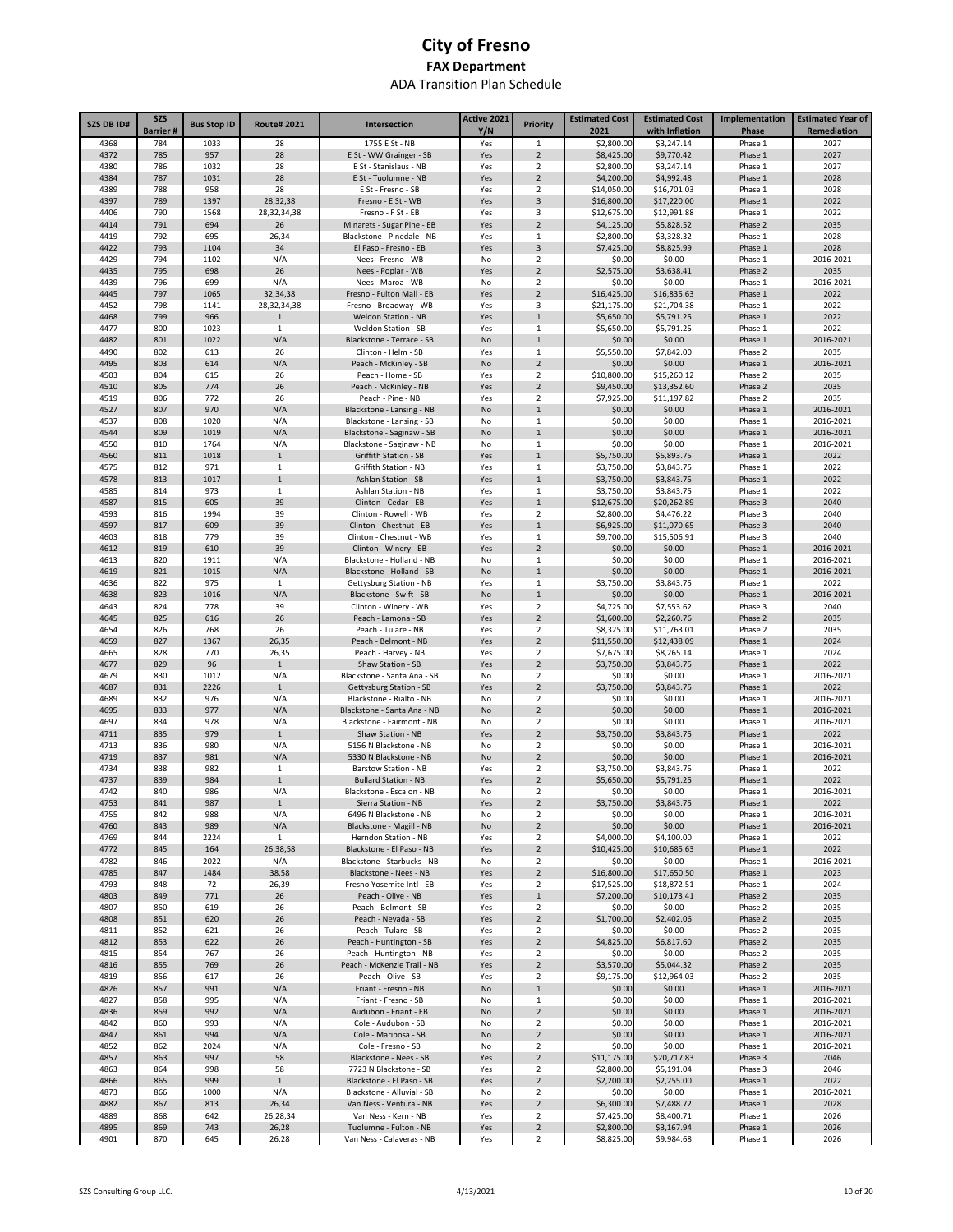| <b>SZS DB ID#</b> | <b>SZS</b>             | <b>Bus Stop ID</b> | <b>Route#2021</b>   | Intersection                                                    | Active 2021 | <b>Priority</b>                  | <b>Estimated Cost</b><br>2021 | <b>Estimated Cost</b>      | Implementation     | <b>Estimated Year of</b><br><b>Remediation</b> |
|-------------------|------------------------|--------------------|---------------------|-----------------------------------------------------------------|-------------|----------------------------------|-------------------------------|----------------------------|--------------------|------------------------------------------------|
| 4907              | <b>Barrier#</b><br>871 | 816                | N/A                 | Van Ness - San Joaquin - NB                                     | Y/N<br>No   | $\overline{2}$                   | \$0.00                        | with Inflation<br>\$0.00   | Phase<br>Phase 1   | 2016-2021                                      |
| 4914              | 872                    | 646                | 26                  | Amador - Fulton - SB                                            | Yes         | $\overline{2}$                   | \$11,800.00                   | \$16,673.09                | Phase 2            | 2035                                           |
| 4921              | 873                    | 741                | 26                  | Broadway - Amador - SB                                          | Yes         | $\overline{2}$                   | \$5,925.00                    | \$8,371.87                 | Phase 2            | 2035                                           |
| 4926              | 874                    | 1001               | N/A                 | Blackstone - Birch - SB                                         | No          | 2                                | \$0.00                        | \$0.00                     | Phase 1            | 2016-2021                                      |
| 4930              | 875                    | 1002               | N/A                 | Blackstone - Beechwood - SB                                     | No          | $\overline{2}$                   | \$0.00                        | \$0.00                     | Phase 1            | 2016-2021                                      |
| 4935              | 876                    | 95                 | N/A                 | Herndon Station - SB                                            | Yes         | 2                                | \$4,500.00                    | \$8,551.32                 | Phase 3            | 2047                                           |
| 4949              | 877                    | 1004               | N/A                 | 6615 N Blackstone - SB                                          | No          | $\overline{2}$                   | \$0.00                        | \$0.00                     | Phase 1            | 2016-2021                                      |
| 4962              | 878                    | 1005               | 1                   | Sierra Station - SB                                             | Yes         | $\overline{2}$                   | \$1,650.00                    | \$1,691.25                 | Phase 1            | 2022                                           |
| 4964              | 879                    | 1006               | N/A                 | Blackstone - Escalon - SB                                       | No          | $\overline{2}$                   | \$0.00                        | \$0.00                     | Phase 1            | 2016-2021                                      |
| 4977              | 880                    | 2225               | $\mathbf{1}$        | <b>Bullard Station - SB</b>                                     | Yes         | $\overline{2}$                   | \$5,650.00                    | \$5,791.25                 | Phase 1            | 2022                                           |
| 4993<br>4995      | 881<br>882             | 1009<br>1010       | $\mathbf{1}$<br>N/A | <b>Barstow Station - SB</b><br>5195 N Blackstone - SB           | Yes         | $\overline{2}$<br>$\overline{2}$ | \$3,750.00<br>\$0.00          | \$3,843.75<br>\$0.00       | Phase 1            | 2022<br>2016-2021                              |
| 5003              | 883                    | 107                | 32                  | Fresno - Shaw - SB                                              | No<br>Yes   | $\overline{2}$                   | \$11,475.00                   | \$15,056.19                | Phase 1<br>Phase 2 | 2032                                           |
| 5006              | 884                    | 740                | 26                  | Divisadero - Broadway - EB                                      | Yes         | 2                                | \$6,550.00                    | \$9,254.98                 | Phase 2            | 2035                                           |
| 5012              | 885                    | 648                | 26                  | Divisadero - Broadway - WB                                      | Yes         | $\overline{2}$                   | \$8,675.00                    | \$12,257.55                | Phase 2            | 2035                                           |
| 5018              | 886                    | 649                | 26                  | H St - Roosevelt - NB                                           | Yes         | $\overline{2}$                   | \$3,600.00                    | \$5,086.71                 | Phase 2            | 2035                                           |
| 5025              | 887                    | 738                | 26                  | H St - Arroyo Fwy 180 - SB                                      | Yes         | 3                                | \$10,050.00                   | \$14,200.39                | Phase 2            | 2035                                           |
| 5032              | 888                    | 650                | 26                  | H St - Arroyo - NB                                              | Yes         | 3                                | \$3,300.00                    | \$4,662.81                 | Phase 2            | 2035                                           |
| 5037              | 889                    | 742                | 26                  | Broadway - Calaveras - SB                                       | Yes         | $\overline{2}$                   | \$2,800.00                    | \$3,956.33                 | Phase 2            | 2035                                           |
| 5040              | 890                    | 1866               | 34,58               | El Paso - Target - EB                                           | Yes         | $\overline{2}$                   | \$28,575.00                   | \$33,966.70                | Phase 1            | 2028                                           |
| 5047              | 891                    | 1890               | 32,38,58            | El Paso - WB                                                    | Yes         | $\overline{2}$                   | \$13,650.00                   | \$13,991.25                | Phase 1            | 2022                                           |
| 5056              | 892                    | 1105               | 32                  | Fresno - Alluvial - SB                                          | Yes         | $\overline{2}$                   | \$3,900.00                    | \$5,117.14                 | Phase 2            | 2032                                           |
| 5062              | 893<br>894             | 1100<br>763        | 32<br>26            | Fresno - Alluvial - NB<br>Winery - Lane - NB                    | Yes         | $\overline{2}$<br>$\overline{2}$ | \$8,800.00                    | \$11,546.36                | Phase 2            | 2032<br>2035                                   |
| 5067<br>5073      | 895                    | 337                | 26                  | Willow - Kings Canyon - SB                                      | Yes<br>Yes  | $\overline{2}$                   | \$10,550.00<br>\$6,225.00     | \$14,906.87<br>\$9,015.66  | Phase 2<br>Phase 2 | 2036                                           |
| 5077              | 896                    | 338                | 26                  | Willow - Kings Canyon - NB                                      | Yes         | 2                                | \$12,050.00                   | \$17,026.33                | Phase 2            | 2035                                           |
| 5085              | 897                    | 764                | 26                  | Willow - Alta - NB                                              | Yes         | $\overline{2}$                   | \$4,400.00                    | \$6,217.08                 | Phase 2            | 2035                                           |
| 5090              | 898                    | 106                | 32                  | Fresno - Herndon - SB                                           | Yes         | 2                                | \$7,425.00                    | \$9,742.24                 | Phase 2            | 2032                                           |
| 5096              | 899                    | 1108               | 32                  | Fresno - Palo Alto - SB                                         | Yes         | $\overline{2}$                   | \$1,600.00                    | \$2,099.34                 | Phase 2            | 2032                                           |
| 5102              | 900                    | 1097               | 32                  | Fresno - Palo Alto - NB                                         | Yes         | 2                                | \$7,125.00                    | \$9,348.62                 | Phase 2            | 2032                                           |
| 5106              | 901                    | 1109               | 32                  | Fresno - Sierra - SB                                            | Yes         | $\overline{2}$                   | \$1,600.00                    | \$2,099.34                 | Phase 2            | 2032                                           |
| 5107              | 902                    | 1096               | 32                  | Fresno - Sierra - NB                                            | Yes         | $\overline{2}$                   | \$3,625.00                    | \$4,875.22                 | Phase 2            | 2033                                           |
| 5109              | 903                    | 1095               | 32                  | Fresno - Escalon - NB                                           | Yes         | $\overline{2}$                   | \$2,800.00                    | \$3,673.84                 | Phase 2            | 2032                                           |
| 5113              | 904                    | 1110               | 32                  | Fresno - Escalon - SB                                           | Yes         | $\overline{2}$                   | \$7,800.00                    | \$10,234.28                | Phase 2            | 2032                                           |
| 5120<br>5130      | 905<br>906             | 1094<br>1111       | 32<br>32            | Fresno - Bullard - NB<br>Fresno - Bullard - SB                  | Yes<br>Yes  | $\overline{2}$<br>$\overline{2}$ | \$11,550.00<br>\$10,250.00    | \$15,154.60<br>\$13,448.89 | Phase 2<br>Phase 2 | 2032<br>2032                                   |
| 5140              | 907                    | 1093               | 32                  | Fresno - Browning - NB                                          | Yes         | $\overline{2}$                   | \$2,800.00                    | \$3,673.84                 | Phase 2            | 2032                                           |
| 5145              | 908                    | 1112               | 32                  | Fresno - Browning - SB                                          | Yes         | $\overline{2}$                   | \$8,550.00                    | \$11,218.34                | Phase 2            | 2032                                           |
| 5154              | 909                    | 752                | 26                  | Butler - Third - EB                                             | Yes         | $\overline{2}$                   | \$3,950.00                    | \$5,720.78                 | Phase 2            | 2036                                           |
| 5161              | 910                    | 638                | 26                  | Butler - Third - WB                                             | Yes         | $\overline{2}$                   | \$11,550.00                   | \$16,727.84                | Phase 2            | 2036                                           |
| 5170              | 911                    | 753                | 26                  | Butler - Gearheart - EB                                         | Yes         | $\overline{2}$                   | \$11,800.00                   | \$17,089.92                | Phase 2            | 2036                                           |
| 5179              | 912                    | 636                | 26                  | Butler - Orange - WB                                            | Yes         | $\overline{2}$                   | \$10,295.00                   | \$14,910.23                | Phase 2            | 2036                                           |
| 5187              | 913                    | 73                 | 26                  | Butler - Chestnut - WB                                          | Yes         | $\overline{2}$                   | \$12,550.00                   | \$18,176.14                | Phase 2            | 2036                                           |
| 5195              | 914                    | 625                | 26                  | Lane - Willow - WB                                              | Yes         | $\overline{2}$                   | \$9,800.00                    | \$14,193.32                | Phase 2            | 2036                                           |
| 5201              | 915                    | 762                | 26                  | Winery - Butler - NB                                            | Yes         | $\overline{2}$                   | \$12,425.00                   | \$17,995.10                | Phase 2            | 2036                                           |
| 5208<br>5214      | 916<br>917             | 627<br>750         | 26<br>26            | Butler - Winery - WB<br>Butler - Parallel - EB                  | Yes<br>Yes  | $\overline{2}$<br>$\overline{2}$ | \$6,475.00<br>\$3,050.00      | \$9,377.73<br>\$4,417.31   | Phase 2<br>Phase 2 | 2036<br>2036                                   |
| 5219              | 918                    | 1092               | 32                  | Fresno - Barstow - NB                                           | Yes         | $\mathbf{1}$                     | \$14,675.00                   | \$19,736.24                | Phase 2            | 2033                                           |
| 5227              | 919                    | 1113               | 32                  | Fresno - Barstow - SB                                           | Yes         | $\mathbf{1}$                     | \$12,300.00                   | \$16,542.13                | Phase 2            | 2033                                           |
| 5237              | 920                    | 1114               | 32                  | Fresno - San Jose - SB                                          | Yes         | $\overline{2}$                   | \$13,150.00                   | \$17,685.29                | Phase 2            | 2033                                           |
| 5247              | 921                    | 1091               | 32                  | Fresno - San Jose - NB                                          | Yes         | $\overline{2}$                   | \$13,275.00                   | \$17,853.40                | Phase 2            | 2033                                           |
| 5256              | 922                    | 118                | 32                  | Fresno - Shaw - NB                                              | Yes         | 1                                | \$11,550.00                   | \$15,533.47                | Phase 2            | 2033                                           |
| 5262              | 923                    | 1089               | 32                  | Fresno - Alamos - NB                                            | Yes         | $\overline{2}$                   | \$8,800.00                    | \$11,835.02                | Phase 2            | 2033                                           |
| 5269              | 924                    | 1116               | 32                  | Fresno - Santa Ana - SB                                         | Yes         | 2                                | \$0.00                        | \$0.00                     | Phase 1            | 2016-2021                                      |
| 5279              | 925                    | 1235               | 26,34               | M St-Tulare - EB                                                | Yes         | $\overline{2}$                   | \$0.00                        | \$0.00                     | Phase 1            | 2028                                           |
| 5280              | 926<br>927             | 886                | 26,34               | M St - Inyo - EB                                                | Yes         | $\overline{2}$<br>$\overline{2}$ | \$10,925.00                   | \$12,986.39                | Phase 1            | 2028                                           |
| 5288<br>5291      | 928                    | 746<br>747         | 26<br>N/A           | M St - Ventura - EB<br>M St - FWY 41 - EB                       | Yes<br>No   | 2                                | \$5,750.00<br>\$0.00          | \$8,327.71<br>\$0.00       | Phase 2<br>Phase 1 | 2036<br>2016-2021                              |
| 5296              | 929                    | 748                | 26                  | M St - Monterey - EB                                            | Yes         | $\overline{2}$                   | \$2,800.00                    | \$4,055.23                 | Phase 2            | 2036                                           |
| 5300              | 930                    | 579                | 39                  | Clinton - Delno - EB                                            | Yes         | $\overline{2}$                   | \$6,925.00                    | \$11,070.65                | Phase 3            | 2040                                           |
| 5307              | 931                    | 570                | 35,39               | Clinton - Brawley - EB                                          | Yes         | $\overline{2}$                   | \$9,050.00                    | \$14,114.91                | Phase 3            | 2039                                           |
| 5313              | 932                    | 571                | 35,39               | 3587 W Clinton - EB                                             | Yes         | 3                                | \$2,100.00                    | \$3,275.28                 | Phase 3            | 2039                                           |
| 5316              | 933                    | 572                | 35,39               | Clinton - Valentine - EB                                        | Yes         | $\mathsf 3$                      | \$45,500.00                   | \$70,964.47                | Phase 3            | 2039                                           |
| 5320              | 934                    | 573                | 35,39               | Clinton - Carol - EB                                            | Yes         | $\overline{2}$                   | \$5,375.00                    | \$8,383.17                 | Phase 3            | 2039                                           |
| 5329              | 935                    | 1117               | 32                  | Fresno - Gettysburg - SB                                        | Yes         | $\overline{2}$                   | \$15,400.00                   | \$20,711.29                | Phase 2            | 2033                                           |
| 5342              | 936                    | 1088               | 32                  | Fresno - Gettysburg - NB                                        | Yes         | $\overline{2}$                   | \$2,100.00                    | \$2,824.27                 | Phase 2            | 2033                                           |
| 5354<br>5365      | 937<br>938             | 1118<br>1087       | 32<br>32            | Fresno - Richert - SB<br>Fresno - Ashcroft - NB                 | Yes<br>Yes  | $\sqrt{2}$<br>$\overline{2}$     | \$2,475.00<br>\$2,500.00      | \$3,328.60<br>\$3,362.22   | Phase 2<br>Phase 2 | 2033<br>2033                                   |
| 5366              | 939                    | 1086               | 32                  | Fresno - Ashlan - NB                                            | Yes         | $\overline{2}$                   | \$11,050.00                   | \$14,861.02                | Phase 2            | 2033                                           |
| 5376              | 940                    | 1119               | 32                  | Fresno - Ashlan - SB                                            | Yes         | $\overline{2}$                   | \$9,050.00                    | \$12,171.24                | Phase 2            | 2033                                           |
| 5385              | 941                    | 1085               | 32                  | Fresno - Hampton - NB                                           | Yes         | $\overline{2}$                   | \$1,600.00                    | \$2,151.82                 | Phase 2            | 2033                                           |
| 5392              | 942                    | 1120               | 32                  | Fresno - Saginaw - SB                                           | Yes         | $\overline{2}$                   | \$3,300.00                    | \$4,438.13                 | Phase 2            | 2033                                           |
| 5398              | 943                    | 1084               | N/A                 | Fresno - Pontiac - NB                                           | No          | $\overline{2}$                   | \$0.00                        | \$0.00                     | Phase 1            | 2016-2021                                      |
| 5404              | 944                    | 1083               | 32                  | Fresno - Dakota - NB                                            | Yes         | $\overline{2}$                   | \$15,575.00                   | \$20,946.64                | Phase 2            | 2033                                           |
| 5412              | 945                    | 639                | 26                  | Butler - Parallel - WB                                          | Yes         | 3                                | \$2,225.00                    | \$3,222.46                 | Phase 2            | 2036                                           |
| 5415              | 946                    | 1909               | 26                  | Butler - N St - WB                                              | Yes         | 3                                | \$2,900.00                    | \$4,200.06                 | Phase 2            | 2036                                           |
| 5419              | 947                    | 626                | 26                  | Winery - Lane - SB                                              | Yes         | $\overline{2}$                   | \$11,600.00                   | \$16,800.26                | Phase 2            | 2036                                           |
| 5424<br>5430      | 948<br>949             | 765<br>624         | 26<br>26            | Kings Canyon - Walmart - EB<br>5125 Kings Canyon - Walmart - WB | Yes<br>Yes  | $\overline{2}$<br>$\overline{2}$ | \$3,275.00<br>\$5,125.00      | \$4,743.18<br>\$7,422.53   | Phase 2<br>Phase 2 | 2036<br>2036                                   |
| 5432              | 950                    | 766                | 26                  | Peach - Kings Canyon - NB                                       | Yes         | $\overline{2}$                   | \$100.00                      | \$144.83                   | Phase 2            | 2036                                           |
| 5433              | 951                    | 623                | 26                  | Peach - Kings Canyon - SB                                       | Yes         | $\overline{2}$                   | \$5,325.00                    | \$7,712.19                 | Phase 2            | 2036                                           |
| 5437              | 952                    | 776                | 39                  | Clinton - Ashley - WB                                           | Yes         | $\mathbf 2$                      | \$6,675.00                    | \$10,670.99                | Phase 3            | 2040                                           |
| 5443              | 953                    | 783                | 39                  | Clinton - Cedar - WB                                            | Yes         | $\overline{2}$                   | \$16,675.00                   | \$26,657.49                | Phase 3            | 2040                                           |
| 5452              | 954                    | 1690               | 41                  | Shields - Effie - WB                                            | Yes         | $\overline{2}$                   | \$2,600.00                    | \$3,247.04                 | Phase 2            | 2030                                           |
| 5455              | 955                    | 1998               | 41                  | Shields - Effie - EB                                            | Yes         | $\overline{2}$                   | \$7,675.00                    | \$9,585.02                 | Phase 2            | 2030                                           |
| 5461              | 956                    | 1125               | 32                  | Fresno - Simpson - SB                                           | Yes         | $\mathbf 2$                      | \$1,850.00                    | \$2,488.04                 | Phase 2            | 2033                                           |
| 5464              | 957                    | 1081               | 32                  | Fresno - Cornell - NB                                           | Yes         | $\sqrt{2}$                       | \$8,425.00                    | \$11,330.69                | Phase 2            | 2033                                           |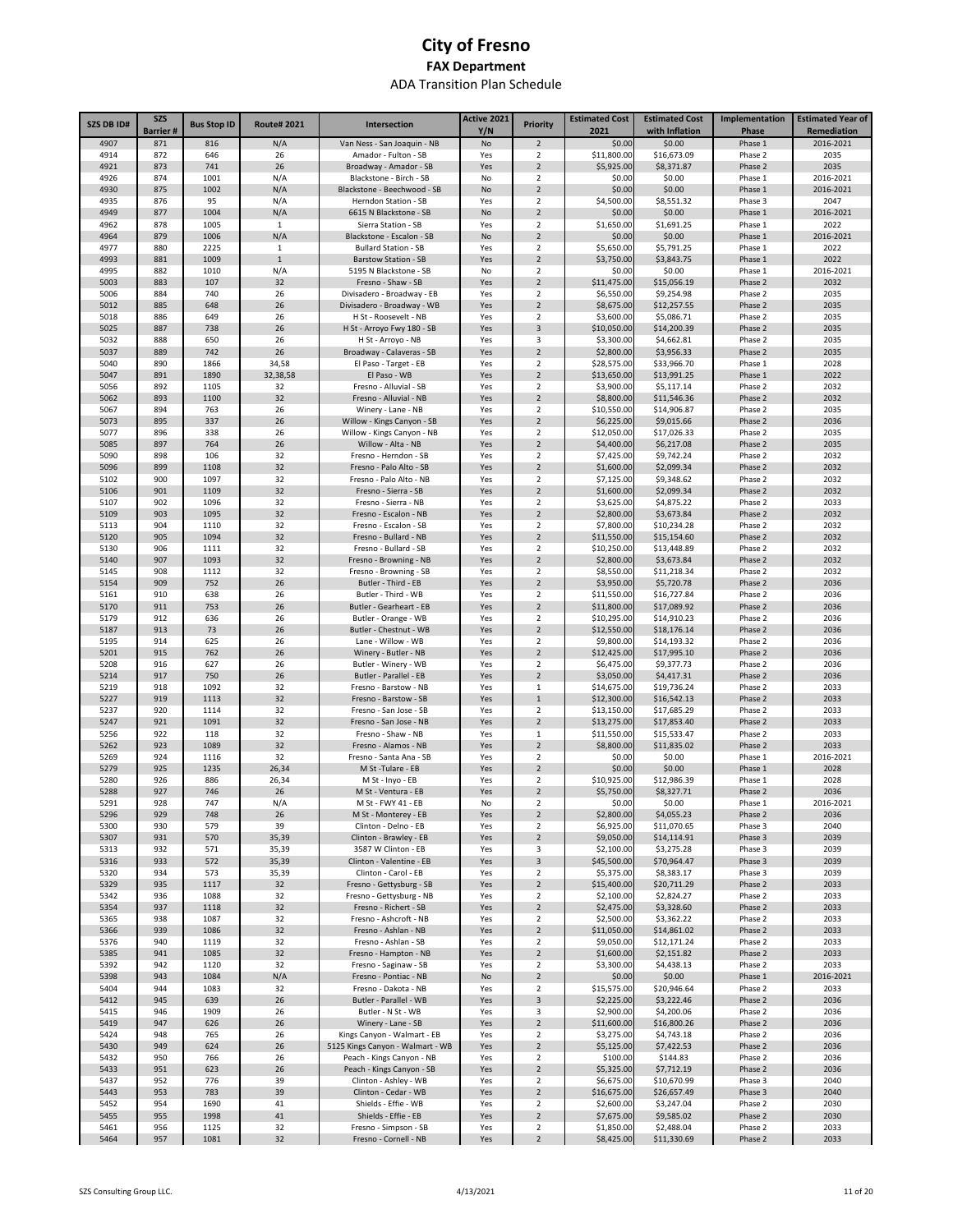| <b>SZS DB ID#</b> | <b>SZS</b>             | <b>Bus Stop ID</b> | <b>Route# 2021</b> | Intersection                                                             | Active 2021 | Priority                                  | <b>Estimated Cost</b>      | <b>Estimated Cost</b>         | Implementation     | <b>Estimated Year of</b> |
|-------------------|------------------------|--------------------|--------------------|--------------------------------------------------------------------------|-------------|-------------------------------------------|----------------------------|-------------------------------|--------------------|--------------------------|
| 5470              | <b>Barrier#</b><br>958 | 1689               | 41                 |                                                                          | Y/N<br>Yes  | 2                                         | 2021                       | with Inflation<br>\$14,112.15 | Phase              | Remediation<br>2030      |
| 5477              | 959                    | 1126               | 32                 | Shields - Fresno - WB<br>Fresno - Princeton - SB                         | Yes         | $\overline{2}$                            | \$11,300.00<br>\$3,800.00  | \$5,110.58                    | Phase 2<br>Phase 2 | 2033                     |
| 5482              | 960                    | 1080               | 32                 | Fresno - Princeton - NB                                                  | Yes         | $\overline{\mathbf{2}}$                   | \$1,600.00                 | \$2,151.82                    | Phase 2            | 2033                     |
| 5488              | 961                    | 1079               | N/A                | Fresno - Harvard - NB                                                    | No          | $\overline{2}$                            | \$0.00                     | \$0.00                        | Phase 1            | 2016-2021                |
| 5492              | 962                    | 1127               | N/A                | Fresno - Harvard - SB                                                    | No          | $\overline{\mathbf{2}}$                   | \$0.00                     | \$0.00                        | Phase 1            | 2016-2021                |
| 5502              | 963                    | 117                | 32                 | Fresno - Clinton - NB                                                    | Yes         | $\overline{2}$                            | \$1,000.00                 | \$1,344.89                    | Phase 2            | 2033                     |
| 5503<br>5514      | 964<br>965             | 597<br>790         | 39<br>39           | Clinton - Fresno - EB<br>Clinton - Fresno - WB                           | Yes<br>Yes  | $\overline{\mathbf{2}}$<br>$\overline{2}$ | \$15,550.00<br>\$2,000.00  | \$24,859.01<br>\$3,197.30     | Phase 3<br>Phase 3 | 2040<br>2040             |
| 5516              | 966                    | 594                | 20,39              | Clinton - Blackstone - EB                                                | Yes         | 3                                         | \$13,075.00                | \$20,392.54                   | Phase 3            | 2039                     |
| 5523              | 967                    | 804                | 39                 | Clinton - Teilman - WB                                                   | Yes         | 3                                         | \$3,550.00                 | \$5,675.21                    | Phase 3            | 2040                     |
| 5530              | 968                    | 808                | 39                 | Marks - Clinton - NB                                                     | Yes         | 3                                         | \$14,675.00                | \$23,460.19                   | Phase 3            | 2040                     |
| 5537              | 969                    | 809                | 39                 | Marks - Princeton - NB                                                   | Yes         | 3                                         | \$2,125.00                 | \$3,397.13                    | Phase 3            | 2040                     |
| 5540              | 970                    | 68                 | 39                 | Shields - Brawley - WB                                                   | Yes         | 3                                         | \$8,575.00                 | \$13,708.43                   | Phase 3            | 2040                     |
| 5545              | 971                    | 812                | 39                 | Shields - Selland - WB                                                   | Yes         | 3                                         | \$3,300.00                 | \$5,275.55                    | Phase 3            | 2040                     |
| 5551<br>5557      | 972<br>973             | 811<br>108         | 39<br>20,32        | Shields - Valentine - WB<br>Fresno - Clinton - SB                        | Yes<br>Yes  | 3<br>$\overline{2}$                       | \$3,175.00<br>\$10,050.00  | \$5,075.71<br>\$13,186.47     | Phase 3<br>Phase 2 | 2040<br>2032             |
| 5566              | 974                    | 1129               | 20,32              | Fresno - Berkeley - SB                                                   | Yes         | $\overline{2}$                            | \$8,425.00                 | \$11,054.33                   | Phase 2            | 2032                     |
| 5574              | 975                    | 1077               | 32                 | Fresno - Berkeley - NB                                                   | Yes         | $\overline{2}$                            | \$7,550.00                 | \$10,153.91                   | Phase 2            | 2033                     |
| 5580              | 976                    | 1130               | 20,32              | Fresno - Weldon - SB                                                     | Yes         | $\overline{\mathbf{2}}$                   | \$4,200.00                 | \$5,510.76                    | Phase 2            | 2032                     |
| 5587              | 977                    | 1076               | 32                 | Fresno - Weldon - NB                                                     | Yes         | $\overline{2}$                            | \$4,200.00                 | \$5,648.53                    | Phase 2            | 2033                     |
| 5596              | 978                    | 1075               | 32                 | Fresno - McKinley - NB                                                   | Yes         | 2                                         | \$14,550.00                | \$19,568.13                   | Phase 2            | 2033                     |
| 5608              | 979                    | 810                | 39                 | 3396 Shields - WB                                                        | Yes         | $\overline{2}$                            | \$6,925.00                 | \$11,070.65                   | Phase 3            | 2040                     |
| 5615              | 980                    | 1209               | 33                 | Belmont - Clark - WB                                                     | Yes         | $\overline{\mathbf{2}}$                   | \$5,825.00                 | \$10,278.86                   | Phase 3            | 2044                     |
| 5619<br>5622      | 981<br>982             | 1210<br>133        | 33<br>33           | Belmont - Diana - WB<br>Belmont - Abby - WB                              | Yes<br>Yes  | $\overline{2}$<br>2                       | \$2,800.00<br>\$2,200.00   | \$4,940.91<br>\$3,882.14      | Phase 3<br>Phase 3 | 2044<br>2044             |
| 5624              | 983                    | 1212               | 33                 | Belmont - Blackstone - WB                                                | Yes         | $\overline{2}$                            | \$13,550.00                | \$23,910.47                   | Phase 3            | 2044                     |
| 5633              | 984                    | 1131               | 32                 | Fresno - McKinley - SB                                                   | Yes         | 2                                         | \$2,800.00                 | \$3,765.69                    | Phase 2            | 2033                     |
| 5637              | 985                    | 1074               | N/A                | Fresno - Home - NB                                                       | No          | $\overline{2}$                            | \$0.00                     | \$0.00                        | Phase 1            | 2016-2021                |
| 5642              | 986                    | 1132               | 32                 | Fresno - Home - SB                                                       | Yes         | 2                                         | \$1,600.00                 | \$2,151.82                    | Phase 2            | 2033                     |
| 5648              | 987                    | 1073               | 32                 | Fresno - Hedges - NB                                                     | Yes         | $\overline{2}$                            | \$12,675.00                | \$17,046.47                   | Phase 2            | 2033                     |
| 5658              | 988                    | 1160               | 32                 | Fresno - Olive - SB                                                      | Yes         | 2                                         | \$4,575.00                 | \$6,152.87                    | Phase 2            | 2033                     |
| 5664<br>5675      | 989<br>990             | 1072<br>1071       | 32<br>32           | Fresno - Olive - NB<br>Fresno - FWY 180 - NB                             | Yes<br>Yes  | $\overline{2}$<br>$\overline{\mathbf{2}}$ | \$13,925.00<br>\$3,800.00  | \$18,727.58<br>\$5,110.58     | Phase 2<br>Phase 2 | 2033<br>2033             |
| 5681              | 991                    | 1133               | 32                 | Fresno - FWY 180 - SB                                                    | Yes         | $\overline{2}$                            | \$7,550.00                 | \$10,153.91                   | Phase 2            | 2033                     |
| 5690              | 992                    | 1134               | 32                 | Fresno - Belmont - SB                                                    | Yes         | 2                                         | \$10,925.00                | \$14,692.91                   | Phase 2            | 2033                     |
| 5699              | 993                    | 1070               | 32                 | Fresno - Belmont - NB                                                    | Yes         | $\overline{2}$                            | \$12,175.00                | \$16,374.02                   | Phase 2            | 2033                     |
| 5707              | 994                    | 1222               | 33                 | Belmont - Delno - WB                                                     | Yes         | 1                                         | \$2,800.00                 | \$4,940.91                    | Phase 3            | 2044                     |
| 5711              | 995                    | 1220               | 33                 | Belmont - Harrison - WB                                                  | Yes         | $\overline{2}$                            | \$2,800.00                 | \$5,064.43                    | Phase 3            | 2045                     |
| 5715              | 996                    | 1218               | 33                 | Belmont - Ferger - WB                                                    | Yes         | 2                                         | \$1,600.00                 | \$2,823.38                    | Phase 3            | 2044                     |
| 5717<br>5719      | 997<br>998             | 1217<br>1216       | 33<br>33           | Belmont - Echo - WB<br>Belmont - Fulton - WB                             | Yes         | $\overline{2}$<br>$\overline{\mathbf{2}}$ | \$1,600.00                 | \$2,823.38<br>\$11,778.78     | Phase 3<br>Phase 3 | 2044<br>2044             |
| 5724              | 999                    | 1215               | 33                 | Belmont - Van Ness - WB                                                  | Yes<br>Yes  | $\overline{2}$                            | \$6,675.00<br>\$7,675.00   | \$13,543.39                   | Phase 3            | 2044                     |
| 5731              | 1000                   | 1214               | 33                 | Belmont - San Pablo - WB                                                 | Yes         | 2                                         | \$5,800.00                 | \$10,234.74                   | Phase 3            | 2044                     |
| 5736              | 1001                   | 1213               | N/A                | Belmont - Glenn - WB                                                     | No          | 3                                         | \$0.00                     | \$0.00                        | Phase 1            | 2016-2021                |
| 5737              | 1002                   | 1207               | 33                 | Belmont - Angus - WB                                                     | Yes         | 3                                         | \$0.00                     | \$0.00                        | Phase 1            | 2016-2021                |
| 5738              | 1003                   | 1135               | 32                 | Fresno - McKenzie - SB                                                   | Yes         | $\overline{2}$                            | \$2,800.00                 | \$3,765.69                    | Phase 2            | 2033                     |
| 5742              | 1004                   | 1069               | 32                 | Fresno - McKenzie - NB                                                   | Yes         | 2                                         | \$9,050.00                 | \$12,171.24                   | Phase 2            | 2033                     |
| 5753              | 1005                   | 1136               | 32<br>32           | Fresno - Illinois - SB<br>Fresno - Divisadero - NB                       | Yes         | $\overline{2}$                            | \$10,800.00                | \$14,524.80                   | Phase 2<br>Phase 2 | 2033<br>2033             |
| 5761<br>5771      | 1006<br>1007           | 1958<br>1068       | 32                 | Fresno - R St - EB                                                       | Yes<br>Yes  | 2<br>$\overline{2}$                       | \$22,175.00<br>\$14,275.00 | \$29,822.91<br>\$19,198.29    | Phase 2            | 2033                     |
| 5779              | 1008                   | 1137               | 32                 | Fresno - R St - WB                                                       | Yes         | $\overline{\mathbf{2}}$                   | \$11,675.00                | \$15,701.58                   | Phase 2            | 2033                     |
| 5785              | 1009                   | 1138               | 32                 | Fresno - P St - WB                                                       | Yes         | $\overline{2}$                            | \$3,800.00                 | \$5,110.58                    | Phase 2            | 2033                     |
| 5789              | 1010                   | 1067               | 32                 | Fresno - P St - EB                                                       | Yes         | $\overline{\mathbf{2}}$                   | \$10,550.00                | \$14,188.58                   | Phase 2            | 2033                     |
| 5798              | 1011                   | 122                | 33                 | Belmont - Delno - EB                                                     | Yes         | 3                                         | \$7,175.00                 | \$12,661.08                   | Phase 3            | 2044                     |
| 5805              | 1012                   | 1165               | 33                 | Belmont - Weber - EB                                                     | Yes         | 3                                         | \$4,500.00                 | \$7,940.75                    | Phase 3            | 2044                     |
| 5808              | 1013                   | 1166               | 33                 | Belmont - Ferger - EB                                                    | Yes         | 3                                         | \$6,675.00                 | \$11,778.78                   | Phase 3            | 2044                     |
| 5817<br>5818      | 1014<br>1015           | 1167<br>1168       | 33<br>33           | Belmont - Echo - EB<br>Belmont - Fulton - EB                             | Yes         | 3<br>$\overline{3}$                       | \$1,600.00<br>\$10,575.00  | \$2,823.38<br>\$18,660.76     | Phase 3<br>Phase 3 | 2044<br>2044             |
| 5826              | 1016                   | 1169               | 33                 | Belmont - Van Ness - EB                                                  | Yes<br>Yes  | 3                                         | \$7,675.00                 | \$13,543.39                   | Phase 3            | 2044                     |
| 5832              | 1017                   | 1170               | 33                 | Belmont - San Pablo - EB                                                 | Yes         | 3                                         | \$6,675.00                 | \$11,778.78                   | Phase 3            | 2044                     |
| 5837              | 1018                   | 1171               | N/A                | Belmont - Glenn - EB                                                     | No          | 3                                         | \$0.00                     | \$0.00                        | Phase 1            | 2016-2021                |
| 5839              | 1019                   | 1173               | 33                 | Belmont - Diana - EB                                                     | Yes         | $\overline{2}$                            | \$7,175.00                 | \$12,661.08                   | Phase 3            | 2044                     |
| 5846              | 1020                   | 1139               | 32                 | Fresno - O St - WB                                                       | Yes         | $\overline{2}$                            | \$4,675.00                 | \$6,287.36                    | Phase 2            | 2033                     |
| 5853              | 1021                   | 1142               | 32,38              | Fresno - B St - WB                                                       | Yes         | $\overline{2}$                            | \$15,550.00                | \$15,938.75                   | Phase 1            | 2022                     |
| 5862              | 1022                   | 1567               | 32,38<br>32,38     | Fresno - B St - EB                                                       | Yes         | $\overline{2}$                            | \$3,300.00                 | \$3,382.50                    | Phase 1            | 2022                     |
| 5867<br>5873      | 1023<br>1024           | 1143<br>1399       | 38                 | Fresno - Mayor - WB<br>Fresno - Pottle - WB                              | Yes<br>Yes  | $\overline{2}$<br>$\overline{2}$          | \$5,900.00<br>\$6,675.00   | \$6,047.50<br>\$7,012.92      | Phase 1<br>Phase 1 | 2022<br>2023             |
| 5880              | 1025                   | 1063               | 32,38              | Fresno - Pottle - EB                                                     | Yes         | $\overline{2}$                            | \$14,800.00                | \$15,170.00                   | Phase 1            | 2022                     |
| 5890              | 1026                   | 1064               | 32,38              | Fresno - Mayor - EB                                                      | Yes         | $\overline{2}$                            | \$8,550.00                 | \$8,763.75                    | Phase 1            | 2022                     |
| 5899              | 1027                   | 1145               | 32                 | Pottle - Kern - SB                                                       | Yes         | $\overline{2}$                            | \$2,900.00                 | \$3,900.18                    | Phase 2            | 2033                     |
| 5904              | 1028                   | 1062               | 32                 | Pottle - Kern - NB                                                       | Yes         | $\overline{2}$                            | \$8,425.00                 | \$11,330.69                   | Phase 2            | 2033                     |
| 5912              | 1029                   | 1061               | 32                 | Pottle - California - NB                                                 | Yes         | $\overline{2}$                            | \$13,400.00                | \$18,021.51                   | Phase 2            | 2033                     |
| 5921              | 1030                   | 1101               | 58                 | Fresno - El Paso - NB                                                    | Yes         | $\overline{2}$                            | \$3,300.00                 | \$6,118.02                    | Phase 3            | 2046                     |
| 5926<br>5932      | 1031<br>1032           | 123<br>1175        | 33<br>33           | Belmont - Abby - EB<br>Belmont - Fresno - EB                             | Yes<br>Yes  | $\overline{2}$<br>2                       | \$12,700.00<br>\$8,700.00  | \$22,410.56<br>\$15,352.11    | Phase 3<br>Phase 3 | 2044<br>2044             |
| 5938              | 1033                   | 1177               | N/A                | Belmont - Orchard - EB                                                   | No          | $\overline{2}$                            | \$0.00                     | \$0.00                        | Phase 1            | 2016-2021                |
| 5939              | 1034                   | 124                | 33                 | Belmont - First - EB                                                     | Yes         | $\overline{2}$                            | \$3,100.00                 | \$5,607.05                    | Phase 3            | 2045                     |
| 5942              | 1035                   | 1179               | 33                 | Belmont - Fourth - EB                                                    | Yes         | $\overline{2}$                            | \$6,800.00                 | \$12,299.34                   | Phase 3            | 2045                     |
| 5950              | 1036                   | 1181               | 33                 | Belmont - Ninth - EB                                                     | Yes         | $\overline{2}$                            | \$1,600.00                 | \$2,893.96                    | Phase 3            | 2045                     |
| 5951              | 1037                   | 1183               | N/A                | Belmont - Rowell - EB                                                    | No          | $\overline{2}$                            | \$0.00                     | \$0.00                        | Phase 1            | 2016-2021                |
| 5954              | 1038                   | 1144               | 32                 | Pottle - Fresno - SB                                                     | Yes         | $\overline{\mathbf{2}}$                   | \$6,675.00                 | \$9,201.56                    | Phase 2            | 2034                     |
| 5964              | 1039                   | 1146               | 32                 | Martin Luther King - California - SB                                     | Yes         | $\mathbf 2$                               | \$10,175.00                | \$14,026.35                   | Phase 2            | 2034                     |
| 5974<br>5981      | 1040<br>1041           | 1147<br>1060       | 32<br>32           | Martin Luther King - Florence - SB<br>Martin Luther King - Florence - NB | Yes<br>Yes  | $\overline{\mathbf{2}}$<br>$\mathbf 2$    | \$7,300.00<br>\$13,300.00  | \$10,063.13<br>\$18,334.20    | Phase 2<br>Phase 2 | 2034<br>2034             |
| 5987              | 1042                   | 1148               | 32                 | Martin Luther King - Church - SB                                         | Yes         | $\overline{\mathbf{2}}$                   | \$6,050.00                 | \$8,339.99                    | Phase 2            | 2034                     |
| 5995              | 1043                   | 1059               | 32                 | Martin Luther King - Church - NB                                         | Yes         | $\mathbf 2$                               | \$0.00                     | \$0.00                        | Phase 2            | 2036                     |
| 5996              | 1044                   | 61                 | 26                 | Nees - Blackstone - WB                                                   | Yes         | $\overline{\mathbf{2}}$                   | \$11,300.00                | \$16,365.77                   | Phase 2            | 2036                     |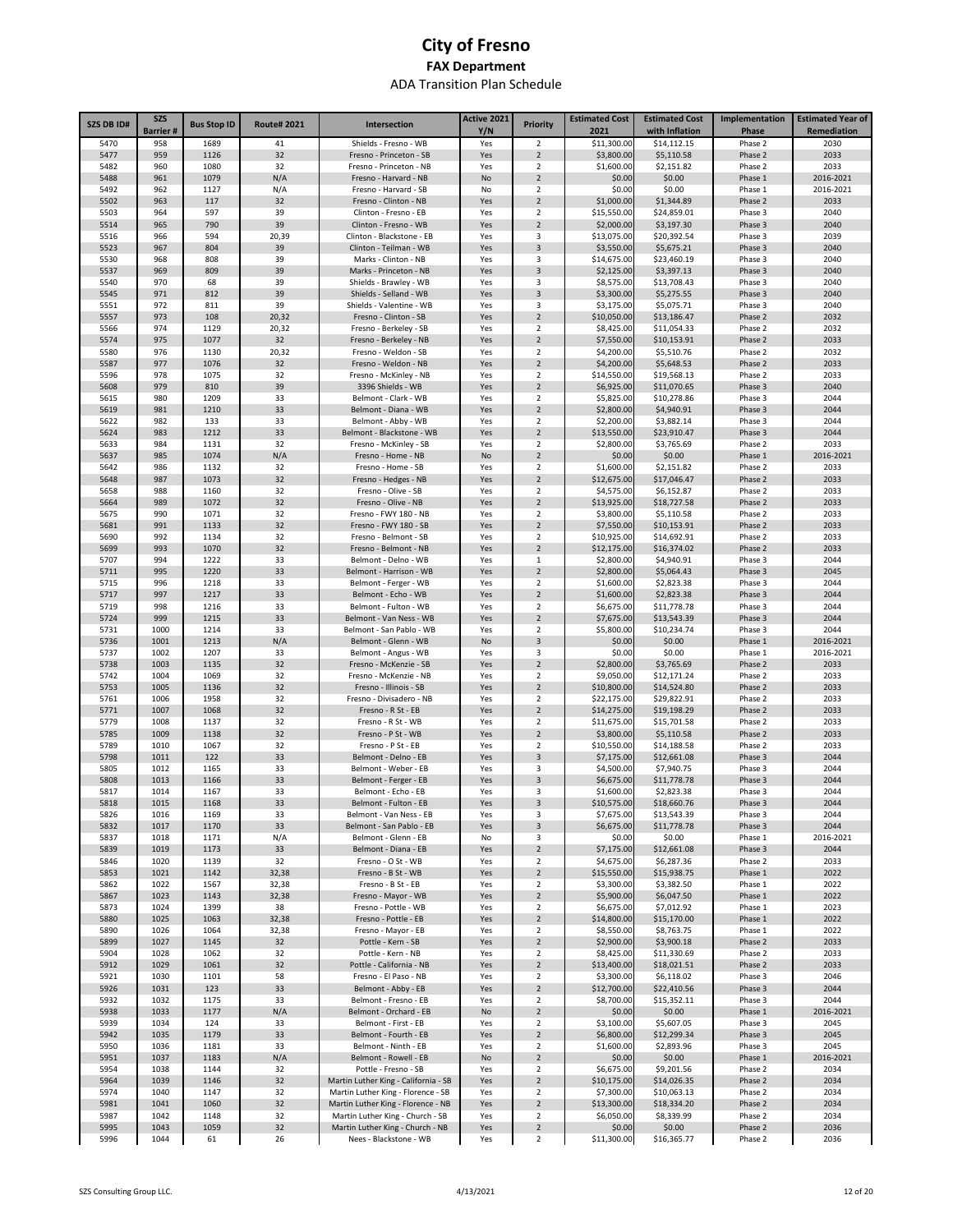| <b>SZS DB ID#</b> | <b>SZS</b><br><b>Barrier#</b> | <b>Bus Stop ID</b> | <b>Route#2021</b> | Intersection                                                         | Active 2021<br>Y/N | <b>Priority</b>                  | <b>Estimated Cost</b><br>2021 | <b>Estimated Cost</b><br>with Inflation | Implementation<br>Phase | <b>Estimated Year of</b><br>Remediation |
|-------------------|-------------------------------|--------------------|-------------------|----------------------------------------------------------------------|--------------------|----------------------------------|-------------------------------|-----------------------------------------|-------------------------|-----------------------------------------|
| 6004              | 1045                          | 1174               | 33                | Belmont - Valeria - EB                                               | Yes                | $\overline{2}$                   | \$10,925.00                   | \$19,760.33                             | Phase 3                 | 2045                                    |
| 6011              | 1046                          | 1208               | 33                | Belmont - Fresno - WB                                                | Yes                | $\overline{2}$                   | \$10,100.00                   | \$18,268.13                             | Phase 3                 | 2045                                    |
| 6017              | 1047                          | 1206               | N/A               | Belmont - Orchard - WB                                               | No                 | $\overline{2}$                   | \$0.00                        | \$0.00                                  | Phase 1                 | 2016-2021                               |
| 6020              | 1048                          | 132                | 33                | Belmont - First - WB                                                 | Yes                | 2                                | \$5,675.00                    | \$10,264.52                             | Phase 3                 | 2045                                    |
| 6026              | 1049                          | 1203               | 33                | Belmont - Fourth - WB                                                | Yes                | $\overline{2}$                   | \$30,800.00                   | \$55,708.76                             | Phase 3                 | 2045                                    |
| 6036              | 1050<br>1051                  | 1201<br>1184       | 33<br>33          | Belmont - Ninth - WB<br>Belmont - Barton - EB                        | Yes                | 2<br>$\overline{2}$              | \$3,300.00                    | \$5,968.80                              | Phase 3                 | 2045<br>2045                            |
| 6041<br>6047      | 1052                          | 1150               | 32                | Martin Luther King - Grove - SB                                      | Yes<br>Yes         | 3                                | \$5,925.00<br>\$3,250.00      | \$10,716.70<br>\$4,370.89               | Phase 3<br>Phase 2      | 2033                                    |
| 6050              | 1053                          | 1151               | 32                | Martin Luther King - Kaviland - SB                                   | Yes                | 3                                | \$3,350.00                    | \$4,618.01                              | Phase 2                 | 2034                                    |
| 6054              | 1054                          | 1057               | 32                | Martin Luther King - Kaviland - NB                                   | Yes                | 3                                | \$5,550.00                    | \$7,650.74                              | Phase 2                 | 2034                                    |
| 6061              | 1055                          | 111                | 32                | Martin Luther King - Jensen - SB                                     | Yes                | 3                                | \$8,475.00                    | \$11,682.88                             | Phase 2                 | 2034                                    |
| 6066              | 1056                          | 114                | 32                | Martin Luther King - Jensen - NB                                     | Yes                | 3                                | \$11,925.00                   | \$16,438.74                             | Phase 2                 | 2034                                    |
| 6074              | 1057                          | 1153               | 32                | Martin Luther King - Vine - SB                                       | Yes                | $\overline{2}$                   | \$4,100.00                    | \$5,651.90                              | Phase 2                 | 2034                                    |
| 6082              | 1058                          | 1055               | 32                | Martin Luther King -Vine - NB                                        | Yes                | $\overline{2}$                   | \$5,800.00                    | \$7,995.36                              | Phase 2                 | 2034                                    |
| 6089<br>6093      | 1059<br>1060                  | 1154<br>1054       | 32<br>32          | 2750 S Martin Luther King - SB<br>Martin Luther King - Annadale - NB | Yes<br>Yes         | $\overline{2}$<br>$\overline{2}$ | \$2,800.00<br>\$12,550.00     | \$3,859.83<br>\$17,300.31               | Phase 2<br>Phase 2      | 2034<br>2034                            |
| 6101              | 1061                          | 125                | 33                | Maple - Belmont - SB                                                 | Yes                | $\overline{2}$                   | \$3,150.00                    | \$5,697.49                              | Phase 3                 | 2045                                    |
| 6108              | 1062                          | 1186               | 33                | Maple - McKenzie - SB                                                | Yes                | $\overline{2}$                   | \$3,050.00                    | \$5,516.61                              | Phase 3                 | 2045                                    |
| 6114              | 1063                          | 1196               | 33                | Maple - McKenzie - NB                                                | Yes                | $\overline{2}$                   | \$2,800.00                    | \$5,064.43                              | Phase 3                 | 2045                                    |
| 6118              | 1064                          | 1195               | 33                | Maple - Tulare - NB                                                  | Yes                | $\overline{2}$                   | \$3,000.00                    | \$5,426.18                              | Phase 3                 | 2045                                    |
| 6121              | 1065                          | 1187               | 33                | Maple - Tulare - SB                                                  | Yes                | $\overline{2}$                   | \$2,800.00                    | \$5,064.43                              | Phase 3                 | 2045                                    |
| 6125              | 1066                          | 1155               | 32                | Annadale - Martin Luther King - EB                                   | Yes                | $\overline{2}$                   | \$3,300.00                    | \$4,549.09                              | Phase 2                 | 2034                                    |
| 6131<br>6139      | 1067<br>1068                  | 1156<br>1157       | 32<br>32          | Annadale - Ivy Center - EB<br>Annadale - Elm - EB                    | Yes<br>Yes         | $\overline{2}$<br>$\overline{2}$ | \$6,275.00                    | \$8,650.16<br>\$15,749.49               | Phase 2<br>Phase 2      | 2034<br>2034                            |
| 6147              | 1069                          | 1158               | 32                | 2892 S Elm - SB                                                      | Yes                | $\overline{2}$                   | \$11,425.00<br>\$8,675.00     | \$11,958.58                             | Phase 2                 | 2034                                    |
| 6154              | 1070                          | 112                | 32                | North - Elm - WB                                                     | Yes                | 2                                | \$14,800.00                   | \$20,401.96                             | Phase 2                 | 2034                                    |
| 6163              | 1071                          | 1159               | 32                | W North - S North - WB                                               | Yes                | $\overline{2}$                   | \$2,200.00                    | \$3,032.72                              | Phase 2                 | 2034                                    |
| 6167              | 1072                          | 1162               | 32                | Martin Luther King - North - NB                                      | Yes                | 2                                | \$8,075.00                    | \$11,131.48                             | Phase 2                 | 2034                                    |
| 6174              | 1073                          | 1053               | 32                | Martin Luther King - Jolson - NB                                     | Yes                | $\overline{2}$                   | \$3,400.00                    | \$4,686.94                              | Phase 2                 | 2034                                    |
| 6180              | 1074                          | 1052               | 32                | Martin Luther King - Chester - NB                                    | Yes                | 2                                | \$8,100.00                    | \$11,165.94                             | Phase 2                 | 2034                                    |
| 6189              | 1075                          | 1225               | 34,38             | Jensen - Lotus - WB                                                  | Yes                | $\overline{2}$                   | \$4,225.00                    | \$4,330.63                              | Phase 1                 | 2022                                    |
| 6195              | 1076                          | 1226               | 34                | Elm - Jensen - NB                                                    | Yes                | 2                                | \$6,425.00                    | \$7,637.31                              | Phase 1                 | 2028                                    |
| 6202<br>6209      | 1077<br>1078                  | 592<br>968         | N/A               | Blackstone - Cornell - SB                                            | No                 | $\overline{2}$<br>$\overline{2}$ | \$0.00<br>\$0.00              | \$0.00                                  | Phase 1                 | 2016-2021<br>2016-2021                  |
| 6213              | 1079                          | 593                | N/A<br>N/A        | Blackstone - Cornell - NB<br>Blackstone - Princeton - SB             | No<br>No           | $\overline{2}$                   | \$0.00                        | \$0.00<br>\$0.00                        | Phase 1<br>Phase 1      | 2016-2021                               |
| 6217              | 1080                          | 590                | N/A               | Blackstone - Princeton - NB                                          | No                 | 2                                | \$0.00                        | \$0.00                                  | Phase 1                 | 2016-2021                               |
| 6225              | 1081                          | 641                | 26                | Van Ness - Los Angeles - WB                                          | Yes                | $\overline{2}$                   | \$3,195.00                    | \$4,627.31                              | Phase 2                 | 2036                                    |
| 6229              | 1082                          | 140                | 34, 38            | Jensen - Cherry - WB                                                 | Yes                | $\overline{2}$                   | \$13,525.00                   | \$13,863.13                             | Phase 1                 | 2022                                    |
| 6239              | 1083                          | 142                | 34                | Elm - Grove - NB                                                     | Yes                | $\overline{2}$                   | \$3,300.00                    | \$3,922.66                              | Phase 1                 | 2028                                    |
| 6246              | 1084                          | 1228               | 34                | Elm - Church - NB                                                    | Yes                | $\overline{2}$                   | \$10,225.00                   | \$12,154.31                             | Phase 1                 | 2028                                    |
| 6252              | 1085                          | 1229               | 34                | Elm - Rev Chester Riggins - NB                                       | Yes                | $\overline{2}$                   | \$11,175.00                   | \$13,283.56                             | Phase 1                 | 2028                                    |
| 6263              | 1086                          | 1315               | 34                | Elm - Rev Chester Riggins - SB                                       | Yes                | $\overline{2}$                   | \$2,800.00                    | \$3,328.32                              | Phase 1                 | 2028                                    |
| 6268<br>6269      | 1087<br>1088                  | 1314<br>2023       | 34<br>34          | Elm - Geneva - SB<br>Elm - San Benito - NB                           | Yes<br>Yes         | $\overline{2}$<br>$\overline{2}$ | \$3,125.00<br>\$1,690.00      | \$3,714.64<br>\$2,008.88                | Phase 1<br>Phase 1      | 2028<br>2028                            |
| 6273              | 1089                          | 1313               | 34                | B St - Ventura - SB                                                  | Yes                | $\overline{2}$                   | \$3,175.00                    | \$3,774.08                              | Phase 1                 | 2028                                    |
| 6279              | 1090                          | 2015               | 34                | Church - Elm - EB                                                    | Yes                | $\overline{2}$                   | \$2,900.00                    | \$3,447.19                              | Phase 1                 | 2028                                    |
| 6286              | 1091                          | 967                | $\mathbf{1}$      | Clinton Station - NB                                                 | Yes                | $\overline{2}$                   | \$3,750.00                    | \$3,843.75                              | Phase 1                 | 2022                                    |
| 6288              | 1092                          | 794                | 39                | Clinton - Blackstone - WB                                            | Yes                | $\overline{2}$                   | \$6,950.00                    | \$11,110.62                             | Phase 3                 | 2040                                    |
| 6293              | 1093                          | 1188               | 33                | Maple - Huntington - SB                                              | Yes                | $\overline{2}$                   | \$3,050.00                    | \$5,516.61                              | Phase 3                 | 2045                                    |
| 6299              | 1094                          | 1194               | 33                | Maple - Huntington - NB                                              | Yes                | $\overline{2}$                   | \$1,850.00                    | \$3,346.14                              | Phase 3                 | 2045                                    |
| 6302<br>6306      | 1095<br>1096                  | 126<br>2020        | 33<br>34          | Maple - Kings Canyon - El Monte - SB<br>Church - Lily - EB           | Yes                | $\overline{2}$<br>$\overline{2}$ | \$2,100.00<br>\$3,425.00      | \$3,798.32<br>\$4,071.25                | Phase 3                 | 2045<br>2028                            |
| 6314              | 1097                          | 1321               | 34                | Church - Kirk - EB                                                   | Yes<br>Yes         | $\overline{2}$                   | \$1,600.00                    | \$1,901.90                              | Phase 1<br>Phase 1      | 2028                                    |
| 6318              | 1098                          | 1322               | 34                | Cherry - Church - SB                                                 | Yes                | 2                                | \$2,800.00                    | \$3,328.32                              | Phase 1                 | 2028                                    |
| 6323              | 1099                          | 1323               | 34                | Cherry - Grove - SB                                                  | Yes                | $\overline{2}$                   | \$3,025.00                    | \$3,595.77                              | Phase 1                 | 2028                                    |
| 6329              | 1100                          | 1231               | 34                | C St - Ventura - NB                                                  | Yes                | 2                                | \$6,425.00                    | \$7,637.31                              | Phase 1                 | 2028                                    |
| 6336              | 1101                          | 1232               | 34                | C St - Inyo - NB                                                     | Yes                | $\overline{2}$                   | \$2,325.00                    | \$2,763.69                              | Phase 1                 | 2028                                    |
| 6340              | 1102                          | 1233               | 34                | C St - Mariposa - NB                                                 | Yes                | 2                                | \$15,425.00                   | \$18,335.48                             | Phase 1                 | 2028                                    |
| 6347              | 1103                          | 1310               | 34                | C St - Tulare - SB                                                   | Yes                | $\overline{2}$                   | \$3,425.00                    | \$4,071.25                              | Phase 1                 | 2028                                    |
| 6352              | 1104                          | 1309<br>1234       | 34                | C St - Fresno - SB<br>C St - Fresno - NB                             | Yes                | $\overline{2}$<br>$\overline{2}$ | \$7,925.00<br>\$11,925.00     | \$9,420.33                              | Phase 1<br>Phase 1      | 2028<br>2028                            |
| 6358<br>6367      | 1105<br>1106                  | 1293               | 34<br>34          | First - Clinton - SB                                                 | Yes<br>Yes         | $\mathbf 1$                      | \$12,950.00                   | \$14,175.08<br>\$15,393.48              | Phase 1                 | 2028                                    |
| 6374              | 1107                          | 127                | 33                | Maple - Butler - NB                                                  | Yes                | 3                                | \$2,800.00                    | \$5,064.43                              | Phase 3                 | 2045                                    |
| 6378              | 1108                          | 130                | 33                | Maple - Kings Canyon - NB                                            | Yes                | $\overline{2}$                   | \$9,200.00                    | \$16,640.28                             | Phase 3                 | 2045                                    |
| 6386              | 1109                          | 1202               | 33                | Belmont - Millbrook - WB                                             | Yes                | $\overline{2}$                   | \$6,925.00                    | \$12,525.43                             | Phase 3                 | 2045                                    |
| 6393              | 1110                          | 1204               | N/A               | Belmont - Fisher - WB                                                | No                 | $\overline{2}$                   | \$0.00                        | \$0.00                                  | Phase 1                 | 2016-2021                               |
| 6396              | 1111                          | 1180               | 33                | Belmont - Sixth - EB                                                 | Yes                | $\sqrt{2}$                       | \$4,200.00                    | \$7,596.65                              | Phase 3                 | 2045                                    |
| 6399<br>6407      | 1112<br>1113                  | 1294<br>1246       | 34<br>34          | First - Yale - SB<br>First - Weldon - NB                             | Yes<br>Yes         | $\mathbf 1$<br>$\overline{2}$    | \$10,425.00<br>\$2,800.00     | \$12,392.05<br>\$3,328.32               | Phase 1<br>Phase 1      | 2028<br>2028                            |
| 6411              | 1114                          | 1295               | 34                | First - University - SB                                              | Yes                | $\overline{2}$                   | \$3,025.00                    | \$3,595.77                              | Phase 1                 | 2028                                    |
| 6417              | 1115                          | 1245               | 34                | First - McKinley - NB                                                | Yes                | $\overline{2}$                   | \$12,550.00                   | \$14,918.01                             | Phase 1                 | 2028                                    |
| 6424              | 1116                          | 1296               | 34                | First - McKinley - SB                                                | Yes                | $\overline{2}$                   | \$8,550.00                    | \$10,163.26                             | Phase 1                 | 2028                                    |
| 6431              | 1117                          | 1297               | 34                | First - Floradora - SB                                               | Yes                | $\overline{2}$                   | \$2,800.00                    | \$3,411.53                              | Phase 1                 | 2029                                    |
| 6434              | 1118                          | 1244               | 34                | First - Floradora - NB                                               | Yes                | $\overline{2}$                   | \$10,800.00                   | \$13,158.75                             | Phase 1                 | 2029                                    |
| 6441              | 1119                          | 1298               | 34                | First - Hedges - SB                                                  | Yes                | $\overline{2}$                   | \$3,300.00                    | \$4,020.73                              | Phase 1                 | 2029                                    |
| 6445              | 1120                          | 1299               | 34                | First - Olive - SB                                                   | Yes                | $\overline{2}$                   | \$3,200.00                    | \$3,898.89                              | Phase 1                 | 2029                                    |
| 6449              | 1121                          | 1242               | 34                | First - Tyler - NB                                                   | Yes                | $\overline{2}$                   | \$2,800.00                    | \$3,411.53                              | Phase 1                 | 2029                                    |
| 6454<br>6464      | 1122<br>1123                  | 1243<br>1300       | 34<br>34          | First - Olive - NB<br>First - Clay - SB                              | Yes                | $\overline{2}$<br>$\overline{2}$ | \$13,400.00                   | \$16,326.60                             | Phase 1<br>Phase 1      | 2029<br>2029                            |
| 6470              | 1124                          | 1241               | 34                | First - Belmont - NB                                                 | Yes<br>Yes         | $\overline{2}$                   | \$5,775.00<br>\$7,950.00      | \$7,036.28<br>\$9,686.30                | Phase 1                 | 2029                                    |
| 6475              | 1125                          | 131                | 33                | Belmont - Maple - WB                                                 | Yes                | $\overline{2}$                   | \$6,925.00                    | \$12,525.43                             | Phase 3                 | 2045                                    |
| 6482              | 1126                          | 1199               | 33                | 4467 - E Belmont - WB                                                | Yes                | $\mathbf 2$                      | \$12,675.00                   | \$22,925.60                             | Phase 3                 | 2045                                    |
| 6491              | 1127                          | 1182               | 33                | Belmont - Cedar - EB                                                 | Yes                | $\overline{2}$                   | \$2,600.00                    | \$4,702.69                              | Phase 3                 | 2045                                    |
| 6499              | 1128                          | 1200               | 33                | Belmont - Cedar - WB                                                 | Yes                | $\overline{2}$                   | \$13,300.00                   | \$24,056.06                             | Phase 3                 | 2045                                    |
| 6508              | 1129                          | 1324               | 35                | Marks - Olive - NB                                                   | Yes                | 3                                | \$10,795.00                   | \$17,257.43                             | Phase 3                 | 2040                                    |
| 6518              | 1130                          | 1326               | 35                | 1725 N Marks - NB                                                    | Yes                | 3                                | \$4,800.00                    | \$7,673.52                              | Phase 3                 | 2040                                    |
| 6525              | 1131                          | 1325               | 35                | Marks - Floradora - NB                                               | Yes                | 3                                | \$3,375.00                    | \$5,395.44                              | Phase 3                 | 2040                                    |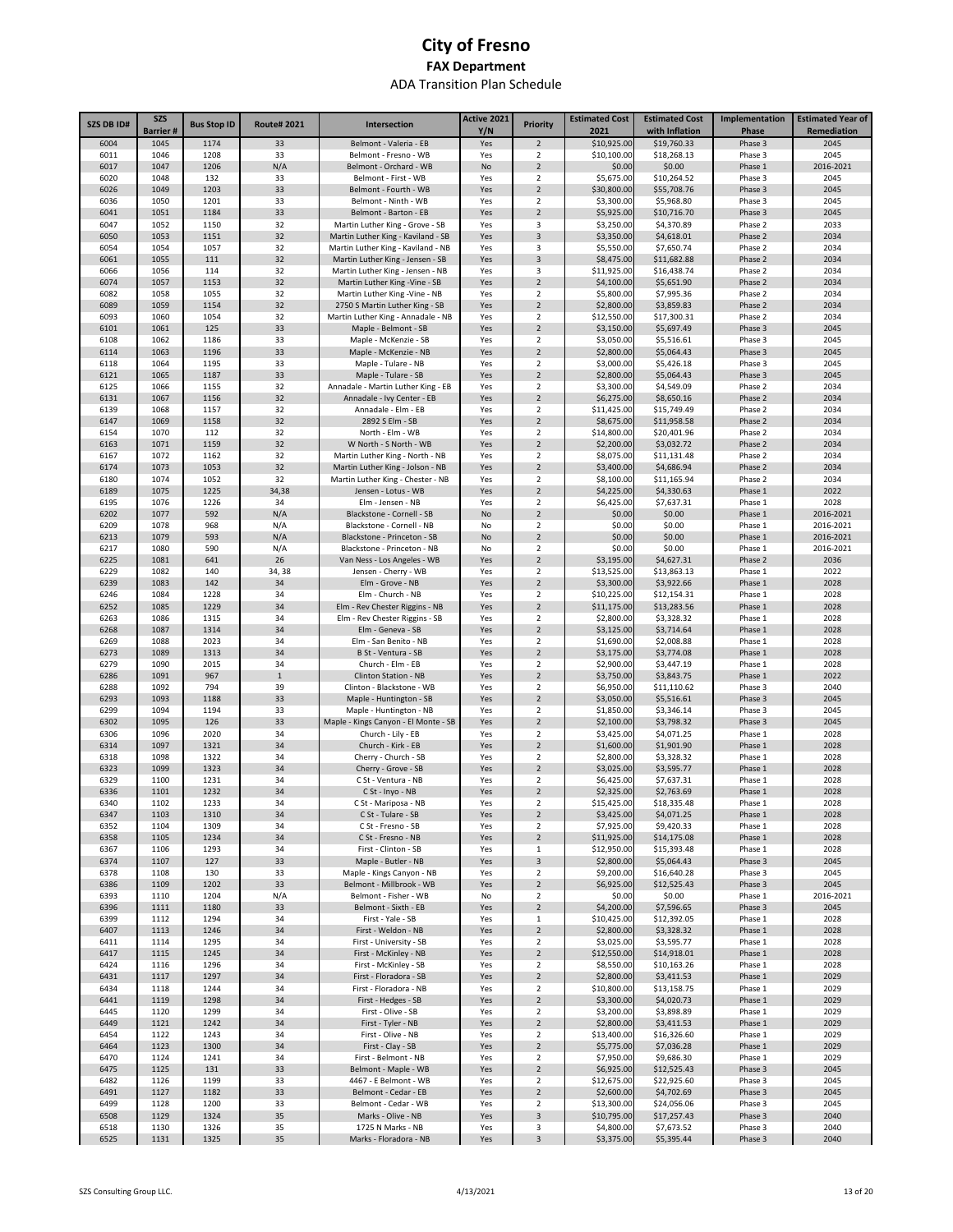| \$7,675.94<br>2029<br>6529<br>1132<br>145<br>34<br>First - Bullard - NB<br>Yes<br>2<br>\$6,300.00<br>Phase 1<br>6534<br>136<br>34<br>First - Bullard - SB<br>$\overline{2}$<br>\$10,550.00<br>\$12,854.15<br>Phase 1<br>2029<br>1133<br>Yes<br>6542<br>1260<br>\$14,986.36<br>2029<br>1134<br>34<br>First - Escalon - NB<br>Yes<br>1<br>\$12,300.00<br>Phase 1<br>6549<br>1281<br>34<br>\$6,500.00<br>\$7,919.62<br>Phase 1<br>2029<br>1135<br>First - Escalon - SB<br>Yes<br>$\mathbf{1}$<br>1261<br>$\overline{\mathbf{2}}$<br>\$14,175.00<br>\$17,270.86<br>2029<br>6560<br>1136<br>34<br>First - Sierra - NB<br>Yes<br>Phase 1<br>6569<br>1137<br>1280<br>34<br>First - Ellery - SB<br>$\overline{2}$<br>\$7,200.00<br>\$8,772.50<br>Phase 1<br>2029<br>Yes<br>$\mathbf 2$<br>6573<br>1262<br>34<br>2029<br>1138<br>6592 First - NB<br>Yes<br>\$2,125.00<br>\$2,589.11<br>Phase 1<br>1279<br>2029<br>6576<br>1139<br>34<br>First - Warner - SB<br>$\overline{2}$<br>\$15,275.00<br>\$18,611.10<br>Yes<br>Phase 1<br>2029<br>6587<br>1263<br>34<br>Warner - First - EB<br>$\overline{\mathbf{2}}$<br>\$5,075.00<br>\$6,183.39<br>1140<br>Yes<br>Phase 1<br>1278<br>2016-2021<br>6591<br>1141<br>N/A<br>First - Locust - SB<br>$\overline{2}$<br>\$0.00<br>\$0.00<br>Phase 1<br>No<br>6597<br>1327<br>35<br>2533 W McKinley - EB<br>$1\,$<br>\$6,994.09<br>2040<br>1142<br>Yes<br>\$4,375.00<br>Phase 3<br>6605<br>1143<br>1328<br>35<br>McKinley - Pleasant - EB<br>$\overline{2}$<br>\$4,375.00<br>\$6,994.09<br>Phase 3<br>2040<br>Yes<br>6613<br>1329<br>35<br>Hughes - McKinley - EB<br>Yes<br>$\overline{\mathbf{2}}$<br>\$1,600.00<br>\$2,557.84<br>Phase 3<br>2040<br>1144<br>35<br>6614<br>1145<br>1330<br>Hughes - Floradora - SB<br>$\overline{2}$<br>\$13,300.00<br>\$21,262.05<br>Phase 3<br>2040<br>Yes<br>6623<br>1331<br>35<br>Hughes - Hammond - SB<br>$\overline{\mathbf{2}}$<br>\$4,750.00<br>\$7,783.43<br>Phase 3<br>2041<br>1146<br>Yes<br>6628<br>1147<br>1277<br>N/A<br>First - Alluvial - SB<br>$\overline{2}$<br>\$0.00<br>\$0.00<br>Phase 1<br>2016-2021<br>No<br>6634<br>1995<br>N/A<br>First - Minarets - SB<br>$\mathsf{No}$<br>$\overline{2}$<br>\$0.00<br>\$0.00<br>Phase 1<br>2016-2021<br>1148<br>6639<br>1276<br>N/A<br>First - El Paso - SB<br>$\overline{2}$<br>\$0.00<br>\$0.00<br>Phase 1<br>2016-2021<br>1149<br>No<br>6649<br>1301<br>34<br>First - Belmont - SB<br>$\overline{\mathbf{2}}$<br>\$16,300.00<br>\$19,859.97<br>Phase 1<br>2029<br>1150<br>Yes<br>6657<br>1302<br>34<br>First - McKenzie - SB<br>$\overline{2}$<br>\$8,925.00<br>\$10,874.25<br>Phase 1<br>2029<br>1151<br>Yes<br>6663<br>1240<br>34<br>First - McKenzie - NB<br>\$6,450.00<br>\$7,858.70<br>Phase 1<br>2029<br>1152<br>Yes<br>2<br>6671<br>1303<br>34<br>First - Tulare - SB<br>$\overline{2}$<br>\$15,325.00<br>\$18,672.02<br>Phase 1<br>2029<br>1153<br>Yes<br>6681<br>1304<br>34<br>First - Huntington - SB<br>$\overline{\mathbf{2}}$<br>\$15,800.00<br>\$19,250.77<br>Phase 1<br>2029<br>1154<br>Yes<br>6692<br>1238<br>34<br>First - Huntington - NB<br>$\overline{2}$<br>\$5,950.00<br>\$7,249.50<br>Phase 1<br>2029<br>1155<br>Yes<br>34<br>2029<br>6697<br>1156<br>143<br>First - Ventura - NB<br>Yes<br>2<br>\$15,300.00<br>\$18,641.56<br>Phase 1<br>6706<br>1239<br>34<br>First - Tulare - NB<br>$\overline{2}$<br>\$10,100.00<br>\$12,305.87<br>2029<br>1157<br>Yes<br>Phase 1<br>34<br>\$4,050.00<br>2029<br>6713<br>1158<br>1248<br>First - Princeton - NB<br>Yes<br>1<br>\$4,934.53<br>Phase 1<br>6719<br>1292<br>34<br>First - Princeton - SB<br>$\mathbf{1}$<br>\$19,068.01<br>Phase 1<br>2029<br>1159<br>Yes<br>\$15,650.00<br>1396<br>35<br>\$1,975.00<br>\$3,236.27<br>2041<br>6728<br>1160<br>Olive - Marks - WB<br>Yes<br>3<br>Phase 3<br>$\overline{2}$<br>6731<br>1395<br>35<br>Olive - Hughes - WB<br>\$7,700.00<br>\$12,617.35<br>Phase 3<br>2041<br>1161<br>Yes<br>6742<br>1394<br>35<br>Olive - Crystal - WB<br>$\overline{2}$<br>\$9,094.32<br>2041<br>1162<br>Yes<br>\$5,550.00<br>Phase 3<br>6748<br>1163<br>1333<br>35<br>Olive - Warren - EB<br>$\overline{2}$<br>\$13,764.38<br>Phase 3<br>2041<br>Yes<br>\$8,400.00<br>6756<br>1334<br>35<br>$\overline{\mathbf{2}}$<br>\$11,425.00<br>\$18,721.19<br>2041<br>1164<br>Olive - Park Entrance - EB<br>Yes<br>Phase 3<br>$\overline{2}$<br>6764<br>1165<br>1392<br>35<br>Olive - Park Entrance - WB<br>\$5,925.00<br>\$9,708.80<br>Phase 3<br>2041<br>Yes<br>6770<br>1335<br>35<br>Olive - Weber - EB<br>$\overline{2}$<br>Phase 3<br>2041<br>1166<br>Yes<br>\$3,225.00<br>\$5,284.54<br>6772<br>$\overline{2}$<br>2041<br>1167<br>1391<br>35<br>Olive - Delno - WB<br>\$7,325.00<br>\$12,002.87<br>Phase 3<br>Yes<br>6779<br>1249<br>N/A<br>First - Simpson - NB<br>$\overline{\mathbf{2}}$<br>\$0.00<br>\$0.00<br>Phase 1<br>2016-2021<br>1168<br>No<br>6785<br>1169<br>1291<br>N/A<br>First - Simpson - SB<br>No<br>$\overline{2}$<br>\$0.00<br>\$0.00<br>Phase 1<br>2016-2021<br>6792<br>1170<br>137<br>34<br>First - Shields - SB<br>\$10,300.00<br>\$12,549.55<br>Phase 1<br>2029<br>Yes<br>2<br>6799<br>1171<br>144<br>34<br>First - Shields - NB<br>Yes<br>$\overline{2}$<br>\$11,800.00<br>\$14,377.15<br>Phase 1<br>2029<br>6808<br>1172<br>1251<br>34<br>First - Redlands - NB<br>Yes<br>$\overline{\mathbf{2}}$<br>\$3,425.00<br>\$4,173.03<br>Phase 1<br>2029<br>6814<br>1173<br>1289<br>34<br>First - Dayton - SB<br>Yes<br>$\overline{2}$<br>\$3,675.00<br>\$4,477.63<br>Phase 1<br>2029<br>6821<br>1256<br>34<br>First - San Jose - NB<br>\$100.00<br>\$121.84<br>Phase 1<br>2029<br>1174<br>Yes<br>2<br>6825<br>1175<br>1285<br>34<br>First - San Jose - SB<br>Yes<br>$\overline{2}$<br>\$4,600.00<br>\$5,604.65<br>Phase 1<br>2029<br>6834<br>1284<br>34<br>First - Barstow - SB<br>\$10,575.00<br>\$12,884.61<br>Phase 1<br>2029<br>1176<br>Yes<br>2<br>6841<br>1177<br>1257<br>34<br>First - Barstow - NB<br>$\overline{2}$<br>\$13,550.00<br>\$16,509.36<br>Phase 1<br>2029<br>Yes<br>6849<br>1264<br>34<br>1177 E Warner - NB<br>\$15,800.00<br>\$19,250.77<br>Phase 1<br>2029<br>1178<br>Yes<br>1<br>6858<br>1179<br>146<br>34<br>Saint Agnes Hospital - EB<br>\$12,650.00<br>\$15,412.80<br>Phase 1<br>2029<br>Yes<br>$\mathbf{1}$<br>6867<br>1266<br>3<br>Herndon - Millbrook - EB<br>\$2,800.00<br>\$5,064.43<br>Phase 3<br>2045<br>1180<br>Yes<br>2<br>35<br>\$8,195.00<br>2041<br>6873<br>1181<br>155<br>Belmont - Clovis - WB<br>Yes<br>$\overline{2}$<br>\$13,428.46<br>Phase 3<br>$\overline{\mathbf{2}}$<br>\$3,800.00<br>2041<br>6878<br>1182<br>1364<br>35<br>Belmont - Dewitt - WB<br>Yes<br>\$6,226.74<br>Phase 3<br>6885<br>1365<br>35<br>$\overline{2}$<br>\$5,800.00<br>\$9,503.98<br>Phase 3<br>2041<br>1183<br>Belmont - Minnewawa - WB<br>Yes<br>6892<br>35<br>$\overline{\mathbf{2}}$<br>2041<br>1184<br>1362<br>Olive - Clovis - EB<br>Yes<br>\$8,050.00<br>\$13,190.86<br>Phase 3<br>1361<br>35<br>$\overline{2}$<br>\$10,732.94<br>2041<br>6899<br>1185<br>Olive - Dewitt - EB<br>Yes<br>\$6,550.00<br>Phase 3<br>6905<br>$\overline{\mathbf{2}}$<br>\$1,600.00<br>1186<br>1360<br>35<br>Olive - Minnewawa - EB<br>Yes<br>\$2,621.79<br>Phase 3<br>2041<br>6909<br>1187<br>1359<br>35<br>Olive - Villa - EB<br>\$1,600.00<br>2041<br>Yes<br>$\overline{2}$<br>\$2,621.79<br>Phase 3<br>6911<br>157<br>35<br>Olive - Peach - WB<br>$\overline{\mathbf{2}}$<br>\$7,675.00<br>\$12,576.38<br>2041<br>1188<br>Yes<br>Phase 3<br>6919<br>1189<br>179<br>38<br>Cedar - Herndon - NB<br>\$16,425.00<br>\$17,256.52<br>2023<br>Yes<br>$\overline{\phantom{a}}$<br>Phase 1<br>\$2,100.00<br>2023<br>6928<br>1190<br>1267<br>38<br>Cedar - Eleventh - NB<br>$\overline{2}$<br>\$2,206.31<br>Phase 1<br>Yes<br>6931<br>1191<br>1493<br>Cedar - Eleventh - SB<br>\$4,550.00<br>\$4,780.34<br>2023<br>38<br>Yes<br>$\overline{2}$<br>Phase 1<br>$\overline{2}$<br>6936<br>1268<br>N/A<br>Spruce - Cedar - WB<br>\$0.00<br>\$0.00<br>Phase 1<br>2016-2021<br>1192<br>No<br>6942<br>1193<br>1269<br>N/A<br>Spruce - Spalding - WB<br>$\overline{2}$<br>\$0.00<br>\$0.00<br>Phase 1<br>2016-2021<br>No<br>\$0.00<br>6945<br>1194<br>1270<br>N/A<br>Spruce - Windum Apts - WB<br>No<br>$\overline{2}$<br>\$0.00<br>Phase 1<br>2016-2021<br>6953<br>1195<br>1271<br>34<br>Millbrook - Spruce - NB<br>Yes<br>$\overline{2}$<br>\$3,300.00<br>\$4,020.73<br>Phase 1<br>2029<br>6959<br>1272<br>34<br>Millbrook - Minarets - NB<br>Yes<br>$\overline{2}$<br>\$3,325.00<br>\$4,051.19<br>Phase 1<br>2029<br>1196<br>N/A<br>Millbrook - Alluvial - NB<br>6963<br>1197<br>1273<br>No<br>$\overline{2}$<br>\$0.00<br>\$0.00<br>Phase 1<br>2016-2021<br>\$0.00<br>6970<br>1198<br>1274<br>N/A<br>Millbrook - El Paso - NB<br>No<br>$\overline{2}$<br>\$0.00<br>Phase 1<br>2016-2021<br>6976<br>1199<br>1886<br>38,58<br>Nees - Millbrook - WB<br>$\overline{2}$<br>\$5,375.00<br>\$5,509.38<br>Phase 1<br>2022<br>Yes<br>6984<br>1200<br>1479<br>38,58<br>Nees - Bond - WB<br>$\overline{2}$<br>\$6,200.00<br>\$6,355.00<br>Phase 1<br>2022<br>Yes<br>6991<br>1201<br>135<br>N/A<br>First - Nees - SB<br>No<br>$\overline{2}$<br>\$0.00<br>\$0.00<br>Phase 1<br>2016-2021<br>6998<br>1202<br>1283<br>34<br>First - Roberts - SB<br>Yes<br>$\overline{2}$<br>\$4,900.00<br>\$5,970.17<br>Phase 1<br>2029<br>7011<br>1203<br>1258<br>34<br>First - Roberts - NB<br>Yes<br>$\overline{2}$<br>\$12,275.00<br>\$14,955.90<br>Phase 1<br>2029<br>7019<br>1204<br>1369<br>35<br>Olive - Bailey - WB<br>$\overline{2}$<br>\$2,200.00<br>\$3,604.96<br>Phase 3<br>2041<br>Yes<br>7023<br>1205<br>1357<br>35<br>Olive - Helm - EB<br>$\overline{2}$<br>\$17,675.00<br>\$28,962.55<br>Phase 3<br>2041<br>Yes<br>7036<br>1370<br>35<br>Olive - Willow - WB<br>\$5,425.00<br>\$8,889.49<br>2041<br>1206<br>Yes<br>2<br>Phase 3<br>7042<br>$\overline{2}$<br>1207<br>1356<br>35<br>Olive - Willow - EB<br>Yes<br>\$1,600.00<br>\$2,621.79<br>Phase 3<br>2041<br>7043<br>35<br>Olive - Winery - WB<br>$\overline{\mathbf{2}}$<br>\$7,550.00<br>2041<br>1208<br>1371<br>Yes<br>\$12,371.55<br>Phase 3<br>7050<br>$\sqrt{2}$<br>1209<br>1355<br>35<br>Olive - Winery - EB<br>Yes<br>\$3,800.00<br>\$6,226.74<br>Phase 3<br>2041<br>7056<br>1210<br>1353<br>35<br>Olive -Sierra Vista - EB<br>$\overline{\mathbf{2}}$<br>\$3,550.00<br>\$5,817.09<br>2041<br>Yes<br>Phase 3<br>$\overline{2}$<br>\$6,425.00<br>7061<br>1211<br>1374<br>35<br>Olive - Sierra Vista - WB<br>Yes<br>\$10,528.11<br>Phase 3<br>2041<br>7069<br>1376<br>35<br>Olive - Barton - WB<br>$\overline{\mathbf{2}}$<br>\$1,600.00<br>\$2,621.79<br>Phase 3<br>2041<br>1212<br>Yes<br>7073<br>82<br>$\mathbf 2$<br>2029<br>1213<br>34<br>First - Shaw - SB<br>Yes<br>\$12,675.00<br>\$15,443.26<br>Phase 1<br>1308<br>2029<br>7080<br>1214<br>34<br>Fresno - F St - WB<br>$\overline{\mathbf{2}}$<br>\$12,925.00<br>\$15,747.86<br>Phase 1<br>Yes<br>7089<br>2016<br>N/A<br>3<br>1215<br>Tulare - Fagan - EB<br>No<br>\$0.00<br>\$0.00<br>Phase 1<br>2016-2021<br>\$0.00<br>7092<br>1216<br>2017<br>N/A<br>929 F Street - SB<br>$\overline{\mathbf{2}}$<br>\$0.00<br>Phase 1<br>2016-2021<br>No<br>7101<br>N/A<br>\$0.00<br>1217<br>2018<br>F St - Inyo - SB<br>$\overline{2}$<br>\$0.00<br>Phase 1<br>2016-2021<br>No<br>\$0.00<br>7105<br>1218<br>2019<br>N/A<br>Ventura - F St - WB<br>2<br>\$0.00<br>Phase 1<br>2016-2021<br>No | <b>SZS DB ID#</b> | <b>SZS</b><br><b>Barrier#</b> | <b>Bus Stop ID</b> | <b>Route# 2021</b> | Intersection | Active 2021<br>Y/N | <b>Priority</b> | <b>Estimated Cost</b><br>2021 | <b>Estimated Cost</b><br>with Inflation | Implementation<br>Phase | <b>Estimated Year of</b><br>Remediation |
|---------------------------------------------------------------------------------------------------------------------------------------------------------------------------------------------------------------------------------------------------------------------------------------------------------------------------------------------------------------------------------------------------------------------------------------------------------------------------------------------------------------------------------------------------------------------------------------------------------------------------------------------------------------------------------------------------------------------------------------------------------------------------------------------------------------------------------------------------------------------------------------------------------------------------------------------------------------------------------------------------------------------------------------------------------------------------------------------------------------------------------------------------------------------------------------------------------------------------------------------------------------------------------------------------------------------------------------------------------------------------------------------------------------------------------------------------------------------------------------------------------------------------------------------------------------------------------------------------------------------------------------------------------------------------------------------------------------------------------------------------------------------------------------------------------------------------------------------------------------------------------------------------------------------------------------------------------------------------------------------------------------------------------------------------------------------------------------------------------------------------------------------------------------------------------------------------------------------------------------------------------------------------------------------------------------------------------------------------------------------------------------------------------------------------------------------------------------------------------------------------------------------------------------------------------------------------------------------------------------------------------------------------------------------------------------------------------------------------------------------------------------------------------------------------------------------------------------------------------------------------------------------------------------------------------------------------------------------------------------------------------------------------------------------------------------------------------------------------------------------------------------------------------------------------------------------------------------------------------------------------------------------------------------------------------------------------------------------------------------------------------------------------------------------------------------------------------------------------------------------------------------------------------------------------------------------------------------------------------------------------------------------------------------------------------------------------------------------------------------------------------------------------------------------------------------------------------------------------------------------------------------------------------------------------------------------------------------------------------------------------------------------------------------------------------------------------------------------------------------------------------------------------------------------------------------------------------------------------------------------------------------------------------------------------------------------------------------------------------------------------------------------------------------------------------------------------------------------------------------------------------------------------------------------------------------------------------------------------------------------------------------------------------------------------------------------------------------------------------------------------------------------------------------------------------------------------------------------------------------------------------------------------------------------------------------------------------------------------------------------------------------------------------------------------------------------------------------------------------------------------------------------------------------------------------------------------------------------------------------------------------------------------------------------------------------------------------------------------------------------------------------------------------------------------------------------------------------------------------------------------------------------------------------------------------------------------------------------------------------------------------------------------------------------------------------------------------------------------------------------------------------------------------------------------------------------------------------------------------------------------------------------------------------------------------------------------------------------------------------------------------------------------------------------------------------------------------------------------------------------------------------------------------------------------------------------------------------------------------------------------------------------------------------------------------------------------------------------------------------------------------------------------------------------------------------------------------------------------------------------------------------------------------------------------------------------------------------------------------------------------------------------------------------------------------------------------------------------------------------------------------------------------------------------------------------------------------------------------------------------------------------------------------------------------------------------------------------------------------------------------------------------------------------------------------------------------------------------------------------------------------------------------------------------------------------------------------------------------------------------------------------------------------------------------------------------------------------------------------------------------------------------------------------------------------------------------------------------------------------------------------------------------------------------------------------------------------------------------------------------------------------------------------------------------------------------------------------------------------------------------------------------------------------------------------------------------------------------------------------------------------------------------------------------------------------------------------------------------------------------------------------------------------------------------------------------------------------------------------------------------------------------------------------------------------------------------------------------------------------------------------------------------------------------------------------------------------------------------------------------------------------------------------------------------------------------------------------------------------------------------------------------------------------------------------------------------------------------------------------------------------------------------------------------------------------------------------------------------------------------------------------------------------------------------------------------------------------------------------------------------------------------------------------------------------------------------------------------------------------------------------------------------------------------------------------------------------------------------------------------------------------------------------------------------------------------------------------------------------------------------------------------------------------------------------------------------------------------------------------------------------------------------------------------------------------------------------------------------------------------------------------------------------------------------------------------------------------------------------------------------------------------------------------------------------------------------------------------------------------------------------------------------------------------------------------------------------------------------------------------------------------------------------------------------------------------------------------------------------------------------------------------------------------------------------------------------------------------------------------------------------------------------------------------------------------------------------------------------------------------------------------------------------------------------------------------------------------------------------------------------------------------------------------------------------------------------------------------------------------------------------------------------------------------------------------------------------------------------------------------------------------------------------------------------------------------------------------------------------------------------------------------------------------------------------------------------------------------------------------------------------------------------------------------------------------------------------------------------------------------------------------------------------------------------------------------------------------------------------------------------------------------------------------------------------------------------------------------------------------------------------------------------------------------------------------------------------------------------------------------------------------------------------------------|-------------------|-------------------------------|--------------------|--------------------|--------------|--------------------|-----------------|-------------------------------|-----------------------------------------|-------------------------|-----------------------------------------|
|                                                                                                                                                                                                                                                                                                                                                                                                                                                                                                                                                                                                                                                                                                                                                                                                                                                                                                                                                                                                                                                                                                                                                                                                                                                                                                                                                                                                                                                                                                                                                                                                                                                                                                                                                                                                                                                                                                                                                                                                                                                                                                                                                                                                                                                                                                                                                                                                                                                                                                                                                                                                                                                                                                                                                                                                                                                                                                                                                                                                                                                                                                                                                                                                                                                                                                                                                                                                                                                                                                                                                                                                                                                                                                                                                                                                                                                                                                                                                                                                                                                                                                                                                                                                                                                                                                                                                                                                                                                                                                                                                                                                                                                                                                                                                                                                                                                                                                                                                                                                                                                                                                                                                                                                                                                                                                                                                                                                                                                                                                                                                                                                                                                                                                                                                                                                                                                                                                                                                                                                                                                                                                                                                                                                                                                                                                                                                                                                                                                                                                                                                                                                                                                                                                                                                                                                                                                                                                                                                                                                                                                                                                                                                                                                                                                                                                                                                                                                                                                                                                                                                                                                                                                                                                                                                                                                                                                                                                                                                                                                                                                                                                                                                                                                                                                                                                                                                                                                                                                                                                                                                                                                                                                                                                                                                                                                                                                                                                                                                                                                                                                                                                                                                                                                                                                                                                                                                                                                                                                                                                                                                                                                                                                                                                                                                                                                                                                                                                                                                                                                                                                                                                                                                                                                                                                                                                                                                                                                                                                                                                                                                                                                                                                                                                                                                                                                                                                                                                                                                                                                                                                                                                                                                                                                                                                                                                                                                                                                                     |                   |                               |                    |                    |              |                    |                 |                               |                                         |                         |                                         |
|                                                                                                                                                                                                                                                                                                                                                                                                                                                                                                                                                                                                                                                                                                                                                                                                                                                                                                                                                                                                                                                                                                                                                                                                                                                                                                                                                                                                                                                                                                                                                                                                                                                                                                                                                                                                                                                                                                                                                                                                                                                                                                                                                                                                                                                                                                                                                                                                                                                                                                                                                                                                                                                                                                                                                                                                                                                                                                                                                                                                                                                                                                                                                                                                                                                                                                                                                                                                                                                                                                                                                                                                                                                                                                                                                                                                                                                                                                                                                                                                                                                                                                                                                                                                                                                                                                                                                                                                                                                                                                                                                                                                                                                                                                                                                                                                                                                                                                                                                                                                                                                                                                                                                                                                                                                                                                                                                                                                                                                                                                                                                                                                                                                                                                                                                                                                                                                                                                                                                                                                                                                                                                                                                                                                                                                                                                                                                                                                                                                                                                                                                                                                                                                                                                                                                                                                                                                                                                                                                                                                                                                                                                                                                                                                                                                                                                                                                                                                                                                                                                                                                                                                                                                                                                                                                                                                                                                                                                                                                                                                                                                                                                                                                                                                                                                                                                                                                                                                                                                                                                                                                                                                                                                                                                                                                                                                                                                                                                                                                                                                                                                                                                                                                                                                                                                                                                                                                                                                                                                                                                                                                                                                                                                                                                                                                                                                                                                                                                                                                                                                                                                                                                                                                                                                                                                                                                                                                                                                                                                                                                                                                                                                                                                                                                                                                                                                                                                                                                                                                                                                                                                                                                                                                                                                                                                                                                                                                                                                                     |                   |                               |                    |                    |              |                    |                 |                               |                                         |                         |                                         |
|                                                                                                                                                                                                                                                                                                                                                                                                                                                                                                                                                                                                                                                                                                                                                                                                                                                                                                                                                                                                                                                                                                                                                                                                                                                                                                                                                                                                                                                                                                                                                                                                                                                                                                                                                                                                                                                                                                                                                                                                                                                                                                                                                                                                                                                                                                                                                                                                                                                                                                                                                                                                                                                                                                                                                                                                                                                                                                                                                                                                                                                                                                                                                                                                                                                                                                                                                                                                                                                                                                                                                                                                                                                                                                                                                                                                                                                                                                                                                                                                                                                                                                                                                                                                                                                                                                                                                                                                                                                                                                                                                                                                                                                                                                                                                                                                                                                                                                                                                                                                                                                                                                                                                                                                                                                                                                                                                                                                                                                                                                                                                                                                                                                                                                                                                                                                                                                                                                                                                                                                                                                                                                                                                                                                                                                                                                                                                                                                                                                                                                                                                                                                                                                                                                                                                                                                                                                                                                                                                                                                                                                                                                                                                                                                                                                                                                                                                                                                                                                                                                                                                                                                                                                                                                                                                                                                                                                                                                                                                                                                                                                                                                                                                                                                                                                                                                                                                                                                                                                                                                                                                                                                                                                                                                                                                                                                                                                                                                                                                                                                                                                                                                                                                                                                                                                                                                                                                                                                                                                                                                                                                                                                                                                                                                                                                                                                                                                                                                                                                                                                                                                                                                                                                                                                                                                                                                                                                                                                                                                                                                                                                                                                                                                                                                                                                                                                                                                                                                                                                                                                                                                                                                                                                                                                                                                                                                                                                                                                                     |                   |                               |                    |                    |              |                    |                 |                               |                                         |                         |                                         |
|                                                                                                                                                                                                                                                                                                                                                                                                                                                                                                                                                                                                                                                                                                                                                                                                                                                                                                                                                                                                                                                                                                                                                                                                                                                                                                                                                                                                                                                                                                                                                                                                                                                                                                                                                                                                                                                                                                                                                                                                                                                                                                                                                                                                                                                                                                                                                                                                                                                                                                                                                                                                                                                                                                                                                                                                                                                                                                                                                                                                                                                                                                                                                                                                                                                                                                                                                                                                                                                                                                                                                                                                                                                                                                                                                                                                                                                                                                                                                                                                                                                                                                                                                                                                                                                                                                                                                                                                                                                                                                                                                                                                                                                                                                                                                                                                                                                                                                                                                                                                                                                                                                                                                                                                                                                                                                                                                                                                                                                                                                                                                                                                                                                                                                                                                                                                                                                                                                                                                                                                                                                                                                                                                                                                                                                                                                                                                                                                                                                                                                                                                                                                                                                                                                                                                                                                                                                                                                                                                                                                                                                                                                                                                                                                                                                                                                                                                                                                                                                                                                                                                                                                                                                                                                                                                                                                                                                                                                                                                                                                                                                                                                                                                                                                                                                                                                                                                                                                                                                                                                                                                                                                                                                                                                                                                                                                                                                                                                                                                                                                                                                                                                                                                                                                                                                                                                                                                                                                                                                                                                                                                                                                                                                                                                                                                                                                                                                                                                                                                                                                                                                                                                                                                                                                                                                                                                                                                                                                                                                                                                                                                                                                                                                                                                                                                                                                                                                                                                                                                                                                                                                                                                                                                                                                                                                                                                                                                                                                                     |                   |                               |                    |                    |              |                    |                 |                               |                                         |                         |                                         |
|                                                                                                                                                                                                                                                                                                                                                                                                                                                                                                                                                                                                                                                                                                                                                                                                                                                                                                                                                                                                                                                                                                                                                                                                                                                                                                                                                                                                                                                                                                                                                                                                                                                                                                                                                                                                                                                                                                                                                                                                                                                                                                                                                                                                                                                                                                                                                                                                                                                                                                                                                                                                                                                                                                                                                                                                                                                                                                                                                                                                                                                                                                                                                                                                                                                                                                                                                                                                                                                                                                                                                                                                                                                                                                                                                                                                                                                                                                                                                                                                                                                                                                                                                                                                                                                                                                                                                                                                                                                                                                                                                                                                                                                                                                                                                                                                                                                                                                                                                                                                                                                                                                                                                                                                                                                                                                                                                                                                                                                                                                                                                                                                                                                                                                                                                                                                                                                                                                                                                                                                                                                                                                                                                                                                                                                                                                                                                                                                                                                                                                                                                                                                                                                                                                                                                                                                                                                                                                                                                                                                                                                                                                                                                                                                                                                                                                                                                                                                                                                                                                                                                                                                                                                                                                                                                                                                                                                                                                                                                                                                                                                                                                                                                                                                                                                                                                                                                                                                                                                                                                                                                                                                                                                                                                                                                                                                                                                                                                                                                                                                                                                                                                                                                                                                                                                                                                                                                                                                                                                                                                                                                                                                                                                                                                                                                                                                                                                                                                                                                                                                                                                                                                                                                                                                                                                                                                                                                                                                                                                                                                                                                                                                                                                                                                                                                                                                                                                                                                                                                                                                                                                                                                                                                                                                                                                                                                                                                                                                                     |                   |                               |                    |                    |              |                    |                 |                               |                                         |                         |                                         |
|                                                                                                                                                                                                                                                                                                                                                                                                                                                                                                                                                                                                                                                                                                                                                                                                                                                                                                                                                                                                                                                                                                                                                                                                                                                                                                                                                                                                                                                                                                                                                                                                                                                                                                                                                                                                                                                                                                                                                                                                                                                                                                                                                                                                                                                                                                                                                                                                                                                                                                                                                                                                                                                                                                                                                                                                                                                                                                                                                                                                                                                                                                                                                                                                                                                                                                                                                                                                                                                                                                                                                                                                                                                                                                                                                                                                                                                                                                                                                                                                                                                                                                                                                                                                                                                                                                                                                                                                                                                                                                                                                                                                                                                                                                                                                                                                                                                                                                                                                                                                                                                                                                                                                                                                                                                                                                                                                                                                                                                                                                                                                                                                                                                                                                                                                                                                                                                                                                                                                                                                                                                                                                                                                                                                                                                                                                                                                                                                                                                                                                                                                                                                                                                                                                                                                                                                                                                                                                                                                                                                                                                                                                                                                                                                                                                                                                                                                                                                                                                                                                                                                                                                                                                                                                                                                                                                                                                                                                                                                                                                                                                                                                                                                                                                                                                                                                                                                                                                                                                                                                                                                                                                                                                                                                                                                                                                                                                                                                                                                                                                                                                                                                                                                                                                                                                                                                                                                                                                                                                                                                                                                                                                                                                                                                                                                                                                                                                                                                                                                                                                                                                                                                                                                                                                                                                                                                                                                                                                                                                                                                                                                                                                                                                                                                                                                                                                                                                                                                                                                                                                                                                                                                                                                                                                                                                                                                                                                                                                                     |                   |                               |                    |                    |              |                    |                 |                               |                                         |                         |                                         |
|                                                                                                                                                                                                                                                                                                                                                                                                                                                                                                                                                                                                                                                                                                                                                                                                                                                                                                                                                                                                                                                                                                                                                                                                                                                                                                                                                                                                                                                                                                                                                                                                                                                                                                                                                                                                                                                                                                                                                                                                                                                                                                                                                                                                                                                                                                                                                                                                                                                                                                                                                                                                                                                                                                                                                                                                                                                                                                                                                                                                                                                                                                                                                                                                                                                                                                                                                                                                                                                                                                                                                                                                                                                                                                                                                                                                                                                                                                                                                                                                                                                                                                                                                                                                                                                                                                                                                                                                                                                                                                                                                                                                                                                                                                                                                                                                                                                                                                                                                                                                                                                                                                                                                                                                                                                                                                                                                                                                                                                                                                                                                                                                                                                                                                                                                                                                                                                                                                                                                                                                                                                                                                                                                                                                                                                                                                                                                                                                                                                                                                                                                                                                                                                                                                                                                                                                                                                                                                                                                                                                                                                                                                                                                                                                                                                                                                                                                                                                                                                                                                                                                                                                                                                                                                                                                                                                                                                                                                                                                                                                                                                                                                                                                                                                                                                                                                                                                                                                                                                                                                                                                                                                                                                                                                                                                                                                                                                                                                                                                                                                                                                                                                                                                                                                                                                                                                                                                                                                                                                                                                                                                                                                                                                                                                                                                                                                                                                                                                                                                                                                                                                                                                                                                                                                                                                                                                                                                                                                                                                                                                                                                                                                                                                                                                                                                                                                                                                                                                                                                                                                                                                                                                                                                                                                                                                                                                                                                                                                                     |                   |                               |                    |                    |              |                    |                 |                               |                                         |                         |                                         |
|                                                                                                                                                                                                                                                                                                                                                                                                                                                                                                                                                                                                                                                                                                                                                                                                                                                                                                                                                                                                                                                                                                                                                                                                                                                                                                                                                                                                                                                                                                                                                                                                                                                                                                                                                                                                                                                                                                                                                                                                                                                                                                                                                                                                                                                                                                                                                                                                                                                                                                                                                                                                                                                                                                                                                                                                                                                                                                                                                                                                                                                                                                                                                                                                                                                                                                                                                                                                                                                                                                                                                                                                                                                                                                                                                                                                                                                                                                                                                                                                                                                                                                                                                                                                                                                                                                                                                                                                                                                                                                                                                                                                                                                                                                                                                                                                                                                                                                                                                                                                                                                                                                                                                                                                                                                                                                                                                                                                                                                                                                                                                                                                                                                                                                                                                                                                                                                                                                                                                                                                                                                                                                                                                                                                                                                                                                                                                                                                                                                                                                                                                                                                                                                                                                                                                                                                                                                                                                                                                                                                                                                                                                                                                                                                                                                                                                                                                                                                                                                                                                                                                                                                                                                                                                                                                                                                                                                                                                                                                                                                                                                                                                                                                                                                                                                                                                                                                                                                                                                                                                                                                                                                                                                                                                                                                                                                                                                                                                                                                                                                                                                                                                                                                                                                                                                                                                                                                                                                                                                                                                                                                                                                                                                                                                                                                                                                                                                                                                                                                                                                                                                                                                                                                                                                                                                                                                                                                                                                                                                                                                                                                                                                                                                                                                                                                                                                                                                                                                                                                                                                                                                                                                                                                                                                                                                                                                                                                                                                                     |                   |                               |                    |                    |              |                    |                 |                               |                                         |                         |                                         |
|                                                                                                                                                                                                                                                                                                                                                                                                                                                                                                                                                                                                                                                                                                                                                                                                                                                                                                                                                                                                                                                                                                                                                                                                                                                                                                                                                                                                                                                                                                                                                                                                                                                                                                                                                                                                                                                                                                                                                                                                                                                                                                                                                                                                                                                                                                                                                                                                                                                                                                                                                                                                                                                                                                                                                                                                                                                                                                                                                                                                                                                                                                                                                                                                                                                                                                                                                                                                                                                                                                                                                                                                                                                                                                                                                                                                                                                                                                                                                                                                                                                                                                                                                                                                                                                                                                                                                                                                                                                                                                                                                                                                                                                                                                                                                                                                                                                                                                                                                                                                                                                                                                                                                                                                                                                                                                                                                                                                                                                                                                                                                                                                                                                                                                                                                                                                                                                                                                                                                                                                                                                                                                                                                                                                                                                                                                                                                                                                                                                                                                                                                                                                                                                                                                                                                                                                                                                                                                                                                                                                                                                                                                                                                                                                                                                                                                                                                                                                                                                                                                                                                                                                                                                                                                                                                                                                                                                                                                                                                                                                                                                                                                                                                                                                                                                                                                                                                                                                                                                                                                                                                                                                                                                                                                                                                                                                                                                                                                                                                                                                                                                                                                                                                                                                                                                                                                                                                                                                                                                                                                                                                                                                                                                                                                                                                                                                                                                                                                                                                                                                                                                                                                                                                                                                                                                                                                                                                                                                                                                                                                                                                                                                                                                                                                                                                                                                                                                                                                                                                                                                                                                                                                                                                                                                                                                                                                                                                                                                                     |                   |                               |                    |                    |              |                    |                 |                               |                                         |                         |                                         |
|                                                                                                                                                                                                                                                                                                                                                                                                                                                                                                                                                                                                                                                                                                                                                                                                                                                                                                                                                                                                                                                                                                                                                                                                                                                                                                                                                                                                                                                                                                                                                                                                                                                                                                                                                                                                                                                                                                                                                                                                                                                                                                                                                                                                                                                                                                                                                                                                                                                                                                                                                                                                                                                                                                                                                                                                                                                                                                                                                                                                                                                                                                                                                                                                                                                                                                                                                                                                                                                                                                                                                                                                                                                                                                                                                                                                                                                                                                                                                                                                                                                                                                                                                                                                                                                                                                                                                                                                                                                                                                                                                                                                                                                                                                                                                                                                                                                                                                                                                                                                                                                                                                                                                                                                                                                                                                                                                                                                                                                                                                                                                                                                                                                                                                                                                                                                                                                                                                                                                                                                                                                                                                                                                                                                                                                                                                                                                                                                                                                                                                                                                                                                                                                                                                                                                                                                                                                                                                                                                                                                                                                                                                                                                                                                                                                                                                                                                                                                                                                                                                                                                                                                                                                                                                                                                                                                                                                                                                                                                                                                                                                                                                                                                                                                                                                                                                                                                                                                                                                                                                                                                                                                                                                                                                                                                                                                                                                                                                                                                                                                                                                                                                                                                                                                                                                                                                                                                                                                                                                                                                                                                                                                                                                                                                                                                                                                                                                                                                                                                                                                                                                                                                                                                                                                                                                                                                                                                                                                                                                                                                                                                                                                                                                                                                                                                                                                                                                                                                                                                                                                                                                                                                                                                                                                                                                                                                                                                                                                                     |                   |                               |                    |                    |              |                    |                 |                               |                                         |                         |                                         |
|                                                                                                                                                                                                                                                                                                                                                                                                                                                                                                                                                                                                                                                                                                                                                                                                                                                                                                                                                                                                                                                                                                                                                                                                                                                                                                                                                                                                                                                                                                                                                                                                                                                                                                                                                                                                                                                                                                                                                                                                                                                                                                                                                                                                                                                                                                                                                                                                                                                                                                                                                                                                                                                                                                                                                                                                                                                                                                                                                                                                                                                                                                                                                                                                                                                                                                                                                                                                                                                                                                                                                                                                                                                                                                                                                                                                                                                                                                                                                                                                                                                                                                                                                                                                                                                                                                                                                                                                                                                                                                                                                                                                                                                                                                                                                                                                                                                                                                                                                                                                                                                                                                                                                                                                                                                                                                                                                                                                                                                                                                                                                                                                                                                                                                                                                                                                                                                                                                                                                                                                                                                                                                                                                                                                                                                                                                                                                                                                                                                                                                                                                                                                                                                                                                                                                                                                                                                                                                                                                                                                                                                                                                                                                                                                                                                                                                                                                                                                                                                                                                                                                                                                                                                                                                                                                                                                                                                                                                                                                                                                                                                                                                                                                                                                                                                                                                                                                                                                                                                                                                                                                                                                                                                                                                                                                                                                                                                                                                                                                                                                                                                                                                                                                                                                                                                                                                                                                                                                                                                                                                                                                                                                                                                                                                                                                                                                                                                                                                                                                                                                                                                                                                                                                                                                                                                                                                                                                                                                                                                                                                                                                                                                                                                                                                                                                                                                                                                                                                                                                                                                                                                                                                                                                                                                                                                                                                                                                                                                                     |                   |                               |                    |                    |              |                    |                 |                               |                                         |                         |                                         |
|                                                                                                                                                                                                                                                                                                                                                                                                                                                                                                                                                                                                                                                                                                                                                                                                                                                                                                                                                                                                                                                                                                                                                                                                                                                                                                                                                                                                                                                                                                                                                                                                                                                                                                                                                                                                                                                                                                                                                                                                                                                                                                                                                                                                                                                                                                                                                                                                                                                                                                                                                                                                                                                                                                                                                                                                                                                                                                                                                                                                                                                                                                                                                                                                                                                                                                                                                                                                                                                                                                                                                                                                                                                                                                                                                                                                                                                                                                                                                                                                                                                                                                                                                                                                                                                                                                                                                                                                                                                                                                                                                                                                                                                                                                                                                                                                                                                                                                                                                                                                                                                                                                                                                                                                                                                                                                                                                                                                                                                                                                                                                                                                                                                                                                                                                                                                                                                                                                                                                                                                                                                                                                                                                                                                                                                                                                                                                                                                                                                                                                                                                                                                                                                                                                                                                                                                                                                                                                                                                                                                                                                                                                                                                                                                                                                                                                                                                                                                                                                                                                                                                                                                                                                                                                                                                                                                                                                                                                                                                                                                                                                                                                                                                                                                                                                                                                                                                                                                                                                                                                                                                                                                                                                                                                                                                                                                                                                                                                                                                                                                                                                                                                                                                                                                                                                                                                                                                                                                                                                                                                                                                                                                                                                                                                                                                                                                                                                                                                                                                                                                                                                                                                                                                                                                                                                                                                                                                                                                                                                                                                                                                                                                                                                                                                                                                                                                                                                                                                                                                                                                                                                                                                                                                                                                                                                                                                                                                                                                                     |                   |                               |                    |                    |              |                    |                 |                               |                                         |                         |                                         |
|                                                                                                                                                                                                                                                                                                                                                                                                                                                                                                                                                                                                                                                                                                                                                                                                                                                                                                                                                                                                                                                                                                                                                                                                                                                                                                                                                                                                                                                                                                                                                                                                                                                                                                                                                                                                                                                                                                                                                                                                                                                                                                                                                                                                                                                                                                                                                                                                                                                                                                                                                                                                                                                                                                                                                                                                                                                                                                                                                                                                                                                                                                                                                                                                                                                                                                                                                                                                                                                                                                                                                                                                                                                                                                                                                                                                                                                                                                                                                                                                                                                                                                                                                                                                                                                                                                                                                                                                                                                                                                                                                                                                                                                                                                                                                                                                                                                                                                                                                                                                                                                                                                                                                                                                                                                                                                                                                                                                                                                                                                                                                                                                                                                                                                                                                                                                                                                                                                                                                                                                                                                                                                                                                                                                                                                                                                                                                                                                                                                                                                                                                                                                                                                                                                                                                                                                                                                                                                                                                                                                                                                                                                                                                                                                                                                                                                                                                                                                                                                                                                                                                                                                                                                                                                                                                                                                                                                                                                                                                                                                                                                                                                                                                                                                                                                                                                                                                                                                                                                                                                                                                                                                                                                                                                                                                                                                                                                                                                                                                                                                                                                                                                                                                                                                                                                                                                                                                                                                                                                                                                                                                                                                                                                                                                                                                                                                                                                                                                                                                                                                                                                                                                                                                                                                                                                                                                                                                                                                                                                                                                                                                                                                                                                                                                                                                                                                                                                                                                                                                                                                                                                                                                                                                                                                                                                                                                                                                                                                                     |                   |                               |                    |                    |              |                    |                 |                               |                                         |                         |                                         |
|                                                                                                                                                                                                                                                                                                                                                                                                                                                                                                                                                                                                                                                                                                                                                                                                                                                                                                                                                                                                                                                                                                                                                                                                                                                                                                                                                                                                                                                                                                                                                                                                                                                                                                                                                                                                                                                                                                                                                                                                                                                                                                                                                                                                                                                                                                                                                                                                                                                                                                                                                                                                                                                                                                                                                                                                                                                                                                                                                                                                                                                                                                                                                                                                                                                                                                                                                                                                                                                                                                                                                                                                                                                                                                                                                                                                                                                                                                                                                                                                                                                                                                                                                                                                                                                                                                                                                                                                                                                                                                                                                                                                                                                                                                                                                                                                                                                                                                                                                                                                                                                                                                                                                                                                                                                                                                                                                                                                                                                                                                                                                                                                                                                                                                                                                                                                                                                                                                                                                                                                                                                                                                                                                                                                                                                                                                                                                                                                                                                                                                                                                                                                                                                                                                                                                                                                                                                                                                                                                                                                                                                                                                                                                                                                                                                                                                                                                                                                                                                                                                                                                                                                                                                                                                                                                                                                                                                                                                                                                                                                                                                                                                                                                                                                                                                                                                                                                                                                                                                                                                                                                                                                                                                                                                                                                                                                                                                                                                                                                                                                                                                                                                                                                                                                                                                                                                                                                                                                                                                                                                                                                                                                                                                                                                                                                                                                                                                                                                                                                                                                                                                                                                                                                                                                                                                                                                                                                                                                                                                                                                                                                                                                                                                                                                                                                                                                                                                                                                                                                                                                                                                                                                                                                                                                                                                                                                                                                                                                                     |                   |                               |                    |                    |              |                    |                 |                               |                                         |                         |                                         |
|                                                                                                                                                                                                                                                                                                                                                                                                                                                                                                                                                                                                                                                                                                                                                                                                                                                                                                                                                                                                                                                                                                                                                                                                                                                                                                                                                                                                                                                                                                                                                                                                                                                                                                                                                                                                                                                                                                                                                                                                                                                                                                                                                                                                                                                                                                                                                                                                                                                                                                                                                                                                                                                                                                                                                                                                                                                                                                                                                                                                                                                                                                                                                                                                                                                                                                                                                                                                                                                                                                                                                                                                                                                                                                                                                                                                                                                                                                                                                                                                                                                                                                                                                                                                                                                                                                                                                                                                                                                                                                                                                                                                                                                                                                                                                                                                                                                                                                                                                                                                                                                                                                                                                                                                                                                                                                                                                                                                                                                                                                                                                                                                                                                                                                                                                                                                                                                                                                                                                                                                                                                                                                                                                                                                                                                                                                                                                                                                                                                                                                                                                                                                                                                                                                                                                                                                                                                                                                                                                                                                                                                                                                                                                                                                                                                                                                                                                                                                                                                                                                                                                                                                                                                                                                                                                                                                                                                                                                                                                                                                                                                                                                                                                                                                                                                                                                                                                                                                                                                                                                                                                                                                                                                                                                                                                                                                                                                                                                                                                                                                                                                                                                                                                                                                                                                                                                                                                                                                                                                                                                                                                                                                                                                                                                                                                                                                                                                                                                                                                                                                                                                                                                                                                                                                                                                                                                                                                                                                                                                                                                                                                                                                                                                                                                                                                                                                                                                                                                                                                                                                                                                                                                                                                                                                                                                                                                                                                                                                                     |                   |                               |                    |                    |              |                    |                 |                               |                                         |                         |                                         |
|                                                                                                                                                                                                                                                                                                                                                                                                                                                                                                                                                                                                                                                                                                                                                                                                                                                                                                                                                                                                                                                                                                                                                                                                                                                                                                                                                                                                                                                                                                                                                                                                                                                                                                                                                                                                                                                                                                                                                                                                                                                                                                                                                                                                                                                                                                                                                                                                                                                                                                                                                                                                                                                                                                                                                                                                                                                                                                                                                                                                                                                                                                                                                                                                                                                                                                                                                                                                                                                                                                                                                                                                                                                                                                                                                                                                                                                                                                                                                                                                                                                                                                                                                                                                                                                                                                                                                                                                                                                                                                                                                                                                                                                                                                                                                                                                                                                                                                                                                                                                                                                                                                                                                                                                                                                                                                                                                                                                                                                                                                                                                                                                                                                                                                                                                                                                                                                                                                                                                                                                                                                                                                                                                                                                                                                                                                                                                                                                                                                                                                                                                                                                                                                                                                                                                                                                                                                                                                                                                                                                                                                                                                                                                                                                                                                                                                                                                                                                                                                                                                                                                                                                                                                                                                                                                                                                                                                                                                                                                                                                                                                                                                                                                                                                                                                                                                                                                                                                                                                                                                                                                                                                                                                                                                                                                                                                                                                                                                                                                                                                                                                                                                                                                                                                                                                                                                                                                                                                                                                                                                                                                                                                                                                                                                                                                                                                                                                                                                                                                                                                                                                                                                                                                                                                                                                                                                                                                                                                                                                                                                                                                                                                                                                                                                                                                                                                                                                                                                                                                                                                                                                                                                                                                                                                                                                                                                                                                                                                                     |                   |                               |                    |                    |              |                    |                 |                               |                                         |                         |                                         |
|                                                                                                                                                                                                                                                                                                                                                                                                                                                                                                                                                                                                                                                                                                                                                                                                                                                                                                                                                                                                                                                                                                                                                                                                                                                                                                                                                                                                                                                                                                                                                                                                                                                                                                                                                                                                                                                                                                                                                                                                                                                                                                                                                                                                                                                                                                                                                                                                                                                                                                                                                                                                                                                                                                                                                                                                                                                                                                                                                                                                                                                                                                                                                                                                                                                                                                                                                                                                                                                                                                                                                                                                                                                                                                                                                                                                                                                                                                                                                                                                                                                                                                                                                                                                                                                                                                                                                                                                                                                                                                                                                                                                                                                                                                                                                                                                                                                                                                                                                                                                                                                                                                                                                                                                                                                                                                                                                                                                                                                                                                                                                                                                                                                                                                                                                                                                                                                                                                                                                                                                                                                                                                                                                                                                                                                                                                                                                                                                                                                                                                                                                                                                                                                                                                                                                                                                                                                                                                                                                                                                                                                                                                                                                                                                                                                                                                                                                                                                                                                                                                                                                                                                                                                                                                                                                                                                                                                                                                                                                                                                                                                                                                                                                                                                                                                                                                                                                                                                                                                                                                                                                                                                                                                                                                                                                                                                                                                                                                                                                                                                                                                                                                                                                                                                                                                                                                                                                                                                                                                                                                                                                                                                                                                                                                                                                                                                                                                                                                                                                                                                                                                                                                                                                                                                                                                                                                                                                                                                                                                                                                                                                                                                                                                                                                                                                                                                                                                                                                                                                                                                                                                                                                                                                                                                                                                                                                                                                                                                                     |                   |                               |                    |                    |              |                    |                 |                               |                                         |                         |                                         |
|                                                                                                                                                                                                                                                                                                                                                                                                                                                                                                                                                                                                                                                                                                                                                                                                                                                                                                                                                                                                                                                                                                                                                                                                                                                                                                                                                                                                                                                                                                                                                                                                                                                                                                                                                                                                                                                                                                                                                                                                                                                                                                                                                                                                                                                                                                                                                                                                                                                                                                                                                                                                                                                                                                                                                                                                                                                                                                                                                                                                                                                                                                                                                                                                                                                                                                                                                                                                                                                                                                                                                                                                                                                                                                                                                                                                                                                                                                                                                                                                                                                                                                                                                                                                                                                                                                                                                                                                                                                                                                                                                                                                                                                                                                                                                                                                                                                                                                                                                                                                                                                                                                                                                                                                                                                                                                                                                                                                                                                                                                                                                                                                                                                                                                                                                                                                                                                                                                                                                                                                                                                                                                                                                                                                                                                                                                                                                                                                                                                                                                                                                                                                                                                                                                                                                                                                                                                                                                                                                                                                                                                                                                                                                                                                                                                                                                                                                                                                                                                                                                                                                                                                                                                                                                                                                                                                                                                                                                                                                                                                                                                                                                                                                                                                                                                                                                                                                                                                                                                                                                                                                                                                                                                                                                                                                                                                                                                                                                                                                                                                                                                                                                                                                                                                                                                                                                                                                                                                                                                                                                                                                                                                                                                                                                                                                                                                                                                                                                                                                                                                                                                                                                                                                                                                                                                                                                                                                                                                                                                                                                                                                                                                                                                                                                                                                                                                                                                                                                                                                                                                                                                                                                                                                                                                                                                                                                                                                                                                                     |                   |                               |                    |                    |              |                    |                 |                               |                                         |                         |                                         |
|                                                                                                                                                                                                                                                                                                                                                                                                                                                                                                                                                                                                                                                                                                                                                                                                                                                                                                                                                                                                                                                                                                                                                                                                                                                                                                                                                                                                                                                                                                                                                                                                                                                                                                                                                                                                                                                                                                                                                                                                                                                                                                                                                                                                                                                                                                                                                                                                                                                                                                                                                                                                                                                                                                                                                                                                                                                                                                                                                                                                                                                                                                                                                                                                                                                                                                                                                                                                                                                                                                                                                                                                                                                                                                                                                                                                                                                                                                                                                                                                                                                                                                                                                                                                                                                                                                                                                                                                                                                                                                                                                                                                                                                                                                                                                                                                                                                                                                                                                                                                                                                                                                                                                                                                                                                                                                                                                                                                                                                                                                                                                                                                                                                                                                                                                                                                                                                                                                                                                                                                                                                                                                                                                                                                                                                                                                                                                                                                                                                                                                                                                                                                                                                                                                                                                                                                                                                                                                                                                                                                                                                                                                                                                                                                                                                                                                                                                                                                                                                                                                                                                                                                                                                                                                                                                                                                                                                                                                                                                                                                                                                                                                                                                                                                                                                                                                                                                                                                                                                                                                                                                                                                                                                                                                                                                                                                                                                                                                                                                                                                                                                                                                                                                                                                                                                                                                                                                                                                                                                                                                                                                                                                                                                                                                                                                                                                                                                                                                                                                                                                                                                                                                                                                                                                                                                                                                                                                                                                                                                                                                                                                                                                                                                                                                                                                                                                                                                                                                                                                                                                                                                                                                                                                                                                                                                                                                                                                                                                                     |                   |                               |                    |                    |              |                    |                 |                               |                                         |                         |                                         |
|                                                                                                                                                                                                                                                                                                                                                                                                                                                                                                                                                                                                                                                                                                                                                                                                                                                                                                                                                                                                                                                                                                                                                                                                                                                                                                                                                                                                                                                                                                                                                                                                                                                                                                                                                                                                                                                                                                                                                                                                                                                                                                                                                                                                                                                                                                                                                                                                                                                                                                                                                                                                                                                                                                                                                                                                                                                                                                                                                                                                                                                                                                                                                                                                                                                                                                                                                                                                                                                                                                                                                                                                                                                                                                                                                                                                                                                                                                                                                                                                                                                                                                                                                                                                                                                                                                                                                                                                                                                                                                                                                                                                                                                                                                                                                                                                                                                                                                                                                                                                                                                                                                                                                                                                                                                                                                                                                                                                                                                                                                                                                                                                                                                                                                                                                                                                                                                                                                                                                                                                                                                                                                                                                                                                                                                                                                                                                                                                                                                                                                                                                                                                                                                                                                                                                                                                                                                                                                                                                                                                                                                                                                                                                                                                                                                                                                                                                                                                                                                                                                                                                                                                                                                                                                                                                                                                                                                                                                                                                                                                                                                                                                                                                                                                                                                                                                                                                                                                                                                                                                                                                                                                                                                                                                                                                                                                                                                                                                                                                                                                                                                                                                                                                                                                                                                                                                                                                                                                                                                                                                                                                                                                                                                                                                                                                                                                                                                                                                                                                                                                                                                                                                                                                                                                                                                                                                                                                                                                                                                                                                                                                                                                                                                                                                                                                                                                                                                                                                                                                                                                                                                                                                                                                                                                                                                                                                                                                                                                                     |                   |                               |                    |                    |              |                    |                 |                               |                                         |                         |                                         |
|                                                                                                                                                                                                                                                                                                                                                                                                                                                                                                                                                                                                                                                                                                                                                                                                                                                                                                                                                                                                                                                                                                                                                                                                                                                                                                                                                                                                                                                                                                                                                                                                                                                                                                                                                                                                                                                                                                                                                                                                                                                                                                                                                                                                                                                                                                                                                                                                                                                                                                                                                                                                                                                                                                                                                                                                                                                                                                                                                                                                                                                                                                                                                                                                                                                                                                                                                                                                                                                                                                                                                                                                                                                                                                                                                                                                                                                                                                                                                                                                                                                                                                                                                                                                                                                                                                                                                                                                                                                                                                                                                                                                                                                                                                                                                                                                                                                                                                                                                                                                                                                                                                                                                                                                                                                                                                                                                                                                                                                                                                                                                                                                                                                                                                                                                                                                                                                                                                                                                                                                                                                                                                                                                                                                                                                                                                                                                                                                                                                                                                                                                                                                                                                                                                                                                                                                                                                                                                                                                                                                                                                                                                                                                                                                                                                                                                                                                                                                                                                                                                                                                                                                                                                                                                                                                                                                                                                                                                                                                                                                                                                                                                                                                                                                                                                                                                                                                                                                                                                                                                                                                                                                                                                                                                                                                                                                                                                                                                                                                                                                                                                                                                                                                                                                                                                                                                                                                                                                                                                                                                                                                                                                                                                                                                                                                                                                                                                                                                                                                                                                                                                                                                                                                                                                                                                                                                                                                                                                                                                                                                                                                                                                                                                                                                                                                                                                                                                                                                                                                                                                                                                                                                                                                                                                                                                                                                                                                                                                                     |                   |                               |                    |                    |              |                    |                 |                               |                                         |                         |                                         |
|                                                                                                                                                                                                                                                                                                                                                                                                                                                                                                                                                                                                                                                                                                                                                                                                                                                                                                                                                                                                                                                                                                                                                                                                                                                                                                                                                                                                                                                                                                                                                                                                                                                                                                                                                                                                                                                                                                                                                                                                                                                                                                                                                                                                                                                                                                                                                                                                                                                                                                                                                                                                                                                                                                                                                                                                                                                                                                                                                                                                                                                                                                                                                                                                                                                                                                                                                                                                                                                                                                                                                                                                                                                                                                                                                                                                                                                                                                                                                                                                                                                                                                                                                                                                                                                                                                                                                                                                                                                                                                                                                                                                                                                                                                                                                                                                                                                                                                                                                                                                                                                                                                                                                                                                                                                                                                                                                                                                                                                                                                                                                                                                                                                                                                                                                                                                                                                                                                                                                                                                                                                                                                                                                                                                                                                                                                                                                                                                                                                                                                                                                                                                                                                                                                                                                                                                                                                                                                                                                                                                                                                                                                                                                                                                                                                                                                                                                                                                                                                                                                                                                                                                                                                                                                                                                                                                                                                                                                                                                                                                                                                                                                                                                                                                                                                                                                                                                                                                                                                                                                                                                                                                                                                                                                                                                                                                                                                                                                                                                                                                                                                                                                                                                                                                                                                                                                                                                                                                                                                                                                                                                                                                                                                                                                                                                                                                                                                                                                                                                                                                                                                                                                                                                                                                                                                                                                                                                                                                                                                                                                                                                                                                                                                                                                                                                                                                                                                                                                                                                                                                                                                                                                                                                                                                                                                                                                                                                                                                                     |                   |                               |                    |                    |              |                    |                 |                               |                                         |                         |                                         |
|                                                                                                                                                                                                                                                                                                                                                                                                                                                                                                                                                                                                                                                                                                                                                                                                                                                                                                                                                                                                                                                                                                                                                                                                                                                                                                                                                                                                                                                                                                                                                                                                                                                                                                                                                                                                                                                                                                                                                                                                                                                                                                                                                                                                                                                                                                                                                                                                                                                                                                                                                                                                                                                                                                                                                                                                                                                                                                                                                                                                                                                                                                                                                                                                                                                                                                                                                                                                                                                                                                                                                                                                                                                                                                                                                                                                                                                                                                                                                                                                                                                                                                                                                                                                                                                                                                                                                                                                                                                                                                                                                                                                                                                                                                                                                                                                                                                                                                                                                                                                                                                                                                                                                                                                                                                                                                                                                                                                                                                                                                                                                                                                                                                                                                                                                                                                                                                                                                                                                                                                                                                                                                                                                                                                                                                                                                                                                                                                                                                                                                                                                                                                                                                                                                                                                                                                                                                                                                                                                                                                                                                                                                                                                                                                                                                                                                                                                                                                                                                                                                                                                                                                                                                                                                                                                                                                                                                                                                                                                                                                                                                                                                                                                                                                                                                                                                                                                                                                                                                                                                                                                                                                                                                                                                                                                                                                                                                                                                                                                                                                                                                                                                                                                                                                                                                                                                                                                                                                                                                                                                                                                                                                                                                                                                                                                                                                                                                                                                                                                                                                                                                                                                                                                                                                                                                                                                                                                                                                                                                                                                                                                                                                                                                                                                                                                                                                                                                                                                                                                                                                                                                                                                                                                                                                                                                                                                                                                                                                                     |                   |                               |                    |                    |              |                    |                 |                               |                                         |                         |                                         |
|                                                                                                                                                                                                                                                                                                                                                                                                                                                                                                                                                                                                                                                                                                                                                                                                                                                                                                                                                                                                                                                                                                                                                                                                                                                                                                                                                                                                                                                                                                                                                                                                                                                                                                                                                                                                                                                                                                                                                                                                                                                                                                                                                                                                                                                                                                                                                                                                                                                                                                                                                                                                                                                                                                                                                                                                                                                                                                                                                                                                                                                                                                                                                                                                                                                                                                                                                                                                                                                                                                                                                                                                                                                                                                                                                                                                                                                                                                                                                                                                                                                                                                                                                                                                                                                                                                                                                                                                                                                                                                                                                                                                                                                                                                                                                                                                                                                                                                                                                                                                                                                                                                                                                                                                                                                                                                                                                                                                                                                                                                                                                                                                                                                                                                                                                                                                                                                                                                                                                                                                                                                                                                                                                                                                                                                                                                                                                                                                                                                                                                                                                                                                                                                                                                                                                                                                                                                                                                                                                                                                                                                                                                                                                                                                                                                                                                                                                                                                                                                                                                                                                                                                                                                                                                                                                                                                                                                                                                                                                                                                                                                                                                                                                                                                                                                                                                                                                                                                                                                                                                                                                                                                                                                                                                                                                                                                                                                                                                                                                                                                                                                                                                                                                                                                                                                                                                                                                                                                                                                                                                                                                                                                                                                                                                                                                                                                                                                                                                                                                                                                                                                                                                                                                                                                                                                                                                                                                                                                                                                                                                                                                                                                                                                                                                                                                                                                                                                                                                                                                                                                                                                                                                                                                                                                                                                                                                                                                                                                                     |                   |                               |                    |                    |              |                    |                 |                               |                                         |                         |                                         |
|                                                                                                                                                                                                                                                                                                                                                                                                                                                                                                                                                                                                                                                                                                                                                                                                                                                                                                                                                                                                                                                                                                                                                                                                                                                                                                                                                                                                                                                                                                                                                                                                                                                                                                                                                                                                                                                                                                                                                                                                                                                                                                                                                                                                                                                                                                                                                                                                                                                                                                                                                                                                                                                                                                                                                                                                                                                                                                                                                                                                                                                                                                                                                                                                                                                                                                                                                                                                                                                                                                                                                                                                                                                                                                                                                                                                                                                                                                                                                                                                                                                                                                                                                                                                                                                                                                                                                                                                                                                                                                                                                                                                                                                                                                                                                                                                                                                                                                                                                                                                                                                                                                                                                                                                                                                                                                                                                                                                                                                                                                                                                                                                                                                                                                                                                                                                                                                                                                                                                                                                                                                                                                                                                                                                                                                                                                                                                                                                                                                                                                                                                                                                                                                                                                                                                                                                                                                                                                                                                                                                                                                                                                                                                                                                                                                                                                                                                                                                                                                                                                                                                                                                                                                                                                                                                                                                                                                                                                                                                                                                                                                                                                                                                                                                                                                                                                                                                                                                                                                                                                                                                                                                                                                                                                                                                                                                                                                                                                                                                                                                                                                                                                                                                                                                                                                                                                                                                                                                                                                                                                                                                                                                                                                                                                                                                                                                                                                                                                                                                                                                                                                                                                                                                                                                                                                                                                                                                                                                                                                                                                                                                                                                                                                                                                                                                                                                                                                                                                                                                                                                                                                                                                                                                                                                                                                                                                                                                                                                                     |                   |                               |                    |                    |              |                    |                 |                               |                                         |                         |                                         |
|                                                                                                                                                                                                                                                                                                                                                                                                                                                                                                                                                                                                                                                                                                                                                                                                                                                                                                                                                                                                                                                                                                                                                                                                                                                                                                                                                                                                                                                                                                                                                                                                                                                                                                                                                                                                                                                                                                                                                                                                                                                                                                                                                                                                                                                                                                                                                                                                                                                                                                                                                                                                                                                                                                                                                                                                                                                                                                                                                                                                                                                                                                                                                                                                                                                                                                                                                                                                                                                                                                                                                                                                                                                                                                                                                                                                                                                                                                                                                                                                                                                                                                                                                                                                                                                                                                                                                                                                                                                                                                                                                                                                                                                                                                                                                                                                                                                                                                                                                                                                                                                                                                                                                                                                                                                                                                                                                                                                                                                                                                                                                                                                                                                                                                                                                                                                                                                                                                                                                                                                                                                                                                                                                                                                                                                                                                                                                                                                                                                                                                                                                                                                                                                                                                                                                                                                                                                                                                                                                                                                                                                                                                                                                                                                                                                                                                                                                                                                                                                                                                                                                                                                                                                                                                                                                                                                                                                                                                                                                                                                                                                                                                                                                                                                                                                                                                                                                                                                                                                                                                                                                                                                                                                                                                                                                                                                                                                                                                                                                                                                                                                                                                                                                                                                                                                                                                                                                                                                                                                                                                                                                                                                                                                                                                                                                                                                                                                                                                                                                                                                                                                                                                                                                                                                                                                                                                                                                                                                                                                                                                                                                                                                                                                                                                                                                                                                                                                                                                                                                                                                                                                                                                                                                                                                                                                                                                                                                                                                                     |                   |                               |                    |                    |              |                    |                 |                               |                                         |                         |                                         |
|                                                                                                                                                                                                                                                                                                                                                                                                                                                                                                                                                                                                                                                                                                                                                                                                                                                                                                                                                                                                                                                                                                                                                                                                                                                                                                                                                                                                                                                                                                                                                                                                                                                                                                                                                                                                                                                                                                                                                                                                                                                                                                                                                                                                                                                                                                                                                                                                                                                                                                                                                                                                                                                                                                                                                                                                                                                                                                                                                                                                                                                                                                                                                                                                                                                                                                                                                                                                                                                                                                                                                                                                                                                                                                                                                                                                                                                                                                                                                                                                                                                                                                                                                                                                                                                                                                                                                                                                                                                                                                                                                                                                                                                                                                                                                                                                                                                                                                                                                                                                                                                                                                                                                                                                                                                                                                                                                                                                                                                                                                                                                                                                                                                                                                                                                                                                                                                                                                                                                                                                                                                                                                                                                                                                                                                                                                                                                                                                                                                                                                                                                                                                                                                                                                                                                                                                                                                                                                                                                                                                                                                                                                                                                                                                                                                                                                                                                                                                                                                                                                                                                                                                                                                                                                                                                                                                                                                                                                                                                                                                                                                                                                                                                                                                                                                                                                                                                                                                                                                                                                                                                                                                                                                                                                                                                                                                                                                                                                                                                                                                                                                                                                                                                                                                                                                                                                                                                                                                                                                                                                                                                                                                                                                                                                                                                                                                                                                                                                                                                                                                                                                                                                                                                                                                                                                                                                                                                                                                                                                                                                                                                                                                                                                                                                                                                                                                                                                                                                                                                                                                                                                                                                                                                                                                                                                                                                                                                                                                                     |                   |                               |                    |                    |              |                    |                 |                               |                                         |                         |                                         |
|                                                                                                                                                                                                                                                                                                                                                                                                                                                                                                                                                                                                                                                                                                                                                                                                                                                                                                                                                                                                                                                                                                                                                                                                                                                                                                                                                                                                                                                                                                                                                                                                                                                                                                                                                                                                                                                                                                                                                                                                                                                                                                                                                                                                                                                                                                                                                                                                                                                                                                                                                                                                                                                                                                                                                                                                                                                                                                                                                                                                                                                                                                                                                                                                                                                                                                                                                                                                                                                                                                                                                                                                                                                                                                                                                                                                                                                                                                                                                                                                                                                                                                                                                                                                                                                                                                                                                                                                                                                                                                                                                                                                                                                                                                                                                                                                                                                                                                                                                                                                                                                                                                                                                                                                                                                                                                                                                                                                                                                                                                                                                                                                                                                                                                                                                                                                                                                                                                                                                                                                                                                                                                                                                                                                                                                                                                                                                                                                                                                                                                                                                                                                                                                                                                                                                                                                                                                                                                                                                                                                                                                                                                                                                                                                                                                                                                                                                                                                                                                                                                                                                                                                                                                                                                                                                                                                                                                                                                                                                                                                                                                                                                                                                                                                                                                                                                                                                                                                                                                                                                                                                                                                                                                                                                                                                                                                                                                                                                                                                                                                                                                                                                                                                                                                                                                                                                                                                                                                                                                                                                                                                                                                                                                                                                                                                                                                                                                                                                                                                                                                                                                                                                                                                                                                                                                                                                                                                                                                                                                                                                                                                                                                                                                                                                                                                                                                                                                                                                                                                                                                                                                                                                                                                                                                                                                                                                                                                                                                                     |                   |                               |                    |                    |              |                    |                 |                               |                                         |                         |                                         |
|                                                                                                                                                                                                                                                                                                                                                                                                                                                                                                                                                                                                                                                                                                                                                                                                                                                                                                                                                                                                                                                                                                                                                                                                                                                                                                                                                                                                                                                                                                                                                                                                                                                                                                                                                                                                                                                                                                                                                                                                                                                                                                                                                                                                                                                                                                                                                                                                                                                                                                                                                                                                                                                                                                                                                                                                                                                                                                                                                                                                                                                                                                                                                                                                                                                                                                                                                                                                                                                                                                                                                                                                                                                                                                                                                                                                                                                                                                                                                                                                                                                                                                                                                                                                                                                                                                                                                                                                                                                                                                                                                                                                                                                                                                                                                                                                                                                                                                                                                                                                                                                                                                                                                                                                                                                                                                                                                                                                                                                                                                                                                                                                                                                                                                                                                                                                                                                                                                                                                                                                                                                                                                                                                                                                                                                                                                                                                                                                                                                                                                                                                                                                                                                                                                                                                                                                                                                                                                                                                                                                                                                                                                                                                                                                                                                                                                                                                                                                                                                                                                                                                                                                                                                                                                                                                                                                                                                                                                                                                                                                                                                                                                                                                                                                                                                                                                                                                                                                                                                                                                                                                                                                                                                                                                                                                                                                                                                                                                                                                                                                                                                                                                                                                                                                                                                                                                                                                                                                                                                                                                                                                                                                                                                                                                                                                                                                                                                                                                                                                                                                                                                                                                                                                                                                                                                                                                                                                                                                                                                                                                                                                                                                                                                                                                                                                                                                                                                                                                                                                                                                                                                                                                                                                                                                                                                                                                                                                                                                                     |                   |                               |                    |                    |              |                    |                 |                               |                                         |                         |                                         |
|                                                                                                                                                                                                                                                                                                                                                                                                                                                                                                                                                                                                                                                                                                                                                                                                                                                                                                                                                                                                                                                                                                                                                                                                                                                                                                                                                                                                                                                                                                                                                                                                                                                                                                                                                                                                                                                                                                                                                                                                                                                                                                                                                                                                                                                                                                                                                                                                                                                                                                                                                                                                                                                                                                                                                                                                                                                                                                                                                                                                                                                                                                                                                                                                                                                                                                                                                                                                                                                                                                                                                                                                                                                                                                                                                                                                                                                                                                                                                                                                                                                                                                                                                                                                                                                                                                                                                                                                                                                                                                                                                                                                                                                                                                                                                                                                                                                                                                                                                                                                                                                                                                                                                                                                                                                                                                                                                                                                                                                                                                                                                                                                                                                                                                                                                                                                                                                                                                                                                                                                                                                                                                                                                                                                                                                                                                                                                                                                                                                                                                                                                                                                                                                                                                                                                                                                                                                                                                                                                                                                                                                                                                                                                                                                                                                                                                                                                                                                                                                                                                                                                                                                                                                                                                                                                                                                                                                                                                                                                                                                                                                                                                                                                                                                                                                                                                                                                                                                                                                                                                                                                                                                                                                                                                                                                                                                                                                                                                                                                                                                                                                                                                                                                                                                                                                                                                                                                                                                                                                                                                                                                                                                                                                                                                                                                                                                                                                                                                                                                                                                                                                                                                                                                                                                                                                                                                                                                                                                                                                                                                                                                                                                                                                                                                                                                                                                                                                                                                                                                                                                                                                                                                                                                                                                                                                                                                                                                                                                                     |                   |                               |                    |                    |              |                    |                 |                               |                                         |                         |                                         |
|                                                                                                                                                                                                                                                                                                                                                                                                                                                                                                                                                                                                                                                                                                                                                                                                                                                                                                                                                                                                                                                                                                                                                                                                                                                                                                                                                                                                                                                                                                                                                                                                                                                                                                                                                                                                                                                                                                                                                                                                                                                                                                                                                                                                                                                                                                                                                                                                                                                                                                                                                                                                                                                                                                                                                                                                                                                                                                                                                                                                                                                                                                                                                                                                                                                                                                                                                                                                                                                                                                                                                                                                                                                                                                                                                                                                                                                                                                                                                                                                                                                                                                                                                                                                                                                                                                                                                                                                                                                                                                                                                                                                                                                                                                                                                                                                                                                                                                                                                                                                                                                                                                                                                                                                                                                                                                                                                                                                                                                                                                                                                                                                                                                                                                                                                                                                                                                                                                                                                                                                                                                                                                                                                                                                                                                                                                                                                                                                                                                                                                                                                                                                                                                                                                                                                                                                                                                                                                                                                                                                                                                                                                                                                                                                                                                                                                                                                                                                                                                                                                                                                                                                                                                                                                                                                                                                                                                                                                                                                                                                                                                                                                                                                                                                                                                                                                                                                                                                                                                                                                                                                                                                                                                                                                                                                                                                                                                                                                                                                                                                                                                                                                                                                                                                                                                                                                                                                                                                                                                                                                                                                                                                                                                                                                                                                                                                                                                                                                                                                                                                                                                                                                                                                                                                                                                                                                                                                                                                                                                                                                                                                                                                                                                                                                                                                                                                                                                                                                                                                                                                                                                                                                                                                                                                                                                                                                                                                                                                                     |                   |                               |                    |                    |              |                    |                 |                               |                                         |                         |                                         |
|                                                                                                                                                                                                                                                                                                                                                                                                                                                                                                                                                                                                                                                                                                                                                                                                                                                                                                                                                                                                                                                                                                                                                                                                                                                                                                                                                                                                                                                                                                                                                                                                                                                                                                                                                                                                                                                                                                                                                                                                                                                                                                                                                                                                                                                                                                                                                                                                                                                                                                                                                                                                                                                                                                                                                                                                                                                                                                                                                                                                                                                                                                                                                                                                                                                                                                                                                                                                                                                                                                                                                                                                                                                                                                                                                                                                                                                                                                                                                                                                                                                                                                                                                                                                                                                                                                                                                                                                                                                                                                                                                                                                                                                                                                                                                                                                                                                                                                                                                                                                                                                                                                                                                                                                                                                                                                                                                                                                                                                                                                                                                                                                                                                                                                                                                                                                                                                                                                                                                                                                                                                                                                                                                                                                                                                                                                                                                                                                                                                                                                                                                                                                                                                                                                                                                                                                                                                                                                                                                                                                                                                                                                                                                                                                                                                                                                                                                                                                                                                                                                                                                                                                                                                                                                                                                                                                                                                                                                                                                                                                                                                                                                                                                                                                                                                                                                                                                                                                                                                                                                                                                                                                                                                                                                                                                                                                                                                                                                                                                                                                                                                                                                                                                                                                                                                                                                                                                                                                                                                                                                                                                                                                                                                                                                                                                                                                                                                                                                                                                                                                                                                                                                                                                                                                                                                                                                                                                                                                                                                                                                                                                                                                                                                                                                                                                                                                                                                                                                                                                                                                                                                                                                                                                                                                                                                                                                                                                                                                                     |                   |                               |                    |                    |              |                    |                 |                               |                                         |                         |                                         |
|                                                                                                                                                                                                                                                                                                                                                                                                                                                                                                                                                                                                                                                                                                                                                                                                                                                                                                                                                                                                                                                                                                                                                                                                                                                                                                                                                                                                                                                                                                                                                                                                                                                                                                                                                                                                                                                                                                                                                                                                                                                                                                                                                                                                                                                                                                                                                                                                                                                                                                                                                                                                                                                                                                                                                                                                                                                                                                                                                                                                                                                                                                                                                                                                                                                                                                                                                                                                                                                                                                                                                                                                                                                                                                                                                                                                                                                                                                                                                                                                                                                                                                                                                                                                                                                                                                                                                                                                                                                                                                                                                                                                                                                                                                                                                                                                                                                                                                                                                                                                                                                                                                                                                                                                                                                                                                                                                                                                                                                                                                                                                                                                                                                                                                                                                                                                                                                                                                                                                                                                                                                                                                                                                                                                                                                                                                                                                                                                                                                                                                                                                                                                                                                                                                                                                                                                                                                                                                                                                                                                                                                                                                                                                                                                                                                                                                                                                                                                                                                                                                                                                                                                                                                                                                                                                                                                                                                                                                                                                                                                                                                                                                                                                                                                                                                                                                                                                                                                                                                                                                                                                                                                                                                                                                                                                                                                                                                                                                                                                                                                                                                                                                                                                                                                                                                                                                                                                                                                                                                                                                                                                                                                                                                                                                                                                                                                                                                                                                                                                                                                                                                                                                                                                                                                                                                                                                                                                                                                                                                                                                                                                                                                                                                                                                                                                                                                                                                                                                                                                                                                                                                                                                                                                                                                                                                                                                                                                                                                                     |                   |                               |                    |                    |              |                    |                 |                               |                                         |                         |                                         |
|                                                                                                                                                                                                                                                                                                                                                                                                                                                                                                                                                                                                                                                                                                                                                                                                                                                                                                                                                                                                                                                                                                                                                                                                                                                                                                                                                                                                                                                                                                                                                                                                                                                                                                                                                                                                                                                                                                                                                                                                                                                                                                                                                                                                                                                                                                                                                                                                                                                                                                                                                                                                                                                                                                                                                                                                                                                                                                                                                                                                                                                                                                                                                                                                                                                                                                                                                                                                                                                                                                                                                                                                                                                                                                                                                                                                                                                                                                                                                                                                                                                                                                                                                                                                                                                                                                                                                                                                                                                                                                                                                                                                                                                                                                                                                                                                                                                                                                                                                                                                                                                                                                                                                                                                                                                                                                                                                                                                                                                                                                                                                                                                                                                                                                                                                                                                                                                                                                                                                                                                                                                                                                                                                                                                                                                                                                                                                                                                                                                                                                                                                                                                                                                                                                                                                                                                                                                                                                                                                                                                                                                                                                                                                                                                                                                                                                                                                                                                                                                                                                                                                                                                                                                                                                                                                                                                                                                                                                                                                                                                                                                                                                                                                                                                                                                                                                                                                                                                                                                                                                                                                                                                                                                                                                                                                                                                                                                                                                                                                                                                                                                                                                                                                                                                                                                                                                                                                                                                                                                                                                                                                                                                                                                                                                                                                                                                                                                                                                                                                                                                                                                                                                                                                                                                                                                                                                                                                                                                                                                                                                                                                                                                                                                                                                                                                                                                                                                                                                                                                                                                                                                                                                                                                                                                                                                                                                                                                                                                                     |                   |                               |                    |                    |              |                    |                 |                               |                                         |                         |                                         |
|                                                                                                                                                                                                                                                                                                                                                                                                                                                                                                                                                                                                                                                                                                                                                                                                                                                                                                                                                                                                                                                                                                                                                                                                                                                                                                                                                                                                                                                                                                                                                                                                                                                                                                                                                                                                                                                                                                                                                                                                                                                                                                                                                                                                                                                                                                                                                                                                                                                                                                                                                                                                                                                                                                                                                                                                                                                                                                                                                                                                                                                                                                                                                                                                                                                                                                                                                                                                                                                                                                                                                                                                                                                                                                                                                                                                                                                                                                                                                                                                                                                                                                                                                                                                                                                                                                                                                                                                                                                                                                                                                                                                                                                                                                                                                                                                                                                                                                                                                                                                                                                                                                                                                                                                                                                                                                                                                                                                                                                                                                                                                                                                                                                                                                                                                                                                                                                                                                                                                                                                                                                                                                                                                                                                                                                                                                                                                                                                                                                                                                                                                                                                                                                                                                                                                                                                                                                                                                                                                                                                                                                                                                                                                                                                                                                                                                                                                                                                                                                                                                                                                                                                                                                                                                                                                                                                                                                                                                                                                                                                                                                                                                                                                                                                                                                                                                                                                                                                                                                                                                                                                                                                                                                                                                                                                                                                                                                                                                                                                                                                                                                                                                                                                                                                                                                                                                                                                                                                                                                                                                                                                                                                                                                                                                                                                                                                                                                                                                                                                                                                                                                                                                                                                                                                                                                                                                                                                                                                                                                                                                                                                                                                                                                                                                                                                                                                                                                                                                                                                                                                                                                                                                                                                                                                                                                                                                                                                                                                                     |                   |                               |                    |                    |              |                    |                 |                               |                                         |                         |                                         |
|                                                                                                                                                                                                                                                                                                                                                                                                                                                                                                                                                                                                                                                                                                                                                                                                                                                                                                                                                                                                                                                                                                                                                                                                                                                                                                                                                                                                                                                                                                                                                                                                                                                                                                                                                                                                                                                                                                                                                                                                                                                                                                                                                                                                                                                                                                                                                                                                                                                                                                                                                                                                                                                                                                                                                                                                                                                                                                                                                                                                                                                                                                                                                                                                                                                                                                                                                                                                                                                                                                                                                                                                                                                                                                                                                                                                                                                                                                                                                                                                                                                                                                                                                                                                                                                                                                                                                                                                                                                                                                                                                                                                                                                                                                                                                                                                                                                                                                                                                                                                                                                                                                                                                                                                                                                                                                                                                                                                                                                                                                                                                                                                                                                                                                                                                                                                                                                                                                                                                                                                                                                                                                                                                                                                                                                                                                                                                                                                                                                                                                                                                                                                                                                                                                                                                                                                                                                                                                                                                                                                                                                                                                                                                                                                                                                                                                                                                                                                                                                                                                                                                                                                                                                                                                                                                                                                                                                                                                                                                                                                                                                                                                                                                                                                                                                                                                                                                                                                                                                                                                                                                                                                                                                                                                                                                                                                                                                                                                                                                                                                                                                                                                                                                                                                                                                                                                                                                                                                                                                                                                                                                                                                                                                                                                                                                                                                                                                                                                                                                                                                                                                                                                                                                                                                                                                                                                                                                                                                                                                                                                                                                                                                                                                                                                                                                                                                                                                                                                                                                                                                                                                                                                                                                                                                                                                                                                                                                                                                                     |                   |                               |                    |                    |              |                    |                 |                               |                                         |                         |                                         |
|                                                                                                                                                                                                                                                                                                                                                                                                                                                                                                                                                                                                                                                                                                                                                                                                                                                                                                                                                                                                                                                                                                                                                                                                                                                                                                                                                                                                                                                                                                                                                                                                                                                                                                                                                                                                                                                                                                                                                                                                                                                                                                                                                                                                                                                                                                                                                                                                                                                                                                                                                                                                                                                                                                                                                                                                                                                                                                                                                                                                                                                                                                                                                                                                                                                                                                                                                                                                                                                                                                                                                                                                                                                                                                                                                                                                                                                                                                                                                                                                                                                                                                                                                                                                                                                                                                                                                                                                                                                                                                                                                                                                                                                                                                                                                                                                                                                                                                                                                                                                                                                                                                                                                                                                                                                                                                                                                                                                                                                                                                                                                                                                                                                                                                                                                                                                                                                                                                                                                                                                                                                                                                                                                                                                                                                                                                                                                                                                                                                                                                                                                                                                                                                                                                                                                                                                                                                                                                                                                                                                                                                                                                                                                                                                                                                                                                                                                                                                                                                                                                                                                                                                                                                                                                                                                                                                                                                                                                                                                                                                                                                                                                                                                                                                                                                                                                                                                                                                                                                                                                                                                                                                                                                                                                                                                                                                                                                                                                                                                                                                                                                                                                                                                                                                                                                                                                                                                                                                                                                                                                                                                                                                                                                                                                                                                                                                                                                                                                                                                                                                                                                                                                                                                                                                                                                                                                                                                                                                                                                                                                                                                                                                                                                                                                                                                                                                                                                                                                                                                                                                                                                                                                                                                                                                                                                                                                                                                                                                                     |                   |                               |                    |                    |              |                    |                 |                               |                                         |                         |                                         |
|                                                                                                                                                                                                                                                                                                                                                                                                                                                                                                                                                                                                                                                                                                                                                                                                                                                                                                                                                                                                                                                                                                                                                                                                                                                                                                                                                                                                                                                                                                                                                                                                                                                                                                                                                                                                                                                                                                                                                                                                                                                                                                                                                                                                                                                                                                                                                                                                                                                                                                                                                                                                                                                                                                                                                                                                                                                                                                                                                                                                                                                                                                                                                                                                                                                                                                                                                                                                                                                                                                                                                                                                                                                                                                                                                                                                                                                                                                                                                                                                                                                                                                                                                                                                                                                                                                                                                                                                                                                                                                                                                                                                                                                                                                                                                                                                                                                                                                                                                                                                                                                                                                                                                                                                                                                                                                                                                                                                                                                                                                                                                                                                                                                                                                                                                                                                                                                                                                                                                                                                                                                                                                                                                                                                                                                                                                                                                                                                                                                                                                                                                                                                                                                                                                                                                                                                                                                                                                                                                                                                                                                                                                                                                                                                                                                                                                                                                                                                                                                                                                                                                                                                                                                                                                                                                                                                                                                                                                                                                                                                                                                                                                                                                                                                                                                                                                                                                                                                                                                                                                                                                                                                                                                                                                                                                                                                                                                                                                                                                                                                                                                                                                                                                                                                                                                                                                                                                                                                                                                                                                                                                                                                                                                                                                                                                                                                                                                                                                                                                                                                                                                                                                                                                                                                                                                                                                                                                                                                                                                                                                                                                                                                                                                                                                                                                                                                                                                                                                                                                                                                                                                                                                                                                                                                                                                                                                                                                                                                                     |                   |                               |                    |                    |              |                    |                 |                               |                                         |                         |                                         |
|                                                                                                                                                                                                                                                                                                                                                                                                                                                                                                                                                                                                                                                                                                                                                                                                                                                                                                                                                                                                                                                                                                                                                                                                                                                                                                                                                                                                                                                                                                                                                                                                                                                                                                                                                                                                                                                                                                                                                                                                                                                                                                                                                                                                                                                                                                                                                                                                                                                                                                                                                                                                                                                                                                                                                                                                                                                                                                                                                                                                                                                                                                                                                                                                                                                                                                                                                                                                                                                                                                                                                                                                                                                                                                                                                                                                                                                                                                                                                                                                                                                                                                                                                                                                                                                                                                                                                                                                                                                                                                                                                                                                                                                                                                                                                                                                                                                                                                                                                                                                                                                                                                                                                                                                                                                                                                                                                                                                                                                                                                                                                                                                                                                                                                                                                                                                                                                                                                                                                                                                                                                                                                                                                                                                                                                                                                                                                                                                                                                                                                                                                                                                                                                                                                                                                                                                                                                                                                                                                                                                                                                                                                                                                                                                                                                                                                                                                                                                                                                                                                                                                                                                                                                                                                                                                                                                                                                                                                                                                                                                                                                                                                                                                                                                                                                                                                                                                                                                                                                                                                                                                                                                                                                                                                                                                                                                                                                                                                                                                                                                                                                                                                                                                                                                                                                                                                                                                                                                                                                                                                                                                                                                                                                                                                                                                                                                                                                                                                                                                                                                                                                                                                                                                                                                                                                                                                                                                                                                                                                                                                                                                                                                                                                                                                                                                                                                                                                                                                                                                                                                                                                                                                                                                                                                                                                                                                                                                                                                                     |                   |                               |                    |                    |              |                    |                 |                               |                                         |                         |                                         |
|                                                                                                                                                                                                                                                                                                                                                                                                                                                                                                                                                                                                                                                                                                                                                                                                                                                                                                                                                                                                                                                                                                                                                                                                                                                                                                                                                                                                                                                                                                                                                                                                                                                                                                                                                                                                                                                                                                                                                                                                                                                                                                                                                                                                                                                                                                                                                                                                                                                                                                                                                                                                                                                                                                                                                                                                                                                                                                                                                                                                                                                                                                                                                                                                                                                                                                                                                                                                                                                                                                                                                                                                                                                                                                                                                                                                                                                                                                                                                                                                                                                                                                                                                                                                                                                                                                                                                                                                                                                                                                                                                                                                                                                                                                                                                                                                                                                                                                                                                                                                                                                                                                                                                                                                                                                                                                                                                                                                                                                                                                                                                                                                                                                                                                                                                                                                                                                                                                                                                                                                                                                                                                                                                                                                                                                                                                                                                                                                                                                                                                                                                                                                                                                                                                                                                                                                                                                                                                                                                                                                                                                                                                                                                                                                                                                                                                                                                                                                                                                                                                                                                                                                                                                                                                                                                                                                                                                                                                                                                                                                                                                                                                                                                                                                                                                                                                                                                                                                                                                                                                                                                                                                                                                                                                                                                                                                                                                                                                                                                                                                                                                                                                                                                                                                                                                                                                                                                                                                                                                                                                                                                                                                                                                                                                                                                                                                                                                                                                                                                                                                                                                                                                                                                                                                                                                                                                                                                                                                                                                                                                                                                                                                                                                                                                                                                                                                                                                                                                                                                                                                                                                                                                                                                                                                                                                                                                                                                                                                                     |                   |                               |                    |                    |              |                    |                 |                               |                                         |                         |                                         |
|                                                                                                                                                                                                                                                                                                                                                                                                                                                                                                                                                                                                                                                                                                                                                                                                                                                                                                                                                                                                                                                                                                                                                                                                                                                                                                                                                                                                                                                                                                                                                                                                                                                                                                                                                                                                                                                                                                                                                                                                                                                                                                                                                                                                                                                                                                                                                                                                                                                                                                                                                                                                                                                                                                                                                                                                                                                                                                                                                                                                                                                                                                                                                                                                                                                                                                                                                                                                                                                                                                                                                                                                                                                                                                                                                                                                                                                                                                                                                                                                                                                                                                                                                                                                                                                                                                                                                                                                                                                                                                                                                                                                                                                                                                                                                                                                                                                                                                                                                                                                                                                                                                                                                                                                                                                                                                                                                                                                                                                                                                                                                                                                                                                                                                                                                                                                                                                                                                                                                                                                                                                                                                                                                                                                                                                                                                                                                                                                                                                                                                                                                                                                                                                                                                                                                                                                                                                                                                                                                                                                                                                                                                                                                                                                                                                                                                                                                                                                                                                                                                                                                                                                                                                                                                                                                                                                                                                                                                                                                                                                                                                                                                                                                                                                                                                                                                                                                                                                                                                                                                                                                                                                                                                                                                                                                                                                                                                                                                                                                                                                                                                                                                                                                                                                                                                                                                                                                                                                                                                                                                                                                                                                                                                                                                                                                                                                                                                                                                                                                                                                                                                                                                                                                                                                                                                                                                                                                                                                                                                                                                                                                                                                                                                                                                                                                                                                                                                                                                                                                                                                                                                                                                                                                                                                                                                                                                                                                                                                                     |                   |                               |                    |                    |              |                    |                 |                               |                                         |                         |                                         |
|                                                                                                                                                                                                                                                                                                                                                                                                                                                                                                                                                                                                                                                                                                                                                                                                                                                                                                                                                                                                                                                                                                                                                                                                                                                                                                                                                                                                                                                                                                                                                                                                                                                                                                                                                                                                                                                                                                                                                                                                                                                                                                                                                                                                                                                                                                                                                                                                                                                                                                                                                                                                                                                                                                                                                                                                                                                                                                                                                                                                                                                                                                                                                                                                                                                                                                                                                                                                                                                                                                                                                                                                                                                                                                                                                                                                                                                                                                                                                                                                                                                                                                                                                                                                                                                                                                                                                                                                                                                                                                                                                                                                                                                                                                                                                                                                                                                                                                                                                                                                                                                                                                                                                                                                                                                                                                                                                                                                                                                                                                                                                                                                                                                                                                                                                                                                                                                                                                                                                                                                                                                                                                                                                                                                                                                                                                                                                                                                                                                                                                                                                                                                                                                                                                                                                                                                                                                                                                                                                                                                                                                                                                                                                                                                                                                                                                                                                                                                                                                                                                                                                                                                                                                                                                                                                                                                                                                                                                                                                                                                                                                                                                                                                                                                                                                                                                                                                                                                                                                                                                                                                                                                                                                                                                                                                                                                                                                                                                                                                                                                                                                                                                                                                                                                                                                                                                                                                                                                                                                                                                                                                                                                                                                                                                                                                                                                                                                                                                                                                                                                                                                                                                                                                                                                                                                                                                                                                                                                                                                                                                                                                                                                                                                                                                                                                                                                                                                                                                                                                                                                                                                                                                                                                                                                                                                                                                                                                                                                                     |                   |                               |                    |                    |              |                    |                 |                               |                                         |                         |                                         |
|                                                                                                                                                                                                                                                                                                                                                                                                                                                                                                                                                                                                                                                                                                                                                                                                                                                                                                                                                                                                                                                                                                                                                                                                                                                                                                                                                                                                                                                                                                                                                                                                                                                                                                                                                                                                                                                                                                                                                                                                                                                                                                                                                                                                                                                                                                                                                                                                                                                                                                                                                                                                                                                                                                                                                                                                                                                                                                                                                                                                                                                                                                                                                                                                                                                                                                                                                                                                                                                                                                                                                                                                                                                                                                                                                                                                                                                                                                                                                                                                                                                                                                                                                                                                                                                                                                                                                                                                                                                                                                                                                                                                                                                                                                                                                                                                                                                                                                                                                                                                                                                                                                                                                                                                                                                                                                                                                                                                                                                                                                                                                                                                                                                                                                                                                                                                                                                                                                                                                                                                                                                                                                                                                                                                                                                                                                                                                                                                                                                                                                                                                                                                                                                                                                                                                                                                                                                                                                                                                                                                                                                                                                                                                                                                                                                                                                                                                                                                                                                                                                                                                                                                                                                                                                                                                                                                                                                                                                                                                                                                                                                                                                                                                                                                                                                                                                                                                                                                                                                                                                                                                                                                                                                                                                                                                                                                                                                                                                                                                                                                                                                                                                                                                                                                                                                                                                                                                                                                                                                                                                                                                                                                                                                                                                                                                                                                                                                                                                                                                                                                                                                                                                                                                                                                                                                                                                                                                                                                                                                                                                                                                                                                                                                                                                                                                                                                                                                                                                                                                                                                                                                                                                                                                                                                                                                                                                                                                                                                                     |                   |                               |                    |                    |              |                    |                 |                               |                                         |                         |                                         |
|                                                                                                                                                                                                                                                                                                                                                                                                                                                                                                                                                                                                                                                                                                                                                                                                                                                                                                                                                                                                                                                                                                                                                                                                                                                                                                                                                                                                                                                                                                                                                                                                                                                                                                                                                                                                                                                                                                                                                                                                                                                                                                                                                                                                                                                                                                                                                                                                                                                                                                                                                                                                                                                                                                                                                                                                                                                                                                                                                                                                                                                                                                                                                                                                                                                                                                                                                                                                                                                                                                                                                                                                                                                                                                                                                                                                                                                                                                                                                                                                                                                                                                                                                                                                                                                                                                                                                                                                                                                                                                                                                                                                                                                                                                                                                                                                                                                                                                                                                                                                                                                                                                                                                                                                                                                                                                                                                                                                                                                                                                                                                                                                                                                                                                                                                                                                                                                                                                                                                                                                                                                                                                                                                                                                                                                                                                                                                                                                                                                                                                                                                                                                                                                                                                                                                                                                                                                                                                                                                                                                                                                                                                                                                                                                                                                                                                                                                                                                                                                                                                                                                                                                                                                                                                                                                                                                                                                                                                                                                                                                                                                                                                                                                                                                                                                                                                                                                                                                                                                                                                                                                                                                                                                                                                                                                                                                                                                                                                                                                                                                                                                                                                                                                                                                                                                                                                                                                                                                                                                                                                                                                                                                                                                                                                                                                                                                                                                                                                                                                                                                                                                                                                                                                                                                                                                                                                                                                                                                                                                                                                                                                                                                                                                                                                                                                                                                                                                                                                                                                                                                                                                                                                                                                                                                                                                                                                                                                                                                                     |                   |                               |                    |                    |              |                    |                 |                               |                                         |                         |                                         |
|                                                                                                                                                                                                                                                                                                                                                                                                                                                                                                                                                                                                                                                                                                                                                                                                                                                                                                                                                                                                                                                                                                                                                                                                                                                                                                                                                                                                                                                                                                                                                                                                                                                                                                                                                                                                                                                                                                                                                                                                                                                                                                                                                                                                                                                                                                                                                                                                                                                                                                                                                                                                                                                                                                                                                                                                                                                                                                                                                                                                                                                                                                                                                                                                                                                                                                                                                                                                                                                                                                                                                                                                                                                                                                                                                                                                                                                                                                                                                                                                                                                                                                                                                                                                                                                                                                                                                                                                                                                                                                                                                                                                                                                                                                                                                                                                                                                                                                                                                                                                                                                                                                                                                                                                                                                                                                                                                                                                                                                                                                                                                                                                                                                                                                                                                                                                                                                                                                                                                                                                                                                                                                                                                                                                                                                                                                                                                                                                                                                                                                                                                                                                                                                                                                                                                                                                                                                                                                                                                                                                                                                                                                                                                                                                                                                                                                                                                                                                                                                                                                                                                                                                                                                                                                                                                                                                                                                                                                                                                                                                                                                                                                                                                                                                                                                                                                                                                                                                                                                                                                                                                                                                                                                                                                                                                                                                                                                                                                                                                                                                                                                                                                                                                                                                                                                                                                                                                                                                                                                                                                                                                                                                                                                                                                                                                                                                                                                                                                                                                                                                                                                                                                                                                                                                                                                                                                                                                                                                                                                                                                                                                                                                                                                                                                                                                                                                                                                                                                                                                                                                                                                                                                                                                                                                                                                                                                                                                                                                                     |                   |                               |                    |                    |              |                    |                 |                               |                                         |                         |                                         |
|                                                                                                                                                                                                                                                                                                                                                                                                                                                                                                                                                                                                                                                                                                                                                                                                                                                                                                                                                                                                                                                                                                                                                                                                                                                                                                                                                                                                                                                                                                                                                                                                                                                                                                                                                                                                                                                                                                                                                                                                                                                                                                                                                                                                                                                                                                                                                                                                                                                                                                                                                                                                                                                                                                                                                                                                                                                                                                                                                                                                                                                                                                                                                                                                                                                                                                                                                                                                                                                                                                                                                                                                                                                                                                                                                                                                                                                                                                                                                                                                                                                                                                                                                                                                                                                                                                                                                                                                                                                                                                                                                                                                                                                                                                                                                                                                                                                                                                                                                                                                                                                                                                                                                                                                                                                                                                                                                                                                                                                                                                                                                                                                                                                                                                                                                                                                                                                                                                                                                                                                                                                                                                                                                                                                                                                                                                                                                                                                                                                                                                                                                                                                                                                                                                                                                                                                                                                                                                                                                                                                                                                                                                                                                                                                                                                                                                                                                                                                                                                                                                                                                                                                                                                                                                                                                                                                                                                                                                                                                                                                                                                                                                                                                                                                                                                                                                                                                                                                                                                                                                                                                                                                                                                                                                                                                                                                                                                                                                                                                                                                                                                                                                                                                                                                                                                                                                                                                                                                                                                                                                                                                                                                                                                                                                                                                                                                                                                                                                                                                                                                                                                                                                                                                                                                                                                                                                                                                                                                                                                                                                                                                                                                                                                                                                                                                                                                                                                                                                                                                                                                                                                                                                                                                                                                                                                                                                                                                                                                                     |                   |                               |                    |                    |              |                    |                 |                               |                                         |                         |                                         |
|                                                                                                                                                                                                                                                                                                                                                                                                                                                                                                                                                                                                                                                                                                                                                                                                                                                                                                                                                                                                                                                                                                                                                                                                                                                                                                                                                                                                                                                                                                                                                                                                                                                                                                                                                                                                                                                                                                                                                                                                                                                                                                                                                                                                                                                                                                                                                                                                                                                                                                                                                                                                                                                                                                                                                                                                                                                                                                                                                                                                                                                                                                                                                                                                                                                                                                                                                                                                                                                                                                                                                                                                                                                                                                                                                                                                                                                                                                                                                                                                                                                                                                                                                                                                                                                                                                                                                                                                                                                                                                                                                                                                                                                                                                                                                                                                                                                                                                                                                                                                                                                                                                                                                                                                                                                                                                                                                                                                                                                                                                                                                                                                                                                                                                                                                                                                                                                                                                                                                                                                                                                                                                                                                                                                                                                                                                                                                                                                                                                                                                                                                                                                                                                                                                                                                                                                                                                                                                                                                                                                                                                                                                                                                                                                                                                                                                                                                                                                                                                                                                                                                                                                                                                                                                                                                                                                                                                                                                                                                                                                                                                                                                                                                                                                                                                                                                                                                                                                                                                                                                                                                                                                                                                                                                                                                                                                                                                                                                                                                                                                                                                                                                                                                                                                                                                                                                                                                                                                                                                                                                                                                                                                                                                                                                                                                                                                                                                                                                                                                                                                                                                                                                                                                                                                                                                                                                                                                                                                                                                                                                                                                                                                                                                                                                                                                                                                                                                                                                                                                                                                                                                                                                                                                                                                                                                                                                                                                                                                                     |                   |                               |                    |                    |              |                    |                 |                               |                                         |                         |                                         |
|                                                                                                                                                                                                                                                                                                                                                                                                                                                                                                                                                                                                                                                                                                                                                                                                                                                                                                                                                                                                                                                                                                                                                                                                                                                                                                                                                                                                                                                                                                                                                                                                                                                                                                                                                                                                                                                                                                                                                                                                                                                                                                                                                                                                                                                                                                                                                                                                                                                                                                                                                                                                                                                                                                                                                                                                                                                                                                                                                                                                                                                                                                                                                                                                                                                                                                                                                                                                                                                                                                                                                                                                                                                                                                                                                                                                                                                                                                                                                                                                                                                                                                                                                                                                                                                                                                                                                                                                                                                                                                                                                                                                                                                                                                                                                                                                                                                                                                                                                                                                                                                                                                                                                                                                                                                                                                                                                                                                                                                                                                                                                                                                                                                                                                                                                                                                                                                                                                                                                                                                                                                                                                                                                                                                                                                                                                                                                                                                                                                                                                                                                                                                                                                                                                                                                                                                                                                                                                                                                                                                                                                                                                                                                                                                                                                                                                                                                                                                                                                                                                                                                                                                                                                                                                                                                                                                                                                                                                                                                                                                                                                                                                                                                                                                                                                                                                                                                                                                                                                                                                                                                                                                                                                                                                                                                                                                                                                                                                                                                                                                                                                                                                                                                                                                                                                                                                                                                                                                                                                                                                                                                                                                                                                                                                                                                                                                                                                                                                                                                                                                                                                                                                                                                                                                                                                                                                                                                                                                                                                                                                                                                                                                                                                                                                                                                                                                                                                                                                                                                                                                                                                                                                                                                                                                                                                                                                                                                                                                                     |                   |                               |                    |                    |              |                    |                 |                               |                                         |                         |                                         |
|                                                                                                                                                                                                                                                                                                                                                                                                                                                                                                                                                                                                                                                                                                                                                                                                                                                                                                                                                                                                                                                                                                                                                                                                                                                                                                                                                                                                                                                                                                                                                                                                                                                                                                                                                                                                                                                                                                                                                                                                                                                                                                                                                                                                                                                                                                                                                                                                                                                                                                                                                                                                                                                                                                                                                                                                                                                                                                                                                                                                                                                                                                                                                                                                                                                                                                                                                                                                                                                                                                                                                                                                                                                                                                                                                                                                                                                                                                                                                                                                                                                                                                                                                                                                                                                                                                                                                                                                                                                                                                                                                                                                                                                                                                                                                                                                                                                                                                                                                                                                                                                                                                                                                                                                                                                                                                                                                                                                                                                                                                                                                                                                                                                                                                                                                                                                                                                                                                                                                                                                                                                                                                                                                                                                                                                                                                                                                                                                                                                                                                                                                                                                                                                                                                                                                                                                                                                                                                                                                                                                                                                                                                                                                                                                                                                                                                                                                                                                                                                                                                                                                                                                                                                                                                                                                                                                                                                                                                                                                                                                                                                                                                                                                                                                                                                                                                                                                                                                                                                                                                                                                                                                                                                                                                                                                                                                                                                                                                                                                                                                                                                                                                                                                                                                                                                                                                                                                                                                                                                                                                                                                                                                                                                                                                                                                                                                                                                                                                                                                                                                                                                                                                                                                                                                                                                                                                                                                                                                                                                                                                                                                                                                                                                                                                                                                                                                                                                                                                                                                                                                                                                                                                                                                                                                                                                                                                                                                                                                                     |                   |                               |                    |                    |              |                    |                 |                               |                                         |                         |                                         |
|                                                                                                                                                                                                                                                                                                                                                                                                                                                                                                                                                                                                                                                                                                                                                                                                                                                                                                                                                                                                                                                                                                                                                                                                                                                                                                                                                                                                                                                                                                                                                                                                                                                                                                                                                                                                                                                                                                                                                                                                                                                                                                                                                                                                                                                                                                                                                                                                                                                                                                                                                                                                                                                                                                                                                                                                                                                                                                                                                                                                                                                                                                                                                                                                                                                                                                                                                                                                                                                                                                                                                                                                                                                                                                                                                                                                                                                                                                                                                                                                                                                                                                                                                                                                                                                                                                                                                                                                                                                                                                                                                                                                                                                                                                                                                                                                                                                                                                                                                                                                                                                                                                                                                                                                                                                                                                                                                                                                                                                                                                                                                                                                                                                                                                                                                                                                                                                                                                                                                                                                                                                                                                                                                                                                                                                                                                                                                                                                                                                                                                                                                                                                                                                                                                                                                                                                                                                                                                                                                                                                                                                                                                                                                                                                                                                                                                                                                                                                                                                                                                                                                                                                                                                                                                                                                                                                                                                                                                                                                                                                                                                                                                                                                                                                                                                                                                                                                                                                                                                                                                                                                                                                                                                                                                                                                                                                                                                                                                                                                                                                                                                                                                                                                                                                                                                                                                                                                                                                                                                                                                                                                                                                                                                                                                                                                                                                                                                                                                                                                                                                                                                                                                                                                                                                                                                                                                                                                                                                                                                                                                                                                                                                                                                                                                                                                                                                                                                                                                                                                                                                                                                                                                                                                                                                                                                                                                                                                                                                                     |                   |                               |                    |                    |              |                    |                 |                               |                                         |                         |                                         |
|                                                                                                                                                                                                                                                                                                                                                                                                                                                                                                                                                                                                                                                                                                                                                                                                                                                                                                                                                                                                                                                                                                                                                                                                                                                                                                                                                                                                                                                                                                                                                                                                                                                                                                                                                                                                                                                                                                                                                                                                                                                                                                                                                                                                                                                                                                                                                                                                                                                                                                                                                                                                                                                                                                                                                                                                                                                                                                                                                                                                                                                                                                                                                                                                                                                                                                                                                                                                                                                                                                                                                                                                                                                                                                                                                                                                                                                                                                                                                                                                                                                                                                                                                                                                                                                                                                                                                                                                                                                                                                                                                                                                                                                                                                                                                                                                                                                                                                                                                                                                                                                                                                                                                                                                                                                                                                                                                                                                                                                                                                                                                                                                                                                                                                                                                                                                                                                                                                                                                                                                                                                                                                                                                                                                                                                                                                                                                                                                                                                                                                                                                                                                                                                                                                                                                                                                                                                                                                                                                                                                                                                                                                                                                                                                                                                                                                                                                                                                                                                                                                                                                                                                                                                                                                                                                                                                                                                                                                                                                                                                                                                                                                                                                                                                                                                                                                                                                                                                                                                                                                                                                                                                                                                                                                                                                                                                                                                                                                                                                                                                                                                                                                                                                                                                                                                                                                                                                                                                                                                                                                                                                                                                                                                                                                                                                                                                                                                                                                                                                                                                                                                                                                                                                                                                                                                                                                                                                                                                                                                                                                                                                                                                                                                                                                                                                                                                                                                                                                                                                                                                                                                                                                                                                                                                                                                                                                                                                                                                                     |                   |                               |                    |                    |              |                    |                 |                               |                                         |                         |                                         |
|                                                                                                                                                                                                                                                                                                                                                                                                                                                                                                                                                                                                                                                                                                                                                                                                                                                                                                                                                                                                                                                                                                                                                                                                                                                                                                                                                                                                                                                                                                                                                                                                                                                                                                                                                                                                                                                                                                                                                                                                                                                                                                                                                                                                                                                                                                                                                                                                                                                                                                                                                                                                                                                                                                                                                                                                                                                                                                                                                                                                                                                                                                                                                                                                                                                                                                                                                                                                                                                                                                                                                                                                                                                                                                                                                                                                                                                                                                                                                                                                                                                                                                                                                                                                                                                                                                                                                                                                                                                                                                                                                                                                                                                                                                                                                                                                                                                                                                                                                                                                                                                                                                                                                                                                                                                                                                                                                                                                                                                                                                                                                                                                                                                                                                                                                                                                                                                                                                                                                                                                                                                                                                                                                                                                                                                                                                                                                                                                                                                                                                                                                                                                                                                                                                                                                                                                                                                                                                                                                                                                                                                                                                                                                                                                                                                                                                                                                                                                                                                                                                                                                                                                                                                                                                                                                                                                                                                                                                                                                                                                                                                                                                                                                                                                                                                                                                                                                                                                                                                                                                                                                                                                                                                                                                                                                                                                                                                                                                                                                                                                                                                                                                                                                                                                                                                                                                                                                                                                                                                                                                                                                                                                                                                                                                                                                                                                                                                                                                                                                                                                                                                                                                                                                                                                                                                                                                                                                                                                                                                                                                                                                                                                                                                                                                                                                                                                                                                                                                                                                                                                                                                                                                                                                                                                                                                                                                                                                                                                                     |                   |                               |                    |                    |              |                    |                 |                               |                                         |                         |                                         |
|                                                                                                                                                                                                                                                                                                                                                                                                                                                                                                                                                                                                                                                                                                                                                                                                                                                                                                                                                                                                                                                                                                                                                                                                                                                                                                                                                                                                                                                                                                                                                                                                                                                                                                                                                                                                                                                                                                                                                                                                                                                                                                                                                                                                                                                                                                                                                                                                                                                                                                                                                                                                                                                                                                                                                                                                                                                                                                                                                                                                                                                                                                                                                                                                                                                                                                                                                                                                                                                                                                                                                                                                                                                                                                                                                                                                                                                                                                                                                                                                                                                                                                                                                                                                                                                                                                                                                                                                                                                                                                                                                                                                                                                                                                                                                                                                                                                                                                                                                                                                                                                                                                                                                                                                                                                                                                                                                                                                                                                                                                                                                                                                                                                                                                                                                                                                                                                                                                                                                                                                                                                                                                                                                                                                                                                                                                                                                                                                                                                                                                                                                                                                                                                                                                                                                                                                                                                                                                                                                                                                                                                                                                                                                                                                                                                                                                                                                                                                                                                                                                                                                                                                                                                                                                                                                                                                                                                                                                                                                                                                                                                                                                                                                                                                                                                                                                                                                                                                                                                                                                                                                                                                                                                                                                                                                                                                                                                                                                                                                                                                                                                                                                                                                                                                                                                                                                                                                                                                                                                                                                                                                                                                                                                                                                                                                                                                                                                                                                                                                                                                                                                                                                                                                                                                                                                                                                                                                                                                                                                                                                                                                                                                                                                                                                                                                                                                                                                                                                                                                                                                                                                                                                                                                                                                                                                                                                                                                                                                                     |                   |                               |                    |                    |              |                    |                 |                               |                                         |                         |                                         |
|                                                                                                                                                                                                                                                                                                                                                                                                                                                                                                                                                                                                                                                                                                                                                                                                                                                                                                                                                                                                                                                                                                                                                                                                                                                                                                                                                                                                                                                                                                                                                                                                                                                                                                                                                                                                                                                                                                                                                                                                                                                                                                                                                                                                                                                                                                                                                                                                                                                                                                                                                                                                                                                                                                                                                                                                                                                                                                                                                                                                                                                                                                                                                                                                                                                                                                                                                                                                                                                                                                                                                                                                                                                                                                                                                                                                                                                                                                                                                                                                                                                                                                                                                                                                                                                                                                                                                                                                                                                                                                                                                                                                                                                                                                                                                                                                                                                                                                                                                                                                                                                                                                                                                                                                                                                                                                                                                                                                                                                                                                                                                                                                                                                                                                                                                                                                                                                                                                                                                                                                                                                                                                                                                                                                                                                                                                                                                                                                                                                                                                                                                                                                                                                                                                                                                                                                                                                                                                                                                                                                                                                                                                                                                                                                                                                                                                                                                                                                                                                                                                                                                                                                                                                                                                                                                                                                                                                                                                                                                                                                                                                                                                                                                                                                                                                                                                                                                                                                                                                                                                                                                                                                                                                                                                                                                                                                                                                                                                                                                                                                                                                                                                                                                                                                                                                                                                                                                                                                                                                                                                                                                                                                                                                                                                                                                                                                                                                                                                                                                                                                                                                                                                                                                                                                                                                                                                                                                                                                                                                                                                                                                                                                                                                                                                                                                                                                                                                                                                                                                                                                                                                                                                                                                                                                                                                                                                                                                                                                                     |                   |                               |                    |                    |              |                    |                 |                               |                                         |                         |                                         |
|                                                                                                                                                                                                                                                                                                                                                                                                                                                                                                                                                                                                                                                                                                                                                                                                                                                                                                                                                                                                                                                                                                                                                                                                                                                                                                                                                                                                                                                                                                                                                                                                                                                                                                                                                                                                                                                                                                                                                                                                                                                                                                                                                                                                                                                                                                                                                                                                                                                                                                                                                                                                                                                                                                                                                                                                                                                                                                                                                                                                                                                                                                                                                                                                                                                                                                                                                                                                                                                                                                                                                                                                                                                                                                                                                                                                                                                                                                                                                                                                                                                                                                                                                                                                                                                                                                                                                                                                                                                                                                                                                                                                                                                                                                                                                                                                                                                                                                                                                                                                                                                                                                                                                                                                                                                                                                                                                                                                                                                                                                                                                                                                                                                                                                                                                                                                                                                                                                                                                                                                                                                                                                                                                                                                                                                                                                                                                                                                                                                                                                                                                                                                                                                                                                                                                                                                                                                                                                                                                                                                                                                                                                                                                                                                                                                                                                                                                                                                                                                                                                                                                                                                                                                                                                                                                                                                                                                                                                                                                                                                                                                                                                                                                                                                                                                                                                                                                                                                                                                                                                                                                                                                                                                                                                                                                                                                                                                                                                                                                                                                                                                                                                                                                                                                                                                                                                                                                                                                                                                                                                                                                                                                                                                                                                                                                                                                                                                                                                                                                                                                                                                                                                                                                                                                                                                                                                                                                                                                                                                                                                                                                                                                                                                                                                                                                                                                                                                                                                                                                                                                                                                                                                                                                                                                                                                                                                                                                                                                                     |                   |                               |                    |                    |              |                    |                 |                               |                                         |                         |                                         |
|                                                                                                                                                                                                                                                                                                                                                                                                                                                                                                                                                                                                                                                                                                                                                                                                                                                                                                                                                                                                                                                                                                                                                                                                                                                                                                                                                                                                                                                                                                                                                                                                                                                                                                                                                                                                                                                                                                                                                                                                                                                                                                                                                                                                                                                                                                                                                                                                                                                                                                                                                                                                                                                                                                                                                                                                                                                                                                                                                                                                                                                                                                                                                                                                                                                                                                                                                                                                                                                                                                                                                                                                                                                                                                                                                                                                                                                                                                                                                                                                                                                                                                                                                                                                                                                                                                                                                                                                                                                                                                                                                                                                                                                                                                                                                                                                                                                                                                                                                                                                                                                                                                                                                                                                                                                                                                                                                                                                                                                                                                                                                                                                                                                                                                                                                                                                                                                                                                                                                                                                                                                                                                                                                                                                                                                                                                                                                                                                                                                                                                                                                                                                                                                                                                                                                                                                                                                                                                                                                                                                                                                                                                                                                                                                                                                                                                                                                                                                                                                                                                                                                                                                                                                                                                                                                                                                                                                                                                                                                                                                                                                                                                                                                                                                                                                                                                                                                                                                                                                                                                                                                                                                                                                                                                                                                                                                                                                                                                                                                                                                                                                                                                                                                                                                                                                                                                                                                                                                                                                                                                                                                                                                                                                                                                                                                                                                                                                                                                                                                                                                                                                                                                                                                                                                                                                                                                                                                                                                                                                                                                                                                                                                                                                                                                                                                                                                                                                                                                                                                                                                                                                                                                                                                                                                                                                                                                                                                                                                                     |                   |                               |                    |                    |              |                    |                 |                               |                                         |                         |                                         |
|                                                                                                                                                                                                                                                                                                                                                                                                                                                                                                                                                                                                                                                                                                                                                                                                                                                                                                                                                                                                                                                                                                                                                                                                                                                                                                                                                                                                                                                                                                                                                                                                                                                                                                                                                                                                                                                                                                                                                                                                                                                                                                                                                                                                                                                                                                                                                                                                                                                                                                                                                                                                                                                                                                                                                                                                                                                                                                                                                                                                                                                                                                                                                                                                                                                                                                                                                                                                                                                                                                                                                                                                                                                                                                                                                                                                                                                                                                                                                                                                                                                                                                                                                                                                                                                                                                                                                                                                                                                                                                                                                                                                                                                                                                                                                                                                                                                                                                                                                                                                                                                                                                                                                                                                                                                                                                                                                                                                                                                                                                                                                                                                                                                                                                                                                                                                                                                                                                                                                                                                                                                                                                                                                                                                                                                                                                                                                                                                                                                                                                                                                                                                                                                                                                                                                                                                                                                                                                                                                                                                                                                                                                                                                                                                                                                                                                                                                                                                                                                                                                                                                                                                                                                                                                                                                                                                                                                                                                                                                                                                                                                                                                                                                                                                                                                                                                                                                                                                                                                                                                                                                                                                                                                                                                                                                                                                                                                                                                                                                                                                                                                                                                                                                                                                                                                                                                                                                                                                                                                                                                                                                                                                                                                                                                                                                                                                                                                                                                                                                                                                                                                                                                                                                                                                                                                                                                                                                                                                                                                                                                                                                                                                                                                                                                                                                                                                                                                                                                                                                                                                                                                                                                                                                                                                                                                                                                                                                                                                                     |                   |                               |                    |                    |              |                    |                 |                               |                                         |                         |                                         |
|                                                                                                                                                                                                                                                                                                                                                                                                                                                                                                                                                                                                                                                                                                                                                                                                                                                                                                                                                                                                                                                                                                                                                                                                                                                                                                                                                                                                                                                                                                                                                                                                                                                                                                                                                                                                                                                                                                                                                                                                                                                                                                                                                                                                                                                                                                                                                                                                                                                                                                                                                                                                                                                                                                                                                                                                                                                                                                                                                                                                                                                                                                                                                                                                                                                                                                                                                                                                                                                                                                                                                                                                                                                                                                                                                                                                                                                                                                                                                                                                                                                                                                                                                                                                                                                                                                                                                                                                                                                                                                                                                                                                                                                                                                                                                                                                                                                                                                                                                                                                                                                                                                                                                                                                                                                                                                                                                                                                                                                                                                                                                                                                                                                                                                                                                                                                                                                                                                                                                                                                                                                                                                                                                                                                                                                                                                                                                                                                                                                                                                                                                                                                                                                                                                                                                                                                                                                                                                                                                                                                                                                                                                                                                                                                                                                                                                                                                                                                                                                                                                                                                                                                                                                                                                                                                                                                                                                                                                                                                                                                                                                                                                                                                                                                                                                                                                                                                                                                                                                                                                                                                                                                                                                                                                                                                                                                                                                                                                                                                                                                                                                                                                                                                                                                                                                                                                                                                                                                                                                                                                                                                                                                                                                                                                                                                                                                                                                                                                                                                                                                                                                                                                                                                                                                                                                                                                                                                                                                                                                                                                                                                                                                                                                                                                                                                                                                                                                                                                                                                                                                                                                                                                                                                                                                                                                                                                                                                                                                                     |                   |                               |                    |                    |              |                    |                 |                               |                                         |                         |                                         |
|                                                                                                                                                                                                                                                                                                                                                                                                                                                                                                                                                                                                                                                                                                                                                                                                                                                                                                                                                                                                                                                                                                                                                                                                                                                                                                                                                                                                                                                                                                                                                                                                                                                                                                                                                                                                                                                                                                                                                                                                                                                                                                                                                                                                                                                                                                                                                                                                                                                                                                                                                                                                                                                                                                                                                                                                                                                                                                                                                                                                                                                                                                                                                                                                                                                                                                                                                                                                                                                                                                                                                                                                                                                                                                                                                                                                                                                                                                                                                                                                                                                                                                                                                                                                                                                                                                                                                                                                                                                                                                                                                                                                                                                                                                                                                                                                                                                                                                                                                                                                                                                                                                                                                                                                                                                                                                                                                                                                                                                                                                                                                                                                                                                                                                                                                                                                                                                                                                                                                                                                                                                                                                                                                                                                                                                                                                                                                                                                                                                                                                                                                                                                                                                                                                                                                                                                                                                                                                                                                                                                                                                                                                                                                                                                                                                                                                                                                                                                                                                                                                                                                                                                                                                                                                                                                                                                                                                                                                                                                                                                                                                                                                                                                                                                                                                                                                                                                                                                                                                                                                                                                                                                                                                                                                                                                                                                                                                                                                                                                                                                                                                                                                                                                                                                                                                                                                                                                                                                                                                                                                                                                                                                                                                                                                                                                                                                                                                                                                                                                                                                                                                                                                                                                                                                                                                                                                                                                                                                                                                                                                                                                                                                                                                                                                                                                                                                                                                                                                                                                                                                                                                                                                                                                                                                                                                                                                                                                                                                                     |                   |                               |                    |                    |              |                    |                 |                               |                                         |                         |                                         |
|                                                                                                                                                                                                                                                                                                                                                                                                                                                                                                                                                                                                                                                                                                                                                                                                                                                                                                                                                                                                                                                                                                                                                                                                                                                                                                                                                                                                                                                                                                                                                                                                                                                                                                                                                                                                                                                                                                                                                                                                                                                                                                                                                                                                                                                                                                                                                                                                                                                                                                                                                                                                                                                                                                                                                                                                                                                                                                                                                                                                                                                                                                                                                                                                                                                                                                                                                                                                                                                                                                                                                                                                                                                                                                                                                                                                                                                                                                                                                                                                                                                                                                                                                                                                                                                                                                                                                                                                                                                                                                                                                                                                                                                                                                                                                                                                                                                                                                                                                                                                                                                                                                                                                                                                                                                                                                                                                                                                                                                                                                                                                                                                                                                                                                                                                                                                                                                                                                                                                                                                                                                                                                                                                                                                                                                                                                                                                                                                                                                                                                                                                                                                                                                                                                                                                                                                                                                                                                                                                                                                                                                                                                                                                                                                                                                                                                                                                                                                                                                                                                                                                                                                                                                                                                                                                                                                                                                                                                                                                                                                                                                                                                                                                                                                                                                                                                                                                                                                                                                                                                                                                                                                                                                                                                                                                                                                                                                                                                                                                                                                                                                                                                                                                                                                                                                                                                                                                                                                                                                                                                                                                                                                                                                                                                                                                                                                                                                                                                                                                                                                                                                                                                                                                                                                                                                                                                                                                                                                                                                                                                                                                                                                                                                                                                                                                                                                                                                                                                                                                                                                                                                                                                                                                                                                                                                                                                                                                                                                                     |                   |                               |                    |                    |              |                    |                 |                               |                                         |                         |                                         |
|                                                                                                                                                                                                                                                                                                                                                                                                                                                                                                                                                                                                                                                                                                                                                                                                                                                                                                                                                                                                                                                                                                                                                                                                                                                                                                                                                                                                                                                                                                                                                                                                                                                                                                                                                                                                                                                                                                                                                                                                                                                                                                                                                                                                                                                                                                                                                                                                                                                                                                                                                                                                                                                                                                                                                                                                                                                                                                                                                                                                                                                                                                                                                                                                                                                                                                                                                                                                                                                                                                                                                                                                                                                                                                                                                                                                                                                                                                                                                                                                                                                                                                                                                                                                                                                                                                                                                                                                                                                                                                                                                                                                                                                                                                                                                                                                                                                                                                                                                                                                                                                                                                                                                                                                                                                                                                                                                                                                                                                                                                                                                                                                                                                                                                                                                                                                                                                                                                                                                                                                                                                                                                                                                                                                                                                                                                                                                                                                                                                                                                                                                                                                                                                                                                                                                                                                                                                                                                                                                                                                                                                                                                                                                                                                                                                                                                                                                                                                                                                                                                                                                                                                                                                                                                                                                                                                                                                                                                                                                                                                                                                                                                                                                                                                                                                                                                                                                                                                                                                                                                                                                                                                                                                                                                                                                                                                                                                                                                                                                                                                                                                                                                                                                                                                                                                                                                                                                                                                                                                                                                                                                                                                                                                                                                                                                                                                                                                                                                                                                                                                                                                                                                                                                                                                                                                                                                                                                                                                                                                                                                                                                                                                                                                                                                                                                                                                                                                                                                                                                                                                                                                                                                                                                                                                                                                                                                                                                                                                                     |                   |                               |                    |                    |              |                    |                 |                               |                                         |                         |                                         |
|                                                                                                                                                                                                                                                                                                                                                                                                                                                                                                                                                                                                                                                                                                                                                                                                                                                                                                                                                                                                                                                                                                                                                                                                                                                                                                                                                                                                                                                                                                                                                                                                                                                                                                                                                                                                                                                                                                                                                                                                                                                                                                                                                                                                                                                                                                                                                                                                                                                                                                                                                                                                                                                                                                                                                                                                                                                                                                                                                                                                                                                                                                                                                                                                                                                                                                                                                                                                                                                                                                                                                                                                                                                                                                                                                                                                                                                                                                                                                                                                                                                                                                                                                                                                                                                                                                                                                                                                                                                                                                                                                                                                                                                                                                                                                                                                                                                                                                                                                                                                                                                                                                                                                                                                                                                                                                                                                                                                                                                                                                                                                                                                                                                                                                                                                                                                                                                                                                                                                                                                                                                                                                                                                                                                                                                                                                                                                                                                                                                                                                                                                                                                                                                                                                                                                                                                                                                                                                                                                                                                                                                                                                                                                                                                                                                                                                                                                                                                                                                                                                                                                                                                                                                                                                                                                                                                                                                                                                                                                                                                                                                                                                                                                                                                                                                                                                                                                                                                                                                                                                                                                                                                                                                                                                                                                                                                                                                                                                                                                                                                                                                                                                                                                                                                                                                                                                                                                                                                                                                                                                                                                                                                                                                                                                                                                                                                                                                                                                                                                                                                                                                                                                                                                                                                                                                                                                                                                                                                                                                                                                                                                                                                                                                                                                                                                                                                                                                                                                                                                                                                                                                                                                                                                                                                                                                                                                                                                                                                                     |                   |                               |                    |                    |              |                    |                 |                               |                                         |                         |                                         |
|                                                                                                                                                                                                                                                                                                                                                                                                                                                                                                                                                                                                                                                                                                                                                                                                                                                                                                                                                                                                                                                                                                                                                                                                                                                                                                                                                                                                                                                                                                                                                                                                                                                                                                                                                                                                                                                                                                                                                                                                                                                                                                                                                                                                                                                                                                                                                                                                                                                                                                                                                                                                                                                                                                                                                                                                                                                                                                                                                                                                                                                                                                                                                                                                                                                                                                                                                                                                                                                                                                                                                                                                                                                                                                                                                                                                                                                                                                                                                                                                                                                                                                                                                                                                                                                                                                                                                                                                                                                                                                                                                                                                                                                                                                                                                                                                                                                                                                                                                                                                                                                                                                                                                                                                                                                                                                                                                                                                                                                                                                                                                                                                                                                                                                                                                                                                                                                                                                                                                                                                                                                                                                                                                                                                                                                                                                                                                                                                                                                                                                                                                                                                                                                                                                                                                                                                                                                                                                                                                                                                                                                                                                                                                                                                                                                                                                                                                                                                                                                                                                                                                                                                                                                                                                                                                                                                                                                                                                                                                                                                                                                                                                                                                                                                                                                                                                                                                                                                                                                                                                                                                                                                                                                                                                                                                                                                                                                                                                                                                                                                                                                                                                                                                                                                                                                                                                                                                                                                                                                                                                                                                                                                                                                                                                                                                                                                                                                                                                                                                                                                                                                                                                                                                                                                                                                                                                                                                                                                                                                                                                                                                                                                                                                                                                                                                                                                                                                                                                                                                                                                                                                                                                                                                                                                                                                                                                                                                                                                                     |                   |                               |                    |                    |              |                    |                 |                               |                                         |                         |                                         |
|                                                                                                                                                                                                                                                                                                                                                                                                                                                                                                                                                                                                                                                                                                                                                                                                                                                                                                                                                                                                                                                                                                                                                                                                                                                                                                                                                                                                                                                                                                                                                                                                                                                                                                                                                                                                                                                                                                                                                                                                                                                                                                                                                                                                                                                                                                                                                                                                                                                                                                                                                                                                                                                                                                                                                                                                                                                                                                                                                                                                                                                                                                                                                                                                                                                                                                                                                                                                                                                                                                                                                                                                                                                                                                                                                                                                                                                                                                                                                                                                                                                                                                                                                                                                                                                                                                                                                                                                                                                                                                                                                                                                                                                                                                                                                                                                                                                                                                                                                                                                                                                                                                                                                                                                                                                                                                                                                                                                                                                                                                                                                                                                                                                                                                                                                                                                                                                                                                                                                                                                                                                                                                                                                                                                                                                                                                                                                                                                                                                                                                                                                                                                                                                                                                                                                                                                                                                                                                                                                                                                                                                                                                                                                                                                                                                                                                                                                                                                                                                                                                                                                                                                                                                                                                                                                                                                                                                                                                                                                                                                                                                                                                                                                                                                                                                                                                                                                                                                                                                                                                                                                                                                                                                                                                                                                                                                                                                                                                                                                                                                                                                                                                                                                                                                                                                                                                                                                                                                                                                                                                                                                                                                                                                                                                                                                                                                                                                                                                                                                                                                                                                                                                                                                                                                                                                                                                                                                                                                                                                                                                                                                                                                                                                                                                                                                                                                                                                                                                                                                                                                                                                                                                                                                                                                                                                                                                                                                                                                                     |                   |                               |                    |                    |              |                    |                 |                               |                                         |                         |                                         |
|                                                                                                                                                                                                                                                                                                                                                                                                                                                                                                                                                                                                                                                                                                                                                                                                                                                                                                                                                                                                                                                                                                                                                                                                                                                                                                                                                                                                                                                                                                                                                                                                                                                                                                                                                                                                                                                                                                                                                                                                                                                                                                                                                                                                                                                                                                                                                                                                                                                                                                                                                                                                                                                                                                                                                                                                                                                                                                                                                                                                                                                                                                                                                                                                                                                                                                                                                                                                                                                                                                                                                                                                                                                                                                                                                                                                                                                                                                                                                                                                                                                                                                                                                                                                                                                                                                                                                                                                                                                                                                                                                                                                                                                                                                                                                                                                                                                                                                                                                                                                                                                                                                                                                                                                                                                                                                                                                                                                                                                                                                                                                                                                                                                                                                                                                                                                                                                                                                                                                                                                                                                                                                                                                                                                                                                                                                                                                                                                                                                                                                                                                                                                                                                                                                                                                                                                                                                                                                                                                                                                                                                                                                                                                                                                                                                                                                                                                                                                                                                                                                                                                                                                                                                                                                                                                                                                                                                                                                                                                                                                                                                                                                                                                                                                                                                                                                                                                                                                                                                                                                                                                                                                                                                                                                                                                                                                                                                                                                                                                                                                                                                                                                                                                                                                                                                                                                                                                                                                                                                                                                                                                                                                                                                                                                                                                                                                                                                                                                                                                                                                                                                                                                                                                                                                                                                                                                                                                                                                                                                                                                                                                                                                                                                                                                                                                                                                                                                                                                                                                                                                                                                                                                                                                                                                                                                                                                                                                                                                                     |                   |                               |                    |                    |              |                    |                 |                               |                                         |                         |                                         |
|                                                                                                                                                                                                                                                                                                                                                                                                                                                                                                                                                                                                                                                                                                                                                                                                                                                                                                                                                                                                                                                                                                                                                                                                                                                                                                                                                                                                                                                                                                                                                                                                                                                                                                                                                                                                                                                                                                                                                                                                                                                                                                                                                                                                                                                                                                                                                                                                                                                                                                                                                                                                                                                                                                                                                                                                                                                                                                                                                                                                                                                                                                                                                                                                                                                                                                                                                                                                                                                                                                                                                                                                                                                                                                                                                                                                                                                                                                                                                                                                                                                                                                                                                                                                                                                                                                                                                                                                                                                                                                                                                                                                                                                                                                                                                                                                                                                                                                                                                                                                                                                                                                                                                                                                                                                                                                                                                                                                                                                                                                                                                                                                                                                                                                                                                                                                                                                                                                                                                                                                                                                                                                                                                                                                                                                                                                                                                                                                                                                                                                                                                                                                                                                                                                                                                                                                                                                                                                                                                                                                                                                                                                                                                                                                                                                                                                                                                                                                                                                                                                                                                                                                                                                                                                                                                                                                                                                                                                                                                                                                                                                                                                                                                                                                                                                                                                                                                                                                                                                                                                                                                                                                                                                                                                                                                                                                                                                                                                                                                                                                                                                                                                                                                                                                                                                                                                                                                                                                                                                                                                                                                                                                                                                                                                                                                                                                                                                                                                                                                                                                                                                                                                                                                                                                                                                                                                                                                                                                                                                                                                                                                                                                                                                                                                                                                                                                                                                                                                                                                                                                                                                                                                                                                                                                                                                                                                                                                                                                                     |                   |                               |                    |                    |              |                    |                 |                               |                                         |                         |                                         |
|                                                                                                                                                                                                                                                                                                                                                                                                                                                                                                                                                                                                                                                                                                                                                                                                                                                                                                                                                                                                                                                                                                                                                                                                                                                                                                                                                                                                                                                                                                                                                                                                                                                                                                                                                                                                                                                                                                                                                                                                                                                                                                                                                                                                                                                                                                                                                                                                                                                                                                                                                                                                                                                                                                                                                                                                                                                                                                                                                                                                                                                                                                                                                                                                                                                                                                                                                                                                                                                                                                                                                                                                                                                                                                                                                                                                                                                                                                                                                                                                                                                                                                                                                                                                                                                                                                                                                                                                                                                                                                                                                                                                                                                                                                                                                                                                                                                                                                                                                                                                                                                                                                                                                                                                                                                                                                                                                                                                                                                                                                                                                                                                                                                                                                                                                                                                                                                                                                                                                                                                                                                                                                                                                                                                                                                                                                                                                                                                                                                                                                                                                                                                                                                                                                                                                                                                                                                                                                                                                                                                                                                                                                                                                                                                                                                                                                                                                                                                                                                                                                                                                                                                                                                                                                                                                                                                                                                                                                                                                                                                                                                                                                                                                                                                                                                                                                                                                                                                                                                                                                                                                                                                                                                                                                                                                                                                                                                                                                                                                                                                                                                                                                                                                                                                                                                                                                                                                                                                                                                                                                                                                                                                                                                                                                                                                                                                                                                                                                                                                                                                                                                                                                                                                                                                                                                                                                                                                                                                                                                                                                                                                                                                                                                                                                                                                                                                                                                                                                                                                                                                                                                                                                                                                                                                                                                                                                                                                                                                                     |                   |                               |                    |                    |              |                    |                 |                               |                                         |                         |                                         |
|                                                                                                                                                                                                                                                                                                                                                                                                                                                                                                                                                                                                                                                                                                                                                                                                                                                                                                                                                                                                                                                                                                                                                                                                                                                                                                                                                                                                                                                                                                                                                                                                                                                                                                                                                                                                                                                                                                                                                                                                                                                                                                                                                                                                                                                                                                                                                                                                                                                                                                                                                                                                                                                                                                                                                                                                                                                                                                                                                                                                                                                                                                                                                                                                                                                                                                                                                                                                                                                                                                                                                                                                                                                                                                                                                                                                                                                                                                                                                                                                                                                                                                                                                                                                                                                                                                                                                                                                                                                                                                                                                                                                                                                                                                                                                                                                                                                                                                                                                                                                                                                                                                                                                                                                                                                                                                                                                                                                                                                                                                                                                                                                                                                                                                                                                                                                                                                                                                                                                                                                                                                                                                                                                                                                                                                                                                                                                                                                                                                                                                                                                                                                                                                                                                                                                                                                                                                                                                                                                                                                                                                                                                                                                                                                                                                                                                                                                                                                                                                                                                                                                                                                                                                                                                                                                                                                                                                                                                                                                                                                                                                                                                                                                                                                                                                                                                                                                                                                                                                                                                                                                                                                                                                                                                                                                                                                                                                                                                                                                                                                                                                                                                                                                                                                                                                                                                                                                                                                                                                                                                                                                                                                                                                                                                                                                                                                                                                                                                                                                                                                                                                                                                                                                                                                                                                                                                                                                                                                                                                                                                                                                                                                                                                                                                                                                                                                                                                                                                                                                                                                                                                                                                                                                                                                                                                                                                                                                                                                                     |                   |                               |                    |                    |              |                    |                 |                               |                                         |                         |                                         |
|                                                                                                                                                                                                                                                                                                                                                                                                                                                                                                                                                                                                                                                                                                                                                                                                                                                                                                                                                                                                                                                                                                                                                                                                                                                                                                                                                                                                                                                                                                                                                                                                                                                                                                                                                                                                                                                                                                                                                                                                                                                                                                                                                                                                                                                                                                                                                                                                                                                                                                                                                                                                                                                                                                                                                                                                                                                                                                                                                                                                                                                                                                                                                                                                                                                                                                                                                                                                                                                                                                                                                                                                                                                                                                                                                                                                                                                                                                                                                                                                                                                                                                                                                                                                                                                                                                                                                                                                                                                                                                                                                                                                                                                                                                                                                                                                                                                                                                                                                                                                                                                                                                                                                                                                                                                                                                                                                                                                                                                                                                                                                                                                                                                                                                                                                                                                                                                                                                                                                                                                                                                                                                                                                                                                                                                                                                                                                                                                                                                                                                                                                                                                                                                                                                                                                                                                                                                                                                                                                                                                                                                                                                                                                                                                                                                                                                                                                                                                                                                                                                                                                                                                                                                                                                                                                                                                                                                                                                                                                                                                                                                                                                                                                                                                                                                                                                                                                                                                                                                                                                                                                                                                                                                                                                                                                                                                                                                                                                                                                                                                                                                                                                                                                                                                                                                                                                                                                                                                                                                                                                                                                                                                                                                                                                                                                                                                                                                                                                                                                                                                                                                                                                                                                                                                                                                                                                                                                                                                                                                                                                                                                                                                                                                                                                                                                                                                                                                                                                                                                                                                                                                                                                                                                                                                                                                                                                                                                                                                                     |                   |                               |                    |                    |              |                    |                 |                               |                                         |                         |                                         |
|                                                                                                                                                                                                                                                                                                                                                                                                                                                                                                                                                                                                                                                                                                                                                                                                                                                                                                                                                                                                                                                                                                                                                                                                                                                                                                                                                                                                                                                                                                                                                                                                                                                                                                                                                                                                                                                                                                                                                                                                                                                                                                                                                                                                                                                                                                                                                                                                                                                                                                                                                                                                                                                                                                                                                                                                                                                                                                                                                                                                                                                                                                                                                                                                                                                                                                                                                                                                                                                                                                                                                                                                                                                                                                                                                                                                                                                                                                                                                                                                                                                                                                                                                                                                                                                                                                                                                                                                                                                                                                                                                                                                                                                                                                                                                                                                                                                                                                                                                                                                                                                                                                                                                                                                                                                                                                                                                                                                                                                                                                                                                                                                                                                                                                                                                                                                                                                                                                                                                                                                                                                                                                                                                                                                                                                                                                                                                                                                                                                                                                                                                                                                                                                                                                                                                                                                                                                                                                                                                                                                                                                                                                                                                                                                                                                                                                                                                                                                                                                                                                                                                                                                                                                                                                                                                                                                                                                                                                                                                                                                                                                                                                                                                                                                                                                                                                                                                                                                                                                                                                                                                                                                                                                                                                                                                                                                                                                                                                                                                                                                                                                                                                                                                                                                                                                                                                                                                                                                                                                                                                                                                                                                                                                                                                                                                                                                                                                                                                                                                                                                                                                                                                                                                                                                                                                                                                                                                                                                                                                                                                                                                                                                                                                                                                                                                                                                                                                                                                                                                                                                                                                                                                                                                                                                                                                                                                                                                                                                                     |                   |                               |                    |                    |              |                    |                 |                               |                                         |                         |                                         |
|                                                                                                                                                                                                                                                                                                                                                                                                                                                                                                                                                                                                                                                                                                                                                                                                                                                                                                                                                                                                                                                                                                                                                                                                                                                                                                                                                                                                                                                                                                                                                                                                                                                                                                                                                                                                                                                                                                                                                                                                                                                                                                                                                                                                                                                                                                                                                                                                                                                                                                                                                                                                                                                                                                                                                                                                                                                                                                                                                                                                                                                                                                                                                                                                                                                                                                                                                                                                                                                                                                                                                                                                                                                                                                                                                                                                                                                                                                                                                                                                                                                                                                                                                                                                                                                                                                                                                                                                                                                                                                                                                                                                                                                                                                                                                                                                                                                                                                                                                                                                                                                                                                                                                                                                                                                                                                                                                                                                                                                                                                                                                                                                                                                                                                                                                                                                                                                                                                                                                                                                                                                                                                                                                                                                                                                                                                                                                                                                                                                                                                                                                                                                                                                                                                                                                                                                                                                                                                                                                                                                                                                                                                                                                                                                                                                                                                                                                                                                                                                                                                                                                                                                                                                                                                                                                                                                                                                                                                                                                                                                                                                                                                                                                                                                                                                                                                                                                                                                                                                                                                                                                                                                                                                                                                                                                                                                                                                                                                                                                                                                                                                                                                                                                                                                                                                                                                                                                                                                                                                                                                                                                                                                                                                                                                                                                                                                                                                                                                                                                                                                                                                                                                                                                                                                                                                                                                                                                                                                                                                                                                                                                                                                                                                                                                                                                                                                                                                                                                                                                                                                                                                                                                                                                                                                                                                                                                                                                                                                                     |                   |                               |                    |                    |              |                    |                 |                               |                                         |                         |                                         |
|                                                                                                                                                                                                                                                                                                                                                                                                                                                                                                                                                                                                                                                                                                                                                                                                                                                                                                                                                                                                                                                                                                                                                                                                                                                                                                                                                                                                                                                                                                                                                                                                                                                                                                                                                                                                                                                                                                                                                                                                                                                                                                                                                                                                                                                                                                                                                                                                                                                                                                                                                                                                                                                                                                                                                                                                                                                                                                                                                                                                                                                                                                                                                                                                                                                                                                                                                                                                                                                                                                                                                                                                                                                                                                                                                                                                                                                                                                                                                                                                                                                                                                                                                                                                                                                                                                                                                                                                                                                                                                                                                                                                                                                                                                                                                                                                                                                                                                                                                                                                                                                                                                                                                                                                                                                                                                                                                                                                                                                                                                                                                                                                                                                                                                                                                                                                                                                                                                                                                                                                                                                                                                                                                                                                                                                                                                                                                                                                                                                                                                                                                                                                                                                                                                                                                                                                                                                                                                                                                                                                                                                                                                                                                                                                                                                                                                                                                                                                                                                                                                                                                                                                                                                                                                                                                                                                                                                                                                                                                                                                                                                                                                                                                                                                                                                                                                                                                                                                                                                                                                                                                                                                                                                                                                                                                                                                                                                                                                                                                                                                                                                                                                                                                                                                                                                                                                                                                                                                                                                                                                                                                                                                                                                                                                                                                                                                                                                                                                                                                                                                                                                                                                                                                                                                                                                                                                                                                                                                                                                                                                                                                                                                                                                                                                                                                                                                                                                                                                                                                                                                                                                                                                                                                                                                                                                                                                                                                                                                                     |                   |                               |                    |                    |              |                    |                 |                               |                                         |                         |                                         |
|                                                                                                                                                                                                                                                                                                                                                                                                                                                                                                                                                                                                                                                                                                                                                                                                                                                                                                                                                                                                                                                                                                                                                                                                                                                                                                                                                                                                                                                                                                                                                                                                                                                                                                                                                                                                                                                                                                                                                                                                                                                                                                                                                                                                                                                                                                                                                                                                                                                                                                                                                                                                                                                                                                                                                                                                                                                                                                                                                                                                                                                                                                                                                                                                                                                                                                                                                                                                                                                                                                                                                                                                                                                                                                                                                                                                                                                                                                                                                                                                                                                                                                                                                                                                                                                                                                                                                                                                                                                                                                                                                                                                                                                                                                                                                                                                                                                                                                                                                                                                                                                                                                                                                                                                                                                                                                                                                                                                                                                                                                                                                                                                                                                                                                                                                                                                                                                                                                                                                                                                                                                                                                                                                                                                                                                                                                                                                                                                                                                                                                                                                                                                                                                                                                                                                                                                                                                                                                                                                                                                                                                                                                                                                                                                                                                                                                                                                                                                                                                                                                                                                                                                                                                                                                                                                                                                                                                                                                                                                                                                                                                                                                                                                                                                                                                                                                                                                                                                                                                                                                                                                                                                                                                                                                                                                                                                                                                                                                                                                                                                                                                                                                                                                                                                                                                                                                                                                                                                                                                                                                                                                                                                                                                                                                                                                                                                                                                                                                                                                                                                                                                                                                                                                                                                                                                                                                                                                                                                                                                                                                                                                                                                                                                                                                                                                                                                                                                                                                                                                                                                                                                                                                                                                                                                                                                                                                                                                                                                                     |                   |                               |                    |                    |              |                    |                 |                               |                                         |                         |                                         |
|                                                                                                                                                                                                                                                                                                                                                                                                                                                                                                                                                                                                                                                                                                                                                                                                                                                                                                                                                                                                                                                                                                                                                                                                                                                                                                                                                                                                                                                                                                                                                                                                                                                                                                                                                                                                                                                                                                                                                                                                                                                                                                                                                                                                                                                                                                                                                                                                                                                                                                                                                                                                                                                                                                                                                                                                                                                                                                                                                                                                                                                                                                                                                                                                                                                                                                                                                                                                                                                                                                                                                                                                                                                                                                                                                                                                                                                                                                                                                                                                                                                                                                                                                                                                                                                                                                                                                                                                                                                                                                                                                                                                                                                                                                                                                                                                                                                                                                                                                                                                                                                                                                                                                                                                                                                                                                                                                                                                                                                                                                                                                                                                                                                                                                                                                                                                                                                                                                                                                                                                                                                                                                                                                                                                                                                                                                                                                                                                                                                                                                                                                                                                                                                                                                                                                                                                                                                                                                                                                                                                                                                                                                                                                                                                                                                                                                                                                                                                                                                                                                                                                                                                                                                                                                                                                                                                                                                                                                                                                                                                                                                                                                                                                                                                                                                                                                                                                                                                                                                                                                                                                                                                                                                                                                                                                                                                                                                                                                                                                                                                                                                                                                                                                                                                                                                                                                                                                                                                                                                                                                                                                                                                                                                                                                                                                                                                                                                                                                                                                                                                                                                                                                                                                                                                                                                                                                                                                                                                                                                                                                                                                                                                                                                                                                                                                                                                                                                                                                                                                                                                                                                                                                                                                                                                                                                                                                                                                                                                                     |                   |                               |                    |                    |              |                    |                 |                               |                                         |                         |                                         |
|                                                                                                                                                                                                                                                                                                                                                                                                                                                                                                                                                                                                                                                                                                                                                                                                                                                                                                                                                                                                                                                                                                                                                                                                                                                                                                                                                                                                                                                                                                                                                                                                                                                                                                                                                                                                                                                                                                                                                                                                                                                                                                                                                                                                                                                                                                                                                                                                                                                                                                                                                                                                                                                                                                                                                                                                                                                                                                                                                                                                                                                                                                                                                                                                                                                                                                                                                                                                                                                                                                                                                                                                                                                                                                                                                                                                                                                                                                                                                                                                                                                                                                                                                                                                                                                                                                                                                                                                                                                                                                                                                                                                                                                                                                                                                                                                                                                                                                                                                                                                                                                                                                                                                                                                                                                                                                                                                                                                                                                                                                                                                                                                                                                                                                                                                                                                                                                                                                                                                                                                                                                                                                                                                                                                                                                                                                                                                                                                                                                                                                                                                                                                                                                                                                                                                                                                                                                                                                                                                                                                                                                                                                                                                                                                                                                                                                                                                                                                                                                                                                                                                                                                                                                                                                                                                                                                                                                                                                                                                                                                                                                                                                                                                                                                                                                                                                                                                                                                                                                                                                                                                                                                                                                                                                                                                                                                                                                                                                                                                                                                                                                                                                                                                                                                                                                                                                                                                                                                                                                                                                                                                                                                                                                                                                                                                                                                                                                                                                                                                                                                                                                                                                                                                                                                                                                                                                                                                                                                                                                                                                                                                                                                                                                                                                                                                                                                                                                                                                                                                                                                                                                                                                                                                                                                                                                                                                                                                                                                                     |                   |                               |                    |                    |              |                    |                 |                               |                                         |                         |                                         |
|                                                                                                                                                                                                                                                                                                                                                                                                                                                                                                                                                                                                                                                                                                                                                                                                                                                                                                                                                                                                                                                                                                                                                                                                                                                                                                                                                                                                                                                                                                                                                                                                                                                                                                                                                                                                                                                                                                                                                                                                                                                                                                                                                                                                                                                                                                                                                                                                                                                                                                                                                                                                                                                                                                                                                                                                                                                                                                                                                                                                                                                                                                                                                                                                                                                                                                                                                                                                                                                                                                                                                                                                                                                                                                                                                                                                                                                                                                                                                                                                                                                                                                                                                                                                                                                                                                                                                                                                                                                                                                                                                                                                                                                                                                                                                                                                                                                                                                                                                                                                                                                                                                                                                                                                                                                                                                                                                                                                                                                                                                                                                                                                                                                                                                                                                                                                                                                                                                                                                                                                                                                                                                                                                                                                                                                                                                                                                                                                                                                                                                                                                                                                                                                                                                                                                                                                                                                                                                                                                                                                                                                                                                                                                                                                                                                                                                                                                                                                                                                                                                                                                                                                                                                                                                                                                                                                                                                                                                                                                                                                                                                                                                                                                                                                                                                                                                                                                                                                                                                                                                                                                                                                                                                                                                                                                                                                                                                                                                                                                                                                                                                                                                                                                                                                                                                                                                                                                                                                                                                                                                                                                                                                                                                                                                                                                                                                                                                                                                                                                                                                                                                                                                                                                                                                                                                                                                                                                                                                                                                                                                                                                                                                                                                                                                                                                                                                                                                                                                                                                                                                                                                                                                                                                                                                                                                                                                                                                                                                                     |                   |                               |                    |                    |              |                    |                 |                               |                                         |                         |                                         |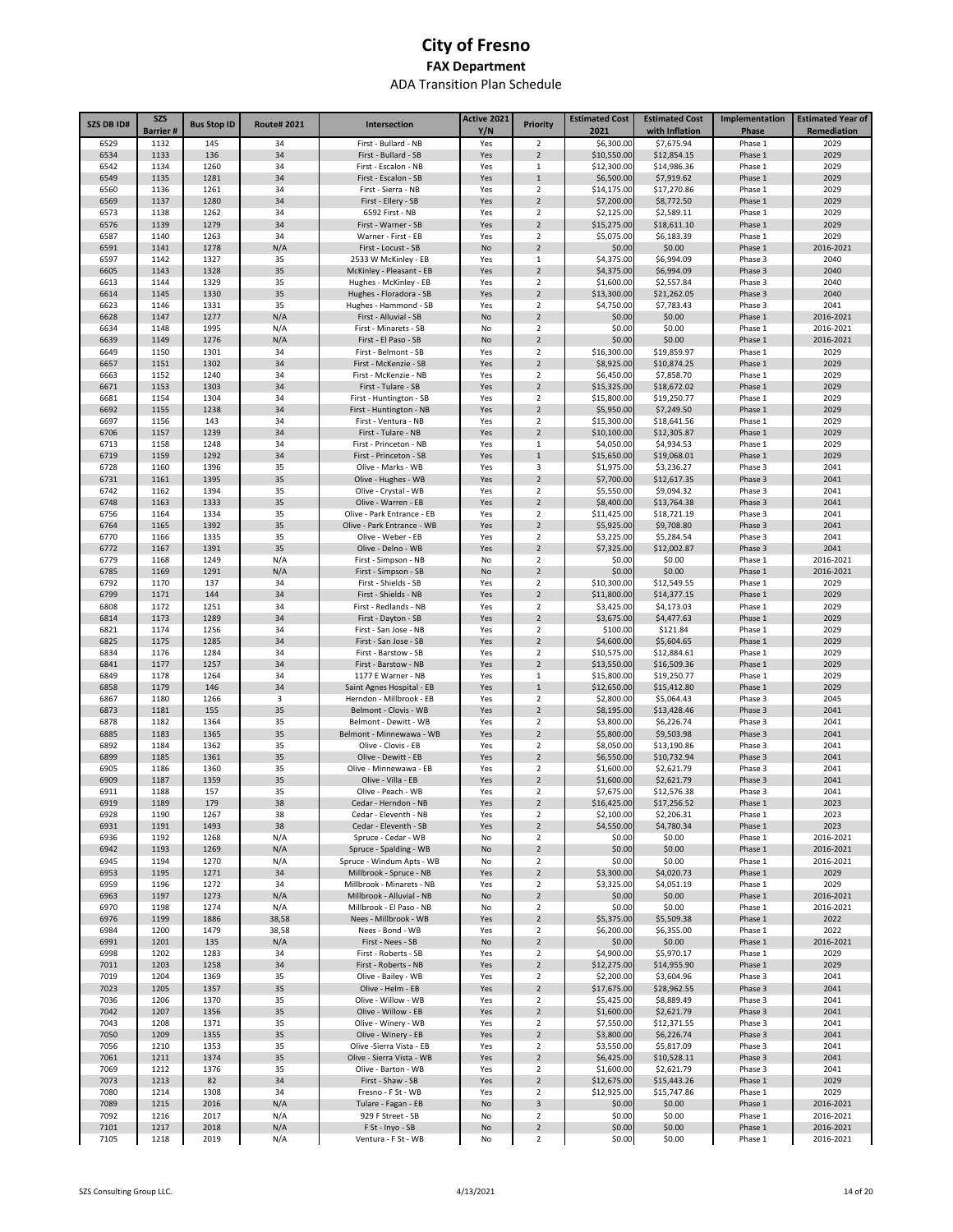| SZS DB ID#   | <b>SZS</b><br><b>Barrier#</b> | <b>Bus Stop ID</b> | <b>Route#2021</b> | Intersection                                     | Active 2021<br>Y/N | <b>Priority</b>                  | <b>Estimated Cost</b><br>2021 | <b>Estimated Cost</b><br>with Inflation | Implementation<br>Phase | <b>Estimated Year of</b><br>Remediation |
|--------------|-------------------------------|--------------------|-------------------|--------------------------------------------------|--------------------|----------------------------------|-------------------------------|-----------------------------------------|-------------------------|-----------------------------------------|
| 7112         | 1219                          | 1571               | 28                | Inyo - Fulton - EB                               | Yes                | $\overline{2}$                   | \$4,800.00                    | \$5,705.69                              | Phase 1                 | 2028                                    |
| 7116         | 1220                          | 1569               | 28                | H St - Mariposa - SB                             | Yes                | 2                                | \$8,675.00                    | \$10,311.85                             | Phase 1                 | 2028                                    |
| 7121         | 1221                          | 1566               | N/A               | Fresno - Klette - EB                             | No                 | $\overline{2}$                   | \$0.00                        | \$0.00                                  | Phase 1                 | 2016-2021                               |
| 7126         | 1222                          | 1400               | N/A               | Fresno - Klette - WB                             | No                 | 2                                | \$0.00                        | \$0.00                                  | Phase 1                 | 2016-2021                               |
| 7133         | 1223                          | 1366               | 35                | Belmont - Villa - WB                             | Yes                | $\overline{2}$                   | \$2,125.00                    | \$3,482.06                              | Phase 3                 | 2041                                    |
| 7136<br>7143 | 1224<br>1225                  | 1372<br>1375       | 35<br>35          | Olive - Garden - WB<br>Olive - Maple - EB        | Yes                | 2<br>$\overline{2}$              | \$6,050.00<br>\$7,725.00      | \$9,913.63                              | Phase 3<br>Phase 3      | 2041<br>2041                            |
| 7148         | 1226                          | 1352               | 35                | Olive - Maple - WB                               | Yes<br>Yes         | 2                                | \$10,295.00                   | \$12,658.31<br>\$16,869.56              | Phase 3                 | 2041                                    |
| 7155         | 1227                          | 1349               | 35                | Olive - Millbrook - EB                           | Yes                | $\overline{2}$                   | \$5,175.00                    | \$8,479.84                              | Phase 3                 | 2041                                    |
| 7161         | 1228                          | 1379               | 35                | Olive - Millbrook - WB                           | Yes                | 2                                | \$6,075.00                    | \$9,954.59                              | Phase 3                 | 2041                                    |
| 7169         | 1229                          | 1348               | 35                | Olive - Bond - EB                                | Yes                | $\overline{2}$                   | \$2,800.00                    | \$4,588.13                              | Phase 3                 | 2041                                    |
| 7174         | 1230                          | 1380               | 35                | Olive - Bond - WB                                | Yes                | 2                                | \$3,400.00                    | \$5,571.30                              | Phase 3                 | 2041                                    |
| 7180         | 1231                          | 1401               | 38                | Fresno - Jones - WB                              | Yes                | $\overline{2}$                   | \$8,300.00                    | \$8,720.19                              | Phase 1                 | 2023                                    |
| 7187         | 1232                          | 1565               | 38                | Fresno - Irwin - EB                              | Yes                | 2                                | \$12,300.00                   | \$12,922.69                             | Phase 1                 | 2023                                    |
| 7195<br>7206 | 1233<br>1234                  | 1402<br>1564       | 38                | Martin - Fresno - SB                             | Yes                | $\overline{2}$                   | \$9,425.00<br>\$7,825.00      | \$9,902.14<br>\$8,221.14                | Phase 1                 | 2023<br>2023                            |
| 7218         | 1235                          | 1403               | 38<br>38          | Martin - Fresno - NB<br>Walnut - California - SB | Yes<br>Yes         | 2<br>$\overline{2}$              | \$11,975.00                   | \$12,581.23                             | Phase 1<br>Phase 1      | 2023                                    |
| 7224         | 1236                          | 1563               | 38                | Walnut - California - NB                         | Yes                | 2                                | \$7,450.00                    | \$7,827.16                              | Phase 1                 | 2023                                    |
| 7230         | 1237                          | 1404               | 38                | Walnut - Geary - SB                              | Yes                | $\overline{2}$                   | \$13,675.00                   | \$14,367.30                             | Phase 1                 | 2023                                    |
| 7238         | 1238                          | 1562               | 38                | Walnut - Florence - NB                           | Yes                | 2                                | \$12,425.00                   | \$13,054.02                             | Phase 1                 | 2023                                    |
| 7246         | 1239                          | 1405               | 38                | Belgravia - Walnut - EB                          | Yes                | $\overline{2}$                   | \$2,700.00                    | \$2,836.69                              | Phase 1                 | 2023                                    |
| 7250         | 1240                          | 1561               | 38                | Belgravia - Walnut - WB                          | Yes                | $\overline{2}$                   | \$8,675.00                    | \$9,114.17                              | Phase 1                 | 2023                                    |
| 7257         | 1241                          | 1406               | 38                | Belgravia - Fairview - EB                        | Yes                | $\overline{2}$                   | \$2,700.00                    | \$2,836.69                              | Phase 1                 | 2023                                    |
| 7262         | 1242                          | 1560               | 38                | Belgravia - Fairview - WB                        | Yes                | $\overline{2}$                   | \$9,425.00                    | \$9,902.14                              | Phase 1                 | 2023                                    |
| 7271<br>7279 | 1243<br>1244                  | 173<br>171         | 38<br>38          | Hinton Center - WB<br>Hinton Center - NB         | Yes<br>Yes         | $\overline{2}$<br>2              | \$10,425.00<br>\$12,300.00    | \$10,952.77<br>\$12,922.69              | Phase 1<br>Phase 1      | 2023<br>2023                            |
| 7287         | 1245                          | 65                 | 26,39             | Fresno Yosemite Intl - WB                        | Yes                | $\overline{2}$                   | \$10,525.00                   | \$11,334.27                             | Phase 1                 | 2024                                    |
| 7296         | 1246                          | 153                | 35                | Olive - Chestnut - EB                            | Yes                | 2                                | \$7,925.00                    | \$12,986.04                             | Phase 3                 | 2041                                    |
| 7302         | 1247                          | 158                | 35                | Olive - Chestnut - WB                            | Yes                | $\overline{2}$                   | \$13,075.00                   | \$21,424.91                             | Phase 3                 | 2041                                    |
| 7312         | 1248                          | 1408               | 38                | Church - Walnut - WB                             | Yes                | 2                                | \$13,675.00                   | \$14,367.30                             | Phase 1                 | 2023                                    |
| 7320         | 1249                          | 1558               | 38                | Church - Walnut - EB                             | Yes                | $\overline{2}$                   | \$3,750.00                    | \$3,939.84                              | Phase 1                 | 2023                                    |
| 7324         | 1250                          | 1409               | 38                | Walnut - Grove - SB                              | Yes                | $\overline{2}$                   | \$2,800.00                    | \$2,941.75                              | Phase 1                 | 2023                                    |
| 7328         | 1251                          | 1557               | 38                | Walnut - Grove - NB                              | Yes                | $\overline{2}$                   | \$4,445.00                    | \$4,670.03                              | Phase 1                 | 2023                                    |
| 7337         | 1252                          | 1410               | N/A               | Walnut - Kaviland - SB                           | No                 | $\overline{2}$                   | \$0.00                        | \$0.00                                  | Phase 1                 | 2016-2021                               |
| 7341         | 1253                          | 1556               | N/A               | Walnut - Kaviland - NB                           | No                 | $\overline{2}$                   | \$0.00                        | \$0.00                                  | Phase 1                 | 2016-2021                               |
| 7346<br>7351 | 1254<br>1255                  | 1411<br>1555       | 38<br>38          | Walnut - Jensen - SB<br>Walnut - Jensen - NB     | Yes<br>Yes         | $\overline{2}$<br>$\overline{2}$ | \$2,800.00<br>\$3,900.00      | \$2,941.75<br>\$4,097.44                | Phase 1<br>Phase 1      | 2023<br>2023                            |
| 7358         | 1256                          | 1573               | 38                | Jensen - Martin Luther King - EB                 | Yes                | $\overline{2}$                   | \$14,300.00                   | \$15,023.94                             | Phase 1                 | 2023                                    |
| 7366         | 1257                          | 1554               | 38                | Jensen - Martin Luther King - WB                 | Yes                | $\overline{2}$                   | \$11,200.00                   | \$11,767.00                             | Phase 1                 | 2023                                    |
| 7377         | 1258                          | 1412               | N/A               | Jensen - Bardell - EB                            | No                 | $\overline{2}$                   | \$0.00                        | \$0.00                                  | Phase 1                 | 2016-2021                               |
| 7384         | 1259                          | 1553               | N/A               | Jensen - Bardell - WB                            | No                 | $\overline{2}$                   | \$0.00                        | \$0.00                                  | Phase 1                 | 2016-2021                               |
| 7392         | 1260                          | 1413               | 38                | Jensen - Clara - EB                              | Yes                | $\overline{2}$                   | \$5,375.00                    | \$5,647.11                              | Phase 1                 | 2023                                    |
| 7400         | 1261                          | 1552               | 38                | Jensen - Clara - WB                              | Yes                | $\overline{2}$                   | \$6,825.00                    | \$7,170.52                              | Phase 1                 | 2023                                    |
| 7406         | 1262                          | 1414               | N/A               | Jensen - Ivy - EB                                | No                 | $\overline{2}$                   | \$0.00                        | \$0.00                                  | Phase 1                 | 2016-2021                               |
| 7409<br>7414 | 1263<br>1264                  | 1550<br>1415       | 38<br>38          | Jensen - Elm - WB<br>Jensen - Elm - EB           | Yes<br>Yes         | $\overline{2}$<br>$\overline{2}$ | \$5,300.00                    | \$5,568.31                              | Phase 1                 | 2023<br>2023                            |
| 7422         | 1265                          | 154                | 35                | Olive - Peach - EB                               | Yes                | $\mathbf{1}$                     | \$14,775.00<br>\$7,175.00     | \$15,522.98<br>\$11,757.07              | Phase 1<br>Phase 3      | 2041                                    |
| 7429         | 1266                          | 152                | 35                | Olive - Cedar - EB                               | Yes                | $\overline{2}$                   | \$11,575.00                   | \$18,966.99                             | Phase 3                 | 2041                                    |
| 7436         | 1267                          | 159                | 35                | Olive - Cedar - WB                               | Yes                | $\overline{2}$                   | \$0.00                        | \$0.00                                  | Phase 1                 | 2016-2021                               |
| 7437         | 1268                          | 1350               | 35                | Olive - Ninth - EB                               | Yes                | 2                                | \$3,800.00                    | \$6,226.74                              | Phase 3                 | 2041                                    |
| 7442         | 1269                          | 1378               | 35                | Olive - Ninth - WB                               | Yes                | $\overline{2}$                   | \$12,300.00                   | \$20,154.98                             | Phase 3                 | 2041                                    |
| 7450         | 1270                          | 1347               | 35                | Olive - First - EB                               | Yes                | 2                                | \$13,050.00                   | \$21,383.94                             | Phase 3                 | 2041                                    |
| 7458         | 1271                          | 160                | 35                | Olive - First - WB                               | Yes                | $\overline{2}$                   | \$13,175.00                   | \$21,588.77                             | Phase 3                 | 2041                                    |
| 7465<br>7469 | 1272<br>1273                  | 1382<br>1417       | 35<br>38          | Olive - Mariposa - WB<br>Jensen - Cherry - EB    | Yes<br>Yes         | 2<br>$\overline{2}$              | \$2,800.00<br>\$12,050.00     | \$4,588.13<br>\$12,660.03               | Phase 3<br>Phase 1      | 2041<br>2023                            |
| 7477         | 1274                          | 1419               | 38                | Jensen - East W - EB                             | Yes                | 2                                | \$2,800.00                    | \$2,941.75                              | Phase 1                 | 2023                                    |
| 7480         | 1275                          | 1547               | 38                | Jensen - East W - WB                             | Yes                | $\overline{2}$                   | \$2,800.00                    | \$2,941.75                              | Phase 1                 | 2023                                    |
| 7483         | 1276                          | 1546               | 38                | Jensen - East E - WB                             | Yes                | $\overline{2}$                   | \$13,325.00                   | \$13.999.58                             | Phase 1                 | 2023                                    |
| 7490         | 1277                          | 1420               | 38                | Jensen - Second - EB                             | Yes                | $\overline{2}$                   | \$8,800.00                    | \$9,245.50                              | Phase 1                 | 2023                                    |
| 7499         | 1278                          | 1421               | 38                | Calwa - Ninth - EB                               | Yes                | $\overline{2}$                   | \$11,425.00                   | \$12,003.39                             | Phase 1                 | 2023                                    |
| 7508         | 1279                          | 1422               | 38                | Calwa - Eleventh - EB                            | Yes                | $\overline{2}$                   | \$12,020.00                   | \$12,628.51                             | Phase 1                 | 2023                                    |
| 7517         | 1280                          | 174                | 38                | Cedar - Jensen - NB                              | Yes                | $\mathbf{1}$                     | \$17,900.00                   | \$18,806.19                             | Phase 1                 | 2023                                    |
| 7528<br>7538 | 1281<br>1282                  | 170<br>1544        | 38<br>38          | Cedar - Jensen - SB<br>3965 Jensen - WB          | Yes<br>Yes         | $\mathbf 1$<br>$\overline{2}$    | \$14,175.00<br>\$15,425.00    | \$14,892.61<br>\$16,205.89              | Phase 1<br>Phase 1      | 2023<br>2023                            |
| 7546         | 1283                          | 1545               | 38                | Pullman - Jensen - SB                            | Yes                | 3                                | \$2,800.00                    | \$2,941.75                              | Phase 1                 | 2023                                    |
| 7549         | 1284                          | 1424               | N/A               | Cedar - Kaviland - NB                            | No                 | $\overline{2}$                   | \$0.00                        | \$0.00                                  | Phase 1                 | 2016-2021                               |
| 7552         | 1285                          | 1542               | N/A               | Cedar - Kaviland - SB                            | No                 | $\mathbf 2$                      | \$0.00                        | \$0.00                                  | Phase 1                 | 2016-2021                               |
| 7560         | 1286                          | 1425               | 38                | Cedar - Grove - NB                               | Yes                | 1                                | \$3,900.00                    | \$4,097.44                              | Phase 1                 | 2023                                    |
| 7567         | 1287                          | 1541               | 38                | Cedar - Grove - SB                               | Yes                | $\,1\,$                          | \$1,600.00                    | \$1,681.00                              | Phase 1                 | 2023                                    |
| 7569         | 1288                          | 1346               | 35                | Olive - Fresno - EB                              | Yes                | $\overline{2}$                   | \$11,925.00                   | \$19,540.50                             | Phase 3                 | 2041                                    |
| 7578         | 1289                          | 1383               | 35                | Olive - Fresno - WB                              | Yes                | $\overline{2}$                   | \$11,425.00                   | \$18,721.19                             | Phase 3                 | 2041                                    |
| 7586         | 1290                          | 1345               | 35                | Olive - Clark - EB<br>Olive - Clark - WB         | Yes                | $\overline{\mathbf{2}}$          | \$1,600.00                    | \$2,621.79                              | Phase 3                 | 2041                                    |
| 7587<br>7592 | 1291<br>1292                  | 1384<br>150        | 35<br>35          | Olive - Abby - EB                                | Yes<br>Yes         | $\overline{2}$<br>$\overline{2}$ | \$2,800.00<br>\$7,800.00      | \$4,702.83<br>\$13,100.74               | Phase 3<br>Phase 3      | 2042<br>2042                            |
| 7599         | 1293                          | 1385               | 35                | Olive - Abby - WB                                | Yes                | $\overline{2}$                   | \$9,600.00                    | \$16,123.99                             | Phase 3                 | 2042                                    |
| 7608         | 1294                          | 161                | 35                | Olive - Blackstone - WB                          | Yes                | 2                                | \$2,600.00                    | \$4,366.91                              | Phase 3                 | 2042                                    |
| 7616         | 1295                          | 1343               | 35                | Olive - Blackstone - EB                          | Yes                | $\overline{2}$                   | \$13,300.00                   | \$22,338.44                             | Phase 3                 | 2042                                    |
| 7624         | 1296                          | 1426               | 38                | Cedar - Church - NB                              | Yes                | 2                                | \$13,025.00                   | \$13,684.39                             | Phase 1                 | 2023                                    |
| 7635         | 1297                          | 1539               | 38                | Cedar - Eugenia - SB                             | Yes                | $\overline{2}$                   | \$2,800.00                    | \$2,941.75                              | Phase 1                 | 2023                                    |
| 7640         | 1298                          | 1540               | N/A               | Cedar - Burns - SB                               | No                 | 2                                | \$0.00                        | \$0.00                                  | Phase 1                 | 2016-2021                               |
| 7647         | 1299                          | 1428               | 38                | Cedar - Florence - NB                            | Yes                | 3                                | \$11,050.00                   | \$11,609.41                             | Phase 1                 | 2023                                    |
| 7656         | 1300                          | 1538               | 38                | Cedar - Florence - SB                            | Yes                | 3                                | \$7,550.00                    | \$7,932.22                              | Phase 1                 | 2023                                    |
| 7663<br>7667 | 1301<br>1302                  | 1997<br>1537       | 38<br>38          | Cedar - Dwight - NB<br>Cedar - Dwight Way - SB   | Yes<br>Yes         | $\overline{2}$<br>$\overline{2}$ | \$2,800.00<br>\$2,900.00      | \$2,941.75<br>\$3,046.81                | Phase 1<br>Phase 1      | 2023<br>2023                            |
| 7672         | 1303                          | 1431               | 38                | Cedar - Hamilton - NB                            | Yes                | $\overline{2}$                   | \$7,325.00                    | \$7,888.22                              | Phase 1                 | 2024                                    |
| 7678         | 1304                          | 1535               | 38                | Cedar - Hamilton - SB                            | Yes                | $\overline{2}$                   | \$8,800.00                    | \$9,476.64                              | Phase 1                 | 2024                                    |
| 7685         | 1305                          | 1432               | 38                | Cedar - Butler - NB                              | Yes                | $\mathbf 2$                      | \$16,800.00                   | \$18,091.76                             | Phase 1                 | 2024                                    |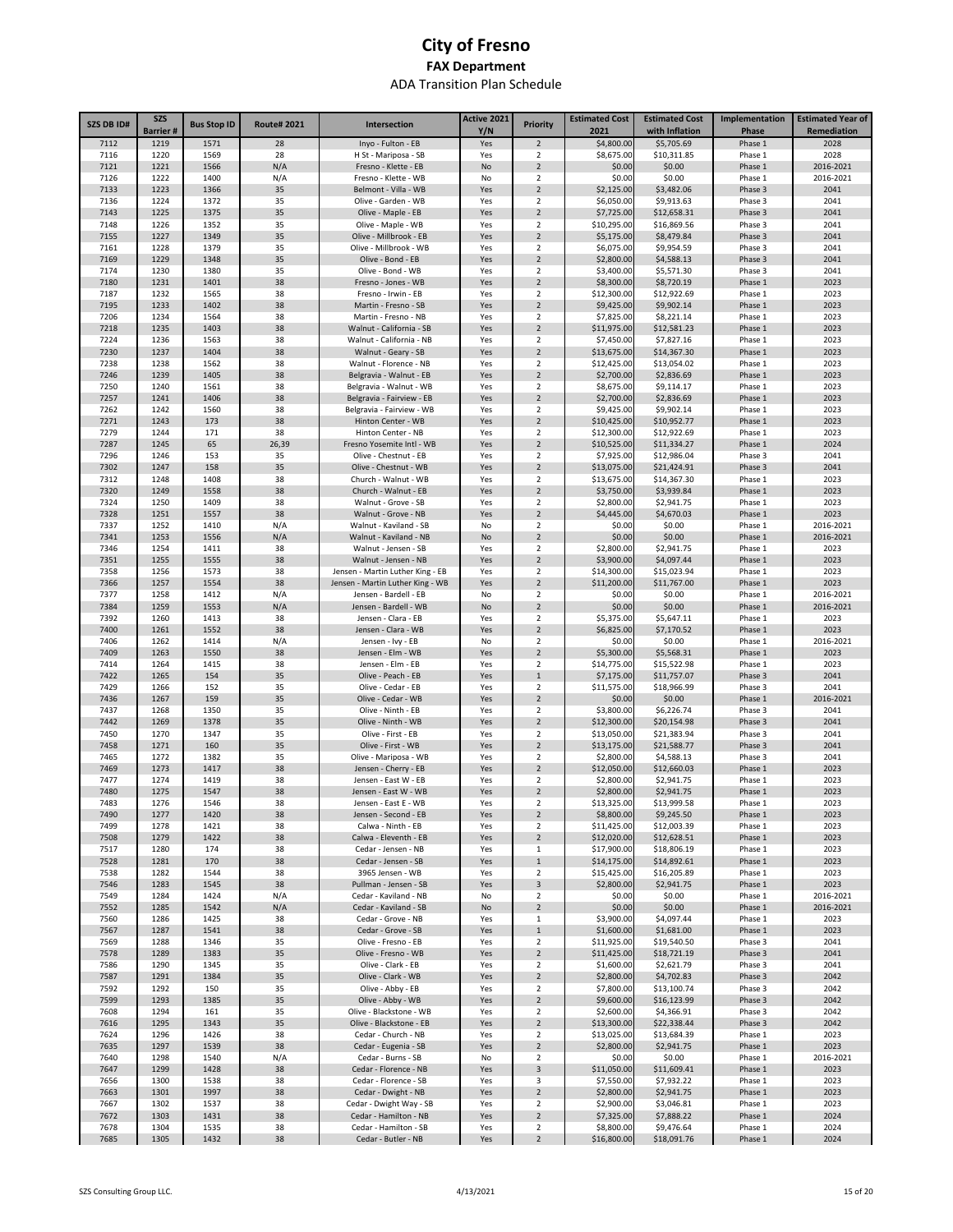| <b>SZS DB ID#</b> | <b>SZS</b><br><b>Barrier#</b> | <b>Bus Stop ID</b> | <b>Route# 2021</b> | Intersection                                           | Active 2021<br>Y/N | <b>Priority</b>                           | <b>Estimated Cost</b><br>2021 | <b>Estimated Cost</b><br>with Inflation | Implementation<br>Phase | <b>Estimated Year of</b><br>Remediation |
|-------------------|-------------------------------|--------------------|--------------------|--------------------------------------------------------|--------------------|-------------------------------------------|-------------------------------|-----------------------------------------|-------------------------|-----------------------------------------|
| 7695              | 1306                          | 1534               | 38                 | Cedar - Butler - SB                                    | Yes                | 2                                         | \$12,225.00                   | \$13,164.99                             | Phase 1                 | 2024                                    |
| 7703              | 1307                          | 1533               | 38                 | Cedar - Liberty - SB                                   | Yes                | $\overline{2}$                            | \$500.00                      | \$538.45                                | Phase 1                 | 2024                                    |
| 7706              | 1308                          | 1532               | 38                 | Cedar - Lane - SB                                      | Yes                | $\overline{\mathbf{2}}$                   | \$600.00                      | \$646.13                                | Phase 1                 | 2024                                    |
| 7710              | 1309                          | 1433               | 38                 | Cedar - Lane - NB                                      | Yes                | $\overline{2}$                            | \$1,600.00                    | \$1,723.03                              | Phase 1                 | 2024                                    |
| 7714              | 1310                          | 175                | 38                 | Cedar - Ventura - NB                                   | Yes                | $\overline{\mathbf{2}}$                   | \$18,925.00                   | \$20,380.16                             | Phase 1                 | 2024                                    |
| 7722<br>7734      | 1311<br>1312                  | 169<br>1876        | 38<br>58           | Cedar - Ventura - SB<br>Perrin - Foxhill - EB          | Yes<br>Yes         | $\overline{2}$<br>$\mathbf 2$             | \$18,150.00<br>\$2,800.00     | \$19,545.56<br>\$5,191.04               | Phase 1<br>Phase 3      | 2024<br>2046                            |
| 7738              | 1313                          | 214                | 58                 | Champlain - Perrin - SB                                | Yes                | $\overline{2}$                            | \$2,800.00                    | \$5,191.04                              | Phase 3                 | 2046                                    |
| 7741              | 1314                          | 1878               | 58                 | Champlain 1S - SB                                      | Yes                | $\overline{\mathbf{2}}$                   | \$5,375.00                    | \$9,964.95                              | Phase 3                 | 2046                                    |
| 7750              | 1315                          | 1879               | 58                 | Champlain - Foxhill - SB                               | Yes                | $\overline{2}$                            | \$4,500.00                    | \$8,342.75                              | Phase 3                 | 2046                                    |
| 7758              | 1316                          | 1880               | 58                 | Cedar - Shepherd - SB                                  | Yes                | $\mathbf 2$                               | \$3,550.00                    | \$6,581.50                              | Phase 3                 | 2046                                    |
| 7764              | 1317                          | 1881               | 58                 | Cedar - Newhaven - SB                                  | Yes                | $\overline{2}$                            | \$3,300.00                    | \$6,118.02                              | Phase 3                 | 2046                                    |
| 7770<br>7773      | 1318<br>1319                  | 1882<br>1883       | 58<br>58           | Teague - Cedar - WB<br>Teague - Eighth - WB            | Yes<br>Yes         | $\mathbf{1}$<br>$\overline{2}$            | \$2,800.00<br>\$4,800.00      | \$5,191.04<br>\$8,898.93                | Phase 3<br>Phase 3      | 2046<br>2046                            |
| 7779              | 1320                          | 1435               | 38                 | Cedar - Huntington - NB                                | Yes                | $\overline{\mathbf{2}}$                   | \$17,300.00                   | \$18,630.21                             | Phase 1                 | 2024                                    |
| 7788              | 1321                          | 1529               | 38                 | Cedar - Huntington - SB                                | Yes                | $\overline{2}$                            | \$2,950.00                    | \$3,176.83                              | Phase 1                 | 2024                                    |
| 7791              | 1322                          | 1436               | 38                 | Cedar - Platt - NB                                     | Yes                | $\overline{2}$                            | \$5,225.00                    | \$5,626.75                              | Phase 1                 | 2024                                    |
| 7795              | 1323                          | 1528               | 38                 | Cedar - Tulare - SB                                    | Yes                | $\overline{2}$                            | \$15,800.00                   | \$17,014.87                             | Phase 1                 | 2024                                    |
| 7806              | 1324                          | 1437               | 38                 | Cedar - Iowa - NB                                      | Yes                | $\overline{\mathbf{2}}$                   | \$8,925.00                    | \$9,611.25                              | Phase 1                 | 2024                                    |
| 7814              | 1325                          | 1438               | N/A                | Cedar - Illinois - NB                                  | No                 | $\overline{2}$                            | \$0.00                        | \$0.00                                  | Phase 1                 | 2016-2021                               |
| 7820<br>7830      | 1326<br>1327                  | 1527<br>1439       | N/A<br>38          | Cedar - Illinois - SB<br>Cedar - McKenzie - NB         | No<br>Yes          | $\overline{\mathbf{2}}$<br>$\overline{2}$ | \$0.00<br>\$3,300.00          | \$0.00<br>\$3,553.74                    | Phase 1<br>Phase 1      | 2016-2021<br>2024                       |
| 7836              | 1328                          | 1526               | 38                 | Cedar - McKenzie - SB                                  | Yes                | $\overline{\mathbf{2}}$                   | \$4,500.00                    | \$4,846.01                              | Phase 1                 | 2024                                    |
| 7844              | 1329                          | 1440               | N/A                | Cedar - Grant - NB                                     | No                 | $\overline{2}$                            | \$0.00                        | \$0.00                                  | Phase 1                 | 2016-2021                               |
| 7852              | 1330                          | 1525               | N/A                | Cedar - Grant - SB                                     | No                 | 2                                         | \$0.00                        | \$0.00                                  | Phase 1                 | 2016-2021                               |
| 7858              | 1331                          | 1524               | 38                 | Cedar - Belmont - SB                                   | Yes                | $\overline{2}$                            | \$5,650.00                    | \$6,084.43                              | Phase 1                 | 2024                                    |
| 7867              | 1332                          | 1441               | 38                 | Cedar - Belmont - NB                                   | Yes                | 2                                         | \$16,550.00                   | \$17,822.54                             | Phase 1                 | 2024                                    |
| 7878              | 1333                          | 1442               | 38                 | Cedar - Turner - NB                                    | Yes                | $\overline{2}$                            | \$2,800.00                    | \$3,015.29                              | Phase 1                 | 2024                                    |
| 7882<br>7890      | 1334<br>1335                  | 1522<br>1869       | 38<br>58           | Cedar - Harvey - SB<br>Millbrook - Nees - NB           | Yes<br>Yes         | 2<br>$\overline{2}$                       | \$10,800.00<br>\$3,200.00     | \$11,630.42<br>\$5,932.62               | Phase 1<br>Phase 3      | 2024<br>2046                            |
| 7894              | 1336                          | 1870               | 58                 | Millbrook - Portland - NB                              | Yes                | $\overline{\mathbf{2}}$                   | \$5,720.00                    | \$10,869.67                             | Phase 3                 | 2047                                    |
| 7905              | 1337                          | 1885               | 58                 | Millbrook - Omaha - SB                                 | Yes                | $\overline{2}$                            | \$4,375.00                    | \$8,313.78                              | Phase 3                 | 2047                                    |
| 7913              | 1338                          | 213                | 58                 | Millbrook - Teague - NB                                | Yes                | $\overline{\mathbf{2}}$                   | \$3,550.00                    | \$6,746.04                              | Phase 3                 | 2047                                    |
| 7917              | 1339                          | 216                | 58                 | Millbrook - Teague - SB                                | Yes                | $\overline{2}$                            | \$1,975.00                    | \$3,753.08                              | Phase 3                 | 2047                                    |
| 7920              | 1340                          | 1872               | 58                 | Millbrook - Cole - NB                                  | Yes                | 2                                         | \$3,300.00                    | \$6,270.97                              | Phase 3                 | 2047                                    |
| 7924              | 1341<br>1342                  | 1873<br>1875       | 58<br>58           | Millbrook - Monticello - NB                            | Yes                | $\overline{2}$<br>$\overline{\mathbf{2}}$ | \$1,975.00                    | \$3,753.08                              | Phase 3                 | 2047                                    |
| 7928<br>7932      | 1343                          | 211                | 58                 | Shepherd - Perrin - WB<br>Maupin - Peck - EB           | Yes<br>Yes         | $\mathbf 1$                               | \$2,800.00<br>\$15,825.00     | \$5,320.82<br>\$30,072.13               | Phase 3<br>Phase 3      | 2047<br>2047                            |
| 7940              | 1344                          | 1443               | 38                 | Cedar - Olive - NB                                     | Yes                | $\overline{2}$                            | \$17,575.00                   | \$18,926.35                             | Phase 1                 | 2024                                    |
| 7950              | 1345                          | 1521               | 38                 | Cedar - Olive - SB                                     | Yes                | $\overline{2}$                            | \$13,550.00                   | \$14,591.87                             | Phase 1                 | 2024                                    |
| 7958              | 1346                          | 1444               | N/A                | Cedar - Hedges - NB                                    | No                 | $\overline{\mathbf{2}}$                   | \$0.00                        | \$0.00                                  | Phase 1                 | 2016-2021                               |
| 7967              | 1347                          | 1445               | 38                 | Cedar - Floradora - NB                                 | Yes                | $\overline{2}$                            | \$18,150.00                   | \$19,545.56                             | Phase 1                 | 2024                                    |
| 7981              | 1348                          | 1519               | 38                 | 1445 N Cedar - SB                                      | Yes                | 2                                         | \$11,250.00                   | \$12,115.02                             | Phase 1                 | 2024                                    |
| 7989<br>7993      | 1349<br>1350                  | 1446<br>1518       | 38<br>38           | Cedar - McKinley - NB<br>Cedar - McKinley - SB         | Yes<br>Yes         | $\overline{2}$<br>2                       | \$7,700.00<br>\$2,200.00      | \$8,292.06<br>\$2,369.16                | Phase 1<br>Phase 1      | 2024<br>2024                            |
| 7996              | 1351                          | 1996               | 38                 | Cedar - Weldon - NB                                    | Yes                | $\overline{2}$                            | \$2,200.00                    | \$2,369.16                              | Phase 1                 | 2024                                    |
| 7998              | 1352                          | 1517               | 38                 | Cedar - Weldon - SB                                    | Yes                | 2                                         | \$2,800.00                    | \$3,015.29                              | Phase 1                 | 2024                                    |
| 8002              | 1353                          | 1448               | 38                 | Cedar - Union - NB                                     | Yes                | $\overline{2}$                            | \$11,050.00                   | \$11,899.64                             | Phase 1                 | 2024                                    |
| 8010              | 1354                          | 1449               | 38                 | Cedar - Clinton - NB                                   | Yes                | 2                                         | \$12,800.00                   | \$13,784.20                             | Phase 1                 | 2024                                    |
| 8019              | 1355                          | 1516               | 38                 | Cedar - Clinton - SB                                   | Yes                | $\overline{2}$                            | \$15,550.00                   | \$16,745.65                             | Phase 1                 | 2024                                    |
| 8028              | 1356                          | 1450               | 38                 | Cedar - Princeton - NB                                 | Yes                | $\overline{\mathbf{2}}$                   | \$10,050.00                   | \$10,822.75                             | Phase 1                 | 2024                                    |
| 8037<br>8042      | 1357<br>1358                  | 1515<br>1874       | 38<br>58           | Cedar - Princeton - SB<br>Shepherd - Millbrook - WB    | Yes<br>Yes         | $\overline{2}$<br>$\overline{\mathbf{2}}$ | \$3,050.00<br>\$1,600.00      | \$3,284.52<br>\$3,040.47                | Phase 1<br>Phase 3      | 2024<br>2047                            |
| 8043              | 1359                          | 934                | 9                  | Shaw - Minnewawa - EB                                  | Yes                | $\overline{2}$                            | \$4,950.00                    | \$5,600.47                              | Phase 1                 | 2026                                    |
| 8052              | 1360                          | 842                | 28                 | Dakota - First - EB                                    | Yes                | $\overline{\mathbf{2}}$                   | \$3,053.00                    | \$3,540.54                              | Phase 1                 | 2027                                    |
| 8060              | 1361                          | 589                | N/A                | Blackstone - Harvard - NB                              | No                 | $\overline{2}$                            | \$0.00                        | \$0.00                                  | Phase 1                 | 2016-2021                               |
| 8064              | 1362                          | 1176               | 33                 | Belmont - Angus - EB                                   | Yes                | $\mathbf{1}$                              | \$6,400.00                    | \$11,575.85                             | Phase 3                 | 2045                                    |
| 8073              | 1363                          | 176                | 38                 | Cedar - Shields - NB                                   | Yes                | $\overline{\phantom{a}}$                  | \$12,300.00                   | \$13,245.75                             | Phase 1                 | 2024                                    |
| 8080              | 1364                          | 168                | 38                 | Cedar - Shields - SB                                   | Yes                | $\overline{2}$                            | \$17,200.00                   | \$18,522.52                             | Phase 1                 | 2024                                    |
| 8088<br>8096      | 1365<br>1366                  | 1455<br>1511       | 38<br>38           | Cedar - Dakota - NB<br>Cedar - Dakota - SB             | Yes<br>Yes         | $\overline{2}$<br>$\overline{2}$          | \$13,425.00<br>\$3,395.00     | \$14,457.26<br>\$3,656.04               | Phase 1<br>Phase 1      | 2024<br>2024                            |
| 8101              | 1367                          | 1453               | 38                 | Cedar - Dayton - NB                                    | Yes                | $\overline{2}$                            | \$2,800.00                    | \$3,015.29                              | Phase 1                 | 2024                                    |
| 8104              | 1368                          | 1512               | 38                 | Cedar - Dayton - SB                                    | Yes                | $\overline{2}$                            | \$16,925.00                   | \$18,226.37                             | Phase 1                 | 2024                                    |
| 8112              | 1369                          | 1454               | 38                 | Cedar - Garland - NB                                   | Yes                | $\overline{2}$                            | \$7,425.00                    | \$7,995.91                              | Phase 1                 | 2024                                    |
| 8118              | 1370                          | 1456               | 38                 | Cedar - Farrin - NB                                    | Yes                | $\overline{2}$                            | \$10,800.00                   | \$11,630.42                             | Phase 1                 | 2024                                    |
| 8123              | 1371                          | 1510               | 38                 | Cedar - Farrin - SB                                    | Yes                | $\overline{2}$                            | \$1,600.00                    | \$1,723.03                              | Phase 1                 | 2024                                    |
| 8129              | 1372                          | 1509               | N/A                | Cedar - Hampton - SB                                   | No                 | $\overline{2}$                            | \$0.00                        | \$0.00                                  | Phase 1                 | 2016-2021                               |
| 8132<br>8135      | 1373<br>1374                  | 1458<br>1508       | 38<br>38           | Cedar - Ashlan - NB<br>Cedar - Ashlan - SB             | Yes<br>Yes         | $\overline{2}$<br>2                       | \$1,600.00<br>\$14,925.00     | \$1,723.03<br>\$16,072.59               | Phase 1<br>Phase 1      | 2024<br>2024                            |
| 8150              | 1375                          | 1459               | 38                 | Cedar - Holland - NB                                   | Yes                | $\overline{2}$                            | \$2,600.00                    | \$2,799.92                              | Phase 1                 | 2024                                    |
| 8152              | 1376                          | 1507               | 38                 | Cedar - Holland - SB                                   | Yes                | 2                                         | \$2,100.00                    | \$2,261.47                              | Phase 1                 | 2024                                    |
| 8156              | 1377                          | 1460               | N/A                | Cedar - Indianapolis - NB                              | No                 | $\overline{2}$                            | \$0.00                        | \$0.00                                  | Phase 1                 | 2016-2021                               |
| 8159              | 1378                          | 1916               | 38                 | Cedar - Gettysburg - NB                                | Yes                | $\overline{2}$                            | \$12,450.00                   | \$13,407.29                             | Phase 1                 | 2024                                    |
| 8166              | 1379                          | 1505               | 38                 | Cedar - Gettysburg - SB                                | Yes                | $\overline{2}$                            | \$8,725.00                    | \$9,395.87                              | Phase 1                 | 2024                                    |
| 8172              | 1380                          | 1461               | 38                 | Cedar - Alamos - NB                                    | Yes                | 2                                         | \$3,300.00                    | \$3,553.74                              | Phase 1                 | 2024                                    |
| 8178<br>8188      | 1381<br>1382                  | 1501<br>1463       | 38<br>38           | Cedar - Bulldog Lane - SB<br>Cedar - Bulldog Lane - NB | Yes<br>Yes         | $\mathbf 2$<br>2                          | \$14,300.00<br>\$7,050.00     | \$15,399.54<br>\$7,592.08               | Phase 1<br>Phase 1      | 2024<br>2024                            |
| 8194              | 1383                          | 1465               | 38                 | Cedar - Barstow - NB                                   | Yes                | $\mathbf 2$                               | \$16,675.00                   | \$18,406.08                             | Phase 1                 | 2025                                    |
| 8202              | 1384                          | 1500               | 38                 | Cedar - Barstow - SB                                   | Yes                | 2                                         | \$7,550.00                    | \$8,333.79                              | Phase 1                 | 2025                                    |
| 8208              | 1385                          | 1499               | 38                 | Cedar - Roberts - SB                                   | Yes                | $\mathbf 2$                               | \$8,800.00                    | \$9,713.55                              | Phase 1                 | 2025                                    |
| 8215              | 1386                          | 1466               | 38                 | Cedar - Roberts - NB                                   | Yes                | 2                                         | \$5,650.00                    | \$6,236.54                              | Phase 1                 | 2025                                    |
| 8224              | 1387                          | 1467               | 38                 | Cedar - Bullard - NB                                   | Yes                | $\overline{2}$                            | \$7,800.00                    | \$8,609.74                              | Phase 1                 | 2025                                    |
| 8230              | 1388                          | 1498               | 38                 | Cedar - Bullard - SB                                   | Yes                | $\overline{\mathbf{2}}$                   | \$10,450.00                   | \$11,534.84                             | Phase 1                 | 2025                                    |
| 8243<br>8249      | 1389<br>1390                  | 1468<br>1495       | 38<br>38           | Cedar - Escalon - NB<br>Cedar - Palo Alto - SB         | Yes<br>Yes         | $\mathbf 2$<br>2                          | \$4,775.00<br>\$8,300.00      | \$5,270.71<br>\$9,161.65                | Phase 1<br>Phase 1      | 2025<br>2025                            |
| 8255              | 1391                          | 1497               | 38                 | Cedar - Stuart - SB                                    | Yes                | $\overline{2}$                            | \$2,800.00                    | \$3,090.68                              | Phase 1                 | 2025                                    |
| 8258              | 1392                          | 1471               | 38                 | Cedar - Palo Alto Ave - NB                             | Yes                | 2                                         | \$5,300.00                    | \$5,850.21                              | Phase 1                 | 2025                                    |
|                   |                               |                    |                    |                                                        |                    |                                           |                               |                                         |                         |                                         |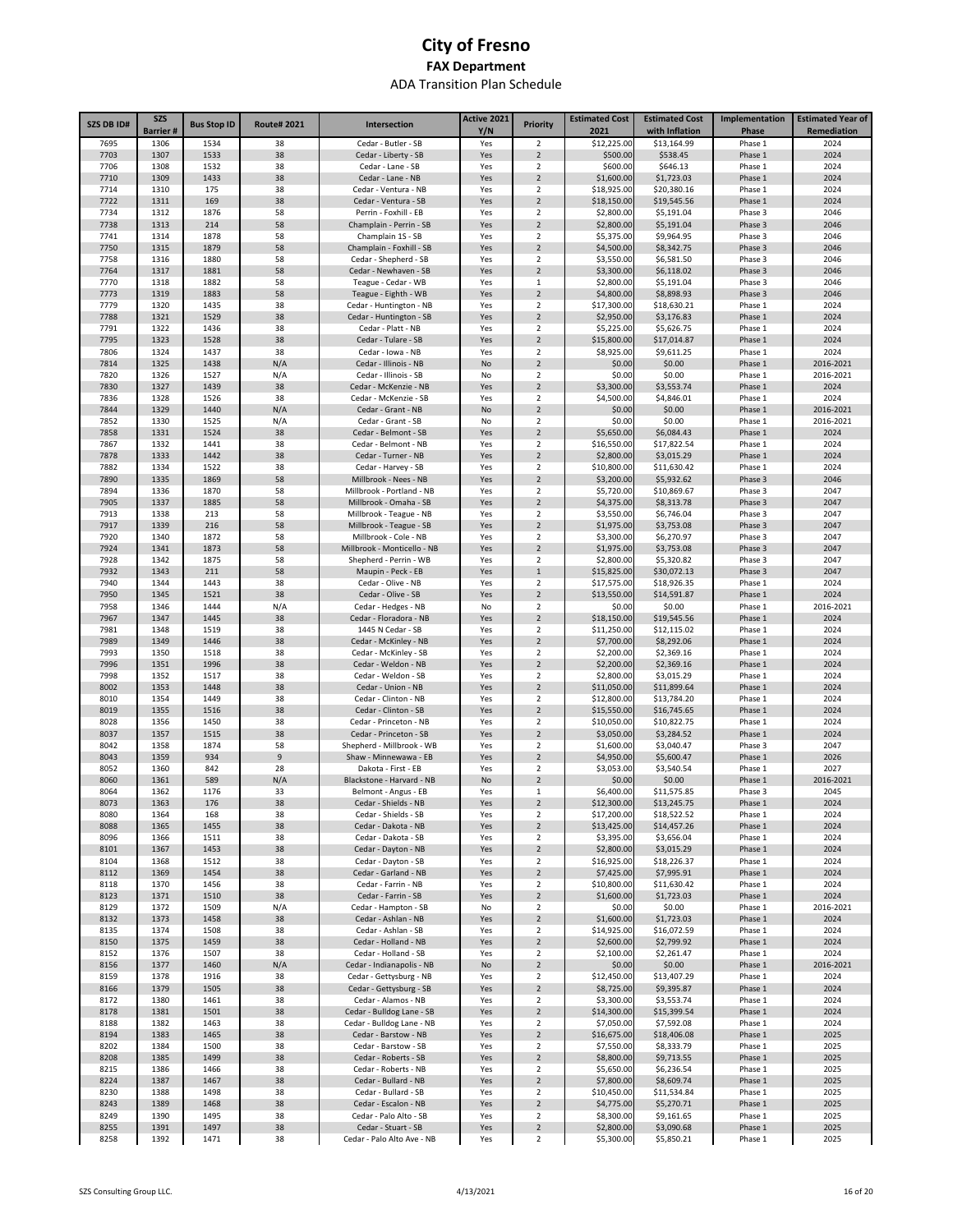| SZS DB ID#   | <b>SZS</b>      | <b>Bus Stop ID</b> | <b>Route#2021</b> | Intersection                                        | Active 2021 | <b>Priority</b>                           | <b>Estimated Cost</b>     | <b>Estimated Cost</b>     | Implementation     | <b>Estimated Year of</b> |
|--------------|-----------------|--------------------|-------------------|-----------------------------------------------------|-------------|-------------------------------------------|---------------------------|---------------------------|--------------------|--------------------------|
|              | <b>Barrier#</b> |                    |                   |                                                     | Y/N         |                                           | 2021                      | with Inflation            | Phase              | Remediation              |
| 8262         | 1393            | 1494               | 38                | Cedar - Herndon - SB                                | Yes         | $\overline{2}$                            | \$16,275.00               | \$17,964.55               | Phase 1            | 2025                     |
| 8270         | 1394            | 1473               | 38                | Cedar - Spruce - NB                                 | Yes         | $\overline{2}$                            | \$4,300.00                | \$4,746.40                | Phase 1            | 2025                     |
| 8277         | 1395            | 1492               | 38                | Cedar - Spruce - SB                                 | Yes         | $\overline{2}$<br>$\overline{2}$          | \$3,300.00                | \$3,642.58                | Phase 1            | 2025                     |
| 8283<br>8289 | 1396<br>1397    | 1475<br>1490       | 38<br>38          | Cedar - Cromwell - NB<br>Cedar - Cromwell - SB      | Yes<br>Yes  | $\overline{2}$                            | \$4,175.00<br>\$2,095.00  | \$4,608.42<br>\$2,312.49  | Phase 1<br>Phase 1 | 2025<br>2025             |
| 8292         | 1398            | 1474               | 38                | Cedar - Alluvial - NB                               | Yes         | $\overline{2}$                            | \$8,175.00                | \$9,023.67                | Phase 1            | 2025                     |
| 8298         | 1399            | 1491               | 38                | Cedar - Alluvial - SB                               | Yes         | $\overline{2}$                            | \$2,800.00                | \$3,090.68                | Phase 1            | 2025                     |
| 8302         | 1400            | 1476               | 38                | Nees - Cedar - WB                                   | Yes         | 2                                         | \$5,825.00                | \$6,429.71                | Phase 1            | 2025                     |
| 8307         | 1401            | 1489               | 38                | Cedar - Nees - SB                                   | Yes         | $\overline{2}$                            | \$8,175.00                | \$9,023.67                | Phase 1            | 2025                     |
| 8313         | 1402            | 1247               | 34                | First - Clinton - NB                                | Yes         | $\overline{2}$                            | \$3,200.00                | \$3,898.89                | Phase 1            | 2029                     |
| 8317         | 1403            | 1477               | 38                | Nees - Ninth - WB                                   | Yes         | $\overline{2}$                            | \$2,900.00                | \$3,201.06                | Phase 1            | 2025                     |
| 8321         | 1404            | 1488               | 38                | Nees - Ninth - EB                                   | Yes         | 2                                         | \$2,900.00                | \$3,201.06                | Phase 1            | 2025                     |
| 8326         | 1405            | 1478               | 38                | Nees - Eighth - WB                                  | Yes         | $\overline{2}$                            | \$4,400.00                | \$4,856.78                | Phase 1            | 2025                     |
| 8334         | 1406            | 1868               | 38,58             | Nees - First - EB                                   | Yes         | $\overline{\mathbf{2}}$                   | \$12,300.00               | \$12,922.69               | Phase 1            | 2023                     |
| 8341         | 1407            | 1486               | 38,58             | Nees - Bond - EB                                    | Yes         | $\overline{2}$                            | \$4,950.00                | \$5,073.75                | Phase 1            | 2022                     |
| 8345         | 1408            | 1487               | 38                | Nees - Millbrook - EB                               | Yes         | 2                                         | \$5,925.00                | \$6,540.09                | Phase 1            | 2025                     |
| 8350         | 1409            | 1480               | 38,58             | Nees - First - WB                                   | Yes         | $\overline{2}$                            | \$4,300.00                | \$4,407.50                | Phase 1            | 2022                     |
| 8357         | 1410            | 1889               | 38,58             | Nees - Augusta - WB                                 | Yes         | $\overline{\mathbf{2}}$                   | \$7,925.00                | \$8,326.20                | Phase 1            | 2023                     |
| 8363<br>8367 | 1411<br>1412    | 1888<br>1867       | 38,58<br>38,58    | Nees - Callisch - WB                                | Yes         | $\overline{2}$<br>$\overline{\mathbf{2}}$ | \$845.00<br>\$4,500.00    | \$866.13<br>\$4,727.81    | Phase 1<br>Phase 1 | 2022<br>2023             |
| 8375         | 1413            | 1481               | 38,58             | Nees - Angus - EB<br>Fresno - Nees - SB             | Yes<br>Yes  | $\overline{2}$                            | \$3,125.00                | \$3,203.13                | Phase 1            | 2022                     |
| 8376         | 1414            | 1485               | 38,58             | Nees - Fresno - EB                                  | Yes         | $\overline{\mathbf{2}}$                   | \$2,575.00                | \$2,639.38                | Phase 1            | 2022                     |
| 8380         | 1415            | 1576               | 41                | Marks - Ashcroft - SB                               | Yes         | $\overline{2}$                            | \$4,800.00                | \$5,994.54                | Phase 2            | 2030                     |
| 8386         | 1416            | 1712               | 41                | Marks - Ashcroft - NB                               | Yes         | 2                                         | \$2,800.00                | \$3,496.82                | Phase 2            | 2030                     |
| 8390         | 1417            | 1715               | 41                | Emerson - Feland - WB                               | Yes         | $\overline{2}$                            | \$3,300.00                | \$4,121.25                | Phase 2            | 2030                     |
| 8396         | 1418            | 1716               | 41                | 4638 N Emerson - NB                                 | Yes         | $\overline{2}$                            | \$2,900.00                | \$3,621.70                | Phase 2            | 2030                     |
| 8401         | 1419            | 1714               | 41                | 4504 N Emerson - WB                                 | Yes         | $\overline{2}$                            | \$4,800.00                | \$5,994.54                | Phase 2            | 2030                     |
| 8409         | 1420            | 1577               | 41                | Marks - Swift - SB                                  | Yes         | $\overline{\mathbf{2}}$                   | \$1,600.00                | \$1,998.18                | Phase 2            | 2030                     |
| 8410         | 1421            | 1711               | 41                | Marks - Swift - NB                                  | Yes         | $\overline{2}$                            | \$4,150.00                | \$5,182.78                | Phase 2            | 2030                     |
| 8416         | 1422            | 1578               | 41                | Marks - Savemart - SB                               | Yes         | $\overline{\mathbf{2}}$                   | \$7,800.00                | \$9,741.13                | Phase 2            | 2030                     |
| 8423         | 1423            | 1710               | 41                | Marks - Ashlan - NB                                 | Yes         | $\overline{2}$                            | \$10,675.00               | \$13,331.61               | Phase 2            | 2030                     |
| 8431         | 1424            | 1579               | 41                | Marks - Ashlan - SB                                 | Yes         | 2                                         | \$18,600.00               | \$23,228.85               | Phase 2            | 2030                     |
| 8444         | 1425            | 1580               | 41                | Marks - Bellaire - SB                               | Yes         | $\overline{2}$                            | \$2,900.00                | \$3,621.70                | Phase 2            | 2030                     |
| 8450         | 1426            | 1709               | 41                | Marks - Sussex - NB                                 | Yes         | 2                                         | \$2,450.00                | \$3,059.71                | Phase 2            | 2030                     |
| 8453         | 1427            | 1581               | 41                | Marks - Pontiac - SB                                | Yes         | $\overline{2}$                            | \$4,100.00                | \$5,120.34                | Phase 2            | 2030                     |
| 8461         | 1428            | 1708               | 41                | Marks - Saginaw - NB                                | Yes         | $\overline{\mathbf{2}}$                   | \$2,900.00                | \$3,621.70                | Phase 2            | 2030                     |
| 8467<br>8475 | 1429            | 1707               | 41                | Marks - Dakota - NB                                 | Yes         | $\overline{2}$<br>$\overline{\mathbf{2}}$ | \$4,275.00                | \$5,338.89                | Phase 2            | 2030                     |
| 8483         | 1430<br>1431    | 1582<br>1583       | 41<br>41          | Dakota - Atlas Way - EB<br>Dakota - Pleasant - EB   | Yes<br>Yes  | $\overline{2}$                            | \$7,775.00<br>\$12,425.00 | \$9,709.91<br>\$15,517.12 | Phase 2<br>Phase 2 | 2030<br>2030             |
| 8492         | 1432            | 1706               | 41                | Dakota - Pleasant - WB                              | Yes         | $\overline{\mathbf{2}}$                   | \$4,250.00                | \$5,307.67                | Phase 2            | 2030                     |
| 8499         | 1433            | 1705               | 41                | Dakota - Hughes - WB                                | Yes         | $\overline{2}$                            | \$3,245.00                | \$4,052.56                | Phase 2            | 2030                     |
| 8506         | 1434            | 1586               | 41                | Shields - Crystal - EB                              | Yes         | $\overline{\mathbf{2}}$                   | \$5,800.00                | \$7,243.41                | Phase 2            | 2030                     |
| 8515         | 1435            | 1702               | 41                | Shields - Crystal - WB                              | Yes         | $\overline{2}$                            | \$3,700.00                | \$4,620.79                | Phase 2            | 2030                     |
| 8521         | 1436            | 1585               | 41                | Shields - Hughes - EB                               | Yes         | $\overline{\mathbf{2}}$                   | \$14,425.00               | \$18,014.85               | Phase 2            | 2030                     |
| 8531         | 1437            | 1588               | 41                | Shields - Teilman - EB                              | Yes         | $\overline{2}$                            | \$3,175.00                | \$3,965.14                | Phase 2            | 2030                     |
| 8537         | 1438            | 1700               | 41                | Shields - Teilman - WB                              | Yes         | $\overline{\mathbf{2}}$                   | \$3,300.00                | \$4,121.25                | Phase 2            | 2030                     |
| 8543         | 1439            | 1590               | 41                | Shields - Adoline - EB                              | Yes         | $\overline{2}$                            | \$12,550.00               | \$15,673.23               | Phase 2            | 2030                     |
| 8550         | 1440            | 1698               | 41                | Shields - Thorne - WB                               | Yes         | $\overline{2}$                            | \$9,675.00                | \$12,082.75               | Phase 2            | 2030                     |
| 8558         | 1441            | 1332               | 35                | Olive - Parkway - EB                                | Yes         | $\mathbf 2$                               | \$19,325.00               | \$32,457.92               | Phase 3            | 2042                     |
| 8572         | 1442            | 1696               | 41                | Shields - Van Ness - WB                             | Yes         | $\overline{2}$                            | \$5,050.00                | \$6,464.43                | Phase 2            | 2031                     |
| 8582         | 1443            | 1592               | 41                | Shields - Van Ness - EB                             | Yes         | $\overline{2}$                            | \$2,800.00                | \$3,496.82                | Phase 2            | 2030                     |
| 8585         | 1444            | 1593               | 41                | Shields - Wishon - EB                               | Yes         | $\overline{2}$                            | \$4,425.00                | \$5,664.37                | Phase 2            | 2031                     |
| 8589         | 1445            | 1695               | 41                | Shields - Wishon - WB                               | Yes         | $\overline{2}$                            | \$4,300.00                | \$5,504.36                | Phase 2            | 2031                     |
| 8596         | 1446            | 1694               | 41                | Shields - Maroa - WB                                | Yes         | $\overline{\mathbf{2}}$                   | \$5,300.00                | \$6,784.45                | Phase 2            | 2031                     |
| 8601<br>8607 | 1447<br>1448    | 1688<br>1597       | 41<br>41          | Shields - Callisch - WB                             | Yes<br>Yes  | $\overline{2}$<br>$\overline{\mathbf{2}}$ | \$1,600.00                | \$2,048.14<br>\$5,568.37  | Phase 2            | 2031<br>2031             |
| 8613         | 1449            | 1596               | 41                | Shields - Callisch - EB<br>Shields - Fresno - EB    | Yes         | $\overline{2}$                            | \$4,350.00<br>\$9,700.00  | \$12,416.82               | Phase 2<br>Phase 2 | 2031                     |
| 8619         | 1450            | 1687               | 41                | Shields - First - WB                                | Yes         | $\mathfrak z$                             | \$13.675.00               | \$17.505.16               | Phase 2            | 2031                     |
| 8627         | 1451            | 1598               | 41                | Shields - First - EB                                | Yes         | $\overline{2}$                            | \$15,175.00               | \$19,425.28               | Phase 2            | 2031                     |
| 8636         | 1452            | 1686               | 41                | 3173 E Shields - Target - WB                        | Yes         | $\overline{2}$                            | \$12,400.00               | \$15,873.05               | Phase 2            | 2031                     |
| 8645         | 1453            | 1685               | 41                | Shields - Bond - WB                                 | Yes         | $\overline{2}$                            | \$6,300.00                | \$8,064.53                | Phase 2            | 2031                     |
| 8651         | 1454            | 1599               | 41                | Shields - Bond - EB                                 | Yes         | 2                                         | \$11,550.00               | \$14,784.98               | Phase 2            | 2031                     |
| 8659         | 1455            | 1600               | 41                | Shields - Millbrook - EB                            | Yes         | $\overline{2}$                            | \$14,925.00               | \$19,105.26               | Phase 2            | 2031                     |
| 8668         | 1456            | 1684               | 41                | Shields - Millbrook - WB                            | Yes         | $\overline{2}$                            | \$12,675.00               | \$16,225.07               | Phase 2            | 2031                     |
| 8677         | 1457            | 1601               | 41                | Shields - Spalding - EB                             | Yes         | $\overline{2}$                            | \$2,100.00                | \$2,688.18                | Phase 2            | 2031                     |
| 8681         | 1458            | 1682               | 41                | 4175 E Shields - WB                                 | Yes         | 2                                         | \$13,675.00               | \$17,505.16               | Phase 2            | 2031                     |
| 8689         | 1459            | 183                | 41                | Shields - Cedar - EB                                | Yes         | $\overline{2}$                            | \$18,175.00               | \$23,265.54               | Phase 2            | 2031                     |
| 8699         | 1460            | 1683               | 41                | Shields - Eighth - WB                               | Yes         | $\overline{2}$                            | \$7,650.00                | \$9,792.65                | Phase 2            | 2031                     |
| 8707         | 1461            | 191                | 41                | Shields - Cedar - WB                                | Yes         | $\overline{2}$                            | \$15,925.00               | \$20,385.35               | Phase 2            | 2031                     |
| 8716         | 1462            | 1605               | 41                | Shields - Jackson - EB                              | Yes         | $\overline{2}$                            | \$5,200.00                | \$6,656.44                | Phase 2            | 2031                     |
| 8721         | 1463            | 1679               | 41                | Shields - Maple - WB                                | Yes         | $\overline{2}$                            | \$15,175.00               | \$19,425.28               | Phase 2            | 2031                     |
| 8731<br>8738 | 1464<br>1465    | 1606<br>1607       | 41<br>41          | Shields - Maple - EB<br>Shields - Sierra Vista - EB | Yes         | $\overline{2}$<br>$\overline{2}$          | \$3,275.00<br>\$9,550.00  | \$4,192.28<br>\$12,224.81 | Phase 2<br>Phase 2 | 2031<br>2031             |
| 8746         | 1466            | 1678               | 41                | Shields - Sierra Vista - WB                         | Yes<br>Yes  | $\overline{2}$                            | \$5,300.00                | \$6,784.45                | Phase 2            | 2031                     |
| 8750         | 1467            | 1677               | 41                | Shields - Chestnut - WB                             | Yes         | $\overline{2}$                            | \$6,050.00                | \$7,744.51                | Phase 2            | 2031                     |
| 8756         | 1468            | 1999               | 41                | Chestnut - Shields - SB                             | Yes         | $\overline{2}$                            | \$3,145.00                | \$4,025.87                | Phase 2            | 2031                     |
| 8760         | 1469            | 1610               | 41                | Chestnut - Princeton - SB                           | Yes         | $\overline{2}$                            | \$2,225.00                | \$2,848.19                | Phase 2            | 2031                     |
| 8764         | 1470            | 1675               | 41                | Chestnut - Princeton - NB                           | Yes         | $\overline{\mathbf{c}}$                   | \$3,200.00                | \$4,096.27                | Phase 2            | 2031                     |
| 8769         | 1471            | 184                | 41                | Chestnut - Clinton - SB                             | Yes         | $\overline{2}$                            | \$6,550.00                | \$8,384.55                | Phase 2            | 2031                     |
| 8774         | 1472            | 190                | 41                | Chestnut - Clinton - NB                             | Yes         | $\overline{2}$                            | \$11,675.00               | \$14,944.99               | Phase 2            | 2031                     |
| 8784         | 1473            | 1676               | 41                | Chestnut - Simpson - NB                             | Yes         | $\overline{2}$                            | \$500.00                  | \$640.04                  | Phase 2            | 2031                     |
| 8788         | 1474            | 1680               | 41                | Shields - Barton - WB                               | Yes         | $\overline{2}$                            | \$2,800.00                | \$3,584.24                | Phase 2            | 2031                     |
| 8791         | 1475            | 1611               | 41                | Chestnut - Cambridge - SB                           | Yes         | $\overline{2}$                            | \$7,275.00                | \$9,312.62                | Phase 2            | 2031                     |
| 8798         | 1476            | 1673               | 41                | Chestnut - Cambridge - NB                           | Yes         | $\overline{2}$                            | \$4,825.00                | \$6,176.41                | Phase 2            | 2031                     |
| 8803         | 1477            | 1612               | 41                | Chestnut - McKinley - SB                            | Yes         | $\overline{2}$                            | \$9,800.00                | \$12,544.83               | Phase 2            | 2031                     |
| 8813         | 1478            | 1672               | 41                | Chestnut - McKinley - NB                            | Yes         | $\overline{2}$                            | \$14,925.00               | \$19,105.26               | Phase 2            | 2031                     |
| 8820         | 1479            | 1613               | 41                | Chestnut - Floradora - SB                           | Yes         | $\overline{2}$                            | \$4,050.00                | \$5,184.34                | Phase 2            | 2031                     |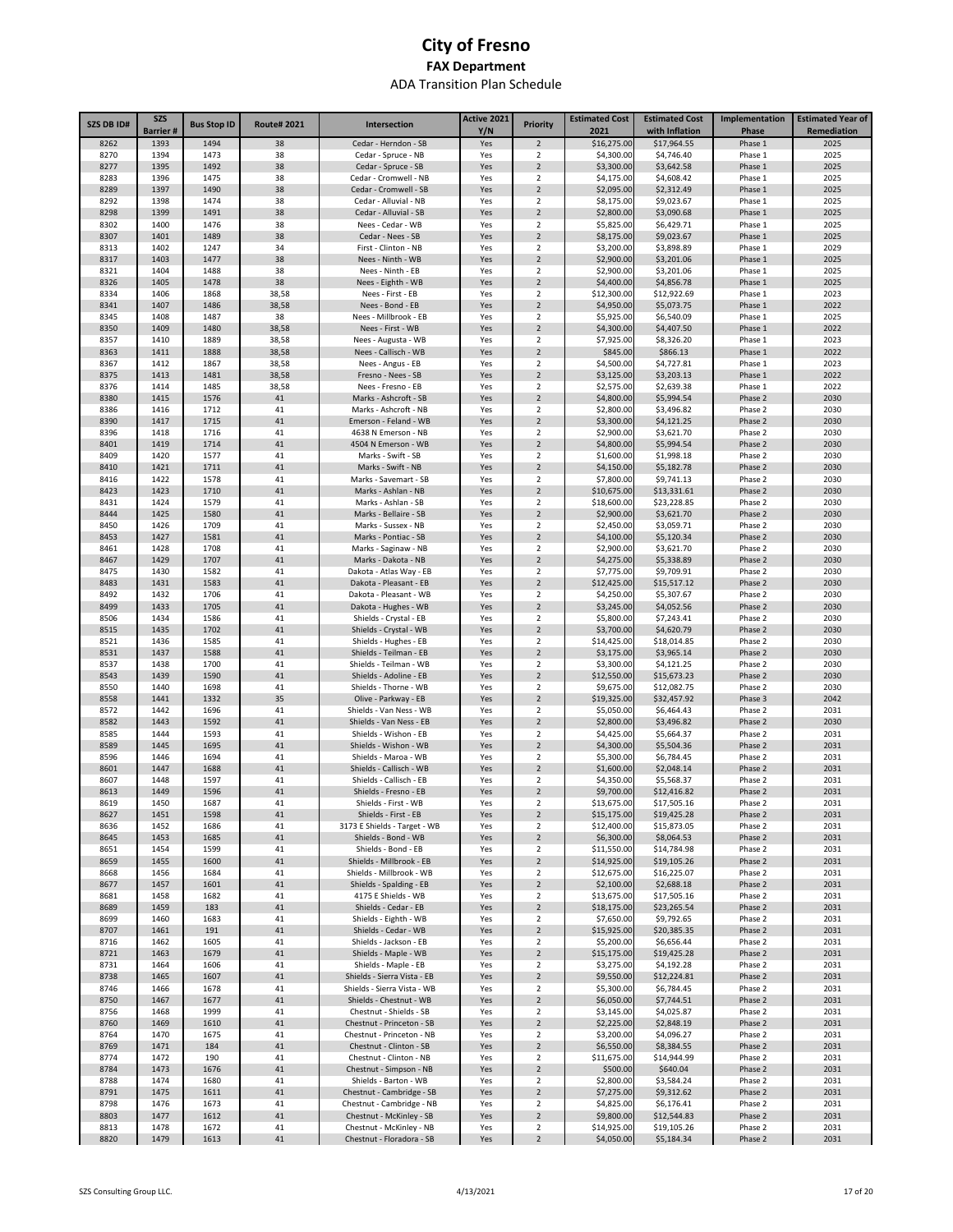| SZS DB ID#   | <b>SZS</b><br><b>Barrier#</b> | <b>Bus Stop ID</b> | <b>Route#2021</b> | Intersection                                         | Active 2021<br>Y/N | <b>Priority</b>                           | <b>Estimated Cost</b><br>2021 | <b>Estimated Cost</b><br>with Inflation | Implementation<br>Phase | <b>Estimated Year of</b><br>Remediation |
|--------------|-------------------------------|--------------------|-------------------|------------------------------------------------------|--------------------|-------------------------------------------|-------------------------------|-----------------------------------------|-------------------------|-----------------------------------------|
| 8825         | 1480                          | 2000               | 41                | Chestnut - Hedges - SB                               | Yes                | $\overline{2}$                            | \$4,300.00                    | \$5,504.36                              | Phase 2                 | 2031                                    |
| 8832         | 1481                          | 1614               | 41                | Chestnut - Olive - SB                                | Yes                | $\overline{2}$                            | \$8,025.00                    | \$10,272.68                             | Phase 2                 | 2031                                    |
| 8839         | 1482                          | 1670               | 41                | Chestnut - Olive - NB                                | Yes                | 2                                         | \$15,425.00                   | \$19,745.30                             | Phase 2                 | 2031                                    |
| 8847         | 1483                          | 1671               | 41                | Chestnut - Floradora - NB                            | Yes                | $\overline{2}$                            | \$2,100.00                    | \$2,688.18                              | Phase 2                 | 2031                                    |
| 8850<br>8854 | 1484<br>1485                  | 1615<br>1669       | 41<br>41          | Chestnut - Harvey - SB<br>Chestnut - Harvey - NB     | Yes<br>Yes         | 2<br>$\overline{2}$                       | \$3,800.00<br>\$0.00          | \$4,864.32<br>\$0.00                    | Phase 2<br>Phase 1      | 2031<br>2016-2021                       |
| 8855         | 1486                          | 1616               | 41                | Chestnut - Belmont - SB                              | Yes                | $\overline{\mathbf{2}}$                   | \$11,550.00                   | \$14,784.98                             | Phase 2                 | 2031                                    |
| 8863         | 1487                          | 1668               | 41                | Chestnut - Belmont - NB                              | Yes                | $\overline{2}$                            | \$18,675.00                   | \$23,905.58                             | Phase 2                 | 2031                                    |
| 8872         | 1488                          | 1617               | 41                | Chestnut - McKenzie - SB                             | Yes                | $\overline{\mathbf{2}}$                   | \$3,645.00                    | \$4,665.91                              | Phase 2                 | 2031                                    |
| 8879         | 1489                          | 1667               | 41                | Chestnut - McKenzie - NB                             | Yes                | $\overline{2}$                            | \$3,700.00                    | \$4,736.31                              | Phase 2                 | 2031                                    |
| 8884         | 1490                          | 1618               | 41                | Chestnut - Tulare - SB                               | Yes                | $\overline{2}$                            | \$5,200.00                    | \$6,656.44                              | Phase 2                 | 2031                                    |
| 8887<br>8897 | 1491<br>1492                  | 1666<br>1619       | 41<br>41          | Chestnut - Tulare - NB<br>Chestnut - Huntington - SB | Yes<br>Yes         | $\overline{2}$<br>$\overline{\mathbf{2}}$ | \$15,645.00<br>\$2,100.00     | \$20,026.92                             | Phase 2<br>Phase 2      | 2031<br>2031                            |
| 8900         | 1493                          | 1665               | 41                | Chestnut - Huntington - NB                           | Yes                | $\overline{2}$                            | \$4,050.00                    | \$2,688.18<br>\$5,313.95                | Phase 2                 | 2032                                    |
| 8907         | 1494                          | 189                | 41                | Chestnut - Butler - NB                               | Yes                | $\mathbf 2$                               | \$16,550.00                   | \$21,715.03                             | Phase 2                 | 2032                                    |
| 8919         | 1495                          | 1662               | 41                | Chestnut - Lowe - NB                                 | Yes                | $\overline{2}$                            | \$10,920.00                   | \$14,327.99                             | Phase 2                 | 2032                                    |
| 8927         | 1496                          | 1663               | 41                | Chestnut - Montecito - NB                            | Yes                | $\overline{\mathbf{2}}$                   | \$13,175.00                   | \$17,286.74                             | Phase 2                 | 2032                                    |
| 8933         | 1497                          | 1664               | 41                | Chestnut - Mono - NB                                 | Yes                | $\overline{2}$                            | \$11,075.00                   | \$14,531.36                             | Phase 2                 | 2032                                    |
| 8939         | 1498                          | 1622               | 41                | Chestnut - Dwight Way - SB                           | Yes                | $\overline{\mathbf{2}}$                   | \$1,700.00                    | \$2,230.55                              | Phase 2                 | 2032                                    |
| 8944<br>8951 | 1499<br>1500                  | 1658<br>1659       | 41<br>41          | Chestnut - Atchinson - NB<br>Chestnut - Unit 25 - NB | Yes<br>Yes         | $\overline{2}$<br>$\overline{2}$          | \$7,325.00                    | \$9,611.03                              | Phase 2<br>Phase 2      | 2032<br>2032                            |
| 8956         | 1501                          | 1660               | 41                | Chestnut - Cetti - NB                                | Yes                | $\overline{2}$                            | \$10,075.00<br>\$12,425.00    | \$13,219.27<br>\$16,302.68              | Phase 2                 | 2032                                    |
| 8964         | 1502                          | 1623               | 41                | Chestnut - Geary - SB                                | Yes                | 3                                         | \$4,725.00                    | \$6,199.61                              | Phase 2                 | 2032                                    |
| 8969         | 1503                          | 1624               | 41                | Chestnut - Florence - SB                             | Yes                | 3                                         | \$2,970.00                    | \$3,896.90                              | Phase 2                 | 2032                                    |
| 8974         | 1504                          | 1657               | 41                | 2317 S Chestnut - NB                                 | Yes                | 2                                         | \$7,200.00                    | \$9,447.02                              | Phase 2                 | 2032                                    |
| 8979         | 1505                          | 1656               | 41                | Chestnut - Church - NB                               | Yes                | $\mathbf{1}$                              | \$15,050.00                   | \$19,746.90                             | Phase 2                 | 2032                                    |
| 8990         | 1506                          | 1625               | 41                | Church - Chestnut - WB                               | Yes                | 1                                         | \$2,125.00                    | \$2,788.18                              | Phase 2                 | 2032                                    |
| 8993         | 1507                          | 1626               | N/A               | Church - Recreation - WB                             | No                 | $\mathbf{1}$                              | \$0.00                        | \$0.00                                  | Phase 1                 | 2016-2021                               |
| 9000<br>9004 | 1508<br>1509                  | 1655<br>1627       | 41<br>41          | 4726 E Church - EB<br>Church - Sierra Vista - WB     | Yes<br>Yes         | 2<br>$\overline{2}$                       | \$2,200.00<br>\$4,000.00      | \$2,886.59<br>\$5,248.35                | Phase 2<br>Phase 2      | 2032<br>2032                            |
| 9011         | 1510                          | 186                | 41                | Maple - Church - SB                                  | Yes                | 2                                         | \$5,275.00                    | \$6,921.26                              | Phase 2                 | 2032                                    |
| 9018         | 1511                          | 128                | 41                | Church - Maple - EB                                  | Yes                | $\overline{2}$                            | \$2,600.00                    | \$3,411.43                              | Phase 2                 | 2032                                    |
| 9029         | 1512                          | 1653               | 41                | Maple - Grove - NB                                   | Yes                | 2                                         | \$5,520.00                    | \$7,242.72                              | Phase 2                 | 2032                                    |
| 9038         | 1513                          | 1629               | 41                | Maple - Grove - SB                                   | Yes                | $\overline{2}$                            | \$1,945.00                    | \$2,552.01                              | Phase 2                 | 2032                                    |
| 9041         | 1514                          | 1630               | 41                | Maple - Kaviland - SB                                | Yes                | 2                                         | \$2,800.00                    | \$3,673.84                              | Phase 2                 | 2032                                    |
| 9046<br>9050 | 1515<br>1516                  | 1631<br>1652       | 41<br>41          | Maple - Jensen - SB<br>Maple - Jensen - NB           | Yes<br>Yes         | $\overline{2}$<br>$\overline{\mathbf{2}}$ | \$2,800.00<br>\$4,625.00      | \$3,673.84                              | Phase 2<br>Phase 2      | 2032<br>2032                            |
| 9054         | 1517                          | 1633               | 41                | Maple - Vine - SB                                    | Yes                | 3                                         | \$4,000.00                    | \$6,068.40<br>\$5,248.35                | Phase 2                 | 2032                                    |
| 9057         | 1518                          | 1651               | 41                | Maple - Vine - NB                                    | Yes                | 3                                         | \$6,200.00                    | \$8,134.94                              | Phase 2                 | 2032                                    |
| 9064         | 1519                          | 1634               | 41                | Maple - Annadale - SB                                | Yes                | 3                                         | \$4,625.00                    | \$6,068.40                              | Phase 2                 | 2032                                    |
| 9068         | 1520                          | 1650               | 41                | Maple - Annadale - NB                                | Yes                | 3                                         | \$9,950.00                    | \$13,055.26                             | Phase 2                 | 2032                                    |
| 9077         | 1521                          | 1635               | 41                | Maple - Commerce - SB                                | Yes                | 3                                         | \$4,625.00                    | \$6,068.40                              | Phase 2                 | 2032                                    |
| 9081         | 1522                          | 1636               | 41                | Maple - Edgar - SB                                   | Yes                | 3                                         | \$4,625.00                    | \$6,068.40                              | Phase 2                 | 2032                                    |
| 9085<br>9092 | 1523<br>1524                  | 1648<br>1637       | 41<br>41          | 2907 S Maple - Edgar - NB<br>Maple - North - SB      | Yes<br>Yes         | 3<br>3                                    | \$4,425.00<br>\$4,625.00      | \$5,805.98<br>\$6,068.40                | Phase 2<br>Phase 2      | 2032<br>2032                            |
| 9096         | 1525                          | 1647               | 41                | Maple - North - NB                                   | Yes                | 3                                         | \$4,625.00                    | \$6,068.40                              | Phase 2                 | 2032                                    |
| 9100         | 1526                          | 1638               | 41                | Chestnut - North - SB                                | Yes                | 3                                         | \$4,700.00                    | \$6,166.81                              | Phase 2                 | 2032                                    |
| 9103         | 1527                          | 1645               | 41                | Chestnut - RXR Track - NB                            | Yes                | 3                                         | \$5,700.00                    | \$7,478.89                              | Phase 2                 | 2032                                    |
| 9108         | 1528                          | 1646               | 41                | North - Chestnut - WB                                | Yes                | 3                                         | \$3,750.00                    | \$4,920.32                              | Phase 2                 | 2032                                    |
| 9112         | 1529                          | 1643               | 41                | Front - Calvin - SB                                  | Yes                | $\overline{2}$                            | \$4,625.00                    | \$6,068.40                              | Phase 2                 | 2032                                    |
| 9116<br>9120 | 1530                          | 1642<br>1641       | 41<br>41          | 3600 Front - Olney - SB                              | Yes<br>Yes         | 3<br>$\overline{2}$                       | \$4,625.00                    | \$6,068.40                              | Phase 2                 | 2032<br>2032                            |
| 9125         | 1531<br>1532                  | 187                | 41                | Olney - Ward - EB<br>Grand - Harding - EB            | Yes                | 2                                         | \$2,800.00<br>\$6,000.00      | \$3,673.84<br>\$7,872.52                | Phase 2<br>Phase 2      | 2032                                    |
| 9134         | 1533                          | 1913               | 41                | Frank - Muscat - WB                                  | Yes                | $\overline{2}$                            | \$3,745.00                    | \$4,913.76                              | Phase 2                 | 2032                                    |
| 9141         | 1534                          | 1644               | 41                | Chestnut - Muscat - NB                               | Yes                | 3                                         | \$4,625.00                    | \$6,068.40                              | Phase 2                 | 2032                                    |
| 9145         | 1535                          | 1039               | 28                | Trinity - Kearney - SB                               | Yes                | $\overline{2}$                            | \$3,100.00                    | \$3,684.93                              | Phase 1                 | 2028                                    |
| 9150         | 1536                          | 1570               | 28                | H St - Kern - SB                                     | Yes                | $\mathbf{1}$                              | \$3,800.00                    | \$4,517.01                              | Phase 1                 | 2028                                    |
| 9154         | 1537                          | 2217               | 33                | Pacific - Belmont - NB                               | Yes                |                                           | \$2,800.00                    | \$5,064.43                              | Phase 3                 | 2045                                    |
| 9157         | 1538                          | 782                | 39<br>$9$         | Clinton - Barton - WB                                | Yes                | $\overline{2}$<br>$\overline{2}$          | \$2,825.00<br>\$6,350.00      | \$4,516.19<br>\$7,184.44                | Phase 3                 | 2040<br>2026                            |
| 9161<br>9170 | 1539<br>1540                  | 2066<br>2280       | 38                | Willow - Santa Ana - SB<br>Cedar - Alamos - SB       | Yes<br>Yes         | $\overline{\mathbf{2}}$                   | \$7,895.00                    | \$8,714.60                              | Phase 1<br>Phase 1      | 2025                                    |
| 9179         | 1541                          | 983                | N/A               | Blackstone - E Auto Center Dr - NB                   | No                 | $\overline{2}$                            | \$0.00                        | \$0.00                                  | Phase 1                 | 2016-2021                               |
| 9181         | 1542                          | 1639               | 41                | Chestnut - RXR Track - SB                            | Yes                | 3                                         | \$3,750.00                    | \$4,920.32                              | Phase 2                 | 2032                                    |
| 9185         | 1543                          | 1649               | 41                | Maple - Commerce - NB                                | Yes                | 3                                         | \$2,300.00                    | \$3,017.80                              | Phase 2                 | 2032                                    |
| 9189         | 1544                          | 325                | N/A               | 4355 W Shields - EB                                  | No                 | 3                                         | \$0.00                        | \$0.00                                  | Phase 1                 | 2016-2021                               |
| 9194         | 1545                          | 1336               | 22,35             | 403 W Olive - EB                                     | Yes                | $\mathbf 2$                               | \$13,870.00                   | \$20,590.09                             | Phase 2                 | 2037                                    |
| 9205<br>9208 | 1546<br>1547                  | 2342<br>2277       | 35,39<br>26       | Clinton - Marks - EB<br>Locust - Palm - EB           | Yes                | $\mathbf 2$<br>$\mathbf 2$                | \$2,800.00                    | \$4,367.04                              | Phase 3<br>Phase 2      | 2039<br>2036                            |
| 9212         | 1548                          | 2278               | 26                | Locust - Hope - EB                                   | Yes<br>Yes         | $\overline{2}$                            | \$3,145.00<br>\$9,300.00      | \$4,554.90<br>\$13,469.17               | Phase 2                 | 2036                                    |
| 9218         | 1549                          | 2279               | 26                | Locust - Ingram - WB                                 | Yes                | $\overline{2}$                            | \$3,200.00                    | \$4,634.55                              | Phase 2                 | 2036                                    |
| 9224         | 1550                          | 2222               | $\mathbf{1}$      | Woodward Station - SB                                | Yes                | $1\,$                                     | \$20,200.00                   | \$20,705.00                             | Phase 1                 | 2022                                    |
| 9235         | 1551                          | 2267               | 32                | Alluvial - Highway 41 - EB                           | Yes                | $\overline{2}$                            | \$2,450.00                    | \$3,377.35                              | Phase 2                 | 2034                                    |
| 9239         | 1552                          | 2258               | 34                | Alluvial - Fresno - WB                               | Yes                | $\overline{2}$                            | \$2,800.00                    | \$3,496.82                              | Phase 2                 | 2030                                    |
| 9242         | 1553                          | 2268               | 34                | Alluvial - Fresno - EB                               | Yes                | $\overline{2}$                            | \$7,050.00                    | \$8,804.48                              | Phase 2                 | 2030                                    |
| 9248         | 1554                          | 2266               | 32                | Alluvial - Abby - EB                                 | Yes                | $\overline{2}$                            | \$2,800.00                    | \$3,859.83                              | Phase 2                 | 2034                                    |
| 9251<br>9255 | 1555<br>1556                  | 2259<br>2286       | 34<br>3           | Alluvial - River Park - WB<br>Herndon - Spruce - WB  | Yes<br>Yes         | $\overline{2}$<br>$\overline{2}$          | \$2,800.00<br>\$0.00          | \$3,496.82<br>\$0.00                    | Phase 2<br>Phase 1      | 2030<br>2016-2021                       |
| 9256         | 1557                          | 2244               | N/A               | Blackstone - Griffith - SB                           | No                 | $\overline{2}$                            | \$0.00                        | \$0.00                                  | Phase 1                 | 2016-2021                               |
| 9259         | 1558                          | 2281               | 12                | Shaw - Polk - EB                                     | Yes                | $\overline{2}$                            | \$850.00                      | \$1,575.85                              | Phase 3                 | 2046                                    |
| 9261         | 1559                          | 2273               | 12                | Polk - Fairmont - SB                                 | Yes                | $\overline{2}$                            | \$3,650.00                    | \$6,766.90                              | Phase 3                 | 2046                                    |
| 9271         | 1560                          | 2274               | 12                | 4827 N Parkway - SB                                  | Yes                | $\overline{2}$                            | \$600.00                      | \$1,112.37                              | Phase 3                 | 2046                                    |
| 9272         | 1561                          | 2272               | 12                | Polk - Gettysburg - SB                               | Yes                | $\mathbf 2$                               | \$600.00                      | \$1,112.37                              | Phase 3                 | 2046                                    |
| 9273         | 1562                          | 2269               | 12                | Inspiration Park - WB                                | Yes                | 2                                         | \$1,345.00                    | \$2,493.55                              | Phase 3                 | 2046                                    |
| 9276<br>9281 | 1563                          | 2271<br>2270       | 12<br>12          | Hayes - Gettysburg - NB<br>Hayes - Acacia - NB       | Yes                | $\mathbf 2$                               | \$3,050.00<br>\$3,675.00      | \$5,654.53                              | Phase 3                 | 2046<br>2046                            |
| 9287         | 1564<br>1565                  | 587                | 39                | Clinton - San Pablo - EB                             | Yes<br>Yes         | 2<br>$\overline{2}$                       | \$2,700.00                    | \$6,813.24<br>\$4,316.36                | Phase 3<br>Phase 3      | 2040                                    |
| 9292         | 1566                          | 588                | 39                | Clinton - Glenn - EB                                 | Yes                | $\mathbf 2$                               | \$3,650.00                    | \$5,835.07                              | Phase 3                 | 2040                                    |
|              |                               |                    |                   |                                                      |                    |                                           |                               |                                         |                         |                                         |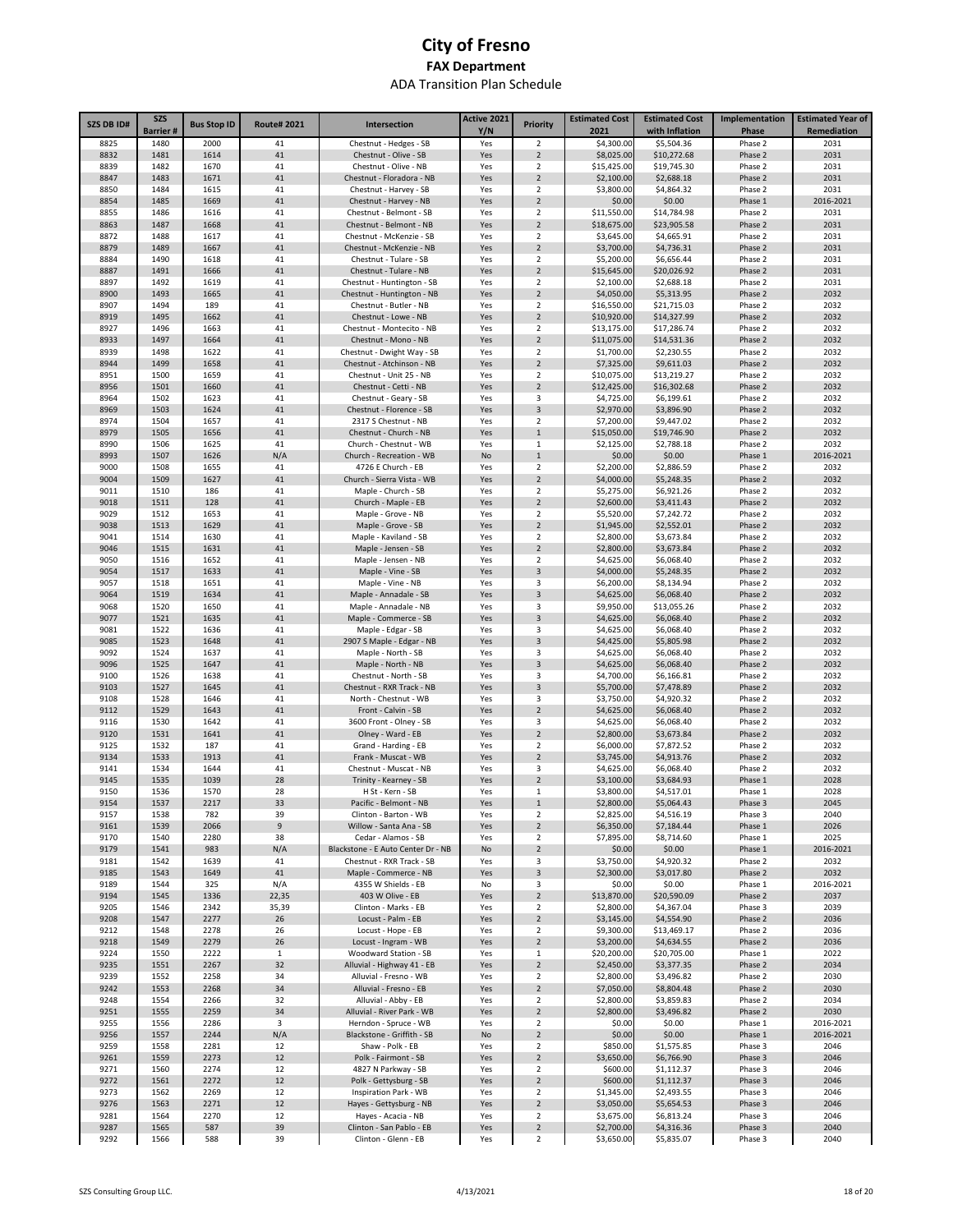| SZS DB ID#   | <b>SZS</b><br>Barrier # | <b>Bus Stop ID</b> | <b>Route#2021</b>            | Intersection                                                | Active 2021<br>Y/N | Priority                         | <b>Estimated Cost</b><br>2021 | <b>Estimated Cost</b><br>with Inflation | Implementation<br>Phase | <b>Estimated Year of</b><br>Remediation |
|--------------|-------------------------|--------------------|------------------------------|-------------------------------------------------------------|--------------------|----------------------------------|-------------------------------|-----------------------------------------|-------------------------|-----------------------------------------|
| 9300         | 1567                    | 2227               | $\mathbf{1}$                 | Clinton Station - SB                                        | Yes                | $\overline{2}$                   | \$4,600.00                    | \$4,715.00                              | Phase 1                 | 2022                                    |
| 9304         | 1568                    | 2228               | 1                            | Olive Station - SB                                          | Yes                | $\overline{2}$                   | \$6,900.00                    | \$7,072.50                              | Phase 1                 | 2022                                    |
| 9310         | 1569                    | 2229               | $\mathbf{1}$                 | Divisadero Station - SB                                     | Yes                | $\overline{2}$                   | \$4,350.00                    | \$4,458.75                              | Phase 1                 | 2022                                    |
| 9313         | 1570                    | 2239               | 1                            | Van Ness Station - SB                                       | Yes                | 2                                | \$5,500.00                    | \$5,637.50                              | Phase 1                 | 2022                                    |
| 9316         | 1571                    | 2232               | $\mathbf{1}$                 | Van Ness Station - NB                                       | Yes                | $\mathbf{1}$                     | \$3,750.00                    | \$3,843.75                              | Phase 1                 | 2022                                    |
| 9318<br>9320 | 1572<br>1573            | 1311<br>1312       | 34<br>34                     | C St - Kern - SB                                            | Yes                | 1<br>$\overline{2}$              | \$2,200.00                    | \$2,747.50<br>\$6,743.86                | Phase 2                 | 2030<br>2030                            |
| 9326         | 1574                    | 2231               | $\mathbf{1}$                 | C St - Mono - SB<br>Fresno St Station - EB                  | Yes<br>Yes         | 2                                | \$5,400.00<br>\$4,000.00      | \$4,100.00                              | Phase 2<br>Phase 1      | 2022                                    |
| 9329         | 1575                    | 2238               | $\mathbf 1$                  | Fresno St Station - NB                                      | Yes                | $\mathbf{1}$                     | \$7,250.00                    | \$7,431.25                              | Phase 1                 | 2022                                    |
| 9335         | 1576                    | 2260               | 34                           | Alluvial - Kaiser Park - EB                                 | Yes                | 1                                | \$4,425.00                    | \$5,526.22                              | Phase 2                 | 2030                                    |
| 9341         | 1577                    | 2257               | 34                           | 382 E Alluvial - WB                                         | Yes                | $\mathbf{1}$                     | \$2,800.00                    | \$3,496.82                              | Phase 2                 | 2030                                    |
| 9344         | 1578                    | 2261               | 34                           | Alluvial - First - EB                                       | Yes                | 1                                | \$3,425.00                    | \$4,277.36                              | Phase 2                 | 2030                                    |
| 9350         | 1579                    | 2256               | 34                           | Alluvial - First - WB                                       | Yes                | $\overline{2}$                   | \$2,450.00                    | \$3,059.71                              | Phase 2                 | 2030                                    |
| 9353         | 1580                    | 2255               | 34                           | Alluvial - Bond - WB                                        | Yes                | 2                                | \$375.00                      | \$468.32                                | Phase 2                 | 2030                                    |
| 9355<br>9361 | 1581<br>1582            | 2262<br>2254       | 34<br>34                     | Alluvial - Bond - EB<br>Alluvial - Flora - WB               | Yes<br>Yes         | $\overline{2}$<br>2              | \$3,425.00<br>\$2,225.00      | \$4,277.36<br>\$2,778.72                | Phase 2<br>Phase 2      | 2030<br>2030                            |
| 9364         | 1583                    | 2263               | 34                           | Millbrook - Pinedale - SB                                   | Yes                | $\overline{2}$                   | \$3,050.00                    | \$3,809.03                              | Phase 2                 | 2030                                    |
| 9373         | 1584                    | 2264               | 34                           | Millbrook - Spruce - SB                                     | Yes                | $\overline{2}$                   | \$3,050.00                    | \$3,809.03                              | Phase 2                 | 2030                                    |
| 9382         | 1585                    | 2253               | 34                           | Millbrook - Herndon - NB                                    | Yes                | $\overline{2}$                   | \$3,550.00                    | \$4,433.46                              | Phase 2                 | 2030                                    |
| 9390         | 1586                    | 2265               | 3,34                         | Herndon - Millbrook - WB                                    | Yes                | $\overline{2}$                   | \$8,200.00                    | \$9,747.22                              | Phase 1                 | 2028                                    |
| 9397         | 1587                    | 2275               | 32                           | Fresno - Dayton - SB                                        | Yes                | $\mathbf{1}$                     | \$5,115.00                    | \$7,051.08                              | Phase 2                 | 2034                                    |
| 9408         | 1588                    | 2276               | 32                           | Fresno - Dayton - NB                                        | Yes                | $\overline{2}$                   | \$2,800.00                    | \$3,859.83                              | Phase 2                 | 2034                                    |
| 9412         | 1589                    | 2341               | 28                           | Dakota - First - WB                                         | Yes                | $\overline{2}$                   | \$3,425.00                    | \$4,071.25                              | Phase 1                 | 2028                                    |
| 9420<br>9425 | 1590<br>1591            | 2306<br>2294       | 28<br>28                     | Dakota - Henrietta - WB<br>Dakota - Henrietta - EB          | Yes<br>Yes         | $\overline{2}$<br>$\overline{2}$ | \$2,800.00<br>\$2,800.00      | \$3,328.32<br>\$3,328.32                | Phase 1<br>Phase 1      | 2028<br>2028                            |
| 9429         | 1592                    | 2295               | 28                           | Dakota - Millbrook - EB                                     | Yes                | 2                                | \$2,800.00                    | \$3,328.32                              | Phase 1                 | 2028                                    |
| 9434         | 1593                    | 2305               | 28                           | Dakota - Millbrook - WB                                     | Yes                | $\overline{2}$                   | \$3,425.00                    | \$4,071.25                              | Phase 1                 | 2028                                    |
| 9443         | 1594                    | 2304               | 28                           | Dakota - Ninth - WB                                         | Yes                | 2                                | \$600.00                      | \$713.21                                | Phase 1                 | 2028                                    |
| 9444         | 1595                    | 2296               | 28                           | Dakota - Ninth - EB                                         | Yes                | $\overline{2}$                   | \$2,475.00                    | \$2,942.00                              | Phase 1                 | 2028                                    |
| 9447         | 1596                    | 2340               | 28                           | Dakota - Cedar - EB                                         | Yes                | 2                                | \$3,145.00                    | \$3,738.42                              | Phase 1                 | 2028                                    |
| 9452         | 1597                    | 2303               | 28                           | Dakota - Cedar - WB                                         | Yes                | $\overline{2}$                   | \$2,800.00                    | \$3,328.32                              | Phase 1                 | 2028                                    |
| 9459         | 1598                    | 2297               | 28                           | Dakota - Barton - EB                                        | Yes                | $\overline{2}$                   | \$500.00                      | \$594.34                                | Phase 1                 | 2028                                    |
| 9461         | 1599                    | 2298               | 28                           | Dakota - Maple - EB                                         | Yes                | $\overline{2}$<br>$\overline{2}$ | \$3,550.00                    | \$4,219.83                              | Phase 1                 | 2028                                    |
| 9467<br>9468 | 1600<br>1601            | 2299<br>2293       | 28<br>28                     | Dakota - Chestnut - EB<br>Peach - Dakota - NB               | Yes<br>Yes         | $\overline{2}$                   | \$0.00<br>\$0.00              | \$0.00<br>\$0.00                        | Phase 1<br>Phase 1      | 2028<br>2028                            |
| 9469         | 1602                    | 2300               | 28                           | Dakota - Ann - WB                                           | Yes                | $\overline{2}$                   | \$3,050.00                    | \$3,625.49                              | Phase 1                 | 2028                                    |
| 9475         | 1603                    | 2301               | 28                           | Dakota - Chestnut - WB                                      | Yes                | $\overline{2}$                   | \$2,800.00                    | \$3,328.32                              | Phase 1                 | 2028                                    |
| 9479         | 1604                    | 2302               | 28                           | Dakota - Maple - WB                                         | Yes                | $\overline{2}$                   | \$2,800.00                    | \$3,328.32                              | Phase 1                 | 2028                                    |
| 9483         | 1605                    | 1236               | $\mathbf{1}$                 | M St Station - EB                                           | Yes                | $\overline{2}$                   | \$3,750.00                    | \$3,843.75                              | Phase 1                 | 2022                                    |
| 9485         | 1606                    | 862                | 1                            | First St Station - WB                                       | Yes                | $\overline{2}$                   | \$3,750.00                    | \$3,843.75                              | Phase 1                 | 2022                                    |
| 9487         | 1607                    | 2241               | $\mathbf{1}$                 | 6th St Station - WB                                         | Yes                | $\overline{2}$                   | \$5,650.00                    | \$5,791.25                              | Phase 1                 | 2022                                    |
| 9492         | 1608                    | 2240               | 1                            | Willow Station - EB                                         | Yes                | $\overline{2}$                   | \$3,750.00                    | \$3,843.75                              | Phase 1                 | 2022                                    |
| 9494         | 1609<br>1610            | 2234<br>2237       | $\mathbf{1}$<br>$\mathbf{1}$ | Peach Station - EB                                          | Yes                | $\overline{2}$<br>$\overline{2}$ | \$5,650.00                    | \$5,791.25                              | Phase 1                 | 2022                                    |
| 9499<br>9503 | 1611                    | 2235               | $\mathbf{1}$                 | Peach Station - WB<br>Clovis Station - WB                   | Yes<br>Yes         | $\overline{2}$                   | \$4,250.00<br>\$4,750.00      | \$4,356.25<br>\$4,868.75                | Phase 1<br>Phase 1      | 2022<br>2022                            |
| 9507         | 1612                    | 1482               | 32,38,58                     | El Paso - Fresno - WB                                       | Yes                | $\overline{2}$                   | \$3,740.00                    | \$3,833.50                              | Phase 1                 | 2022                                    |
| 9513         | 1613                    | 1483               | $1\,$                        | Blackstone - El Paso - NB                                   | Yes                | $\overline{2}$                   | \$3,750.00                    | \$3,843.75                              | Phase 1                 | 2022                                    |
| 9515         | 1614                    | 1221               | 33                           | Belmont - Fruit - WB                                        | Yes                | $\overline{2}$                   | \$2,800.00                    | \$5,064.43                              | Phase 3                 | 2045                                    |
| 9519         | 1615                    | 556                | 22                           | Kings Canyon - Argyle - EB                                  | Yes                | $\overline{2}$                   | \$2,125.00                    | \$3,314.27                              | Phase 3                 | 2039                                    |
| 9522         | 1616                    | 567                | 22                           | Kings Canyon - Argyle - WB                                  | Yes                | 2                                | \$2,200.00                    | \$3,431.25                              | Phase 3                 | 2039                                    |
| 9524         | 1617                    | 557                | 22                           | Kings Canyon - Sunnyside - EB                               | Yes                | $\overline{2}$                   | \$2,225.00                    | \$3,470.24                              | Phase 3                 | 2039                                    |
| 9528         | 1618                    | 558                | 22                           | Kings Canyon - Stanford - EB                                | Yes                | 2<br>$\overline{3}$              | \$3,100.00                    | \$4,834.94                              | Phase 3                 | 2039                                    |
| 9532<br>9535 | 1619<br>1620            | 559<br>560         | 22<br>22                     | Fowler - Kings Canyon - SB<br>Fowler - Alta - SB            | Yes<br>Yes         | 3                                | \$2,125.00<br>\$2,125.00      | \$3,314.27<br>\$3,314.27                | Phase 3<br>Phase 3      | 2039<br>2039                            |
| 9538         | 1621                    | 564                | 22                           | Fowler - Lane - NB                                          | Yes                | $\overline{3}$                   | \$3,100.00                    | \$4,834.94                              | Phase 3                 | 2039                                    |
| 9542         | 1622                    | 561                | 22                           | 6037 Liberty - Fowler - EB                                  | Yes                | 3                                | \$2,125.00                    | \$3,314.27                              | Phase 3                 | 2039                                    |
| 9546         | 1623                    | 565                | 22                           | Kings Canyon - Fowler - WB                                  | Yes                | $\overline{2}$                   | \$345.00                      | \$538.08                                | Phase 3                 | 2039                                    |
| 9547         | 1624                    | 50                 | 22                           | Burgan - Butler - SB                                        | Yes                | 3                                | \$2,125.00                    | \$3,314.27                              | Phase 3                 | 2039                                    |
| 9550         | 1625                    | 942                | 38                           | Gettysburg - Cedar - EB                                     | Yes                | $\overline{2}$                   | \$2,600.00                    | \$2,869.91                              | Phase 1                 | 2025                                    |
| 9558         | 1626                    | 569                | N/A                          | Brawley - Shields - SB                                      | No                 | $\overline{2}$                   | \$0.00                        | \$0.00                                  | Phase 1                 | 2016-2021                               |
| 9562<br>9566 | 1627<br>1628            | 2252<br>2349       | 32<br>12,35                  | El Paso Station - SB                                        | Yes                | $\overline{2}$<br>3              | \$4,250.00<br>\$2,900.00      | \$5,858.67                              | Phase 2<br>Phase 3      | 2034<br>2040                            |
| 9574         | 1629                    | 2343               | 35                           | Brawley - Fountain Way - SB<br>Marks - Weldon - NB          | Yes<br>Yes         | $\mathbf 2$                      | \$4,300.00                    | \$4,636.09<br>\$7,222.20                | Phase 3                 | 2042                                    |
| 9583         | 1630                    | 2344               | 35                           | Clinton - Marks - WB                                        | Yes                | $\overline{2}$                   | \$2,800.00                    | \$4,702.83                              | Phase 3                 | 2042                                    |
| 9586         | 1631                    | 2345               | 35                           | Clinton - Valentine - WB                                    | Yes                | $\mathbf 2$                      | \$3,425.00                    | \$5,752.57                              | Phase 3                 | 2042                                    |
| 9591         | 1632                    | 2346               | 35                           | Clinton - Marty - WB                                        | Yes                | $\overline{2}$                   | \$1,850.00                    | \$3,107.23                              | Phase 3                 | 2042                                    |
| 9593         | 1633                    | 2347               | 35                           | Brawley - Clinton - NB                                      | Yes                | $\mathbf 2$                      | \$0.00                        | \$0.00                                  | Phase 1                 | 2016-2021                               |
| 9594         | 1634                    | 2348               | 35                           | Brawley - Princeton - NB                                    | Yes                | 3                                | \$3,100.00                    | \$5,206.70                              | Phase 3                 | 2042                                    |
| 9597         | 1635                    | 1961               | 3,20                         | Riverside - El Paseo - SB                                   | Yes                | $\overline{2}$                   | \$2,350.00                    | \$3,947.02                              | Phase 3                 | 2042                                    |
| 9600         | 1636                    | 2371               | 3,20                         | Riverside - Cresta - SB                                     | Yes                | 3                                | \$1,600.00                    | \$2,687.33                              | Phase 3                 | 2042                                    |
| 9602<br>9603 | 1637<br>1638            | 1962<br>1965       | 3,20<br>3                    | Veterans - Wathen - NB<br>Herndon - Fruit - EB              | Yes<br>Yes         | 3<br>$\overline{2}$              | \$375.00<br>\$2,800.00        | \$629.84                                | Phase 3<br>Phase 3      | 2042<br>2045                            |
| 9607         | 1639                    | 2288               | 3                            | Herndon - Maroa - EB                                        | Yes                | $\overline{2}$                   | \$2,800.00                    | \$5,064.43<br>\$5,064.43                | Phase 3                 | 2045                                    |
| 9613         | 1640                    | 2289               | 3                            | Herndon - Blackstone - EB                                   | Yes                | $\overline{2}$                   | \$2,800.00                    | \$5,064.43                              | Phase 3                 | 2045                                    |
| 9617         | 1641                    | 1975               | 3                            | Herndon - Fresno - EB                                       | Yes                | $\overline{2}$                   | \$500.00                      | \$904.36                                | Phase 3                 | 2045                                    |
| 9618         | 1642                    | 1976               | 3                            | Herndon - First - EB                                        | Yes                | 2                                | \$2,800.00                    | \$5,064.43                              | Phase 3                 | 2045                                    |
| 9621         | 1643                    | 2290               | 3                            | Herndon - Cedar - EB                                        | Yes                | $\overline{2}$                   | \$2,800.00                    | \$5,064.43                              | Phase 3                 | 2045                                    |
| 9625         | 1644                    | 2284               | 3                            | Herndon - Cedar - WB                                        | Yes                | $\overline{2}$                   | \$3,800.00                    | \$6,873.16                              | Phase 3                 | 2045                                    |
| 9629         | 1645                    | 2291               | 3                            | Herndon - Maple - EB                                        | Yes                | $\overline{2}$                   | \$3,800.00                    | \$6,873.16                              | Phase 3                 | 2045                                    |
| 9633         | 1646                    | 2283               | 3                            | Herndon - Maple - WB                                        | Yes                | 2                                | \$2,800.00                    | \$5,064.43                              | Phase 3                 | 2045                                    |
| 9636         | 1647                    | 2292               | 3                            | Herndon - Chestnut - EB                                     | Yes                | $\overline{2}$                   | \$3,125.00                    | \$5,652.27                              | Phase 3                 | 2045                                    |
| 9639<br>9640 | 1648<br>1649            | 2282<br>2045       | 3<br>3                       | Herndon - Chestnut - WB<br>Willow Ave - Clovis Commons - NB | Yes<br>Yes         | $\overline{2}$<br>$\overline{2}$ | \$0.00<br>\$600.00            | \$0.00<br>\$1,085.24                    | Phase 3<br>Phase 3      | 2045<br>2045                            |
| 9641         | 1650                    | 2350               | 3                            | Alluvial - Willow - EB                                      | Yes                | $\overline{2}$                   | \$3,275.00                    | \$5,923.58                              | Phase 3                 | 2045                                    |
| 9647         | 1651                    | 2398               | 3                            | Alluvial - Chapel Hill - EB                                 | Yes                | $\mathbf{1}$                     | \$6,275.00                    | \$11,349.76                             | Phase 3                 | 2045                                    |
| 9656         | 1652                    | 2399               | 3                            | Peach - Alluvial - SB                                       | Yes                | $\overline{2}$                   | \$3,145.00                    | \$5,688.44                              | Phase 3                 | 2045                                    |
| 9661         | 1653                    | 2351               | 3                            | Fir - Bush - EB                                             | Yes                | $\,1\,$                          | \$500.00                      | \$904.36                                | Phase 3                 | 2045                                    |